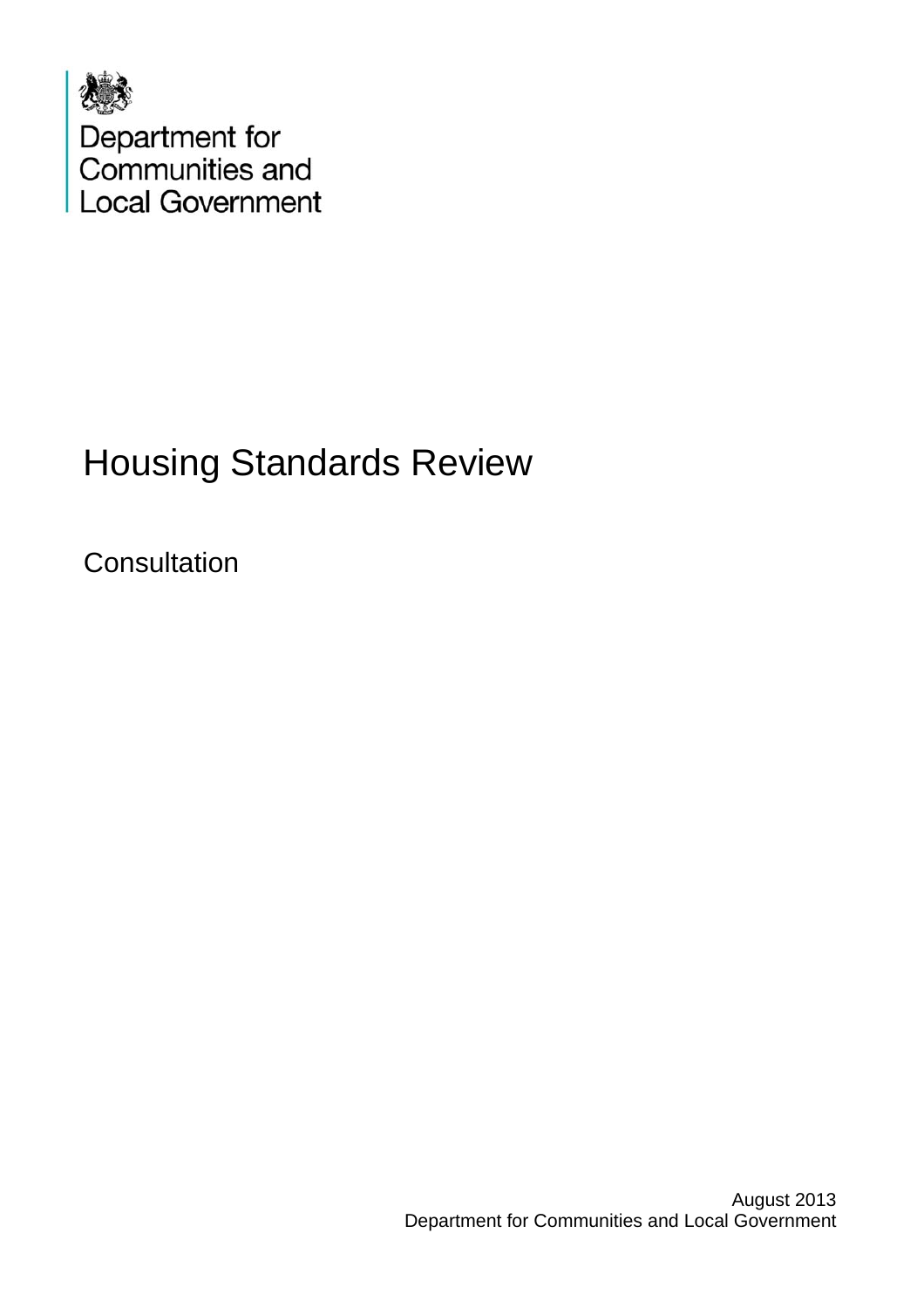*© Crown copyright, 2013* 

*Copyright in the typographical arrangement rests with the Crown.* 

You may re-use this information (not including logos) free of charge in any format or medium, under the terms of the Open Government Licence. To view this licence, [www.nationalarchives.gov.uk/doc/open](http://www.nationalarchives.gov.uk/doc/open-government-licence/)[government-licence/](http://www.nationalarchives.gov.uk/doc/open-government-licence/) or write to the Information Policy Team, The National Archives, Kew, London TW9 4DU, or email: [psi@nationalarchives.gsi.gov.uk.](mailto:psi@nationalarchives.gsi.gov.uk)

This document/publication is also available on our website at [www.gov.uk/dclg](http://www.gov.uk/dclg)

If you have any enquiries regarding this document/publication, email [contactus@communities.gov.uk](mailto:contactus@communities.gsi.gov.uk) or write to us at:

Department for Communities and Local Government Eland House Bressenden Place London SW1E 5DU Telephone: 030 3444 0000

For all our latest news and updates follow us on Twitter: https://twitter.com/CommunitiesUK

August 2013

ISBN: 978-1-4098-3958-3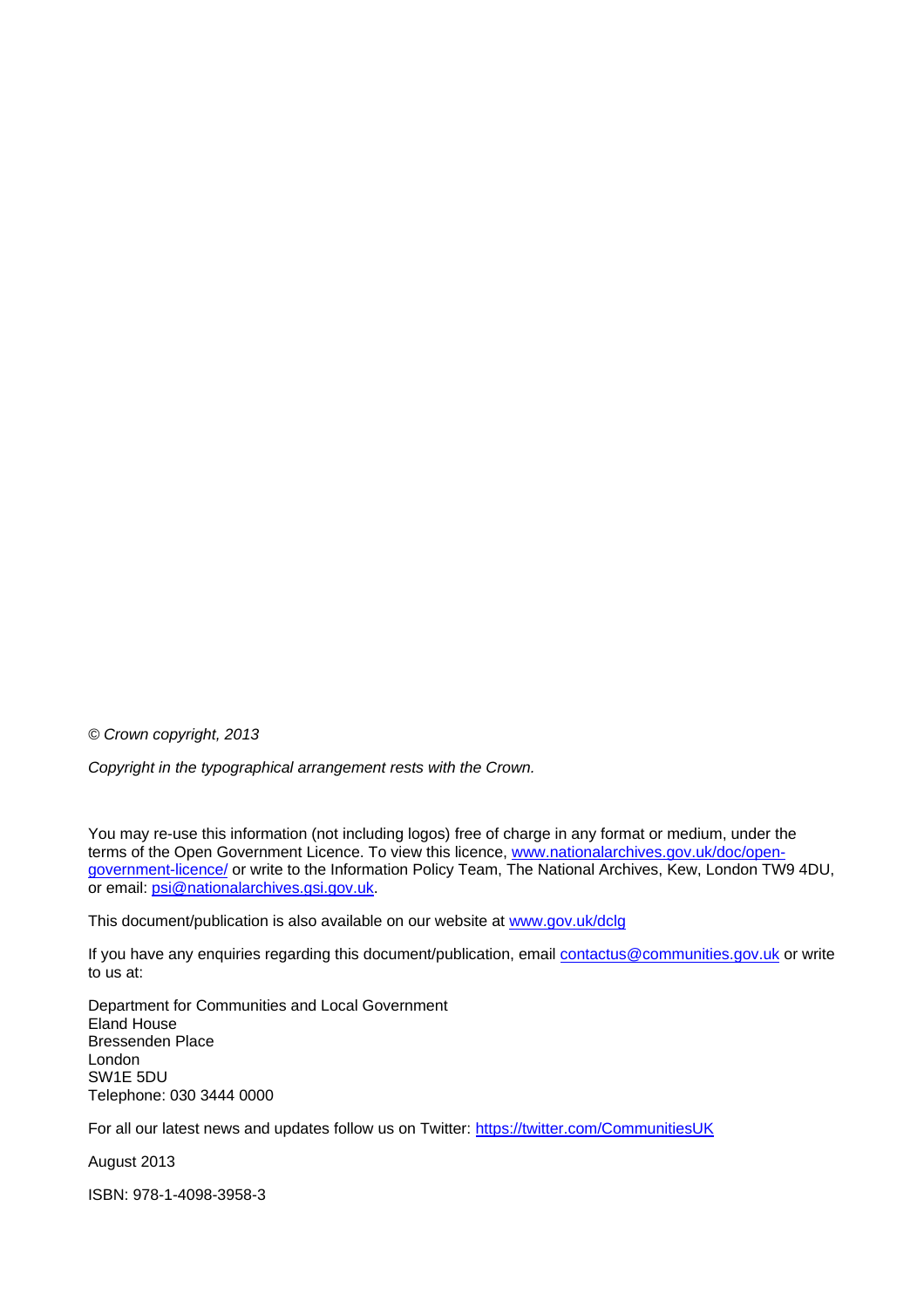# **Contents**

| The Consultation Process and How to Respond | $\overline{4}$ |
|---------------------------------------------|----------------|
| <b>Overview</b>                             | $6\phantom{1}$ |
| <b>Chapter 1: Accessibility</b>             | 19             |
| <b>Chapter 2: Space</b>                     | 29             |
| <b>Chapter 3: Security</b>                  | 42             |
| <b>Chapter 4: Water efficiency</b>          | 52             |
| <b>Chapter 5: Energy</b>                    | 61             |
| Chapter 6: Indoor environmental standards   | 69             |
| <b>Chapter 7: Materials</b>                 | 78             |
| <b>Chapter 8: Process and compliance</b>    | 80             |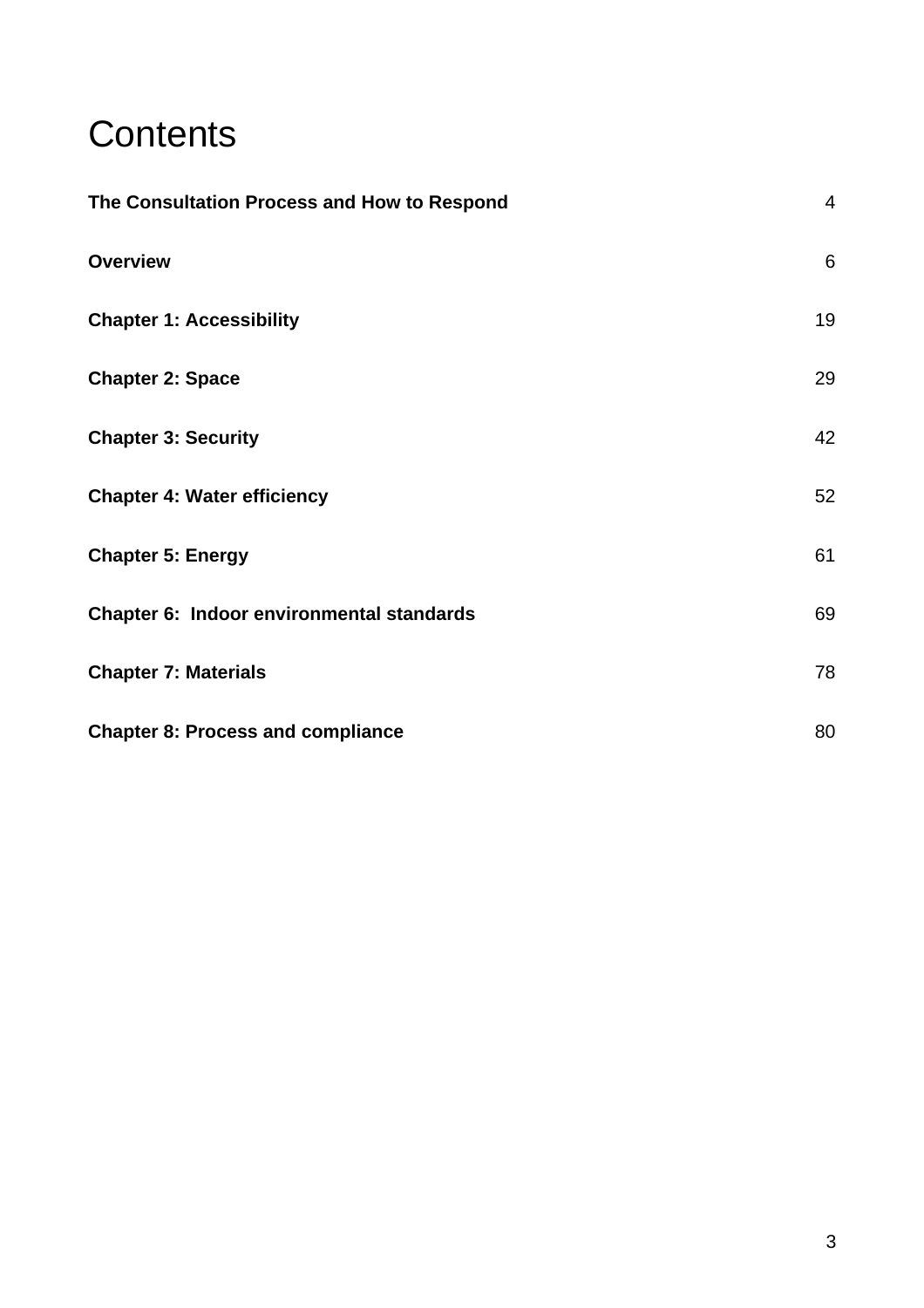# <span id="page-3-0"></span>**The Consultation Process and How to Respond**

# Basic Information

| To:                                              | This is a public consultation and it is open to<br>anyone with an interest in these proposals to<br>respond            |
|--------------------------------------------------|------------------------------------------------------------------------------------------------------------------------|
|                                                  |                                                                                                                        |
| <b>Body responsible for</b><br>the consultation: | The Department for Communities and Local<br>Government is responsible for the policy and the<br>consultation exercise. |
| <b>Duration:</b>                                 | This is a 10 week consultation which will conclude<br>on 22 <sup>nd</sup> October 2013.                                |
| <b>Enquiries:</b>                                | Email:<br>HousingStandardsReview@communities.gsi.gov.uk                                                                |

| How to respond:         | By email to:<br>HousingStandardsReview@communities.gsi.gov.uk                             |
|-------------------------|-------------------------------------------------------------------------------------------|
|                         | Postal responses can be sent to:                                                          |
|                         | Simon Brown<br>Code for Sustainable Homes & Local Housing<br>Standards                    |
|                         | Department of Communities & Local Government<br>5 G/10, Eland House,<br>Bressenden Place, |
|                         | London, SW1E 5DU                                                                          |
| After the consultation: | A summary of responses to the consultation will be<br>published.                          |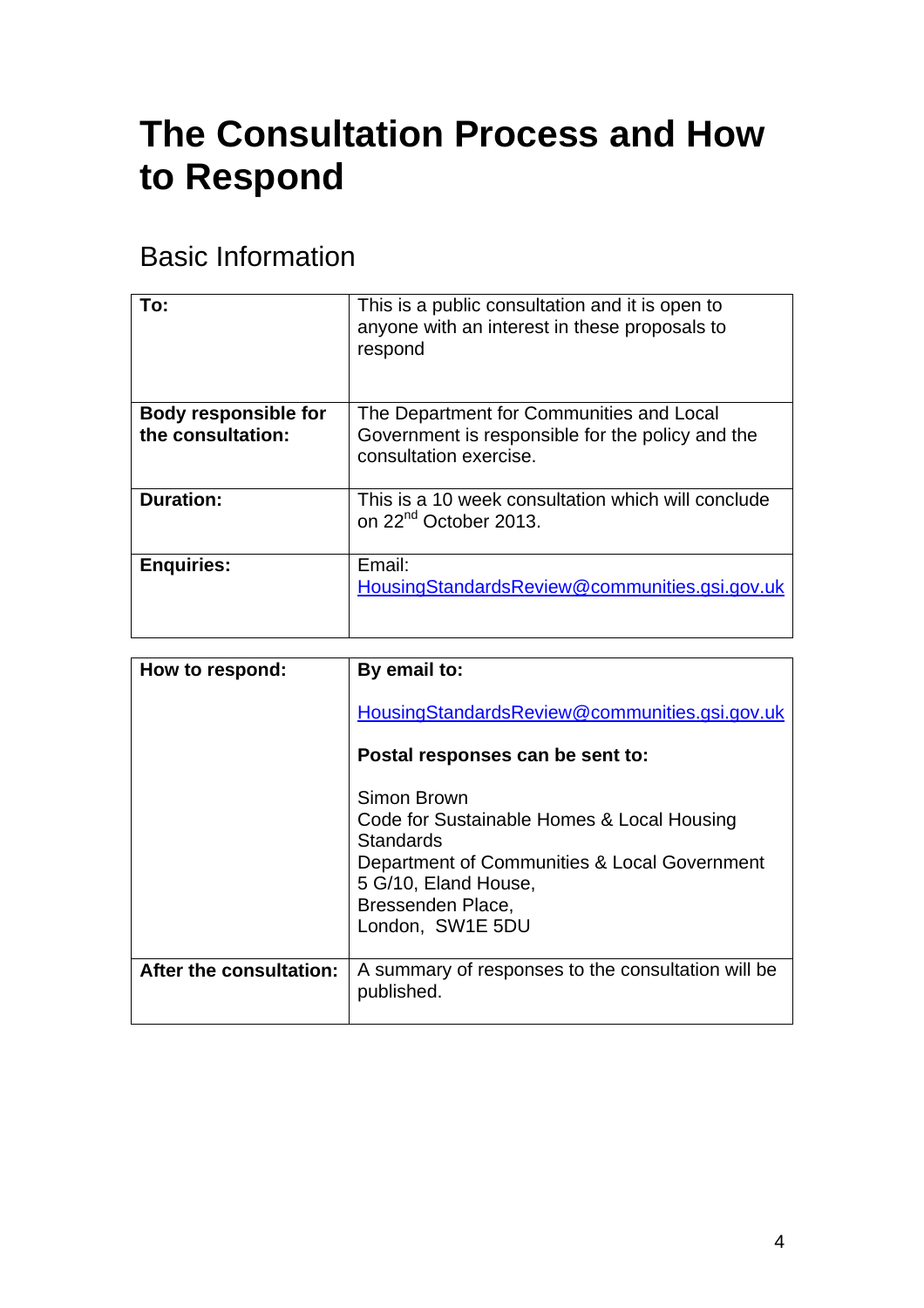#### Freedom of information and data protection applicable to consultation

Representative groups are asked to give a summary of the people and organisations they represent and, where relevant, who else they have consulted in reaching their conclusions when they respond.

Information provided in response to this consultation, including personal information, may be published or disclosed in accordance with the access to information regimes (these are primarily the Freedom of Information Act 2000, the Data Protection Act 1998 and the Environmental Information Regulations 2004).

If you want the information that you provide to be treated as confidential, please be aware that, under the Freedom of Information Act 2000, there is a statutory Code of Practice with which public authorities must comply and which deals, amongst other things, with obligations of confidence. In view of this it would be helpful if you could explain to us why you regard the information you have provided as confidential. If we receive a request for disclosure of the information we will take full account of your explanation, but we cannot give an assurance that confidentiality can be maintained in all circumstances. An automatic confidentiality disclaimer generated by your IT system will not, of itself, be regarded as binding on the department.

The Department for Communities and Local Government will process your personal data in accordance with the Data Protection Act 1998 and in the majority of circumstances this will mean that your personal data will not be disclosed to third parties. Individual responses will not be acknowledged unless specifically requested.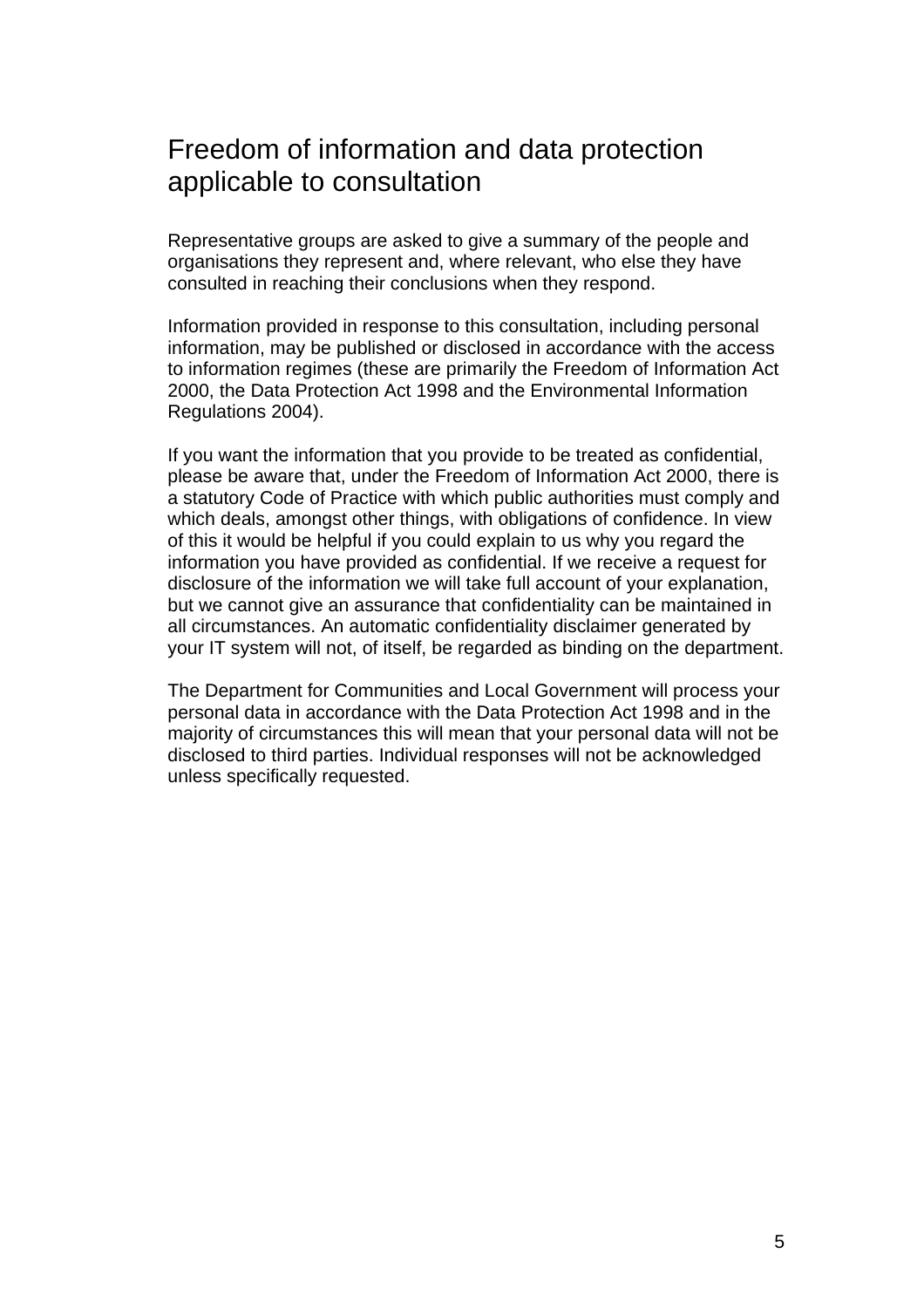# <span id="page-5-0"></span>**Overview**

| <b>Topic of this</b><br><b>Consultation:</b> | Rationalisation of the framework of building<br>regulations and local housing standards.                                                                                                                                                                                                                                                                                                                             |
|----------------------------------------------|----------------------------------------------------------------------------------------------------------------------------------------------------------------------------------------------------------------------------------------------------------------------------------------------------------------------------------------------------------------------------------------------------------------------|
| Scope of this<br><b>Consultation:</b>        | The aim of this consultation is to seek views on the<br>results of the recent review of Building Regulations<br>and housing standards. This was a radical reform<br>of the framework of building regulations, guidance,<br>local codes and standards which aimed to reduce<br>bureaucracy and costs on house builders -<br>supporting growth whilst delivering quality,<br>sustainability, safety and accessibility. |
| <b>Geographical Scope:</b>                   | England                                                                                                                                                                                                                                                                                                                                                                                                              |
| <b>Impact Assessment:</b>                    | An impact assessment has been published<br>alongside this consultation document.                                                                                                                                                                                                                                                                                                                                     |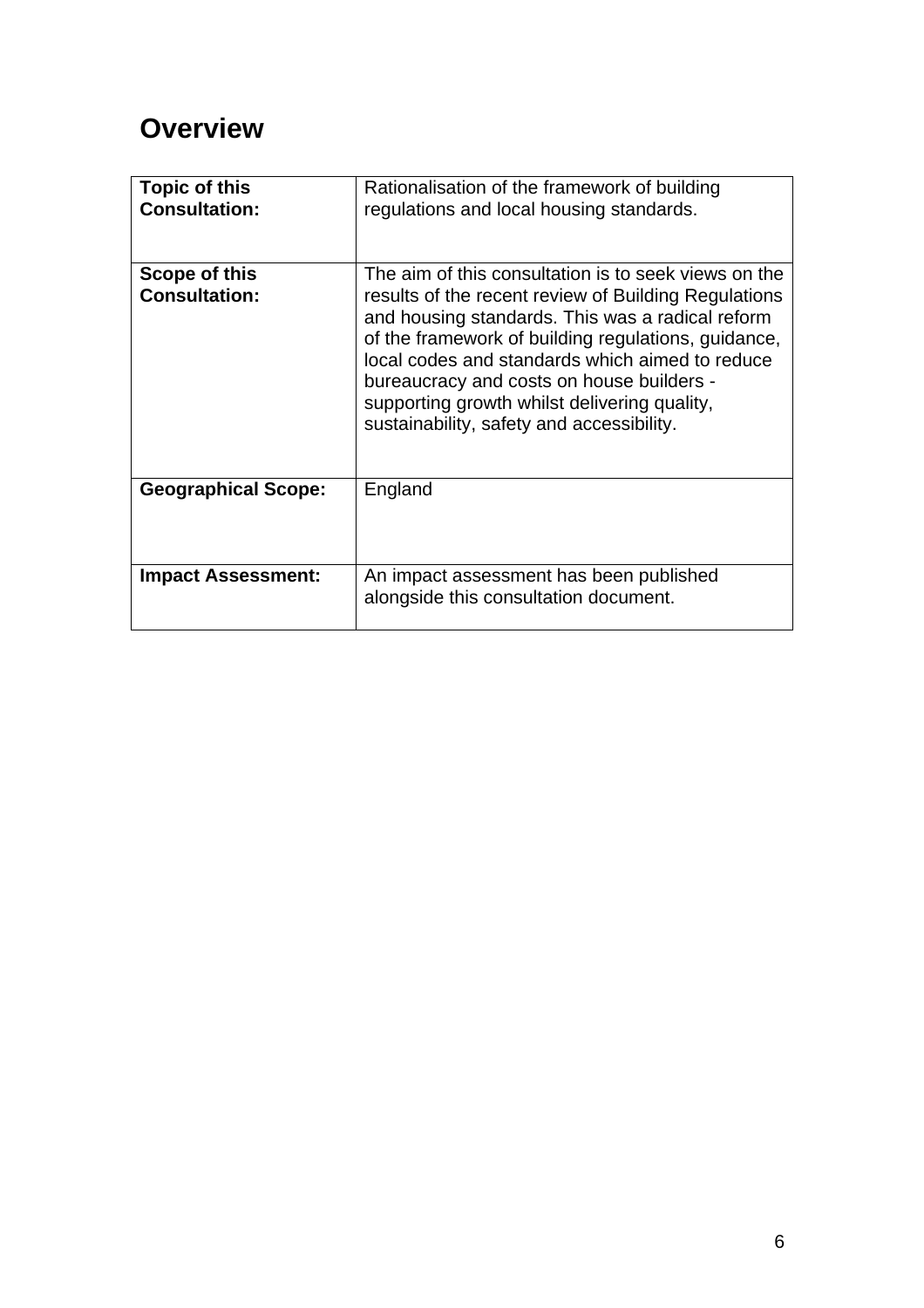# **Introduction**

- 1. The house building process is difficult in itself, but it is not assisted by the large and complex range of local and national standards, rules, and Codes that any developer has to wade through before they can start building. Across the sector it is a widely acknowledged that there is a strong case for a review of housing standards, to rationalise and simplify them, and to decide what is fit for purpose.
- 2. Most housing standards are imposed voluntarily by local planning authorities, through local plan policies and as planning conditions applied to permissions, as they deem fit. Standards are not regulations laid down by government. They typically set out specific housing attributes or technical performance criteria, such as on energy efficiency issues, and either go above and beyond the Building Regulations or deal with subjects not covered by regulation, for example security.
- 3. Aside from the Code for Sustainable Homes and the Housing Quality Indicators, which the government own, standards are all drawn from documents produced by non-Governmental groups who perceive that current national guidance, policy or regulation is deficient in some respect, and needs to be supplemented. They are rarely subject to cost benefit analysis when they are developed, unlike government guidance or regulation. Some examples of the most commonly imposed standards are Lifetime Homes, Secured by Design, the Merton Rule, the London Housing Design Guide, and local space standards.
- 4. Although the local application of standards can be an important expression of local planning aspirations and can encourage local innovation, they are often complex and overlapping, and can even contradict each other or even parts of national Building Regulations. This is because they are usually produced in isolation from each other. Cumulatively they can be difficult to understand; there is no mechanism to help authorities understand what is best to apply, or how, or why, or indeed how to calibrate them all together.
- 5. Many standards carry separate and multiple third party compliance regimes with them, some of which are chargeable. It is also often unclear which part of an authority is responsible for checking whether standards have been met, and what it is they are checking. The overall effect is that standards can add considerably to development costs, project delay, local authority bureaucracy, and put a brake on growth.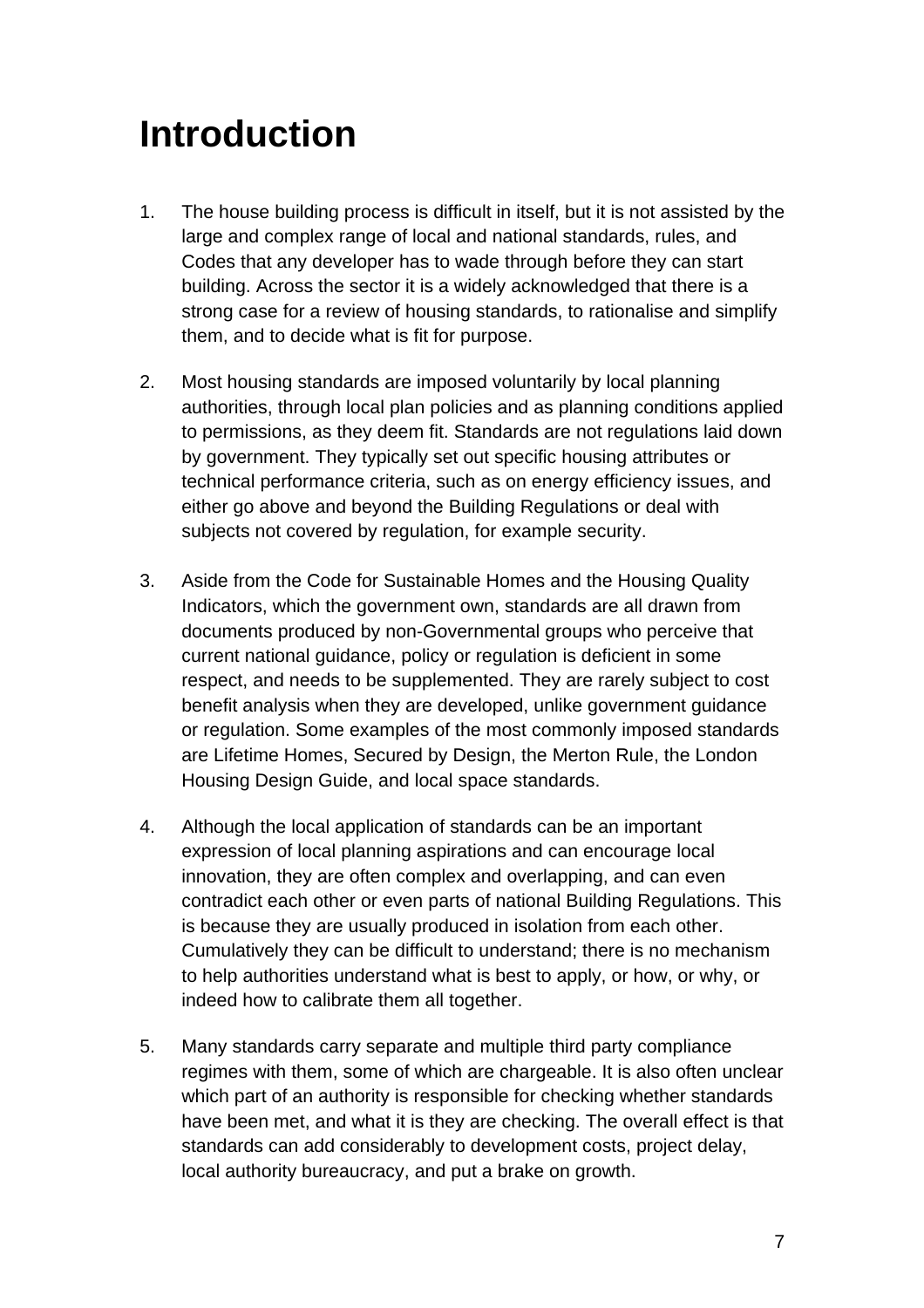# <span id="page-7-0"></span>**Background**

- 6. In 2010 the government announced the need for an industry led examination of housing standards<sup>[1](#page-7-0)</sup>, to find a way to simplify them. The examination was established during 2011, under the leadership of the Home Builders Federation, Local Government Association and National House Building Council. Chaired by Sir John Harman, the 'Local Housing Delivery Group<sup>[2](#page-7-0)</sup> reported in June 2012<sup>[3](#page-7-0)</sup>.
- 7. Given the huge range of standards under consideration, the Local Housing Delivery Group decided the best way to consider standards was by theme, and divided the territory up into the themes of energy, accessibility, security, and water. The broad conclusion of the Local Housing Delivery Group was that there is significant scope for rationalisation in each of the themes. The group also called for as much material to be put into the national Building Regulations as possible, to help establish a clearer divide between planning policies and technical regulations. The Local Housing Delivery Group also urged the government to continue the review work, and to include the Code for Sustainable Homes in the review too.
- 8. In response to the Harman report, and last spring's housing and construction '[Red Tape Challenge'](http://www.redtapechallenge.cabinetoffice.gov.uk/home/index/), in October the government announced the [Housing Standards Review](https://www.gov.uk/government/news/independent-panel-to-help-government-cut-housebuilding-red-tape-and-boost-growth). The full terms of reference for the [Housing Standards Review](https://www.gov.uk/government/news/independent-panel-to-help-government-cut-housebuilding-red-tape-and-boost-growth) are available on the GOV.UK website<sup>[4](#page-7-0)</sup>. In short, two processes were launched together, acting as different facets of the same review – a Housing Standards Working group process, and a Challenge Panel process.

# Approach

9. Standards, in the case of this review, can relate either to the technical or functional performance of the building (dwelling); or to the environment in which it is built. In very broad terms the former should relate to the Building Regulations; the latter are matters for planning policy or

 $\overline{a}$ 

 $\frac{1}{2}$  <https://www.gov.uk/government/news/were-lifting-burdens-from-the-backs-of-builders>  $\frac{1}{2}$  [https://www.gov.uk/government/news/grant-shapps-welcomes-new-group-to-clear-minefield-of](https://www.gov.uk/government/news/grant-shapps-welcomes-new-group-to-clear-minefield-of-building-standards)[building-standards](https://www.gov.uk/government/news/grant-shapps-welcomes-new-group-to-clear-minefield-of-building-standards)

<sup>3</sup> <http://www.nhbc.co.uk/NewsandComment/Name,47338,en.html> 4

[https://www.gov.uk/government/uploads/system/uploads/attachment\\_data/file/66140/Published\\_ToRs.](https://www.gov.uk/government/uploads/system/uploads/attachment_data/file/66140/Published_ToRs.pdf) [pdf](https://www.gov.uk/government/uploads/system/uploads/attachment_data/file/66140/Published_ToRs.pdf)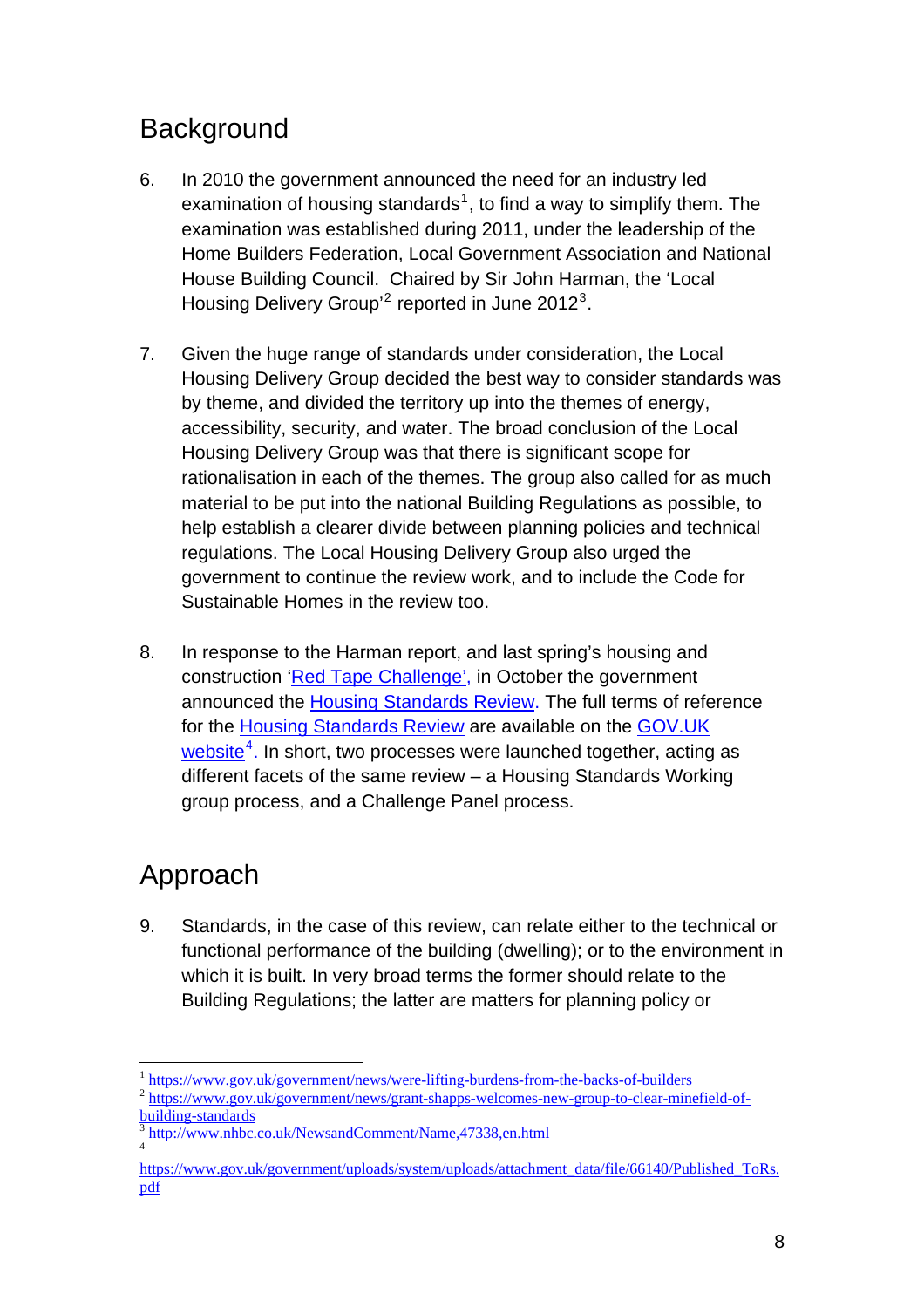<span id="page-8-0"></span>guidance. The Housing Standards Review has concentrated on the former.

- 10. These standards can be brought forward by government, or can be brought forward by industry or other bodies. The vast majority of the standards within the scope of this review fall into the latter category.
- 11. This review is not proposing to stop industry or other bodies bringing their own standards to the market, for developers to utilise on a voluntary basis. Such standards, such as those provide by the NHBC can play an important role in providing information about performance and technical specifications which can inform builders and home buyers alike. This consultation identifies areas where this approach might be encouraged (eg, space labelling).
- 12. However, it is one thing for standards to be brought forward on a voluntary basis and be applied as a matter of choice by developers because they are welcomed in the market. But the way that standards are applied can be a problem where such standards are not subject to any local cost benefit or viability assessment, or rigorous local needs assessment.
- 13. This consultation therefore proposes a clear differentiation between standards which can be asked for subject to viability – which will be set out in a "nationally described standard set" under the National Planning Policy Framework; and areas where voluntary, market led approaches are to be encouraged, but cannot be mandated through planning policy.

## Planning practice guidance review

14. As mentioned above this consultation covers technical planning standards applied to dwellings, and does not cover planning standards applying outside dwellings ie from the front door outwards. The Planning Practice Guidance Review, chaired by Lord Matthew Taylor of Goss Moor<sup>[5](#page-8-0)</sup>, reviewed some 7,000 pages of planning practice guidance owned or co-owned by DCLG dating back to the 1960s, publishing their report on 21 December 2012. The aim of the review was to enable the production of an accessible and more effective set of practice guidance, dramatically reducing the existing guidance, and ensuring that new guidance supports effective planning.

 $\overline{a}$ 

<sup>5</sup> <https://www.gov.uk/government/consultations/review-of-planning-practice-guidance>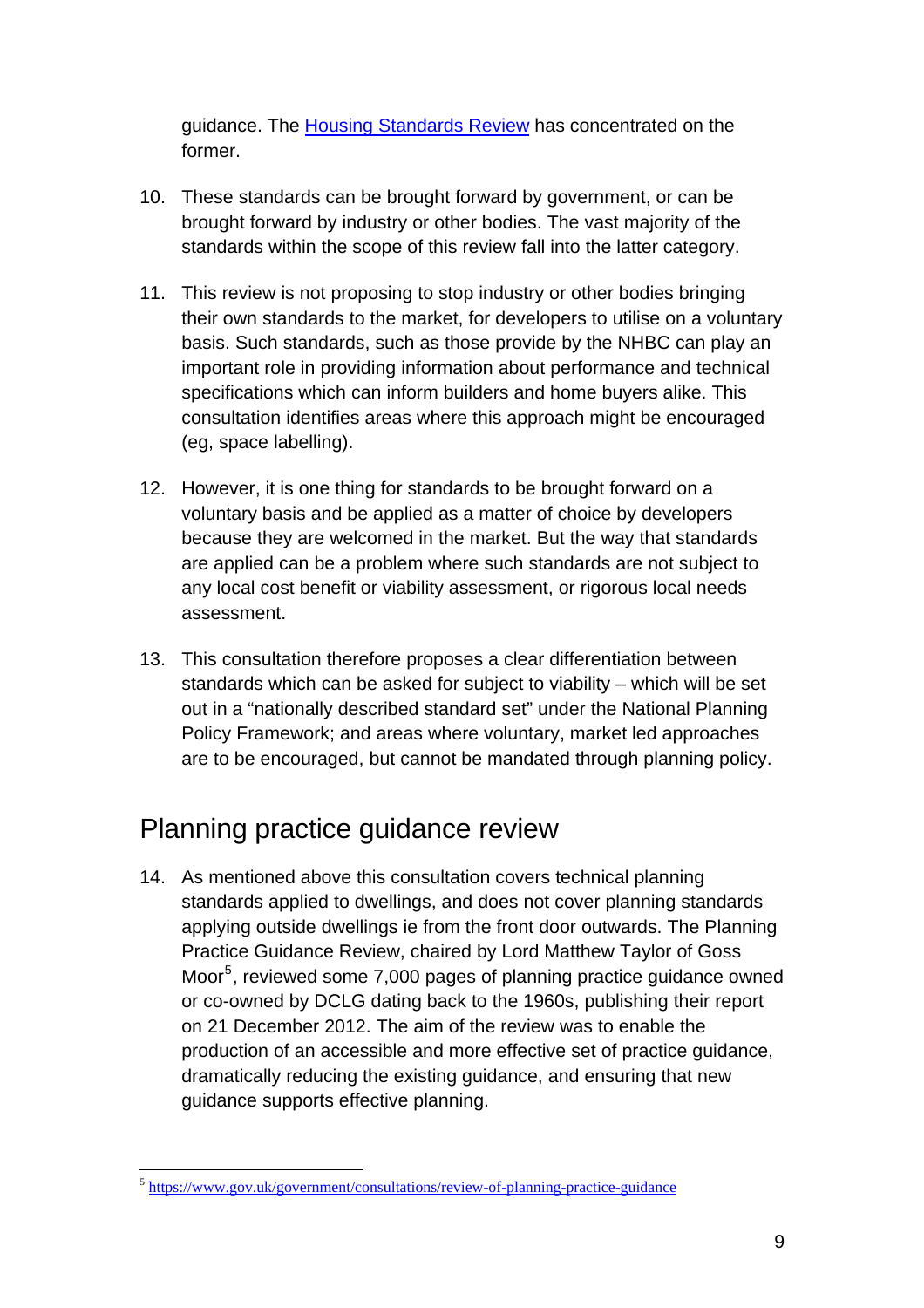- 15. On 21 May 2013, the government responded to both Lord Taylor's report, and the subsequent consultation on the review's recommendations, accepting that the existing guidance suite needs reform and consolidation. In light of the positive response to the consultation, we are carefully considering the implementation of the review group's recommendations, the majority of which we have accepted. As set out in the Budget, we will publish significantly reduced planning guidance, providing much needed simplicity and clarity in line with Lord Taylor's recommendations.
- 16. The drafting of the new, revised and reduced practice guidance material is taking place alongside the Housing Standards Review themed standards proposals, to ensure the material emerging from both reviews operates together effectively.

#### The Housing Standards workstream process

- 17. The Housing Standards Workstream steering group was chaired by DCLG, and comprised a diverse group of representatives from industry, local authorities, and standard owners. The group directed the work of six themed working groups, each examining standards under the headings of energy, accessibility, security, water, space, and process/compliance. Nominated by the steering group, the working groups themselves also comprised a balanced set of sector representatives.
- 18. Each working group was charged with developing a consensus way forward for their theme, and to develop consultation recommendations for government to consider. The government is very grateful to the participants in the groups for their considerable efforts rationalising a huge amount of material in such a short period.
- 19. The groups were not simply asked to delete material, or to just agree on a lowest common denominator approach. The review has not been a "race to the bottom" since there are important policy, legal and equity considerations underlying all of the themes.
- 20. The groups were also asked to focus on developing outcomes that meet the needs of each particular sector, as necessary. For example, the access group agreed that it is not necessary to retain the (at least) 15 different wheelchair housing specifications currently available. Instead they have developed a single specification that can do the job for the whole country.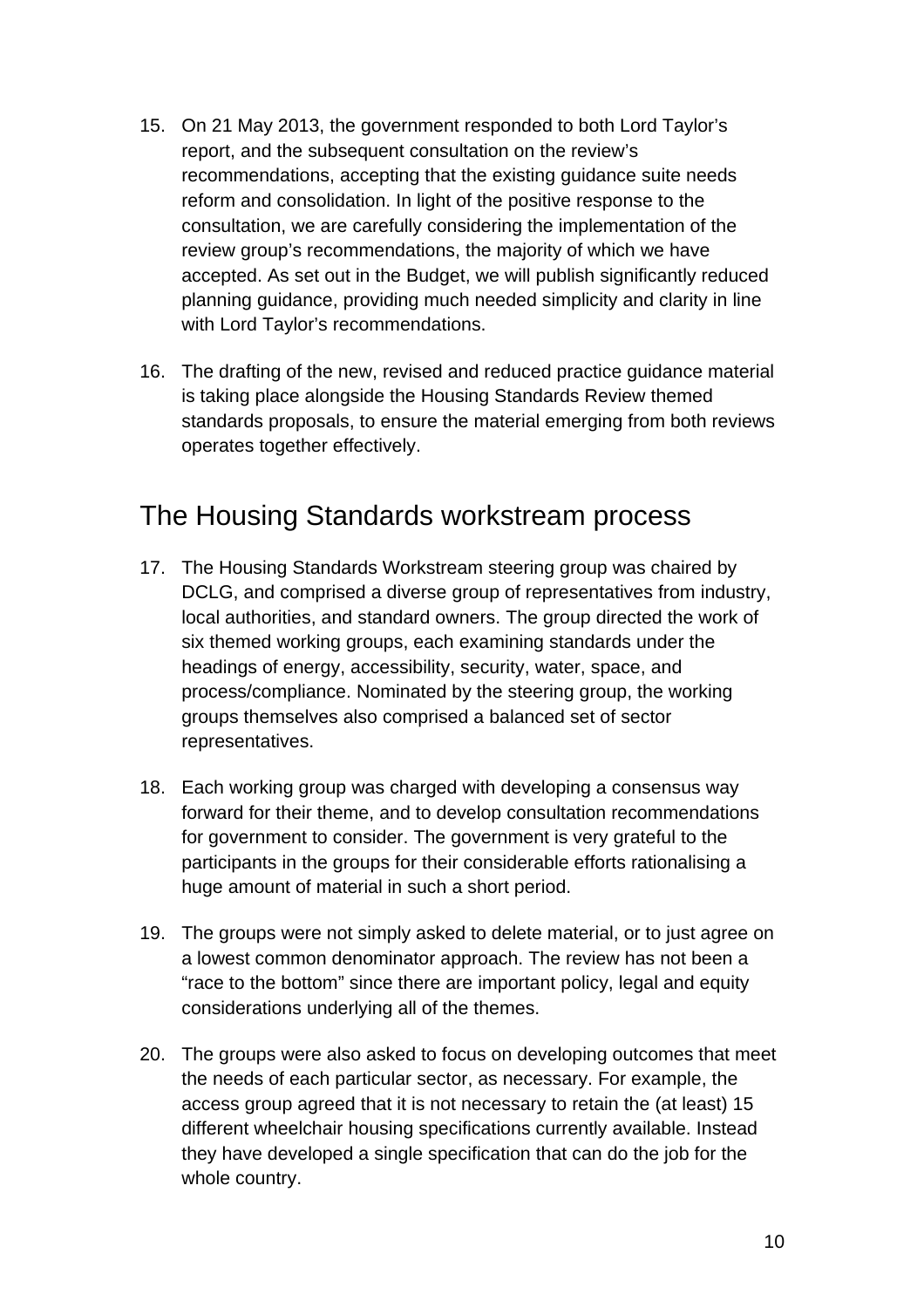- 21. At the start of their deliberations, each group began with a full range of potential outcome options for their theme. This is not a complete list, but options included –
	- do nothing / business as usual/ not have any standards at all;
	- incorporate existing standards into the Building Regulations;
	- incorporate existing standards into the Building Regulations, with an additional voluntary higher standard on top of this;
	- develop a national standard (that may have several levels);
	- develop a national standard for now, with the option of Building Regulations in time.
- 22. The result from each working group is presented in the forthcoming chapters, together with the government's preferred option where that is known; in others we are seeking views. In some the preferred option is a "Regulation only" route.
- 23. Further background details of particular proposed standards are contained, where appropriate, in the standards technical document published alongside this consultation.

## Implementing the review outcomes

- 24. Subject to consultation, we are currently considering implementing the outcomes of the review in one of two ways:
	- to develop a set of 'nationally described standards; or
	- through fully integrating the standards proposed in the review into the Building Regulations (England).
- 25. The advantage of fully integrating all the proposed standards into the Building Regulations is that all technical building standards would be contained within the Building Regulations alone, thus providing clarity and certainty, and these could be set nationally. Any further changes made to the integrated standards would be subject to both broader policy considerations and legislative due process. A number of those involved in the working groups, and the Challenge Panel, advocated this approach.
- 26. For some of the themes in the review  $-$  eg energy  $-$  the outcome of the work, and the option preferred by most working group members (subject to clarity on future direction) was that performance standards should be set only in the Building Regulations.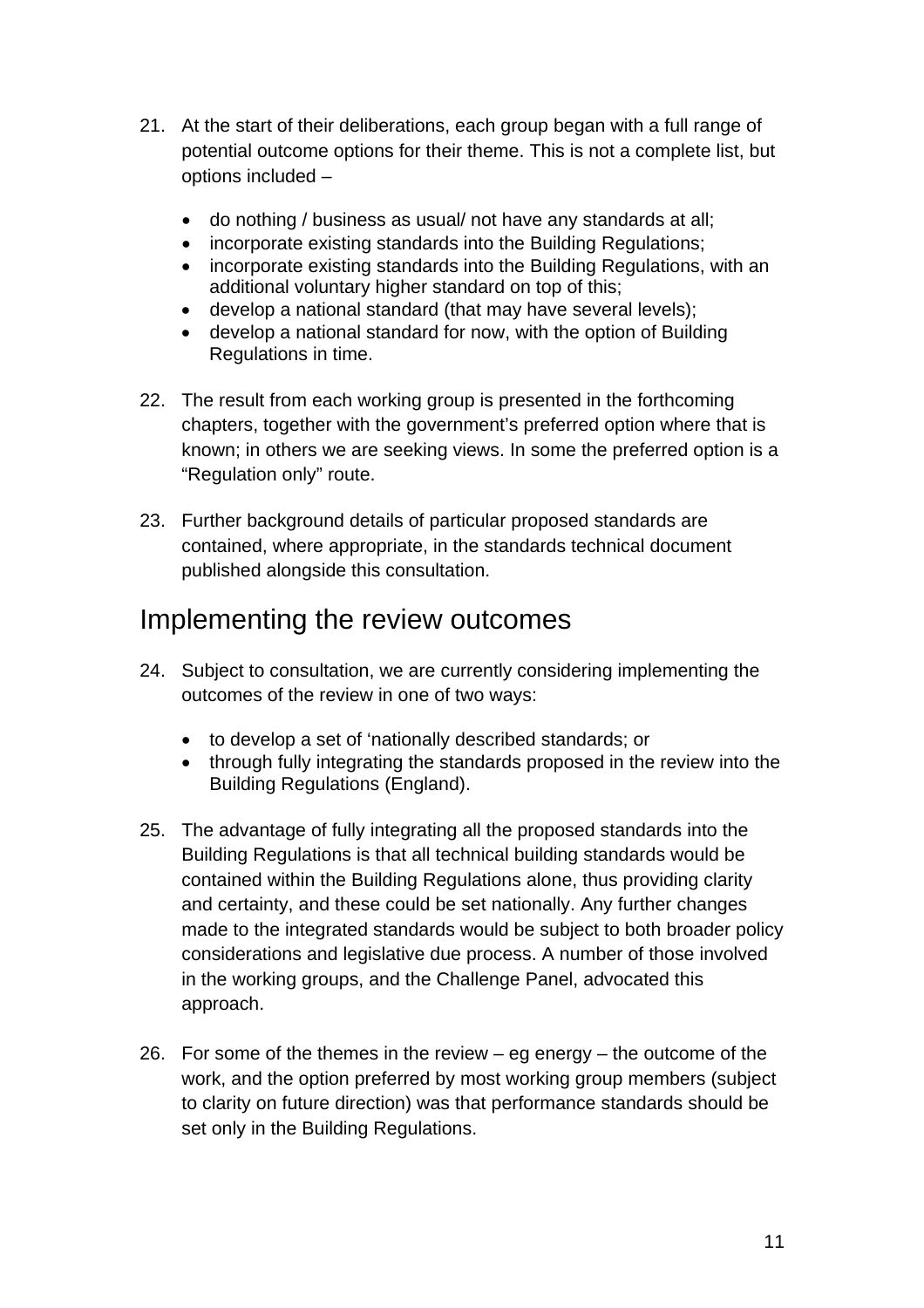- 27. However, there are also disadvantages to fully integrating all the proposed standard themes into the Building Regulations. For example, currently, the Regulations set technical standards at a national level – which all developments are required to meet. Setting a single, Building Regulation based national standard risks setting standards that are, by their nature, an average of likely requirements across the country, and therefore could have adverse impacts on viability if too costly in some places while not meeting the nation's needs in others. A good example is the proposals for a standard for wheelchair accessible housing. It would be far too expensive to prescribe this as a standard for all new homes.
- 28. One way around this would be to apply different (ie higher standards), to different areas. Building Regulations do not themselves currently do this, though the statutory guidance sets out that provision for radon gas protection which is only required in certain parts of the country. Therefore the current Building Regulations would need to be amended to make provision for different standards to apply to different areas, circumstances or cases. This approach could risk confusion as to which standard applied in which area.
- 29. The government is keen to realise the benefits of this rationalisation exercise as quickly as possible. Subject to consultation, therefore, the government is minded at this stage to group the standards proposed in this consultation into a simple, short, 'nationally described standards' document that will reduce cost and complexity for housebuilders.
- 30. These 'nationally described standards' will be adopted, as now, through local development plans and neighbourhood plans, under current planning powers, including enforcement and appeal powers. They will be imposed on dwellings, by a condition on a planning permission. Furthermore, a single point of inspection and compliance with the standards imposed should be used. For more details about how this is proposed to work please see chapter 8.
- 31. When finalised (post consultation) each standard will carry with it a needs test ie the evidence criteria which local planning authorities would have to demonstrate to Planning Inspectors if they wish to apply a particular standard in their area. The test will be rigorous. The clear aim is that authorities will only be able to adopt standards that are strictly necessary and justifiable and will not default to adopting them all because they are seen as nice to have.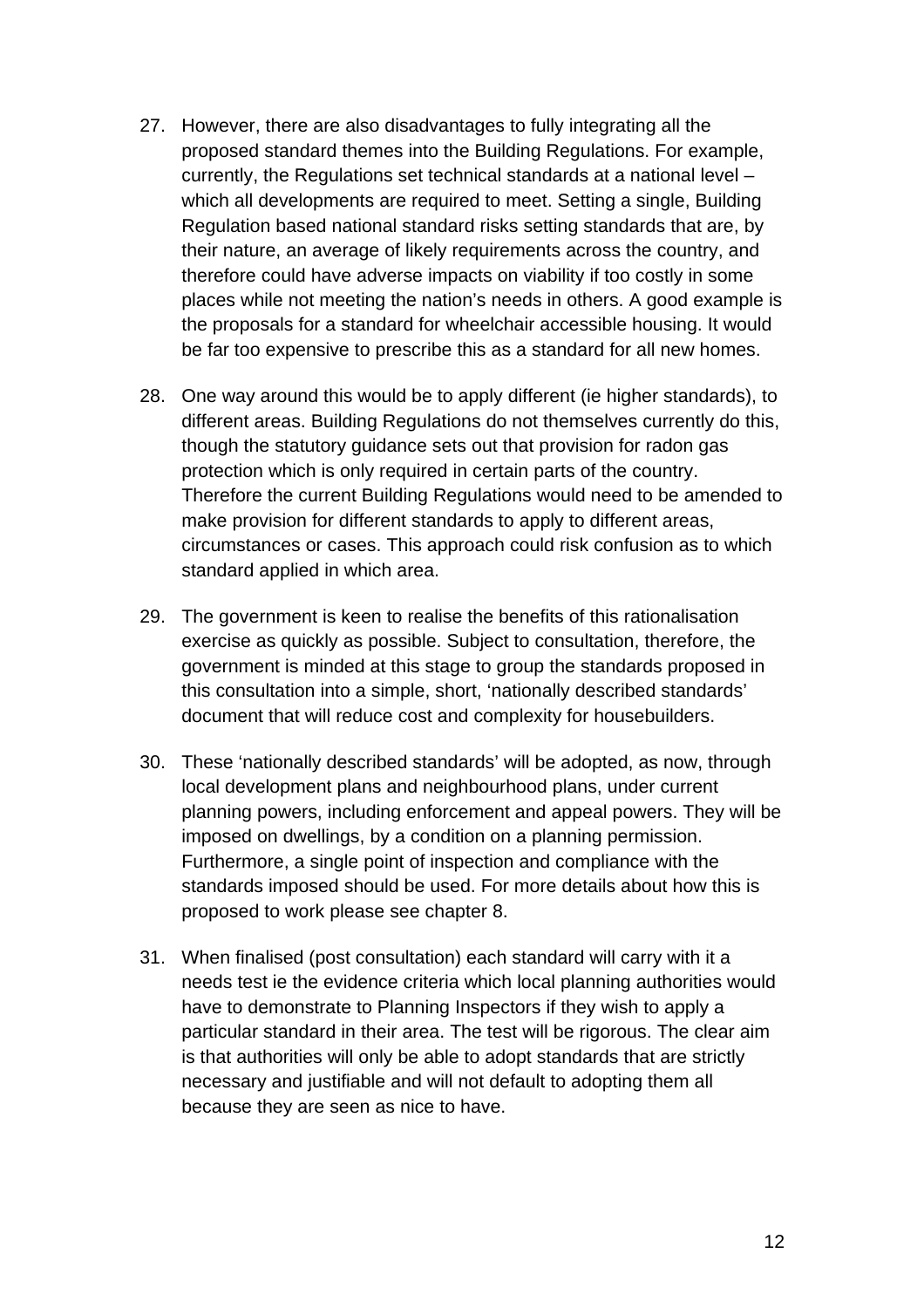- 32. The local application of each and every standard will also need to be costed, as per the local plan viability test set out in the National Planning Policy Framework.
- 33. These safeguards are aimed at ensuring that standards from the nationally described standards document are adopted in plans only where there is a direct justified local need, and where the standard would not hinder development.
- 34. Although the government currently considers that developing a nationally described standards set is the best way forward for the short term, the government wants to explore the further longer-term option of fully integrating all the proposed standards into Building Regulations and invites views on the principle of this, and the best way to do so.
- 35. The technical provisions in the proposed standards could be put into the statutory guidance Approved Documents (ADs) or other guidance which supports Building Regulations. But ADs only apply when the Building Regulations to which they relate apply. So where different levels of provision are included, there would need to be a trigger in the Building Regulations setting out the circumstances at which the different levels might apply. The Building Act 1984 currently enables building regulations to be made to apply different provisions for different areas, circumstances or cases – which means that it would be possible to adopt a tiered approach where different technical provisions applied to different circumstances. However, this would have to be done within the overall scope and purposes of the Building Act 1984.
- 36. Nevertheless, the approach could provide a solution to ensure a complete functional divide between technical regulations and the rest of the planning policy system. Such a system could be simpler for practitioners to understand and apply.
- 37. We are very keen to hear views about a wider systemic reform, and whether the 'tiered' building regulation option, in particular, could be the way forward in the medium term. The government also intends to undertake further work to investigate the legal and practical issues concerning how appropriate 'local standard' triggers could be integrated within the Building Regulations.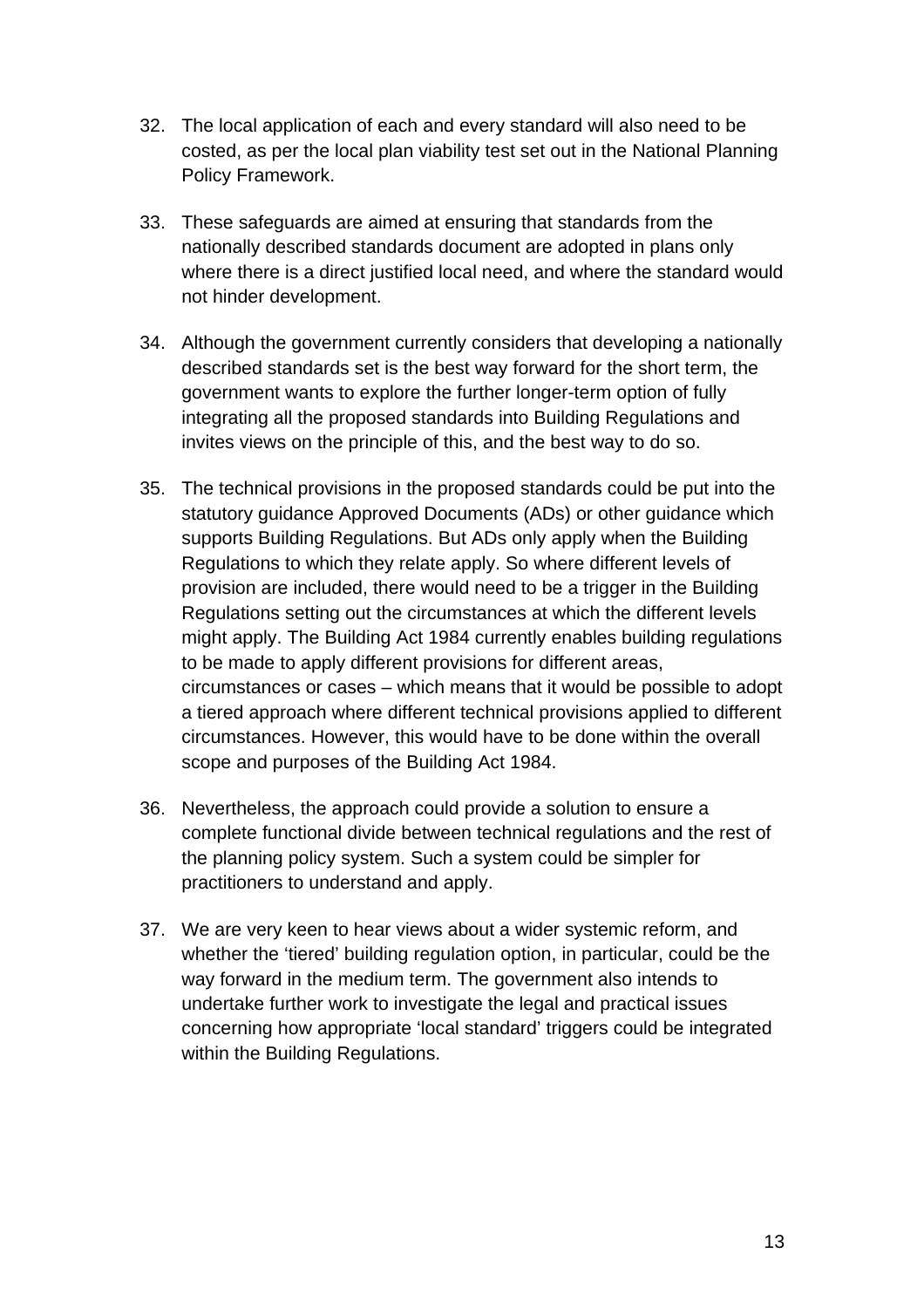- 38. The government welcomes views on the following strategic options;
	- **A.** whether government should develop a nationally described standards set which would operate in addition to the Building Regulations (where rigorous local needs and viability testing indicated it could apply);
	- **B.** whether government should develop a nationally described standards set as a stepping stone en route to integrating standards into Building Regulations at a future date;
	- **C.** whether the government should move now to integrate standards directly into building regulations, as functional tiers, and no technical standards would remain at all outside of the Building Regulations system, recognising that this will take time and may require legislative change.
- 39. The government's preference, subject to consultation, is option B. We will take your views into account alongside the other questions posed in this consultation document. These will help inform how the system could be shaped in the medium to longer term.

| Q1 | Which of the options (A, B, or C) set out above do you prefer? |
|----|----------------------------------------------------------------|
|    | Please provide reasons for your answers.                       |
|    |                                                                |

40. With regard to the Code for Sustainable Homes, as already noted this has been considered as part of the review. Where there are significant issues for carrying forward, these have been reflected in the consultation proposals. In the light of that, and the outcome of this consultation, the government proposes to wind down the role of the Code. We will put in place transitional arrangements to ensure that contractual commitments under the Code can be properly covered.

## Curtailing the proliferation of standards

41. The Terms of Reference of the [Housing Standards Review](https://www.gov.uk/government/news/independent-panel-to-help-government-cut-housebuilding-red-tape-and-boost-growth) stipulated that it should "deliver a mechanism, legislative or otherwise, to ensure that additional rules and standards are not added on [by authorities], beyond those left at the end of the Review".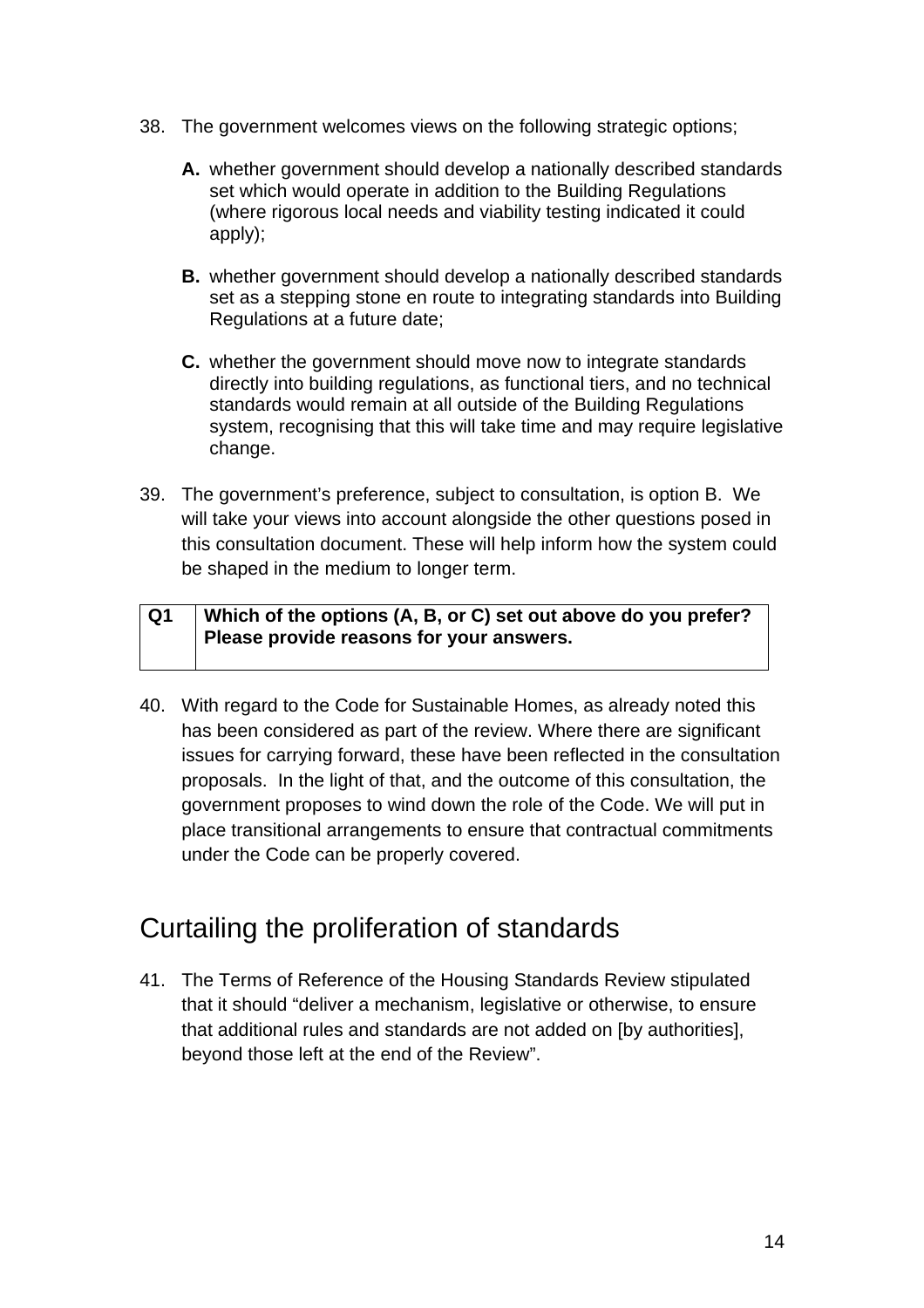- 42. Without such a mechanism in place, the government is concerned that the local proliferation of standards would continue apace, replicating the problem the Review is trying to contain and address in the first instance.
- 43. The government is clear that this mechanism should ensure that local planning authorities limit the use of discretionary standards to only those established as an outcome of this consultation. Subject to consultation, the government has considered the options, and concluded that a policy statement issued alongside the outcome of this consultation is likely to be the most suitable means to this end. The statement will make it clear that, going forward, there is a national policy expectation that local planning authorities limit the use of discretionary standards in future to those which are proposed by the Review.
- 44. Local planning authorities will also be encouraged to bring their local plans up to date to align with the new standards. The policy statement will set out that the government accords the standards document a very high priority. It will be a material consideration that local planning authorities should take into account when granting planning permission for development and authorities will need to have regard to the standard when preparing relevant policies for inclusion in local plans. The inclusion of any such standard in a local plan can be thoroughly tested through the examination process.
- 45. If, in the light of experience, the government considers that the policy statement is not being accorded sufficient importance by planning authorities, the government will be ready to consider other options, including legislation, given the importance the government accords to this issue.

# Challenge Panel

- 46. An independent 'Challenge Panel' of four experts was also established at the same time the Housing Standards Workstream. The aim of the Panel was to act as a 'critical friend' of the work of the steering and working groups. The government is very grateful for the work of the Panel on their report.
- 47. Significantly, the Panel also had a wider remit: to consider how the current system of Building Regulations and housing standards work together with the planning system and what potential there is to free up the whole system and make it work more efficiently.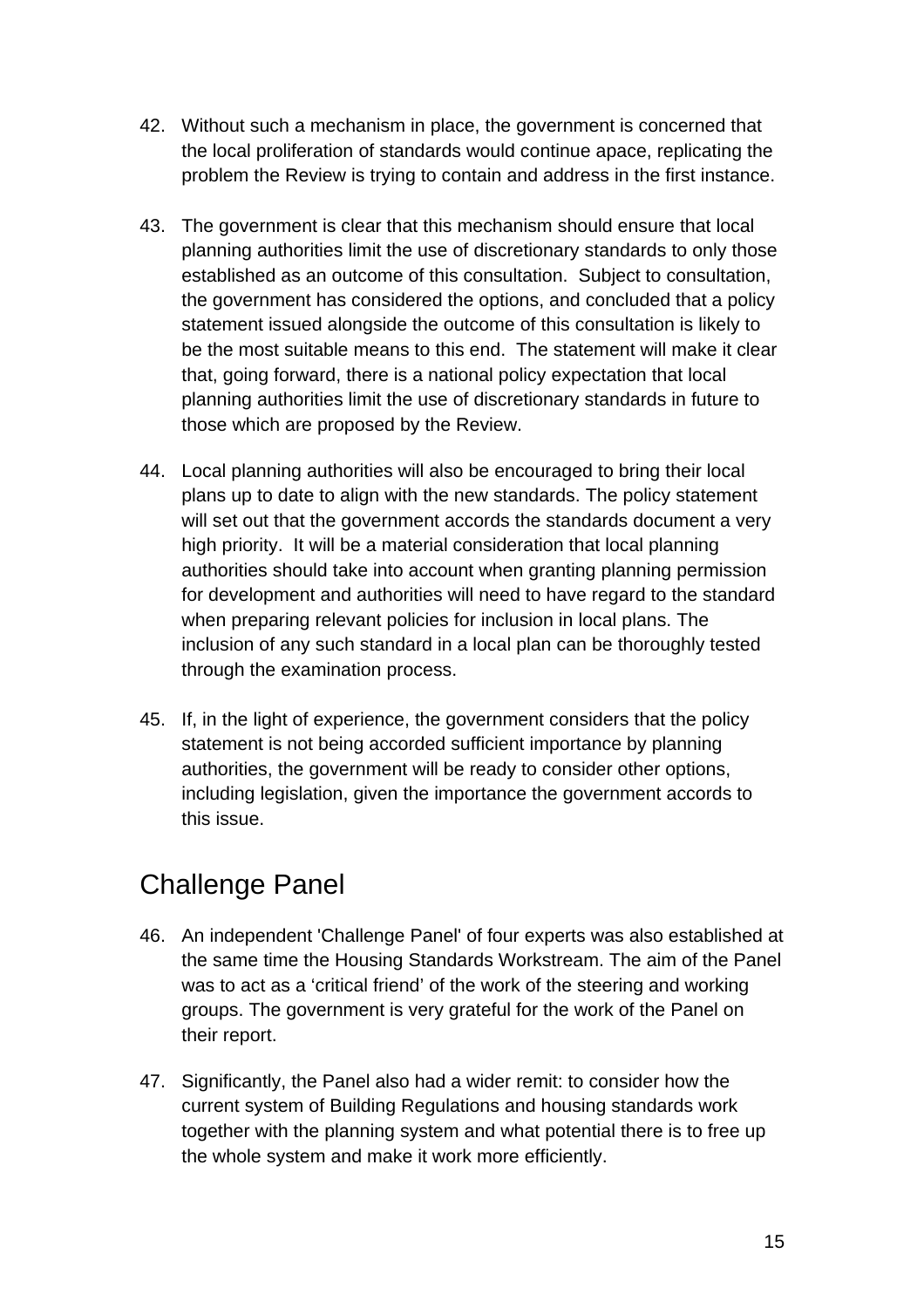- 48. The Panel's report is published alongside this consultation document, and the government drew on in it in the drafting process. We would encourage you to read the Panel report because the Panel raised a range of issues about each of the standards under consideration, and wider considerations too, and the Panel's views may be of value in shaping any responses you give to the questions posed in this consultation. We will consider the Panel's wider recommendations over the summer.
- 49. One of the main issues raised by the Panel was their preference for all standards (where they are worth retaining) to be expressed as Building Regulations, and for no separate standards at all to be available through the planning system.

### Ownership and maintenance of the nationally described standards

- 50. The housing standards workstream focused mainly on developing a core of rationalised standards. Subject to this consultation, the proposal is that this is what will be taken forward and applied for the time being. However, standards did not originally evolve in a vacuum – they came about because problems or situations emerged, and local authorities used planning policies to address them.
- 51. New problems will continue to surface, as will new solutions and innovations. The nationally described standards set cannot and should not be remain static. The government therefore proposes that it is kept under scrutiny by a group of key partners, who will be tasked with keeping the standard set relevant.
- 52. The group will meet intermittently (perhaps annually?) to consider the impact of the nationally described standards, and whether new issues have emerged requiring new or adjusted standards. Or for that matter whether some standards are no longer needed. We also propose that this group will collectively "own" and be responsible for the standards.
- 53. If, as a result of this consultation, the government decided to move the standards wholly into the Building Regulations, either now or in the future, the Building Regulations Advisory Committee would fulfil this function, as now.

| Q2 | Do you agree that there should be a group to keep the |
|----|-------------------------------------------------------|
|    | nationally described standards under review? Y/N.     |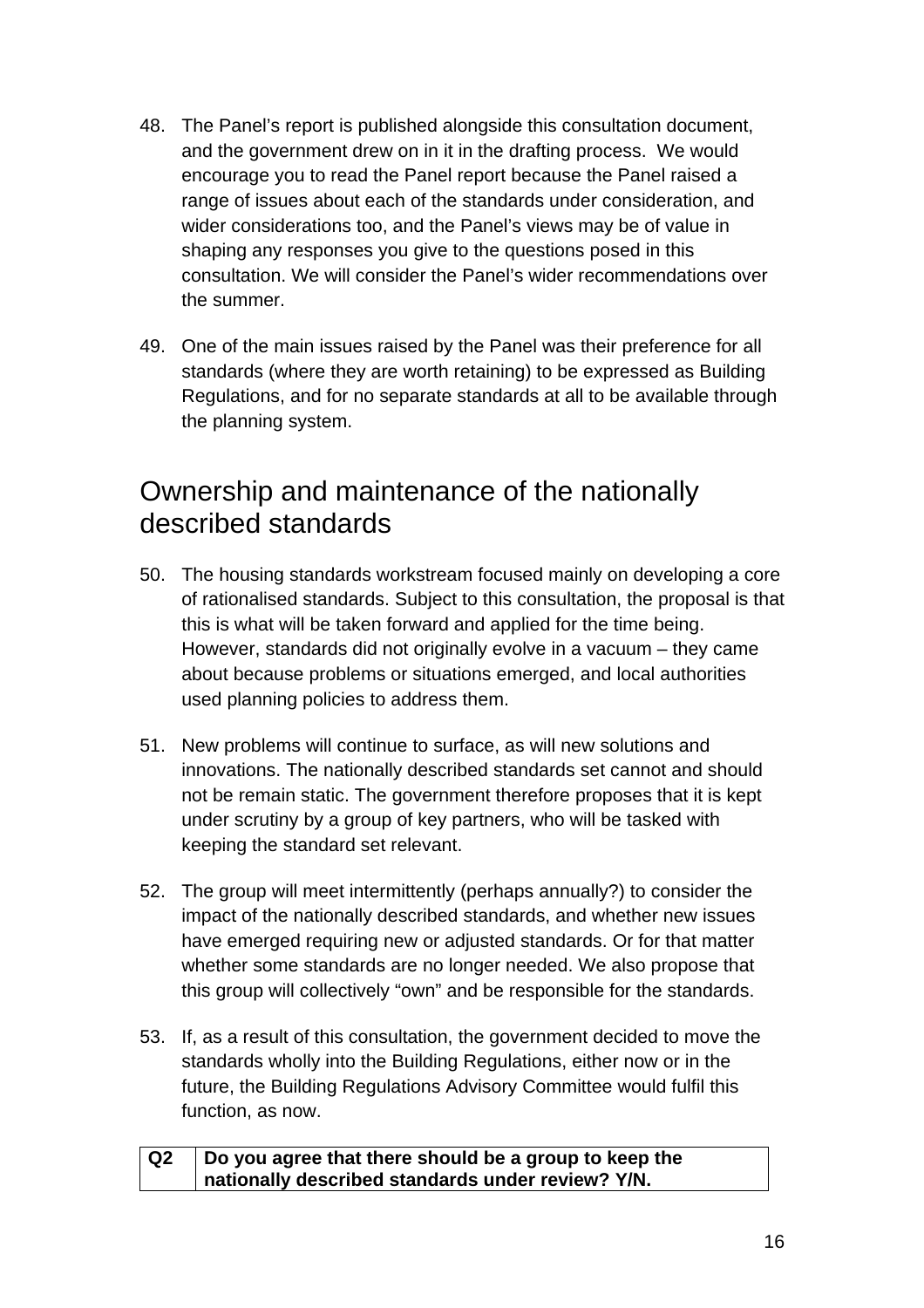# Hosting the nationally described standards document

- 54. Currently information about housing standards is spread over a huge array of sources, and is difficult to assemble. In contrast to this, nationally described standards (if taken forward) should be presented in a single common point of information about housing standards, which everyone will know how to access.
- 55. As set out in Lord Taylor's recommendations, the government is intending to present the new, revised and much reduced planning practice guidance material as a single coherent web-based resource, rather than as many stand-alone documents. It would be logical to ensure that any new nationally described standards link to specific policy or guidance material where necessary and appropriate. The government proposes to host the nationally described standards, if taken forward, on a central portal enabling this ease of access and use.

# Affordable housing

56. The government set clear expectations in the terms of reference for this review that any standards emerging from the review should be capable of application to both affordable and private housing on an equal basis. There is therefore no tenure differentiation between the standards proposed in this document. However, it is recognised that the needs of affordable housing occupants (in terms of access, disability, space, and security standards) tend to be higher than in the private housing market. So in undertaking a 'needs assessment' before applying any of the proposed standards it would be expected that authorities would take particular note of the needs of this sector.

| Q3 | Do you agree that the proposed standards available for<br>housing should not differ between affordable and private<br>sector housing? Y/N. |
|----|--------------------------------------------------------------------------------------------------------------------------------------------|
|    | Please provide reasons for you answer.                                                                                                     |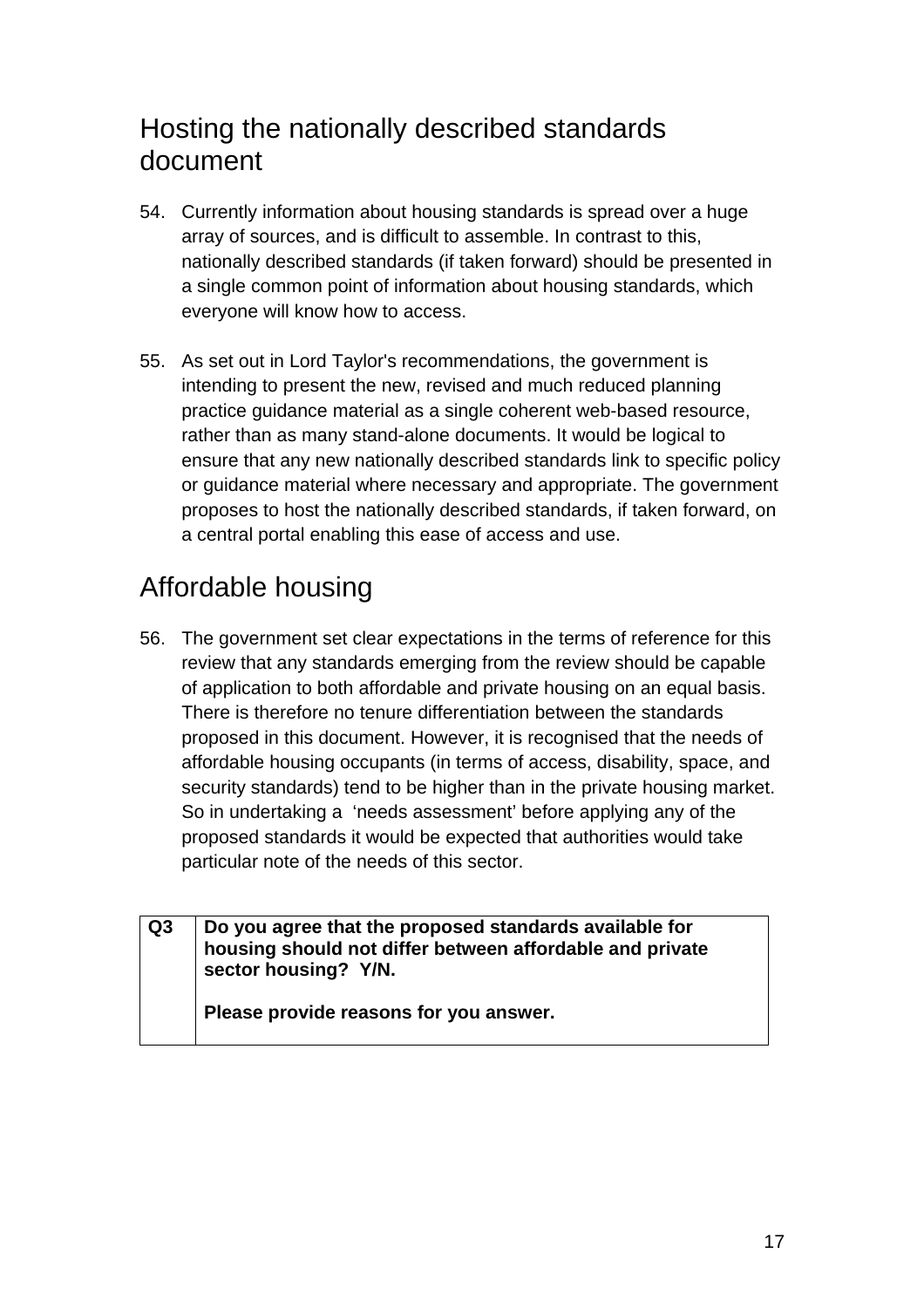## Impact assessment

.

- 57. An impact assessment is also being published alongside this consultation document. The primary purpose is to estimate the current cost of housing standards, scaled up to a national level, and also the potential costs of a set of rationalised standards. Some significant potential savings are identified. We are keen to receive responses to the consultation that strengthen the evidence base for the housing standards review. Responses to the consultation will help inform the final policy options. We have asked specific questions throughout the consultation document; however we would welcome further views and evidence on any other aspect of our proposals. We would especially welcome further views and evidence of the assumptions we have used to derive the costs and benefits of each theme.
- 58. The unit costs in the impact assessment have also been produced to help authorities undertake their local plan viability assessments (as set out in the National Planning Policy Framework paragraphs 173-7).
- 59. A final version of the impact assessment will be produced alongside the government's response to the consultation, later in the year
- **Q4 We would welcome feedback on the estimates we have used in the impact assessment to derive the total number of homes incorporating each standard, for both the "do nothing" and "option 2" alternatives. We would welcome any evidence, or reasons for any suggested changes, so these can be incorporated into the final impact assessment.**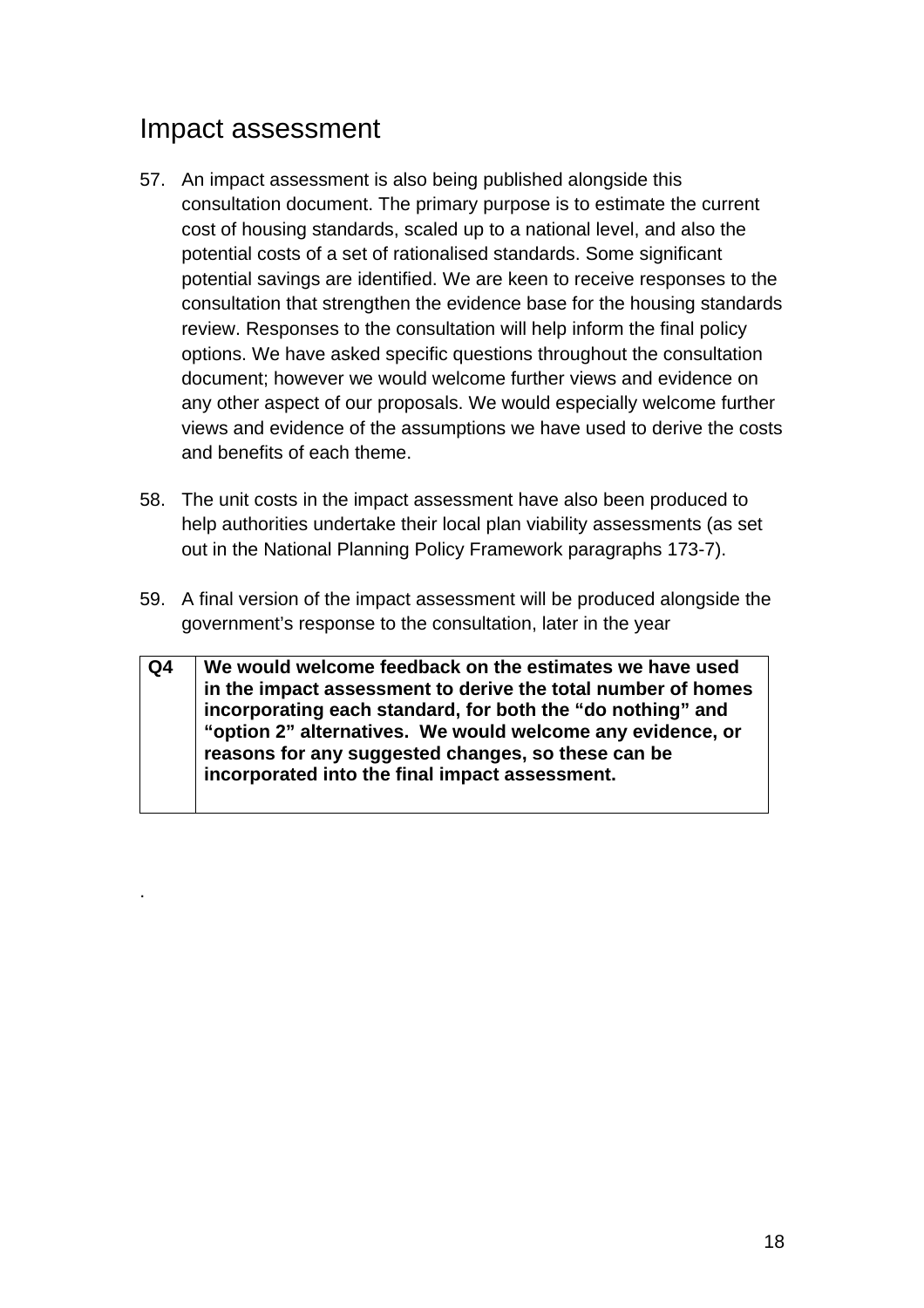# <span id="page-18-0"></span>**Chapter 1: Accessibility**

# Introduction

.

60. Minimum accessibility standards are currently regulated for within Part M of the Building Regulations (Access to and use of Buildings) for all new homes in England. There are, however, an increasingly wide range of additional standards and requirements being imposed by planning authorities in order to meet needs not currently covered by the regulations, and to meet the requirements of the National Planning Policy Framework which states:

*50. To deliver a wide choice of high quality homes, widen opportunities for home ownership and create sustainable, inclusive and mixed communities, local planning authorities should;* 

• *Plan for a mix of housing based on current and future demographic trends, market trends and the needs of different groups in the community (such as, but not limited to, families with children, older people, people with disabilities, service families and people wishing to build their own homes).* 

- 61. The most common additional requirements (above the Building Regulations minimum) are the Lifetime Home Standard<sup>[6](#page-18-0)</sup> and the Wheelchair Housing Design Guide, both managed by Habinteg Housing Association. The exact requirements, application and interpretation of these standards can vary significantly from place to place. This has been highlighted as adding unnecessary cost and complexity to new housing developments as well as making good quality compliance harder to achieve.
- 62. Government is committed to ensuring that the housing market in England meets the needs of current and future households, including older and disabled people. This part of the consultation seeks views on how best to rationalise and simplify the current range of accessibility standards so that they are consistently used and applied on a national basis in order to ensure that these needs can be met most effectively.
- 63. In consulting on these issues the government is making no commitment to take forward any or all of the proposals. The proposals in this

 6 Lifetime Homes is a trademark of Habinteg Housing Association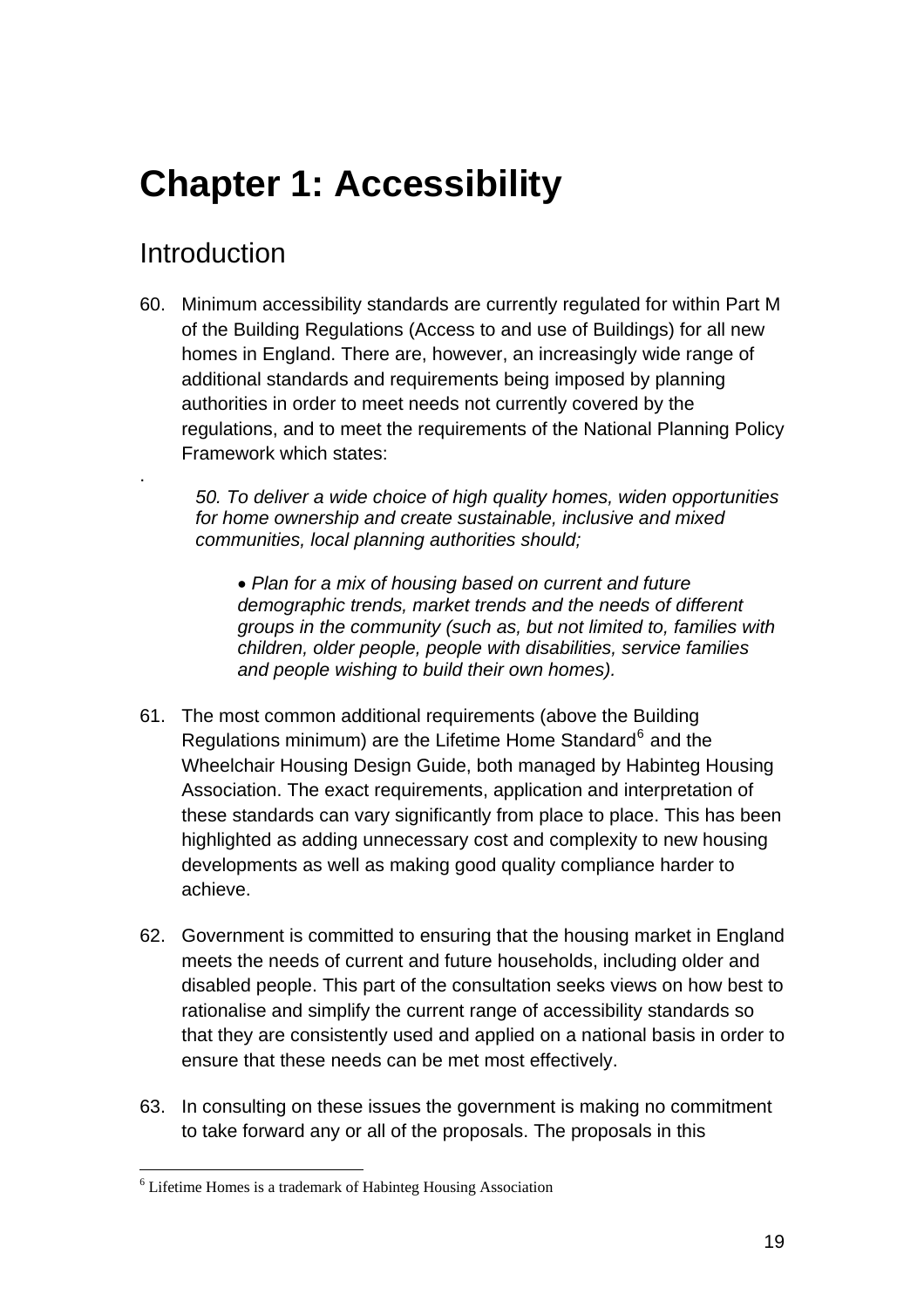consultation and the technical annex document have been assembled by the working groups and are illustrative, to inform debate. They are not government policy. Any changes to national regulations will be subject to subsequent full impact assessment(s) and further, full public consultation.

#### What is the problem this consultation seeks to address?

- 64. Existing accessibility standards imposed through planning requirements can be complicated to use and are subject to widely varying interpretation and application. For instance, there are reportedly 12 different wheelchair housing standards in London alone. The industry working group could see no justification for accessibility standards to vary from one area to another given that (for instance) wheelchair users' specific needs are similar, in principle, across the country as a whole.
- 65. Even small differences in practice between one local authority and another can require extensive and costly re-design of schemes which would comply with the same standard in another locality. This achieves little other than to drive up the cost of compliance, and ultimately increase the cost of bringing forward much needed housing.
- 66. The key objectives of this consultation are to identify:
	- i) if there is a need for new dwellings to meet adaptability and accessibility requirements above Part M of the Building Regulations; and, if yes,
	- ii) what the higher standard or standards should be.

#### Consultation proposals

- 67. The current domestic requirements of Part M (Access to and use of Buildings) of the Building Regulations include such features as a level threshold, minimum requirements for circulation space, a downstairs WC, and accessible switches and sockets. Many of these features have now become part of basic home buyer expectations.
- 68. The government's view is that there are strong and compelling arguments to maintain these existing requirements, which remain suitable for the majority of new development. There are an estimated ten million disabled people in the UK with a wide variety of conditions including impaired mobility, vision and cognition. Requirements in the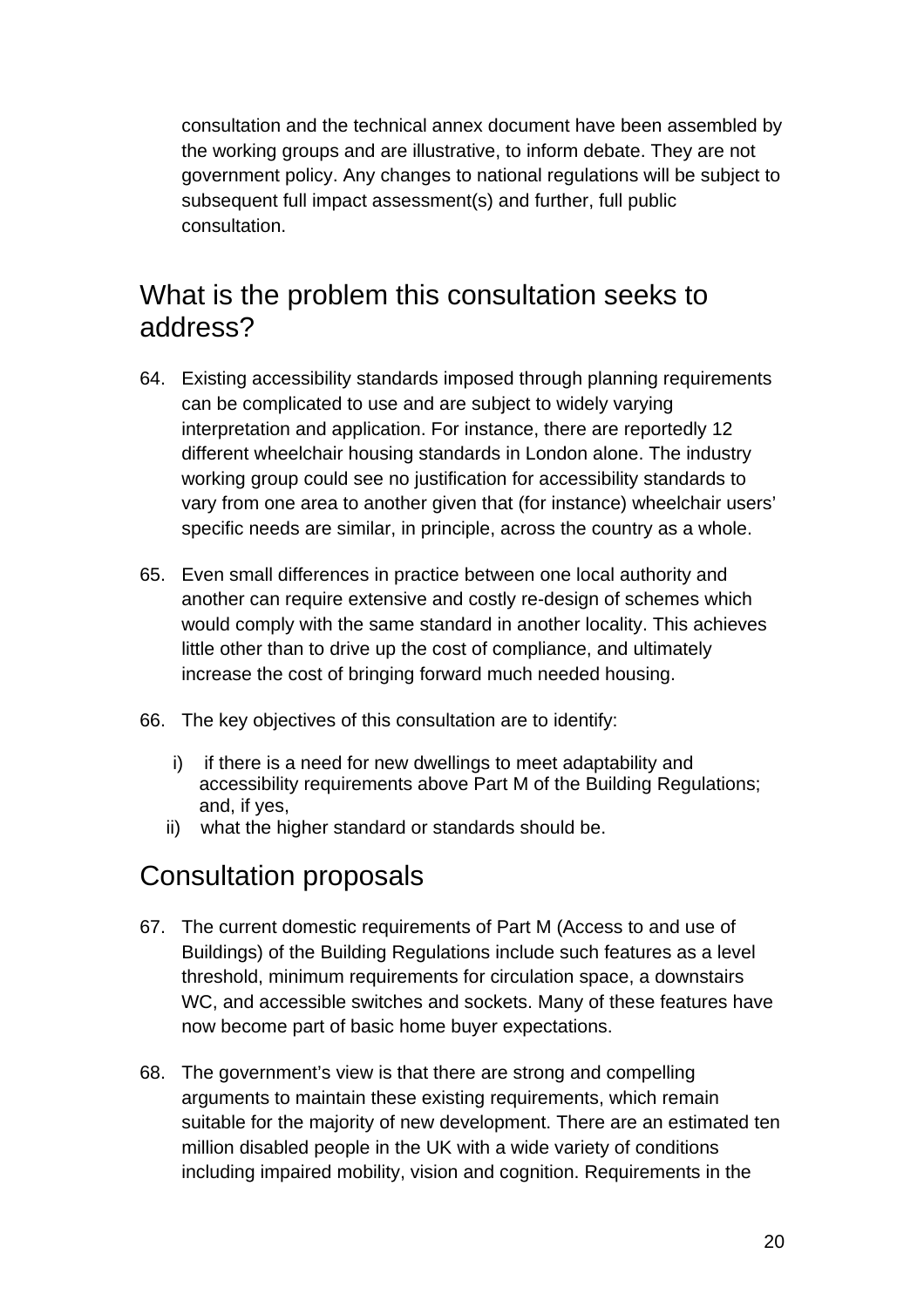Building Regulations ensure that all new homes are designed in such a way that they are 'visitable' and incorporate low-cost features which provide benefits to a wide range of users, including older and disabled people as well as others.

69. For instance, the level threshold and approach required by current regulations not only enable wheelchair users to access the home but also make life easier for families with prams and for the emergency services to access homes. Overall, the government's view is that these essential features should be maintained as a regulatory baseline and we would invite your views on this.

#### **Q5 Do you agree that minimum requirements for accessibility should be maintained in Building Regulations? Y/N.**

- 70. During the Housing Standards review, the working group recognised that not all needs would be met by current standards in Building Regulations, but there were mixed views as to whether additional standards are needed and whether the baseline needed to be improved.
- 71. England has an ageing demographic which will see the proportion of the population over 85 increase by 2.3 million by 2036 (a 168% increase from 2011) and households over 75 increasing by 4.3 million (an 88% increase from 2011). There is a direct correlation between age and disability, and whilst only a small proportion of these older households will become full time wheelchair users many will experience some form of permanent or temporary disability as they get older.
- 72. The Lifetimes Homes Standard, owned by Habinteg Housing Association represents the most commonly required standard above Part M and,

*seeks to enable 'general needs' housing to provide, either from the outset or through simple and cost-effective adaptation, design solutions that meet the existing and changing needs of diverse households.*

73. For some people the provisions of neither Part M of the Building Regulations or Lifetime Homes are sufficient to ensure that homes meet all of their day to day needs. In particular, the needs of wheelchair users are often impossible to meet in general needs housing and invariably require significantly increased circulation and activity spaces within and between rooms, particularly in bathrooms and kitchens. It is widely recognised that wheelchair accessible housing standards are not enhanced standards, but the minimum need to ensure independent living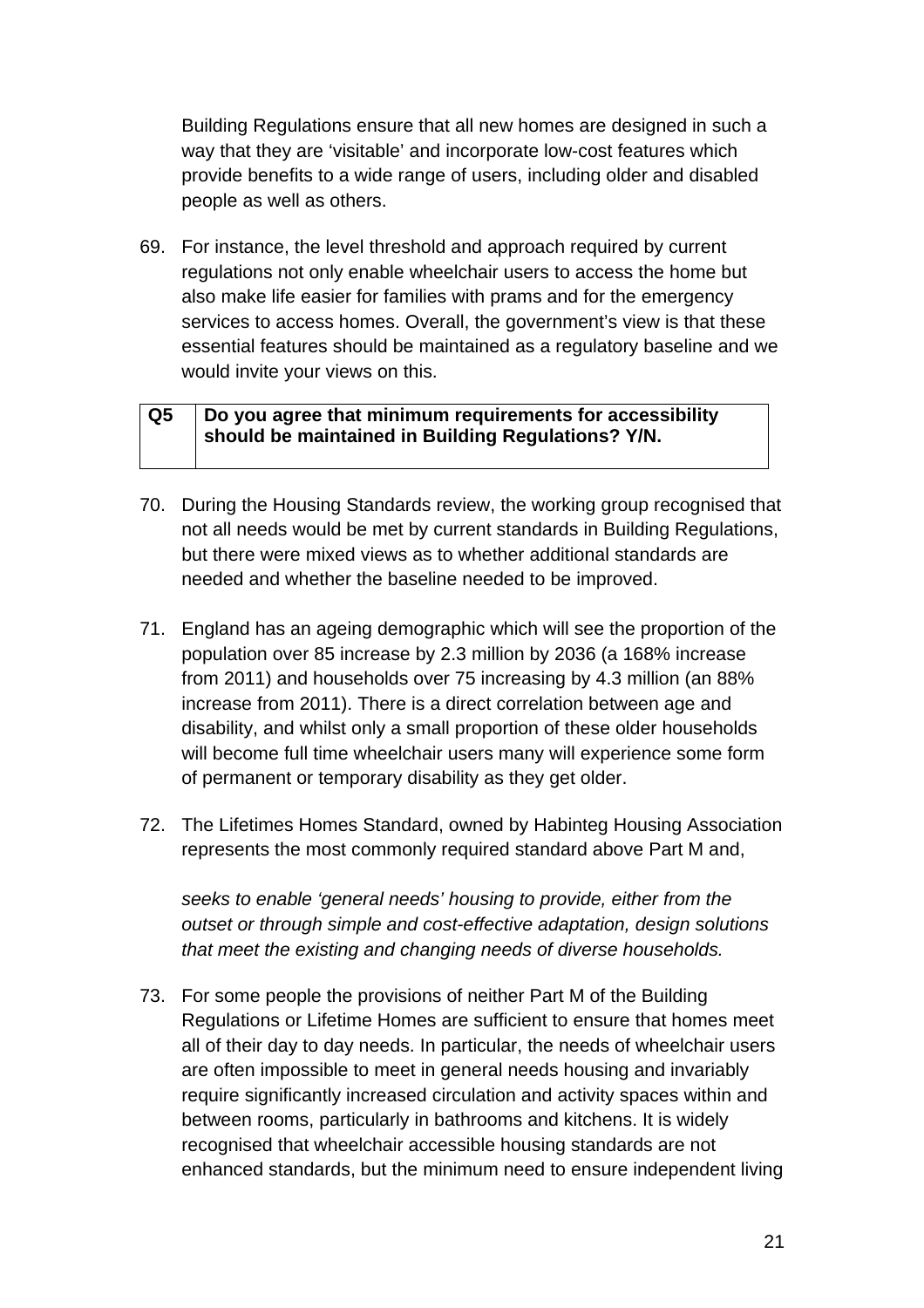on a day to day basis for many wheelchair users<sup>7.</sup> The Wheelchair Housing Design guide is the most widely used wheelchair housing standard.

- 74. Given the impact of the ageing population and the specific needs of some disabled people, there is an argument that the provisions of Part M of the Building Regulations may need to be augmented by homes with higher levels of accessibility in some circumstances. Any higher levels of provision should be proportionate to local needs which are likely to vary from locality to locality in line with current and future demographic profiles. As a result, government believes that the proportion of new homes meeting higher levels of accessibility should be set on a local basis through local planning policies.
- 75. It is important that these standards, if taken forward, are applied in a cost effective manner, ensuring that capital invested in making properties more accessible or adaptable provides returns which are equal to or better than alternative approaches. Government will review the present value justification for requiring upfront investment in accessibility in parallel to this consultation.

| Q <sub>6</sub> | a) Is up-front investment in accessibility the most appropriate<br>way to address housing needs, Y/N.                               |
|----------------|-------------------------------------------------------------------------------------------------------------------------------------|
|                | if Yes,                                                                                                                             |
|                | b) Should requirements for higher levels of accessibility be set<br>in proportion to local need through local planning policy? Y/N. |

# How many levels of accessibility are needed?

76. If it is determined that additional requirements for accessibility are appropriate, the next question which arises is how many levels of performance above the Building Regulation minimum are required. There is a broad consensus that wheelchair accessible housing standards impose significant additional requirements which would be disproportionate in widespread application and would go far beyond the needs of most older or disabled households. However it is accepted that these requirements are entirely necessary to ensure that a wheelchair user is not disadvantaged by the resultant design.

<sup>&</sup>lt;sup>7</sup> It is estimated that there are between 650,000 and 700,000 wheelchair households in the UK.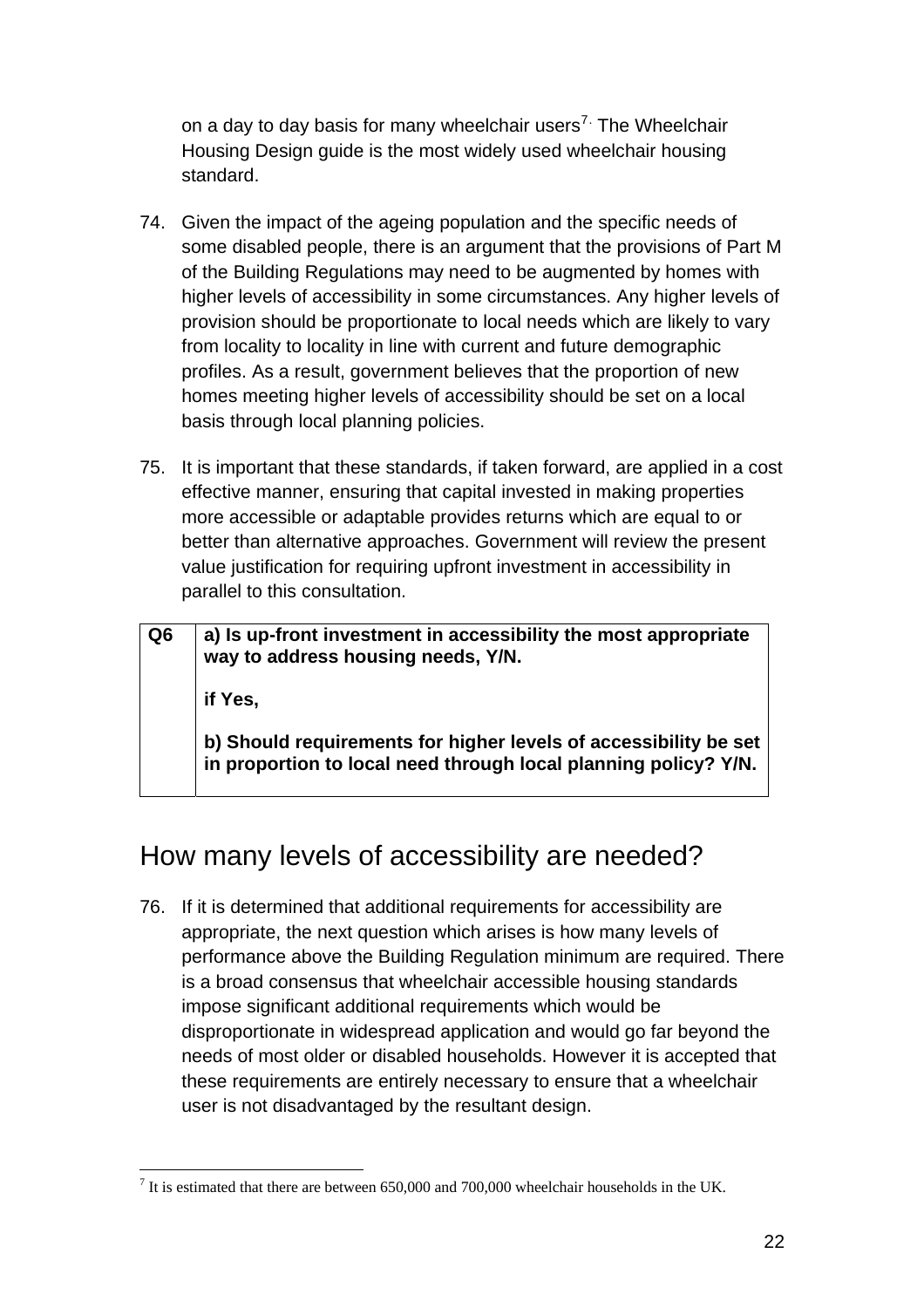- 77. The question which then follows is whether provision for accessible and adaptable housing or age friendly housing (such as Lifetime Homes) should be delivered as a separate, intermediate standard, (sitting between Approved Document M and Wheelchair Housing Standards) or whether these requirements should be introduced in part or in full into regulation, resulting in only two levels of provision.
- 78. The government takes the view that introducing all aspects of the Lifetime Home Standard as a requirement for all new housing through regulation is too onerous, given the likely cost of the standards and the level of predicted need. On the other hand, adopting only some of the lifetime home requirements (and not having an intermediate standard) would create a significant gap in provision between Building Regulations and wheelchair housing, which would probably result in increasing demand for wheelchair housing. An intermediate accessibility standard such as Lifetime Homes could therefore remain important in bridging the gap, in a cost effective manner, between minimum standards and wheelchair accessible standards. After careful consideration of both a two-tier and three-tier approach, the working group supported a three-tier option.

#### **Q7 Do you agree in principle with the working group's proposal to develop development of a national set of accessibility standard consisting of a national regulatory baseline, and optional higher standards consisting of an intermediate and wheelchair accessible standard? Y/N.**

- 79. Higher accessibility standards are needed for a proportion of the population but the proportion needing wheelchair accessible housing (for example) will vary considerably depending on local demographics. Government could take steps to set out what this proportion should be in every local authority area, but takes the view that this should be a matter for local choice, based on local needs, but utilising a national described set of accessibility standards.
- 80. In order to understand how this might work, DCLG undertook extensive consultation with the Industry working group to develop tiered standards to rationalise existing guidance into a single nationally endorsed framework. The working group's consultation proposals reflect the existing hierarchy, with a level 1 baseline with broadly the same requirements as Part M of the Building Regulations, a potential intermediate standard providing improved accessibility and adaptability, and a standard for wheelchair housing. It is envisaged that (if adopted)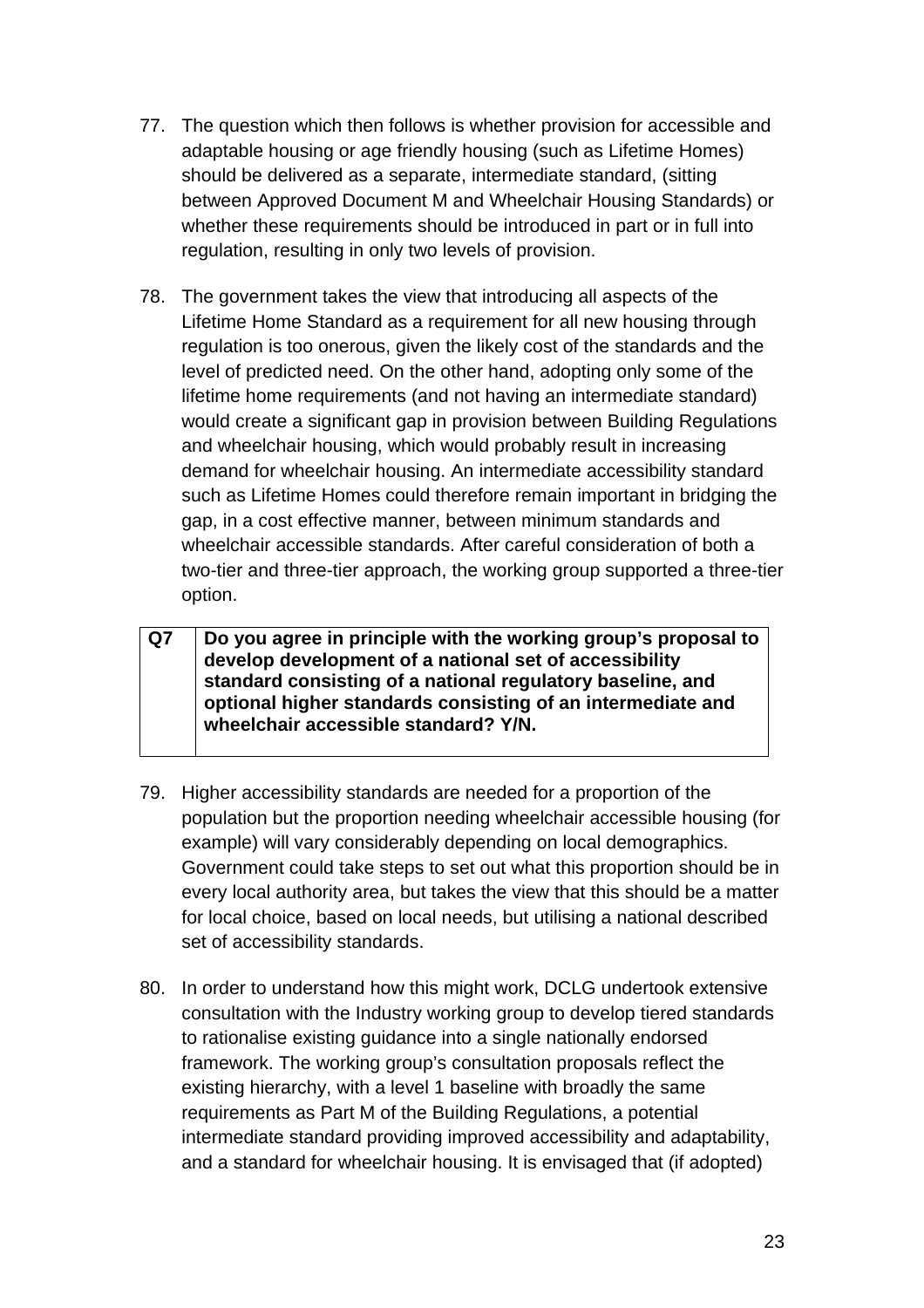any level above the baseline contained in the Regulations would only be required as a proportion of overall development through requirements in local planning policy, based on local needs and viability assessments.

- 81. By establishing a national standard capable of 'type approval' significant efficiencies could be delivered and complexity can be reduced. A tiered approach may also offer considerable flexibility in assembling the necessary mix of properties within developments in relation to local needs and viability, and could offer a wider 'spread' of different levels of accessibility, improving choice for homebuyers and tenants overall.
- 82. The tiered standards developed by the working group also rationalise existing access standards, and the following method has been applied throughout:
	- Harmonisation wherever possible, technical terminology, approaches to assessment and technical requirements have been harmonised to reduce complexity eg, all three standards now use a common definition of 'level' (a new common glossary of terms is proposed).
	- Rationalisation the technical requirements have been restructured to deliver specific levels of performance at each level directly related to the desired policy outcomes eg, Level 2 dwellings must be capable of achieving step free access in order to comply (whereas currently this is not the case).
	- Simplification technical requirements were reviewed and simplified where possible.

## Link with Space Standards

83. The proposed three levels of this access standard set are directly related to the three levels of the space standards proposed for consultation by the working groups. If the government decides to proceed with any of the space propositions (or higher access standards), application of higher levels of space standards would be limited to particular circumstances, for instance where the need for higher accessibility standards could be robustly evidenced. They would not be applicable independently.

# The Technical Standards

84. In order to understand views on what new accessibility standards could look like, or whether this is the right approach, the working group proposed a full set of performance requirements for the three levels. We are interested in your views on the specific technical requirements, and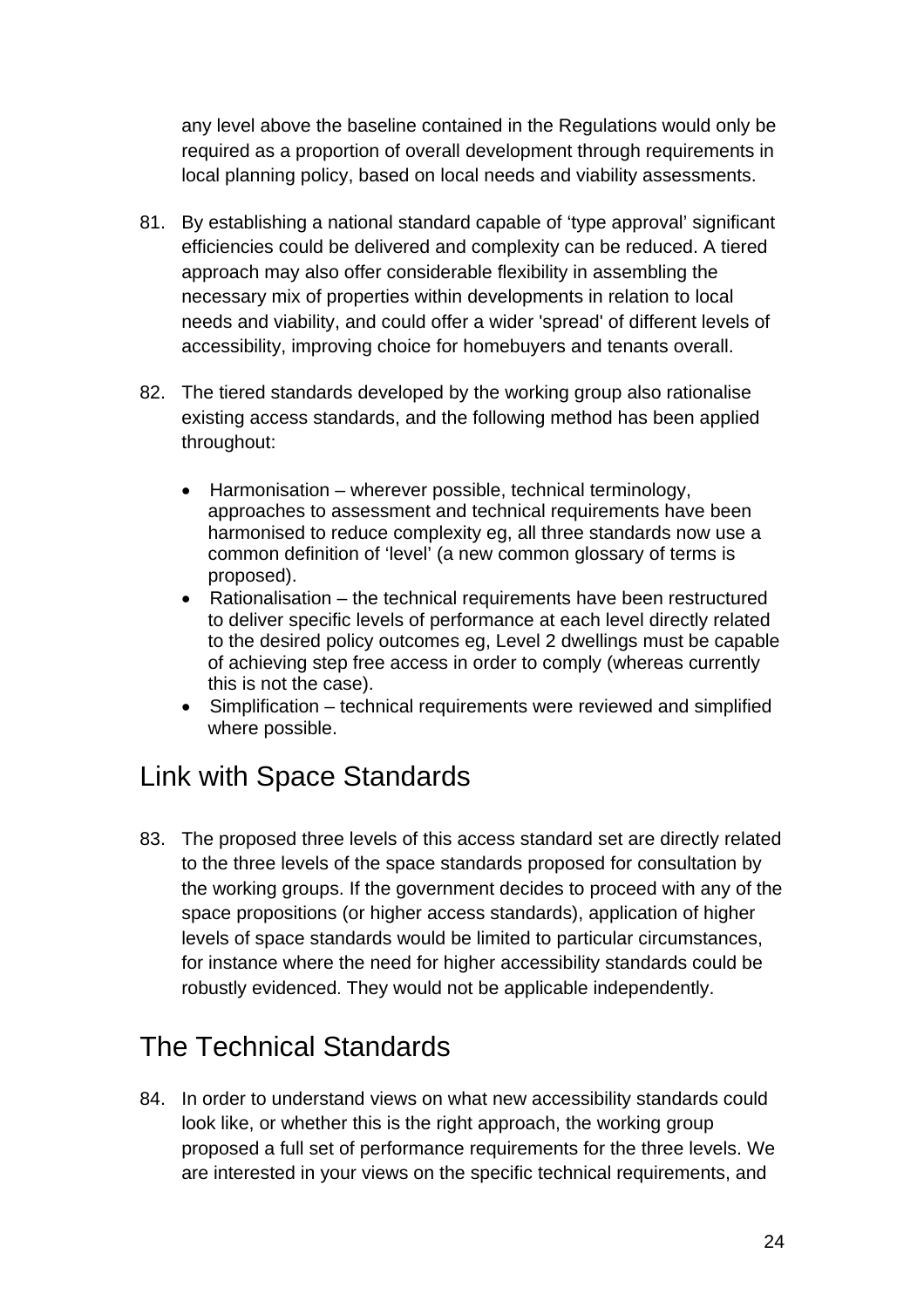further questions on the content and nature of the standard are included in Annex A1 in the accompanying technical standards document. The format and text are subject to change, even if it is determined that tiered accessibility standards are the right approach, depending on the final outcome of the consultation. We would therefore ask consultation respondents to focus on the performance standards and whether any/all are needed rather than detailed drafting or structure of the standard.

## Costs and viability

85. Accessible Housing Standards typically include features and spatial requirements which add to the construction cost of new homes. Costs associated with Level 2 standards are relatively modest, whilst level 3 (wheelchair adaptable) housing can add significant cost. Our assumptions are set out the impact assessment accompanying this report. We are interested in you views and any further evidence you can submit in relation to the cost impacts of these standards.

| Q8 | Do you agree with the costs and assumptions set out in the<br>accompanying impact assessment? Specifically we would like<br>your views on the following:                                                                                                                                           |
|----|----------------------------------------------------------------------------------------------------------------------------------------------------------------------------------------------------------------------------------------------------------------------------------------------------|
|    | a) Do you agree with the estimated unit costs of Life Time<br>Homes? If not we would appreciate feedback as to what you<br>believe the unit cost of complying with Life Time Homes is.                                                                                                             |
|    | b) Do you consider our estimates for the number of homes<br>which incorporate Life Time Homes to be accurate? If<br>respondents do not consider our estimate is reasonable we<br>would appreciate feedback indicating how many authorities<br>you believe are requiring Life Time Homes standards. |
|    | <b>Wheelchair Housing Design Guide/standards:</b>                                                                                                                                                                                                                                                  |
|    | c) Do you agree with the figures and assumptions made to<br>derive the extra over cost of incorporating Wheelchair<br>Housing Design Guide? If not we would welcome feedback<br>along with evidence so that we can factor this into our final<br>analysis.                                         |
|    | d) Do you have evidence of requirements for and the costs<br>other wheelchair standards which we have not estimated? We<br>would appreciate the estimated costs of complying with the<br>standard and how it impacts properties.                                                                   |
|    |                                                                                                                                                                                                                                                                                                    |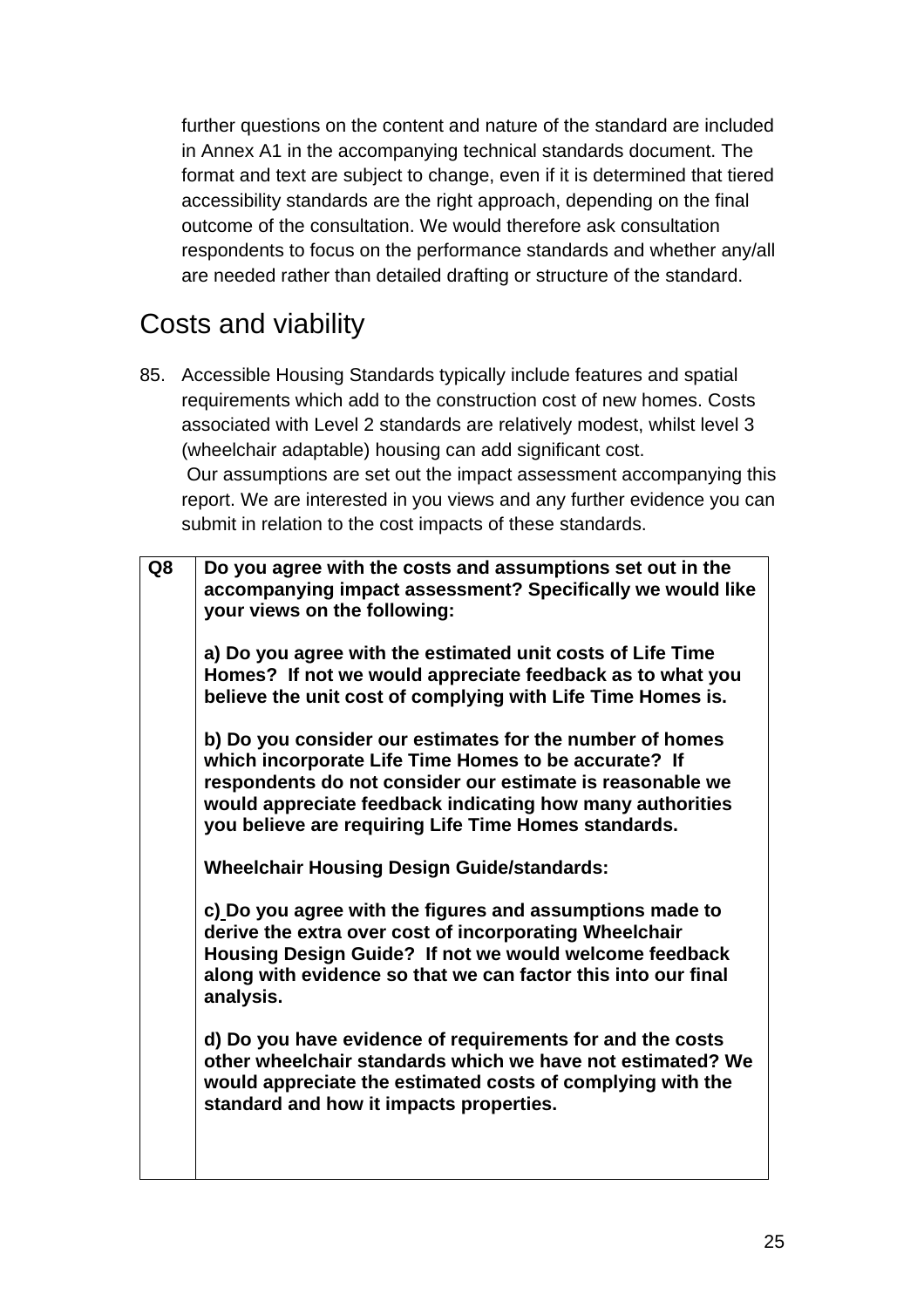**e) Do you consider our estimates for the number of homes which incorporate wheelchair standards to be accurate (in the "do nothing" and "option 2" alternatives). If you do not consider the estimate to be reasonable, please could you indicate how many authorities you believe require wheelchair standards.** 

- 86. This means that accessibility standards, like other additional standards, impose cost on development which needs to be taken into account when setting local policies, to ensure that new housing remains economically viable. There is some concern that taking access standards into account within viability studies could prevent some accessible housing being built, in particular Level 3 or wheelchair accessible housing.
- 87. Government takes the view that a suitable balance needs to be struck between economic viability and meeting specific housing needs. Costs associated with Level 2, which with Level 1 housing will form the majority of the housing stock, should therefore continue to be accounted for in viability assessments, particularly where the proportion of housing to be built to Level 2 is large.

#### **Q9 Do you believe that the estimated extra over costs in the Impact Assessment reflect the likely additional cost of each level?**

- 88. However, the costs per unit associated with Level 3 housing are also significant (see the accompanying Impact Assessment) and whilst the proportion of wheelchair homes that is required is relatively low, these costs could be meaningful in determining whether development is viable or not.
- 89. We are interested in exploring whether particular consideration need be given to the provision of Level 3 housing, if taken forward. The default position – in line with broader policy on standards and viability – would be that all accessible housing costs should remain within scope for viability purposes – it would be for local authorities to ensure that the priority needs of disabled people are met in setting their local plans. This would mean that local authorities would have to ensure that wheelchair housing provision is given priority over other demands on development if necessary.
- 90. Alternatively, a 'cap' could be set for a maximum proportion of Level 3 housing that could be required of new development (and which local authorities could not exceed in all but the most exceptional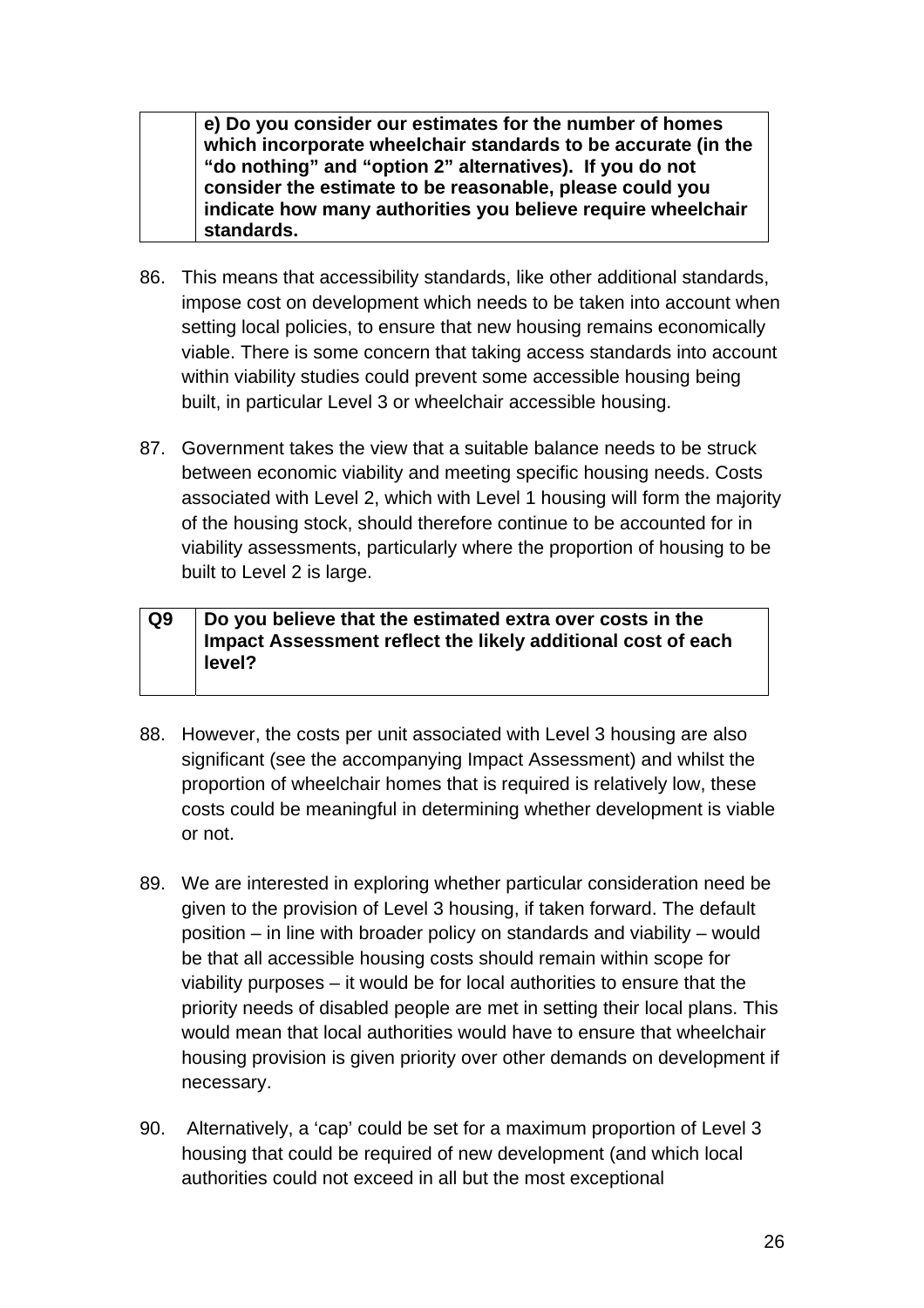circumstances). Local authorities would still need to establish the case for any given level of provision through robust evidence in developing local plans, but for the purposes of this consultation we are suggesting that Level 3 provision would be capped at a given level (eg, a cap of 5% or 10%). This would help to ensure that local authority viability calculations would not be imbalanced.

91. We would like to understand peoples views on whether a cap is needed.

#### **Q10 Do you agree that level 3 properties should be capped in order to ensure local viability calculations remain balanced? Y/N If yes, at what level should the cap be set?**

- 92. If an upper limit cap were to be introduced, it would need to account for different needs in public and affordable housing, given that in affordable housing the proportion occupied by older and disabled people is much higher than within owner occupied homes. This could suggest a 'higher' cap in affordable housing (because needs are higher). However, because allocation policies should be capable of more efficiently marrying wheelchair user with wheelchair housing, it is also arguable that the same level could be set across both tenures.
- **Q11 If a cap were to be adopted should it, in principle; a) Vary across tenure? b) Be flat across tenure?**

# Future development of regulation and use of 'regulated options'

93. Level 1 of the Access standard set proposed by the working group, as set out for consultation in the Technical document, is based on the existing Approved Document M of the Building Regulations (AD M). However, throughout the working group meetings a number of areas emerged where current industry practice was already in advance of AD M, there were calls from industry to bring the provisions in AD M into line, and also to consider if any small anomalies could be ironed out. The working group was also keen to ensure that any three tier approach should be harmonized in application so as not to conflict or duplicate requirements across all three levels, should that be the final approach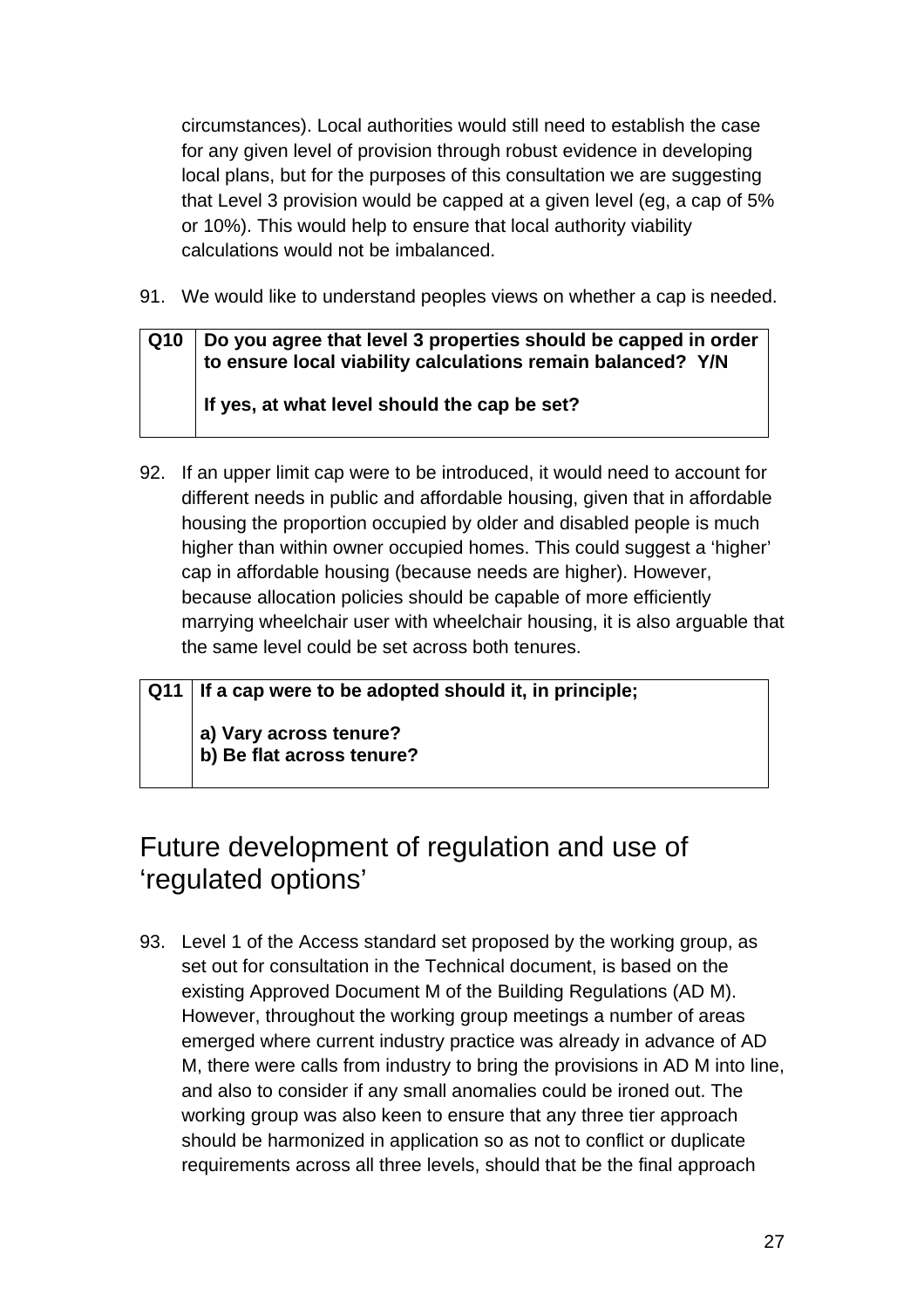that is taken forward.

- 94. In that light, the three level standard set out in the technical document includes potential changes that the working group suggested could be made to the Level 1 standard. These are made clear in the Technical document Annex A1. Your views are invited on these potential changes to AD M, and whether you consider that they would be necessary at all to support a standard set. Depending on the response to this consultation the government will consider whether to move ahead in developing updated guidance in AD M, including whether to take forward any of these potential changes to the technical provisions. Of course, any such changes would be subject to the usual full impact assessment and also a separate full public consultation.
- 95. Specifically, the Level 1 standard includes possible changes to Approach routes, Car Parking Communal Entrances and Communal Facilities, External Lighting, Lifts, Staircase widths and electrical service positions.
- 96. Chapters 1 and 8 of this consultation also set out how government will consider whether it is appropriate to undertake wider reform of the Building Control legislation to enable possible standards to be fully encapsulated within the Building Regulations as 'Regulated Options' . Requirements for higher levels of accessible housing would continue to be set through local planning policy, but technical standards would be fully integrated into the Approved Documents. We would like to understand the extent to which such an approach would be supported.
- **Q12 To what extent would you support integration of all three levels of the working group's proposed access standard in to Building regulations with higher levels being 'regulated options'? Please provide reasons for your answer if possible.**

**a) Fully support.** 

- **b) Neither support or oppose.**
- **c) Oppose.**

## Further evidence and comments

97. We are interested in any further comments that you have about these proposals, and would welcome submission of further evidence relevant to the consultation questions.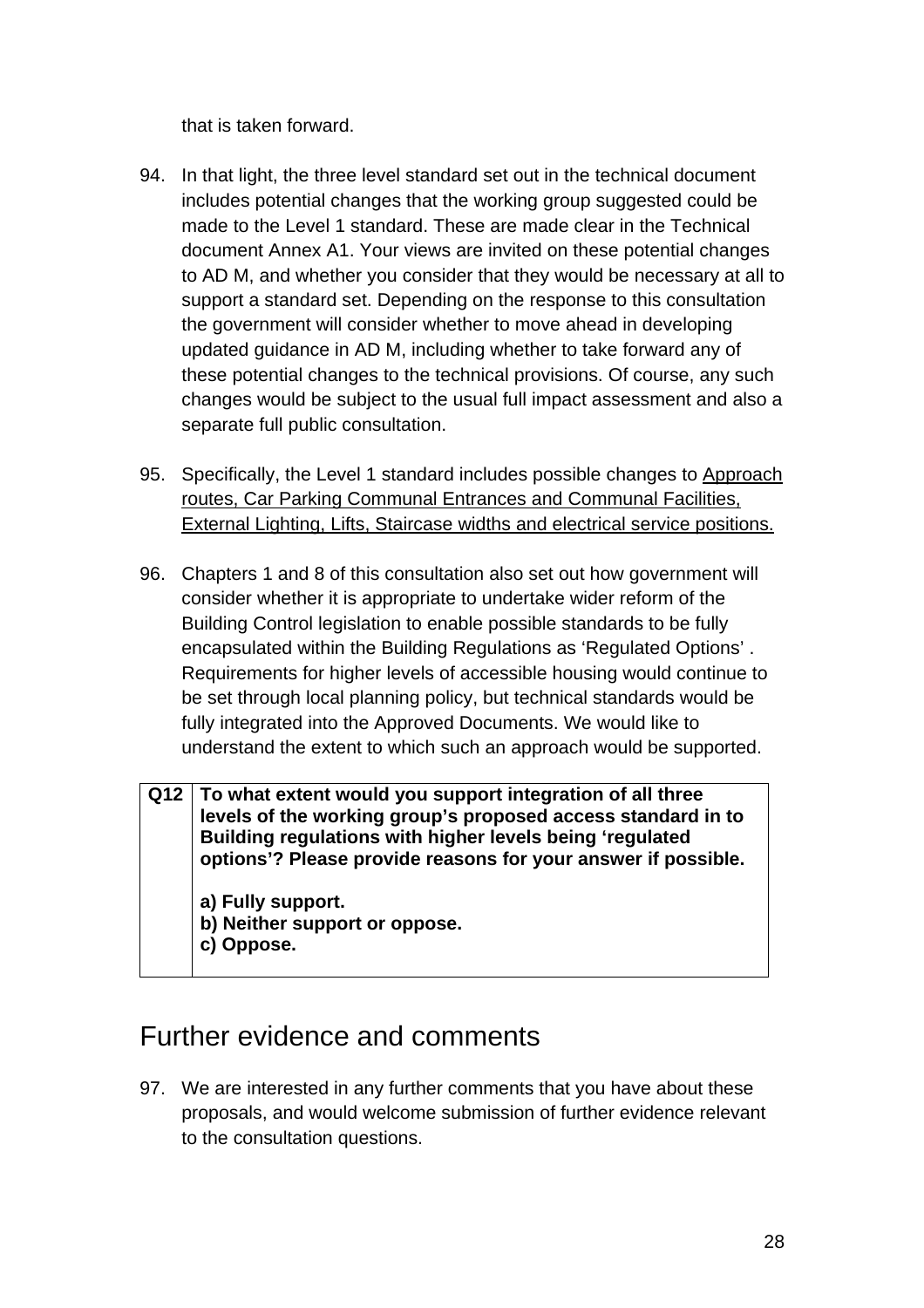# <span id="page-28-0"></span>**Chapter 2: Space**

## Introduction

- 98. National, minimum internal space standards for private sector housing have not been required in England to date, but an increasing number of planning authorities are including various different forms of space standards in local plans. The degree to which space standards should be developed or mandated is hotly contested and views for and against are very polarised.
- 99. One key driver for the increasing adoption of space standards is the National Planning Policy Framework which requires that local authorities have due regard to the nature of housing development in relation to current and future demand. It states:

*Paragraph 50. To deliver a wide choice of high quality homes, widen opportunities for home ownership and create sustainable, inclusive and mixed communities, local planning authorities should:* 

- *identify the size, type, tenure and range of housing that is required in particular locations, reflecting local demand.*
- 100. In order to understand the extent to which internal space is considered critical to meeting these objectives, this consultation seeks views on a number of issues relating to space standards. However, understanding the impact of requiring space standards across sectors is extremely complex, and preliminary analysis set out within the accompanying impact assessment suggests that costs and benefits can vary widely. . The proposals in this consultation and the technical annex document have been assembled by the working groups and are illustrative, to inform debate. They are not government policy.
- 101. The main purpose of this consultation is therefore to look at issues in principle and to gather evidence to inform future considerations. As a result, government does not have a preferred approach on space standards at this time, or how they would operate exclusively with access standards, and takes the view that further work will be necessary to develop improved analysis if a space standard is to be taken forward including further exploration of areas which impact on the cost of affordable housing.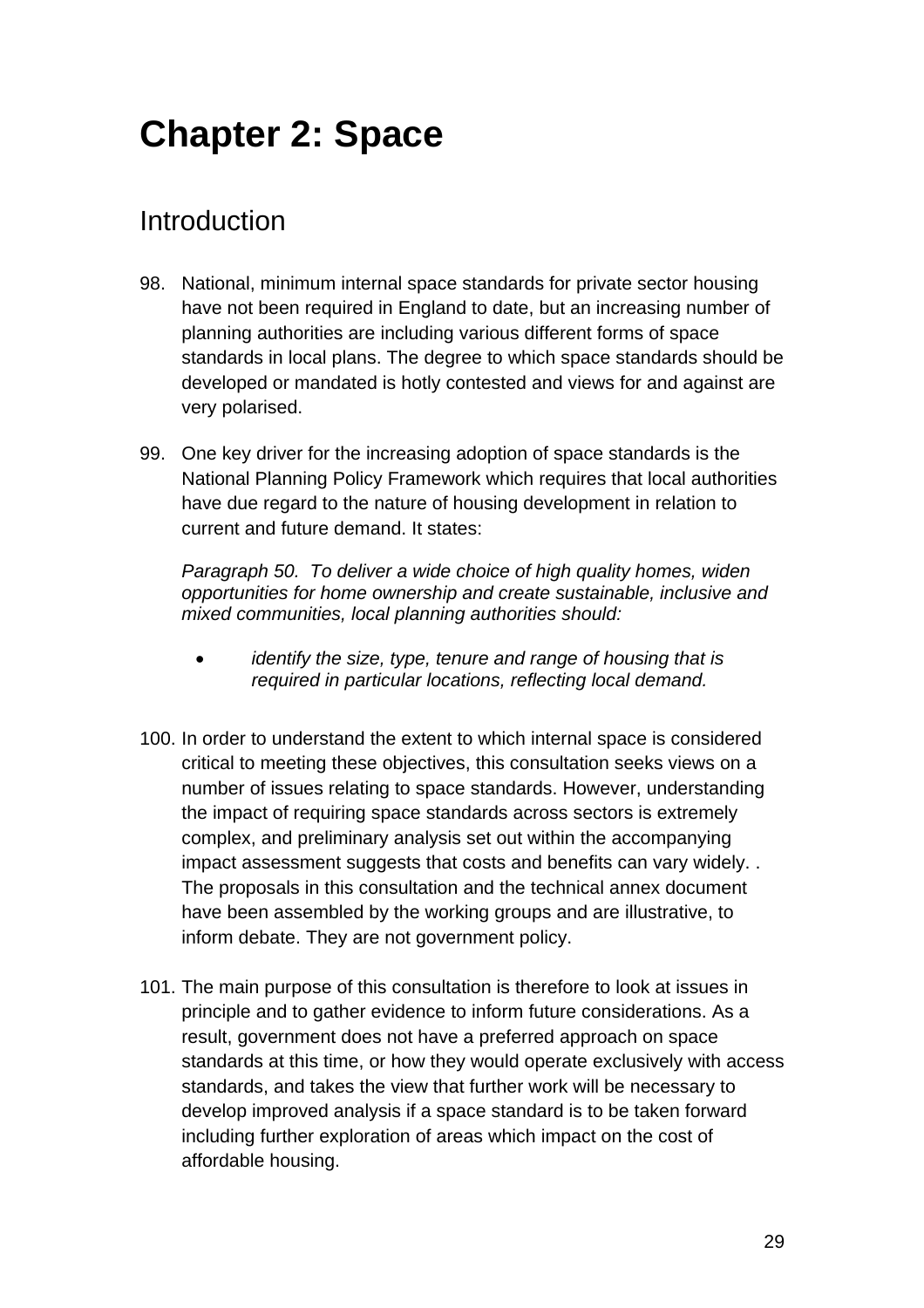102. In consulting on this issue, government is making no commitment to the introduction or use of space standards and will consider responses to consultation before deciding how to proceed.

#### What is the problem this consultation seeks to address?

- 103. Requiring minimum space standards for new homes has a significant impact on the nature of the homes that are built. Whilst it is recognised that most people see larger homes as desirable, there are implications in terms of construction cost, affordability for new home buyers and the potential need for larger areas of land to deliver a given number of homes. These and other factors all need to be properly understood and balanced against the benefits that larger homes provide.
- 104. Space standards are also by nature potentially complex and typically require home designs to be tailored to meet specific criteria. There is a trend towards a proliferation of varying standards which are increasingly necessitating re-design where home builders operate in different local authority areas. Given that major developers typically have 90 different house types, and there are more than 300 local authorities in England, the potential for largely wasteful re-design and compliance costs is very large.
- 105. This consultation also sets out the role that space labelling could play in improving consumer choice in the new housing market in addition to, or as an alternative to space standards, and seeks views on the benefits of standardising application of space standards in order to reduce cost and complexity.

## **Considerations**

106. Space standards for affordable housing were originally introduced in the 1960s in 'Homes for Today and Tomorrow' and 'Space in the Home' more commonly known as 'The Parker Morris Standards'. These included minimum internal floor areas based on functionality requirements and the space required for typical furniture and 'everyday activities'. Current national requirements for space in affordable housing are set out in the Homes and Community Agency's Design And quality Standards which uses the Housing Quality Indicators (Housing Quality Indicator's) to measure the performance of housing against 10 criteria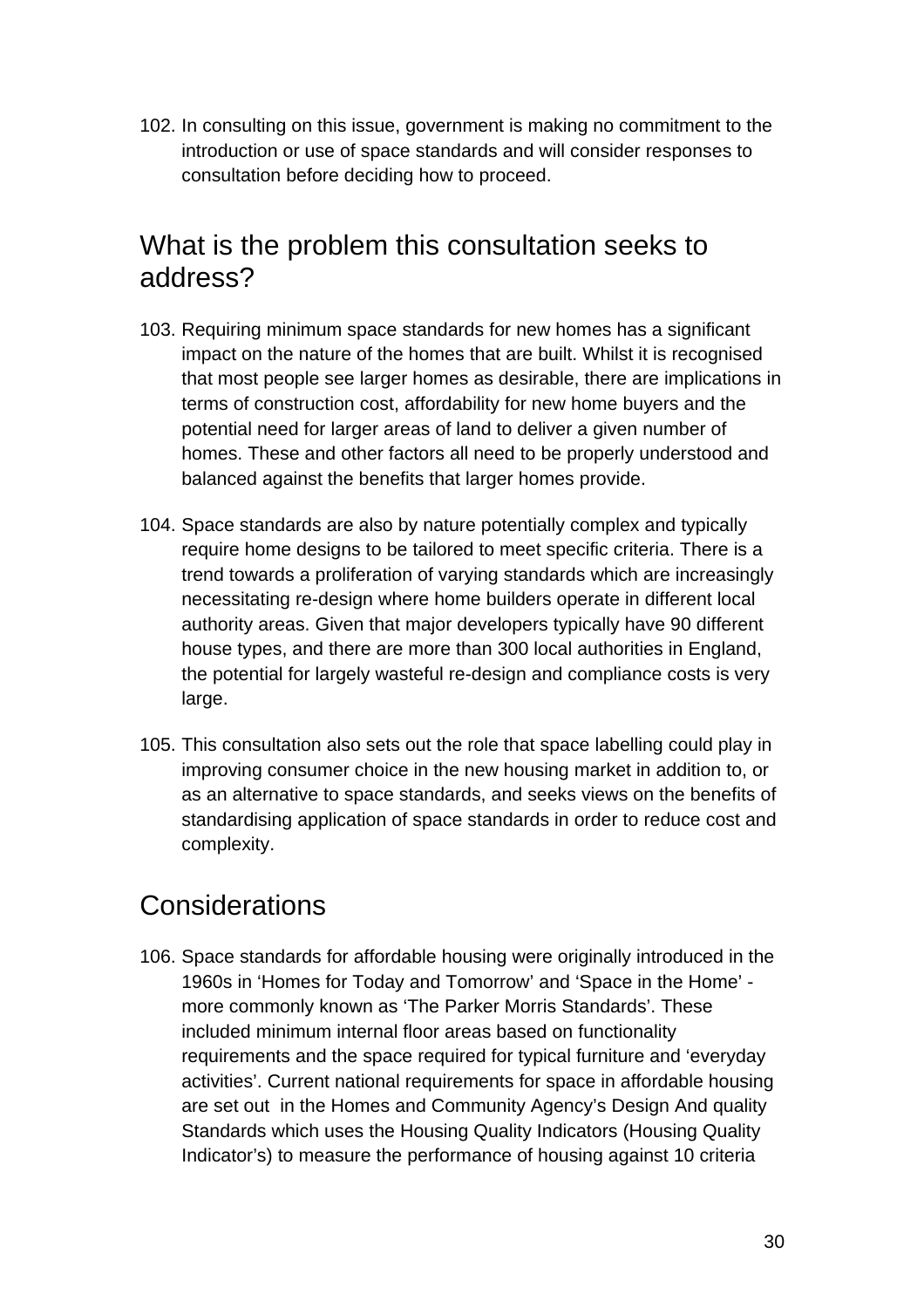<span id="page-30-0"></span>Including 'Unit Size' and 'Unit Layout'.

107. Until 2011, these funding rules were applied nationally by the Homes and Communities Agency. As a result of the absorption of Homes and Community Agency London into the Greater London Authority in April 2011, funding standards in London now differ from those elsewhere, and include higher minimum space standards than those set out in the Housing Quality Indicators.

#### What are the arguments for and against space standards?

- 108. There are a wide range of views about space standards, and also how these inter-relate with access standards. Proponents of space standards argue that they are needed to ensure that homes provide adequate space to undertake typical day to day activities, and to avoid the health and social costs that arise where space is inadequate. In particular, space standards are seen as a way of ensuring that there is sufficient room to carry out normal daily activities, socialise with family and friends, work from home or study in private and provide storage for general household goods and personal belongings. There is a view (supported by some evidence $^8$  $^8$ ) that across all tenures, the average size of new homes in England has reduced over time giving rise to concern about their ability to support these routine activities, particularly when homes are fully occupied.
- 109. There is also some evidence to support the assertion that England has some of the smallest housing in Europe based on the number of bedrooms in any given property and compared to its floor area $9$  – but it has been suggested that because most privately owned homes in England are under occupied (have a spare room) the overall space per person is equal to or better than many other European nations.
- 110. A number of recent reports have highlighted dissatisfaction with internal storage space and daylighting<sup>[10](#page-30-0)</sup> amongst new home owners – and

 $\overline{a}$ 

new homes.<http://www.architecture.com/HomeWise/News/Thewaywelivenow.aspx> and <http://www.withoutspaceandlight.com/Resources/WithoutSpaceLightReport.pdf> and [http://www.architecture.com/Files/RIBAHoldings/PolicyAndInternationalRelations/HomeWise/Casefo](http://www.architecture.com/Files/RIBAHoldings/PolicyAndInternationalRelations/HomeWise/CaseforSpace.pdf) [rSpace.pdf](http://www.architecture.com/Files/RIBAHoldings/PolicyAndInternationalRelations/HomeWise/CaseforSpace.pdf)

<sup>&</sup>lt;sup>8</sup> Leishman, C., Aspinall, P., Munro, M. And Warren, F. (2004) Preferences, quality and choice in newbuild housing, Joseph Rowntree Foundation: <http://www.jrf.org.uk/system/files/185935162x.pdf>

 $\frac{1}{9}$  More information including a range of research references is available on the swing a cat web site:  $\frac{http://www.swingacat.info/facts~figures.php.}_{10}$  $\frac{http://www.swingacat.info/facts~figures.php.}_{10}$  $\frac{http://www.swingacat.info/facts~figures.php.}_{10}$  The Royal Institute of British Architects has produced three reports relating to space and design of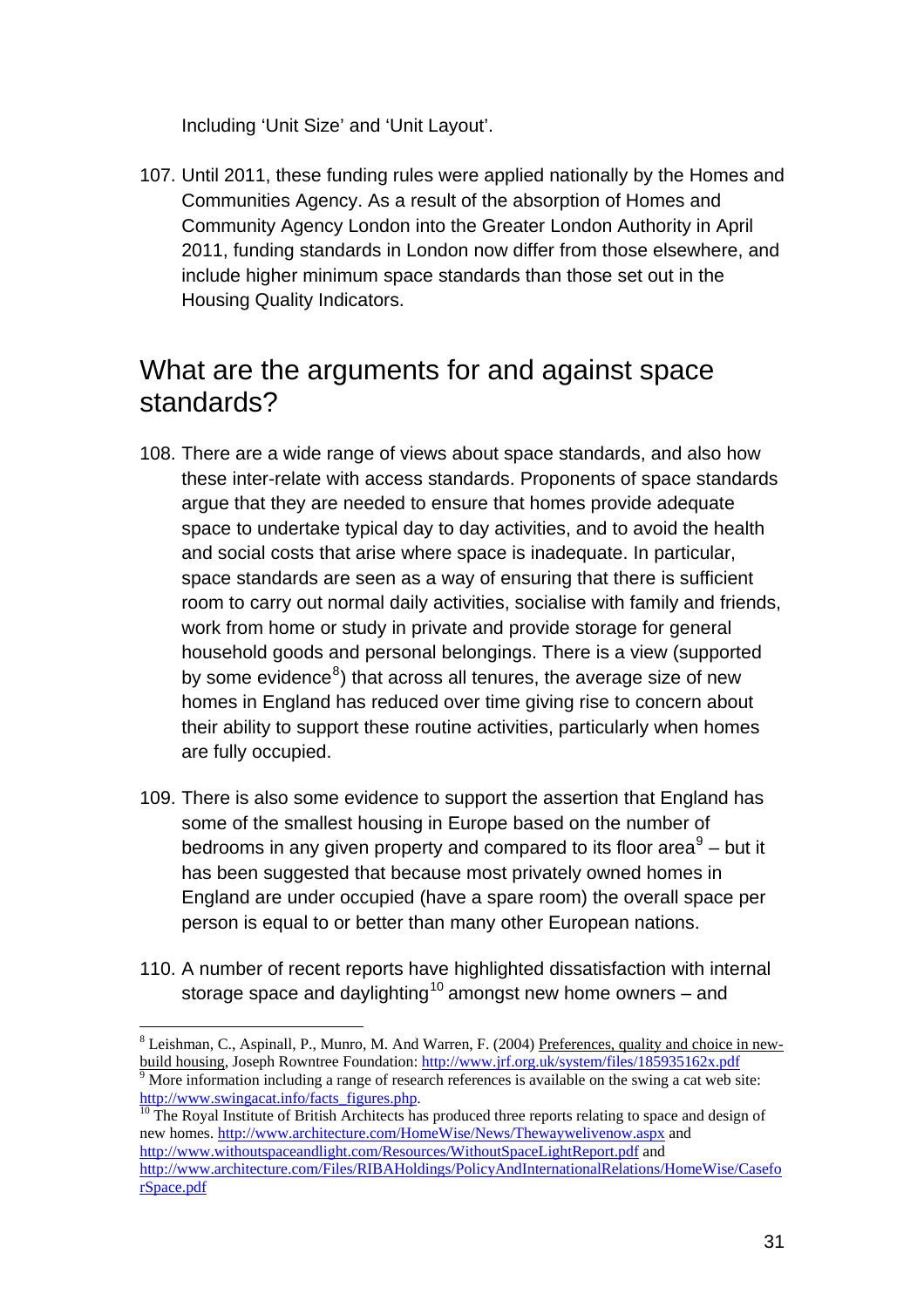research undertaken by the housing charity Shelter<sup>11</sup> suggests that adopting space standards through local or neighbourhood plans could reduce local resistance to new development as it is seen as a sign of good quality making it more likely that new homes will meet local people's needs. However, the annual home buyer satisfaction survey by the National Home Building Council (NHBC) Foundation show overall satisfaction ratings amongst home buyers are at a nine year high which tends to suggest that new homes are well suited to purchasers' needs.<sup>12</sup>

- 111. Large parts of the home building industry take the view that market forces function effectively in ensuring that essential consumer interests are well served and there is little evidence of new private sector housing failing, or proving unsustainable, on grounds of insufficient internal space. Some home builders suggest that ambitious density targets set by the previous government forced developers to build smaller homes, a trend that has been reversed since the targets were dropped.
- 112. It is also important to consider the impact of space standards on affordability. New homes are typically set at a price in relation to similar existing homes in local housing markets – with larger homes of any given type attracting higher prices. For instance, a larger three bedroom home will typically be more expensive than a smaller three bedroom home (all other factors being equal). In practice, this means that requiring all homes to meet a prescribed space standard could raise the entry level price of new housing. This is clearly a potential problem for purchasers who could be priced out of the market if the higher entry price exceeds their ability to raise finance.
- 113. Home builders build a wide range of size of each property type for example two bedroom homes range from 52 to 79 square meters in size - and this tends to suggest that they are meeting a broad range of needs and budgets. Home builders wish to continue to be able to innovate and flex to meet market demand in this way, and are particularly concerned that space standards, even if only linked to access standards, could drive construction costs up to the point where home building is not viable in some areas. It has been suggested that the use of 'space labelling' on the size of new properties so that consumers can more easily compare one property with another could be an alternative (or used in tandem with) to space standards as a way of ensuring that the market is responding effectively to consumer demand.

 $\overline{a}$ 

<sup>&</sup>lt;sup>11</sup> [http://england.shelter.org.uk/\\_\\_data/assets/pdf\\_file/0011/652736/Shelter\\_Little\\_Boxes\\_v4.pdf](http://england.shelter.org.uk/__data/assets/pdf_file/0011/652736/Shelter_Little_Boxes_v4.pdf) 12 <http://www.nhbc.co.uk/NewsandComment/Name,50638,en.html>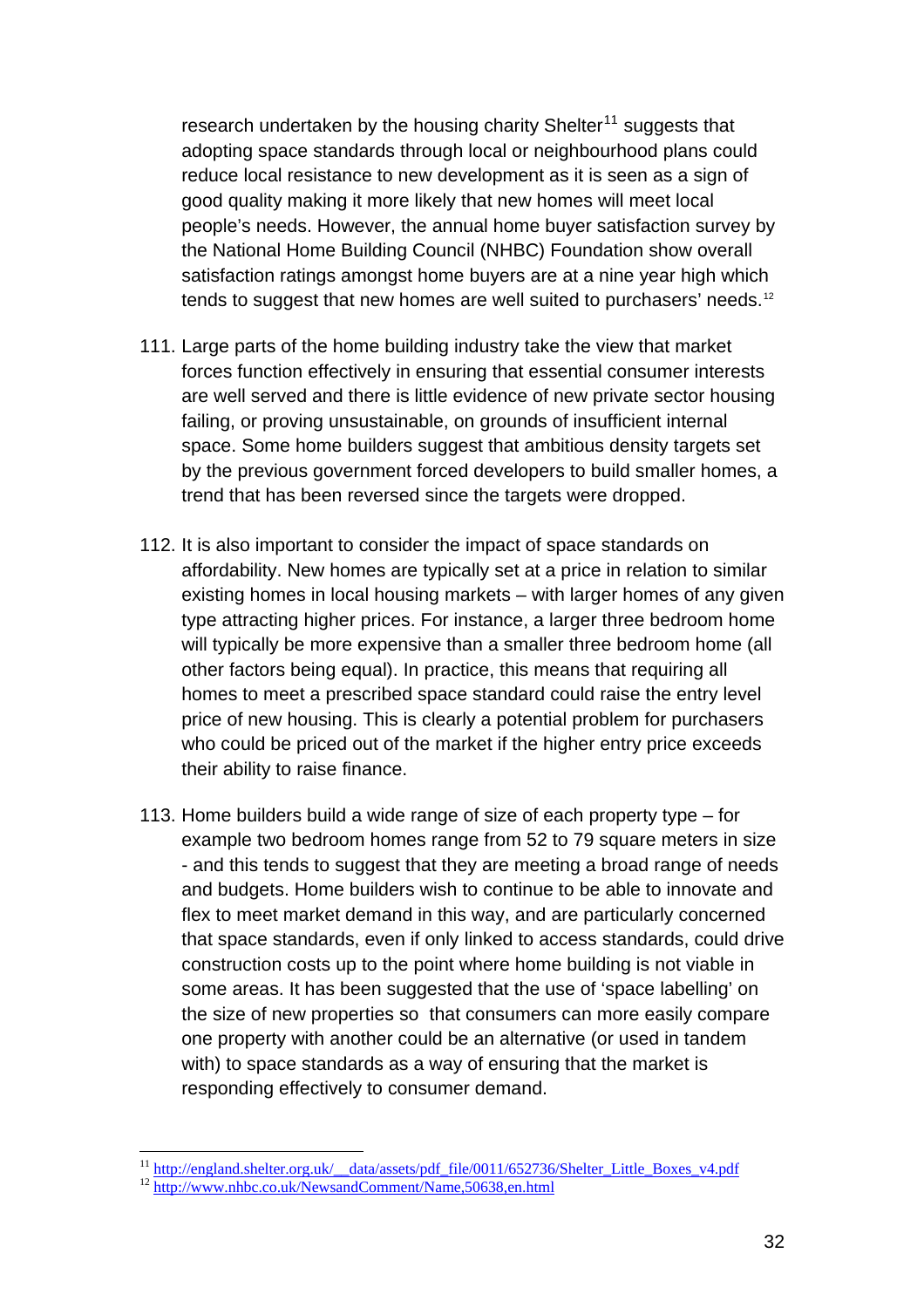- 114. Overall, the available evidence of industry practice suggests that this mixed picture accurately reflects some of the specific characteristics of the housing market in England. On the one hand, private developers are typically highly efficient in maximising the return that they achieve from any given investment by meeting local market needs and homebuyer preferences. These preferences will vary considerably – in some areas the best return will be achieved by building two bedroom flats, in another area by building five bedroom homes. The people who purchase these homes are typically very satisfied because the homes are developed to meet both their aspirations and their budgets.
- 115. However, this could mean that local authorities perceive there is a need to intervene in order to ensure a more balanced supply of housing representing wider (but perhaps less profitable) needs in terms of the size and type of new homes being built. There are many examples given where this is the case – for instance where two bedroom starter homes predominate but there is a need for larger family homes; or where larger two bedroom homes are needed to encourage downsizing to free up larger family homes. There are other location specific criteria which it is argued are relevant. For instance in high density urban areas there may be a case for minimum internal space standards to compensate for a lack of external space.
- 116. Overall, it is clear that in many respects the market is performing well in the absence of national space standards and government's preference remains for market led solutions. Therefore, given the views of the review working group we are keen to consult on whether an industry-led voluntary space labelling scheme could sufficiently address stakeholder concerns or whether a baseline standard may be necessary and what that standard should be.

#### Consultation issues and questions

- 117. Government is keen to ensure that home buyers and tenants are well served by the housing market and that housing needs are suitably met. To do this we are seeking views at to whether a national space labelling scheme, developed with industry, could help consumers compare the size of new build properties for sale and drive quality in the private sector.
- 118. Government also recognises that there are circumstances where failures or particular conditions within a local housing market (which may not be addressed through market forces alone) could justify intervention through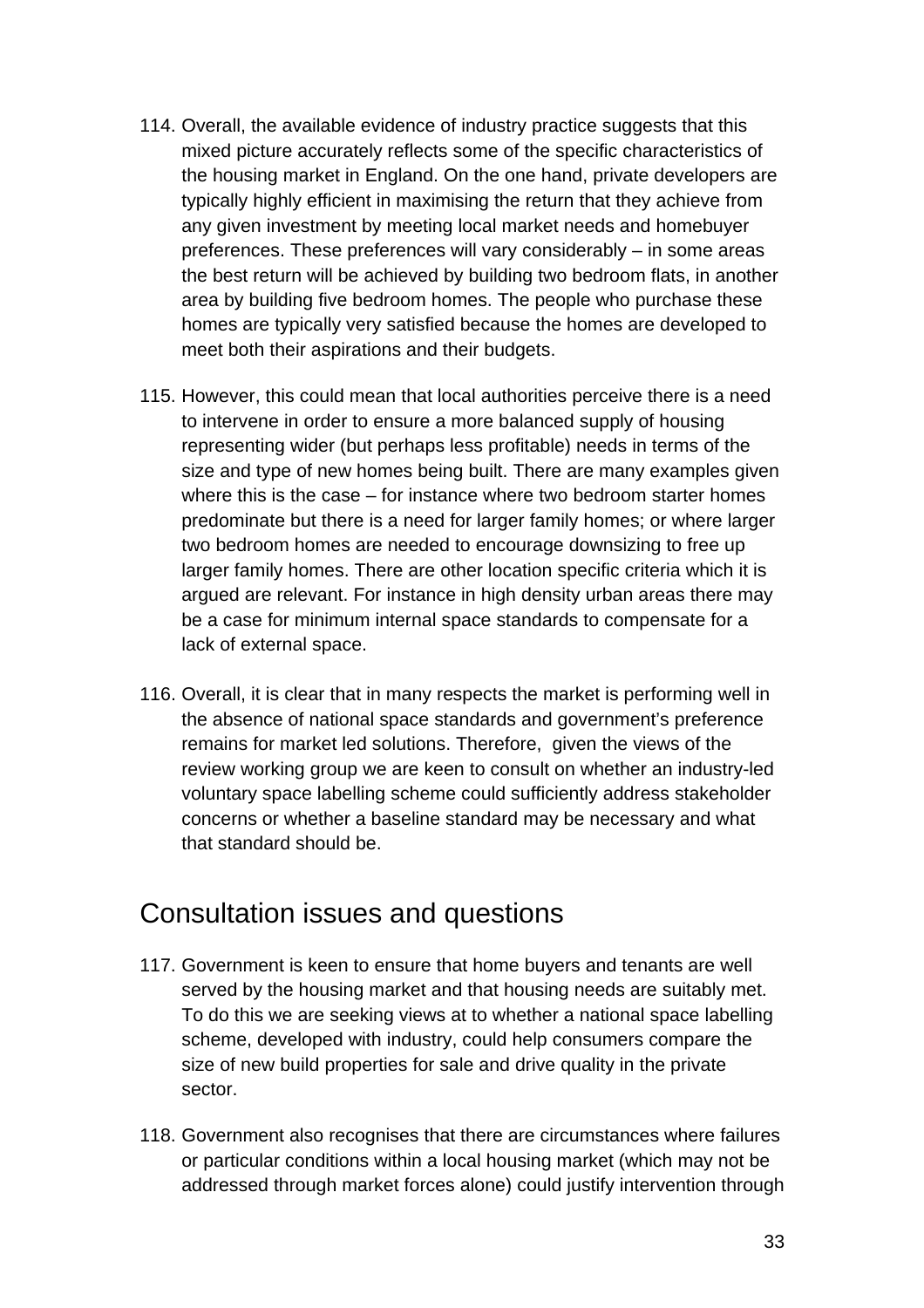the use of space standards. Government believes that this should not be imposed from the centre but also thinks that it is right that local communities and neighbourhoods should be able to set out what housing they want, and in doing so, become more supportive of new development in their area.

119. We are therefore interested in gauging the extent of support for whether a national space standard (a single standardised approach to space standards) would be seen as beneficial, when linked to access standards, and to gather evidence of current home building practice and the future impacts that the introduction of such a standard might entail.

#### Link with Access Standards

120. The proposed three levels of the access standard (see Chapter 1) are directly related to the three levels of the space standards proposed for consultation by the working groups. If the government decides to proceed with any of these space propositions, application of higher levels of space standards would be limited to particular circumstances, for instance where the need for higher accessibility standards could be robustly evidenced. They would not be applicable independently.

# Space labelling

121. Space labelling is a process whereby the overall internal floor area (and potentially individual room sizes) of new homes are presented in a consistent and visible manner at point of sale to potential home buyers to make a more informed comparison between similar properties. This may also help consumers to influence the size of new homes offered by home builders.

#### **Q13 Would you support government working with industry to promote space labelling of new homes?**

- 122. Much if not all of this information needed to support space labelling is readily available within Energy Performance Certificates or sales particulars and so would be at little extra cost to industry other than ensuring consistent presentation. It is proposed that space labelling would be through a voluntary industry led approach.
- 123. The industry working group universally endorsed this approach for all new homes for private sale, and favoured a measurement of simple Gross Internal Area in square metres  $(M^2)$  combined with room areas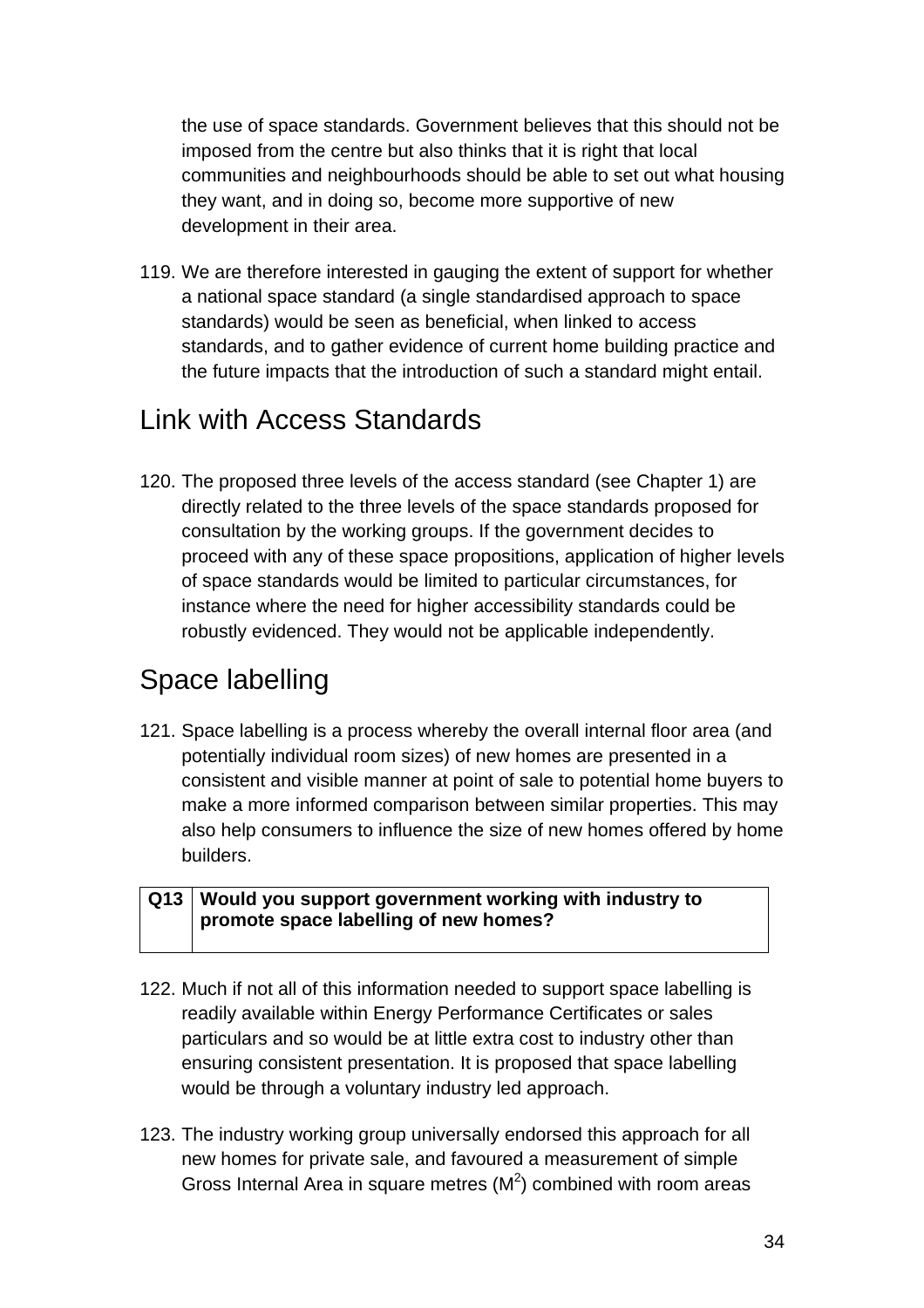$(M<sup>2</sup>)$  and dimensions in metres (M). It was suggested that this could be delivered by inclusion within the Home Builder Consumer Code which would give homebuyers the right to recourse if information was not provided in the appropriate form or later proved to be inaccurate.

#### **Q14 Do you agree with this suggested simple approach to space labelling? Y/N.**

#### **Q15 If not, what alternative approach would you propose?**

124. Later in this chapter we will look at the merits of space standards themselves, but space labelling could be adopted as an alternative to national space standards on private sale housing. This would mean that space standards could not be mandated (required) in new development. If this were to be case, we would be interested in understanding views as to whether the space labelling should also be 'benchmarked' against the a minimum recommended space standard – for instance, a purchaser buying a two bedroom flat would be offered a comparison of actual size against a benchmark.

#### **Q16 Would you support requirements for space labelling as an alternative to imposing space standards on new development? Y/N.**

**Q17 Would you support the introduction of a benchmark against which the space labelling of new properties is rated? Please give reasons for your answer.** 

#### Space standards

125. Given that an increasing number of local authorities have decided to introduce requirements for space standards into their local policies we would like to understand your views on whether you consider space standards necessary or desirable in principle. The Government's preferred approach would be for market led, voluntary mechanisms such as space labelling, in order to meet consumer needs rather than mandatory application of space standards. However, on the basis that any requirements for space standards in a local plan could, in future, demonstrate that they do not unduly affect viability, and would need to be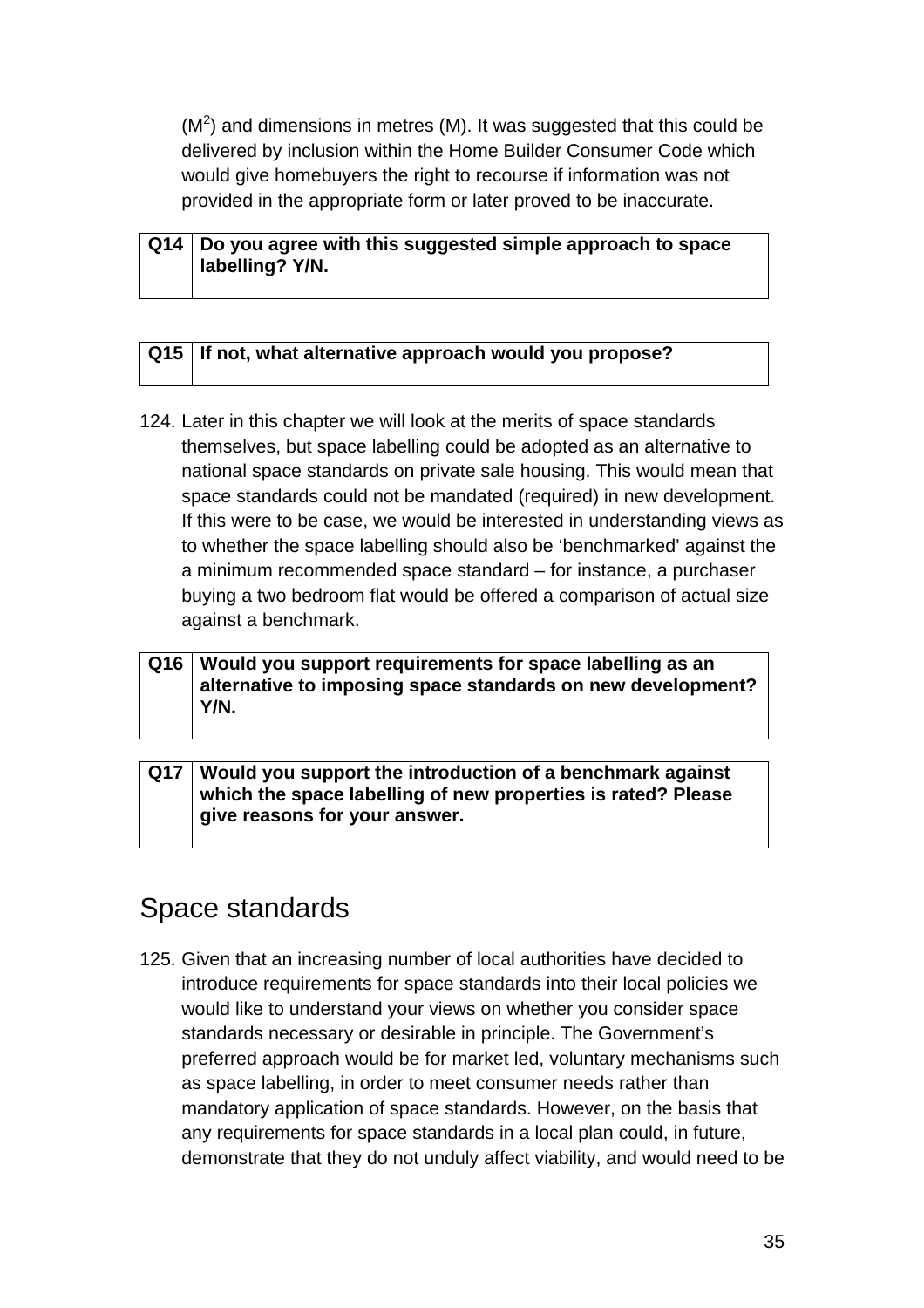justified by suitably robust evidence, we are also seeking in principle views on the following;

| Q18   Which of the following best represents your view? Please<br>provide reasons for your views.                                 |
|-----------------------------------------------------------------------------------------------------------------------------------|
| a) Local authorities should not be allowed to impose space<br>standards (linked to access standards) on new<br>development.       |
| b) Local authorities should only be allowed to require space<br>standards (linked to access standards) for affordable<br>housing. |
| c) Local authorities should be allowed to require space<br>standards (linked to access standards) across all tenures.             |

- 126. Current space standards adopted by local authorities vary from simple minimum internal floor areas for a small number of typical home types to highly detailed standards setting out requirements for individual room sizes, widths and specific furnishing requirements.
- 127. It is suggested that the complexity of designing homes to meet these numerous different sets of space standards is unduly costly and that seemingly small differences in standards can require complete re-design of house types whilst delivering little in the way of benefit. Space standards are invariably ergonomically derived and there is no ergonomic justification for space standards to vary on a local basis in meeting a specified level of performance.
- 128. One way of addressing this problem would be to develop a single national minimum space standard for use by all local authorities. This would reduce learning and development costs across local authorities and industry and have the effect of providing a single national model for compliance. This would also enable designers and developers to gain 'type approval' of standard internal layouts so that the same certified compliance is accepted across all local authorities in England.

#### **Q19 Do you think a space standard is necessary (when linked to access standards), and would you support in principle the development of a national space standard for use by local authorities across England? Y/N**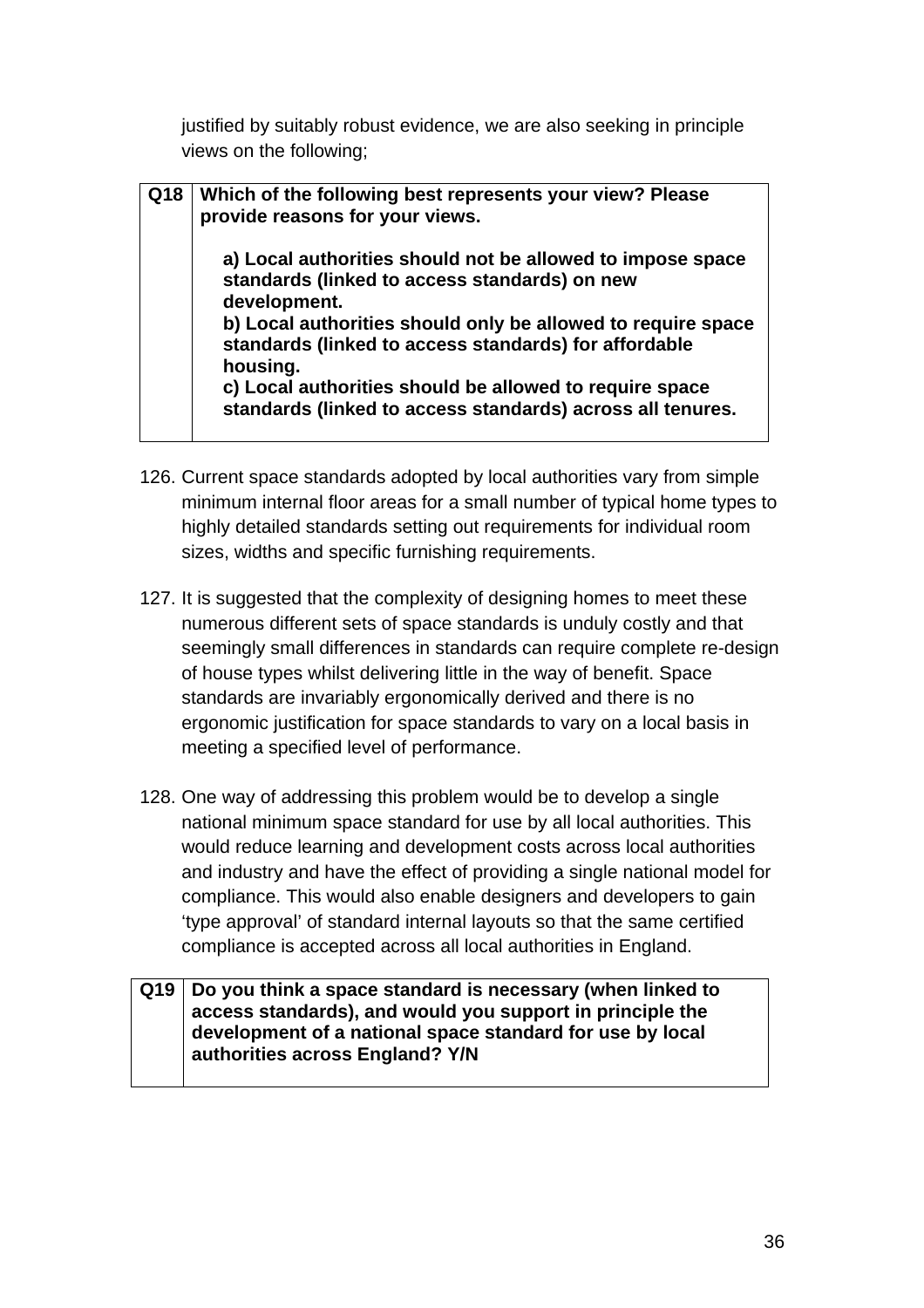# Scope and application

129. The requirements of any proposed space standard proposed by the working group relate only to the internal aspects of the home – this includes internal storage space, space for internal storage of recyclable waste and potentially the definition of minimum size for single and double bedrooms. This means that considerations of external private space, overlooking, day-lighting, sun-lighting, aspect and external waste storage will be outside the scope of this standard.

#### **Q20 Do you agree with the proposed limiting of the scope of any potential space standard to internal aspects only? Y/N**

130. Opinions are divided as to what tenure of housing space standards should be applied to. Many but not all affordable housing organisations, designers and housing professionals believe that a minimum space standard is vital and should be applied across all tenures, and at all levels. Similarly many but not all home builders strongly believe that the market should remain free to meet local demands and that space standards should not be applicable to private housing development at all. The government is of the view that a distinction should not be made between housing tenures in terms of what standards should apply.

### A possible model space standard

- 131. As part of this consultation we are interested in your views as to what form a national space standard might take, when linked to access standards, if it is decided that one should be developed. A model standard, developed with an Industry working group, is included in section 2 of the accompanying standards technical document. It includes an introduction which sets out how the standard could be structured and a series of questions on specific technical aspects of the space standard itself is included in Annex A2 of that document. We recommend that respondents also read Chapter 1 of the consultation document on accessibility standards before responding to the specific questions because the issues of space and accessibility are interlinked.
- 132. Government wishes to interrogate further the rationale for a three tier space standard. We would welcome views on whether a single baseline space standard would be a more proportionate approach, if there were to be any space standard at all.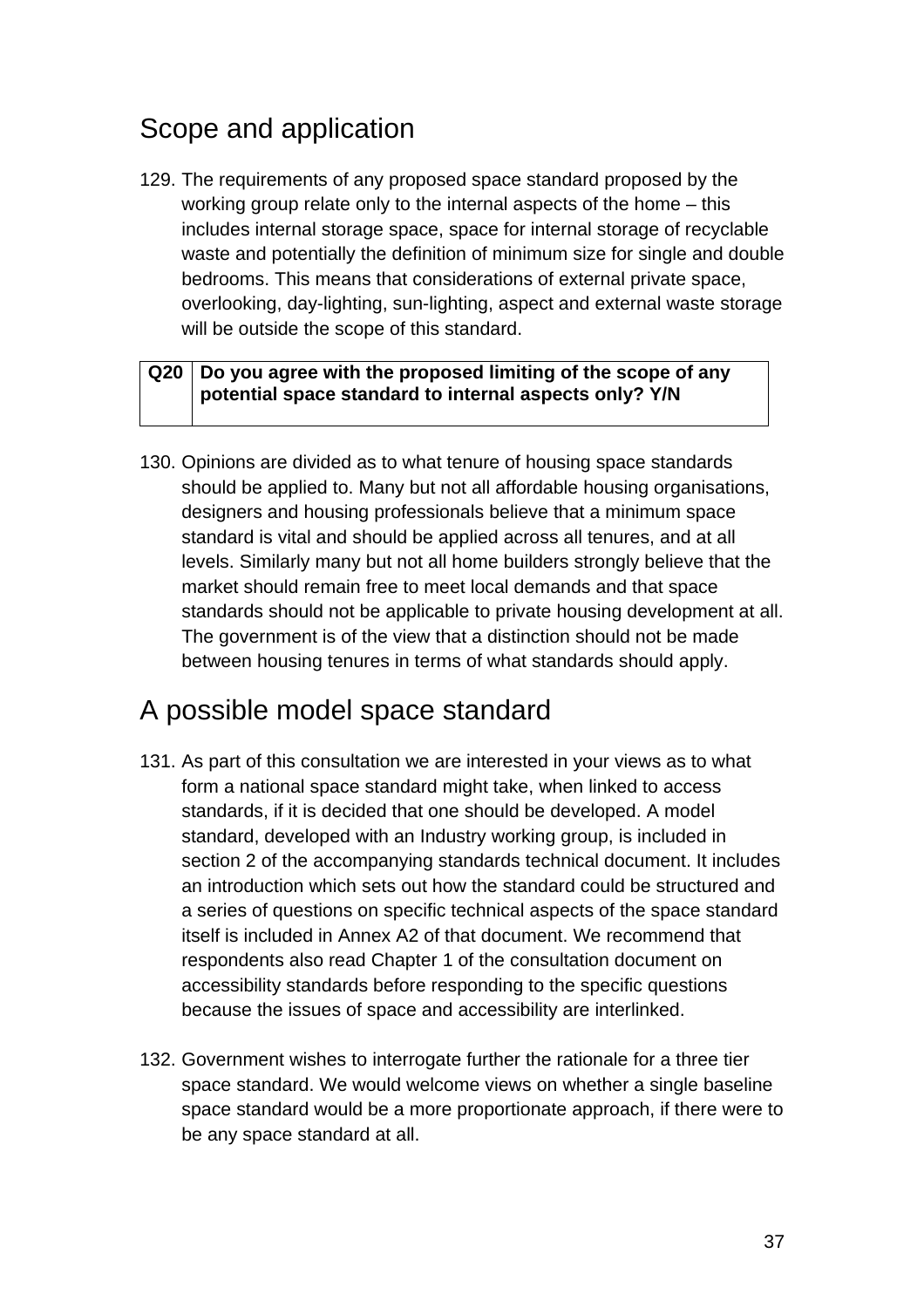133. Whilst setting out a 'model' space standard to inform debate within this consultation, it should be noted that this represents an initial model only. The accompanying impact assessment suggests a range of uncertainty as to the potential overall impact of a space standard, including on private and affordable housing costs, and government intends to undertake further analysis, development and costing following the closure of this consultation if it is decided to take forward further work on a national standard.

### Costs and viability

- 134. Building larger homes can have a meaningful impact on the viability of bringing forward much needed housing development. Larger homes have higher construction costs, take more land (meaning that developers may not be able to build as many homes on a given site) creating losses through opportunity costs; and where local land values are insufficient this could make housing difficult to fund. However, space standards do not necessarily increase the size of new homes and the model standard has properties ranging between 38 and 132 square meters in size. It is how the space standard is used in practice which determines the extent of impact.
- 135. Space standards should therefore only be applied in conjunction with access standards, and where the costs and impacts are thoroughly tested in a transparent and challengeable manner and subject to a robust viability assessment taking into account other costs and pressures on development. We take the view that this can only be the case where any requirement for space standards forms part of a local plan (rather than supplementary planning guidance).

#### **Q21 Do you agree that Space Standards should only be applied through tested Local Plans, in conjunction with access standards, and subject to robust viability testing?**

136. In order to understand the impact of space standards on viability and affordability we have commissioned an assessment of costs which are set out within the impact assessment accompanying this consultation. However, the evidence we have been able to gather to date is not sufficiently detailed at this stage to conclusively demonstrate impacts on private and affordable development. If government does take forward the development of a joint national space and access standard set, it will be vital that both developers and local authorities have confidence that viability has been properly assessed on the basis of established and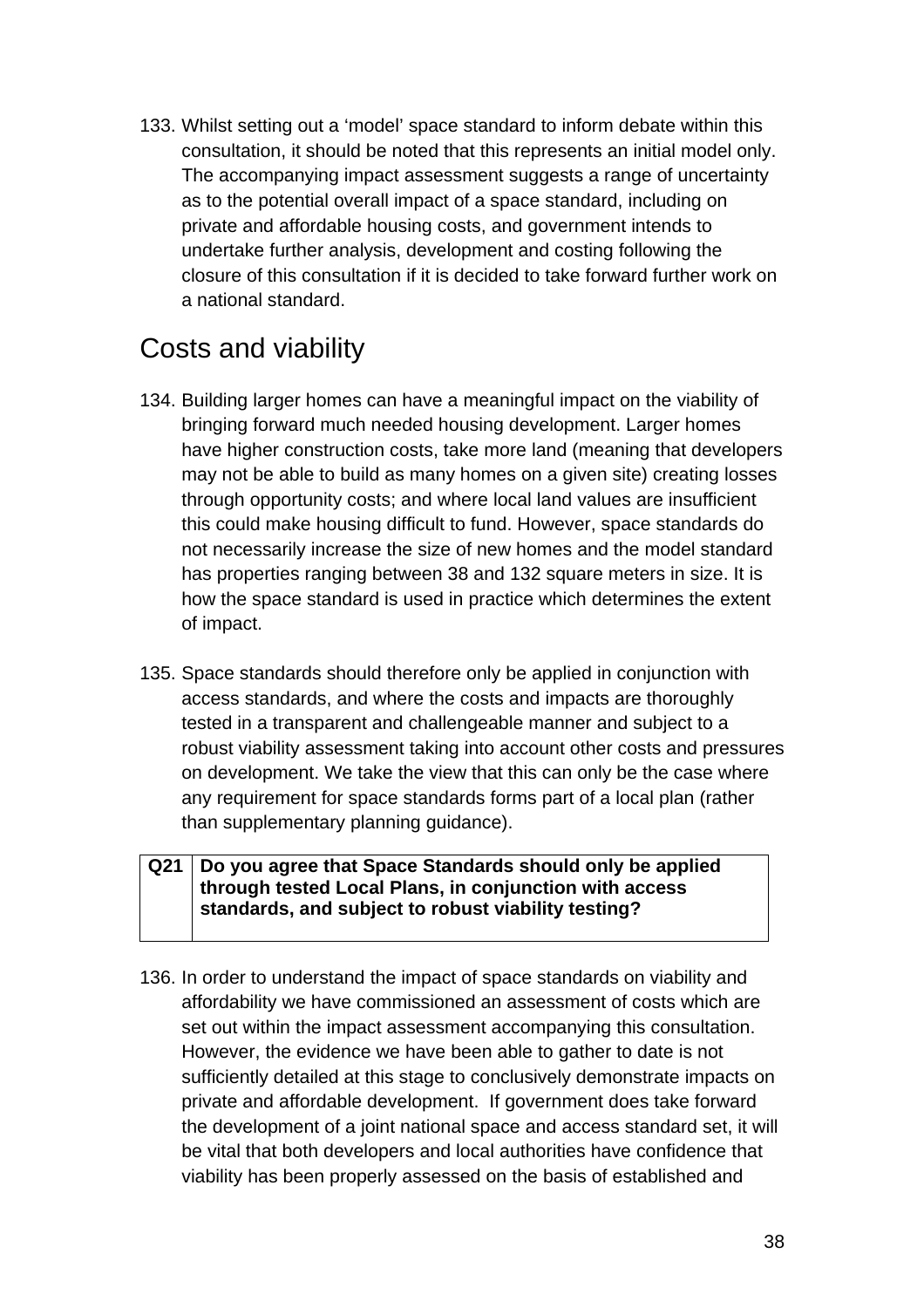accepted costs. It is therefore very important that respondents to the consultation provide additional evidence where to inform any further work.

| Q22 | Do you agree with the costs and assumptions set out in the<br>impact assessment? We are particularly interested in<br>understanding;                                                                                                                                                          |
|-----|-----------------------------------------------------------------------------------------------------------------------------------------------------------------------------------------------------------------------------------------------------------------------------------------------|
|     | a) Do stakeholders agree with our assumption that house<br>builders are able to recover 70% of the additional cost<br>associated with space in higher sales values?                                                                                                                           |
|     | b) Do you agree with the extra over unit costs we have used<br>for the current and proposed space standards? If you do not<br>agree, could you provide evidence to support alternative<br>figures for us to include in the final impact assessment?                                           |
|     | c) Do you agree with the proportion of homes we have<br>estimated to have taken up space standards in the "do<br>nothing" and "option 2" alternatives? If you do not agree,<br>could you provide evidence to support alternative figures for<br>us to include in the final impact assessment? |
|     | Please provide reasons for your answers.                                                                                                                                                                                                                                                      |

|  | $Q23$ If you do not agree with the costs set out in the impact |
|--|----------------------------------------------------------------|
|  | assessment please state why this is the case, and provide      |
|  | evidence that supports any alternative assumptions or costs    |
|  | that should be used?                                           |

| Q24   We also need to verify how many local authorities are currently |
|-----------------------------------------------------------------------|
| requiring space standards, and what those space standard              |
| requirements might be. Can you identify any requirements for          |
| space standards in local planning policies? - please provide          |
| evidence or links where possible.                                     |

## Further evidence and comments

137. We are interested in any further comments that you have about these proposals, and would welcome submission of further evidence relevant to the consultation questions.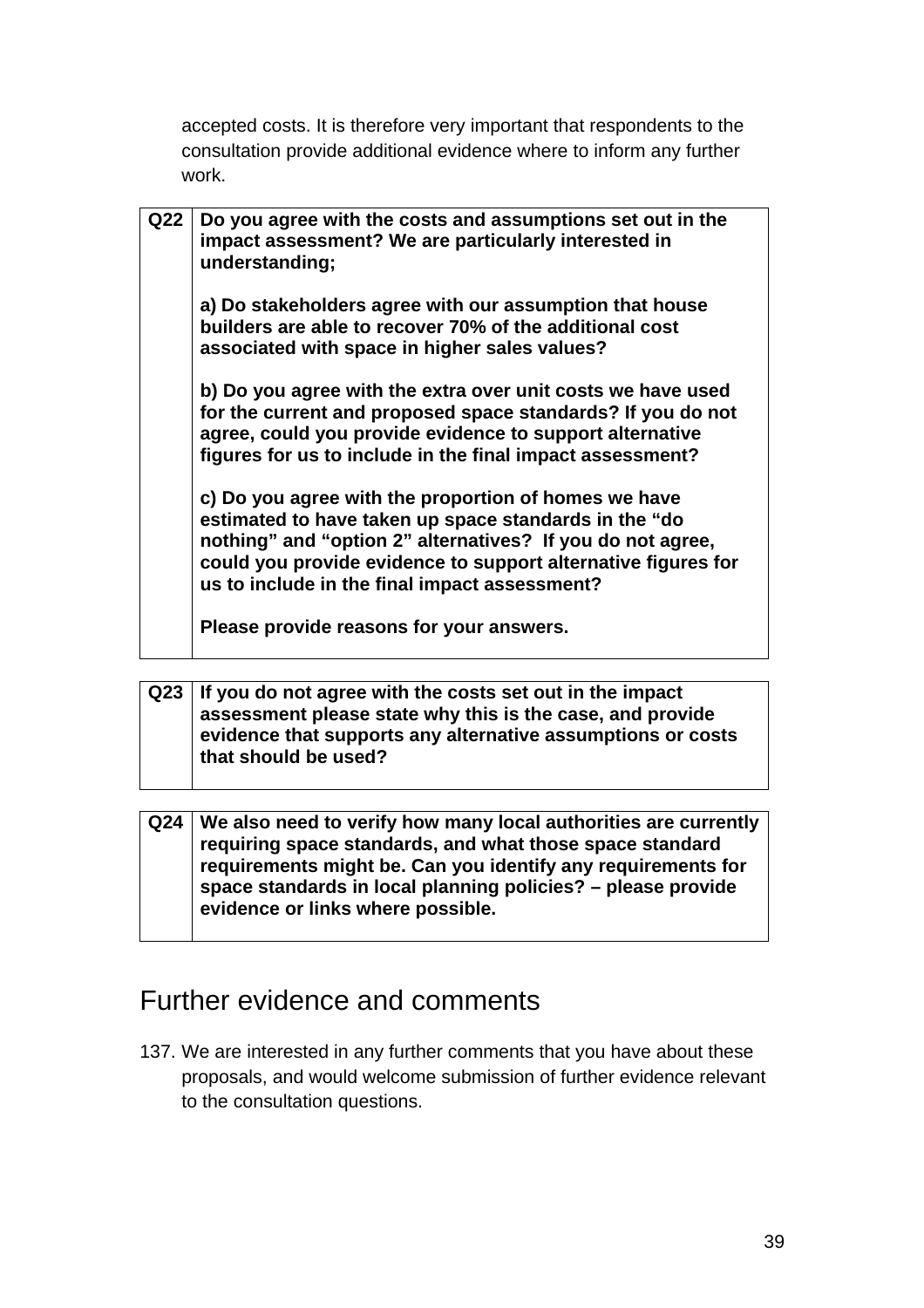138. In particular, we are keen to gather as much evidence as possible of the range of sizes and average sizes across different types of property to help inform our analysis.

**Q25 Can you provide any of the following, (supporting your submission with evidence wherever possible)?** 

**a) Evidence of the distribution of the size of current private and affordable housing development?** 

**b) Evidence of space standards required by local authorities stating what is required and by whom?** 

**c) Evidence of the likely cost impact of space standards?** 

### Exterior space

### Waste storage

- 139. The Government places a high degree of importance in ensuring that suitable provision is made for waste storage in new homes, particularly to avoid bins dominating street frontages or contributing to increased levels of anti- social nuisance such as odour or litter. This is sometimes referred to as "bin blight", and the Government intends to bring this to an end. These problems have come to the fore in some areas due perhaps to inadequate thought being given to the visual design or provision of bin storage space or its location in different dwelling types in previous decades.
- 140. The Code for Sustainable Homes currently includes standards on where and how household waste should be stored outside new homes. The Government considers that Part H6 of the Building Regulations and the supporting Statutory Guidance on the design of waste storage for new homes is the right way forward, in coordination with local authority waste collection policies. The guidance in H6 is equivalent to the Code standards, and this could be further strengthened to ensure that the design and placing of suitable waste storage areas in new developments is more fully taken into account, for example through the provision of specialist storage units for bins. The Government will shortly be publishing new planning guidance which makes it clear that local authorities should ensure that each dwelling is carefully designed to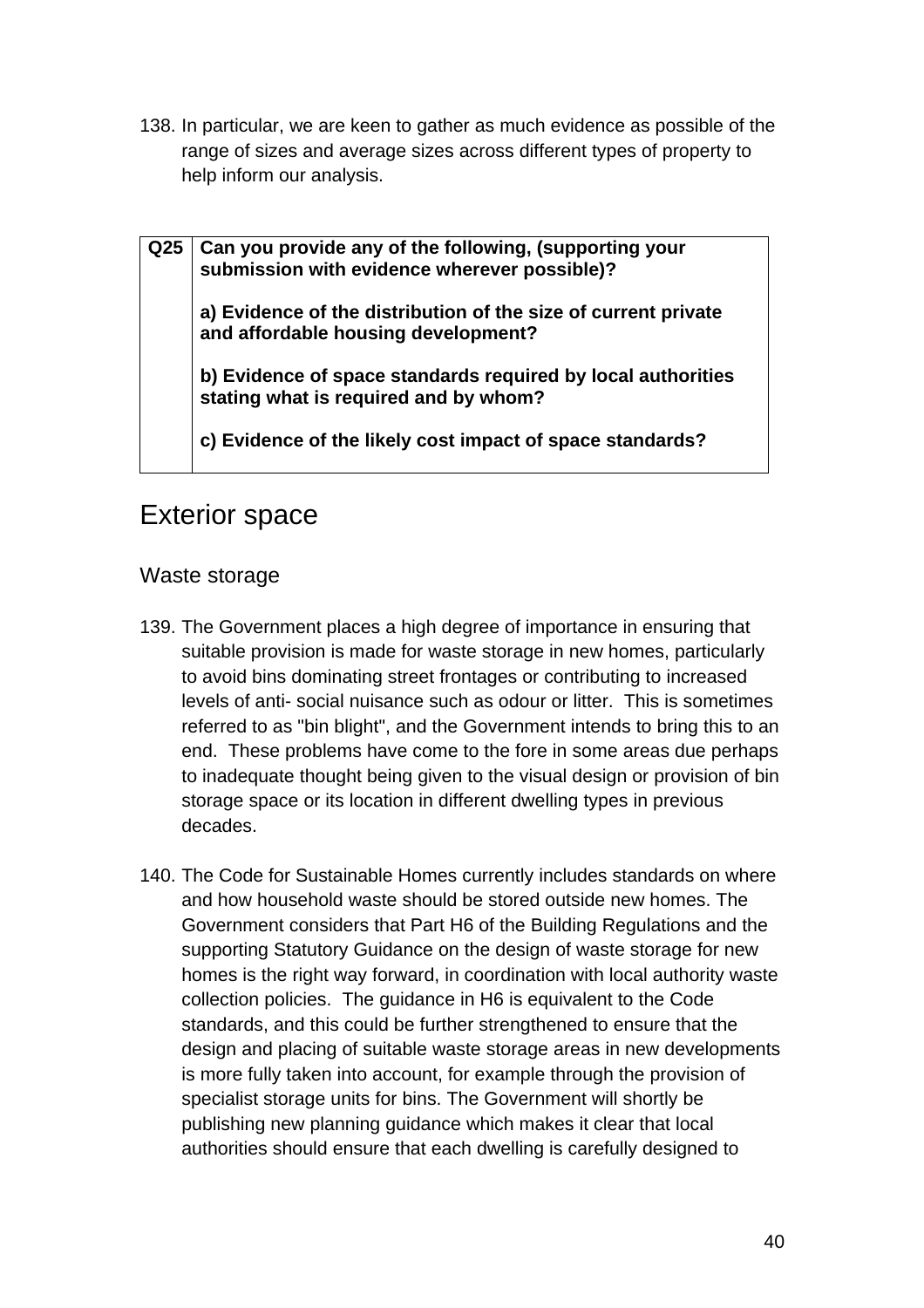ensure there is enough storage space for the different types of bins used in the local authority area.

141. The Government invites views on whether, and how, Section H6 of Approved Document H needs to be updated to tackle bin blight. This could be done, for example, by importing into H6 some of the current Code standards on external waste storage.

#### **Q26 What issues or material do you consider need be included in H6 of the Building Regulations, in order to address the issues identified above?**

#### Cycle storage

- 142. The government places a high degree of importance in promoting cycling. The National Planning Policy Framework sets out policies for local authorities to plan for and encourage sustainable modes of transport, such as cycling. Where cycle provision features as part of a new housing development, appropriate external cycle storage should be considered through the design process, to ensure that it is safe, well used, and appropriately located. Advice on this is contained in the security section of the Technical Standards document.
- 143. The government thinks this is a better approach to providing suitable cycle storage rather than including detailed guidance within the suite of standards relating to the energy performance of new homes, which the government proposes later in this consultation should be absorbed into Part L of the Building Regulations.

### **Q27 Do you agree with this approach to managing cycle storage? Y/N.**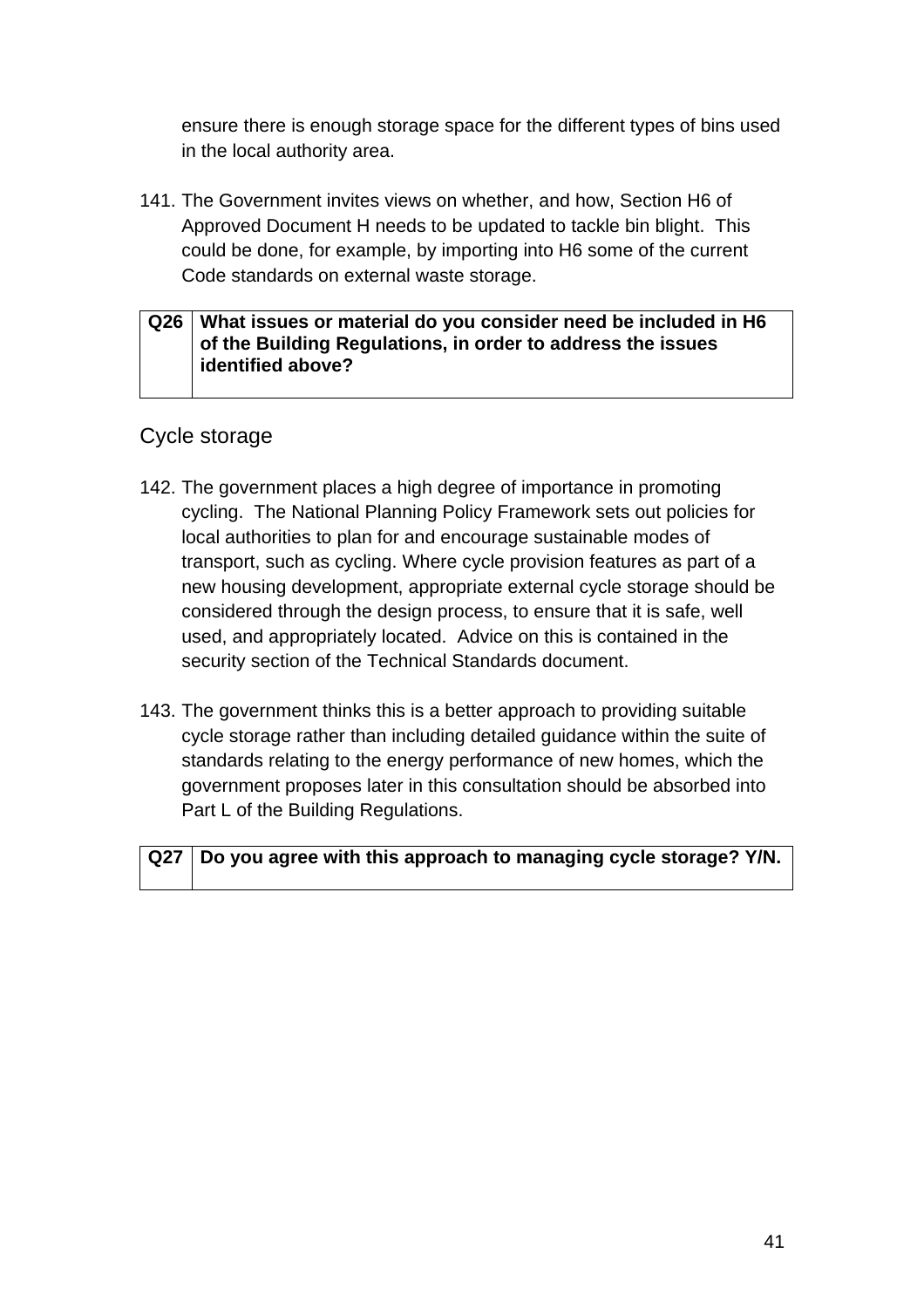# **Chapter 3: Security**

## Introduction

144. Government understands the importance of a safe, secure and welcoming environment and recognises the potential impact of burglary on people's lives. That is why the National Planning Policy framework sets out the need to consider these factors in developing local plans. It states;

*58. Local and neighbourhood plans should develop robust and comprehensive policies that set out the quality of development that will be expected for the area. Such policies should be based on stated objectives for the future of the area and an understanding and evaluation of its defining characteristics. Planning policies and decisions should aim to ensure that developments:* 

- *create safe and accessible environments where crime and disorder, and the fear of crime, do not undermine quality of life or community cohesion;*
- 145. There are also wider legislative considerations. Section 17 of the Crime and Disorder Act 1998, places duties on local authorities to consider crime and disorder implications in its area.
- 146. One way of helping to ensure that development delivers a safe environment is to make sure that doors, windows and other aspects of the design of new homes incorporate suitable features to make forced entry harder to achieve. Security standards for domestic properties are not currently covered by national Building Regulations, but some local authorities require compliance with standards such as the police Secured By Design Section 2 as part of their planning polices, and adoption of the same standard is recommended by the Homes and Communities Agency.
- 147. Most new homes do however provide basic security with the majority (80%) of private sale homes conforming to minimum standard set through the NHBC warranty. This leaves approximately 20% of new homes for sale (or private rental) which where the level of security being adopted is unclear and could vary both above and below typical industry practice.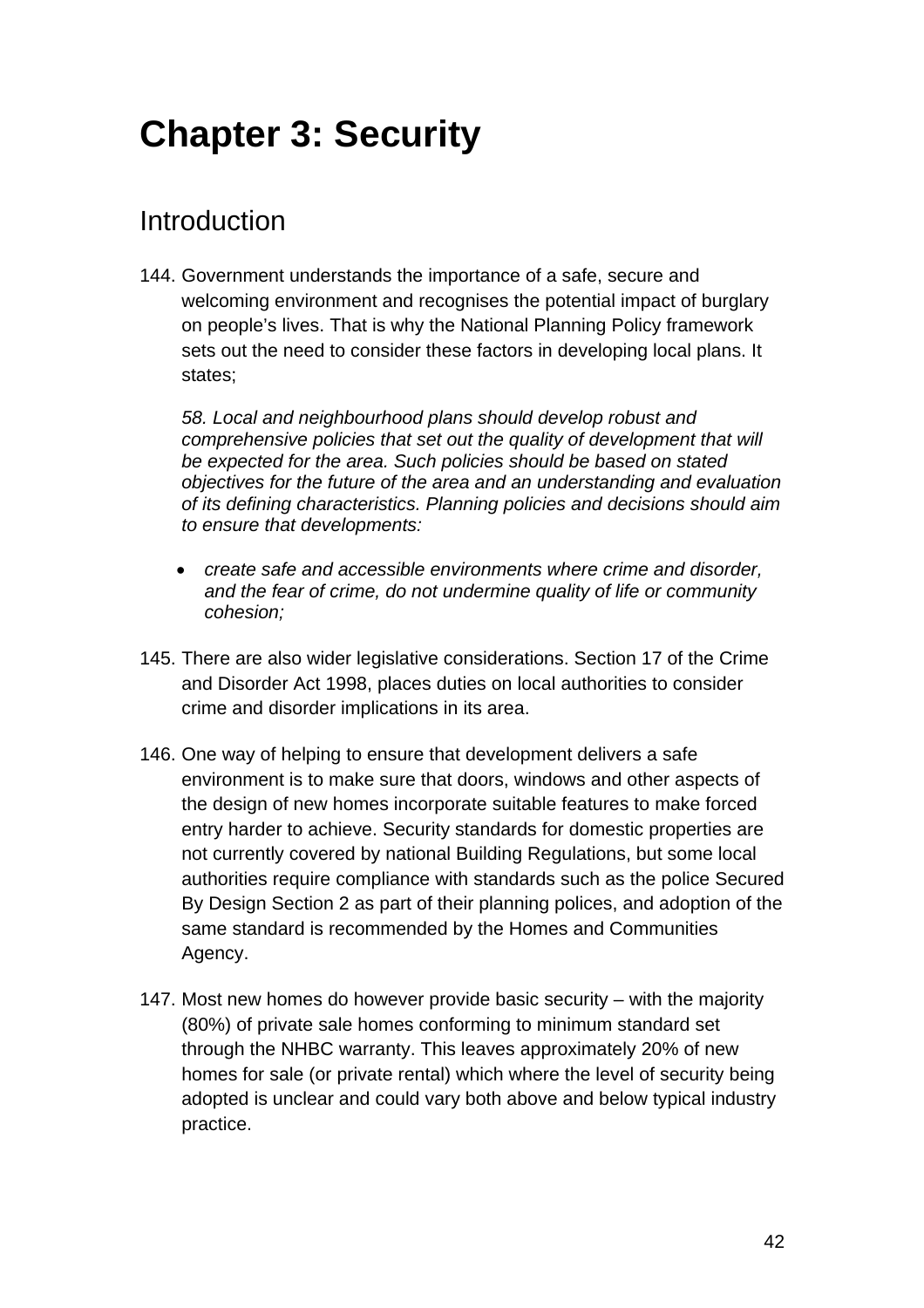- <span id="page-42-0"></span>148. In affordable housing, achieving compliance with Secured by Design Section 2 (which is a higher security standard than NHBC warranty requirements) is recommended under the Homes and Communities Agency's 2007 standards and is a factor when the Agency assesses bids for affordable housing.
- 149. In considering whether security standards should form part of the output from this review, we also need to consider why they are considered necessary. Over the last 18 years the risk of being a victim of domestic burglary has declined - since its peak in 1993 the national average risk of being burgled has reduced from 6.5% to around 2% today. Police recorded burglary in a dwelling has shown year-on-year decreases from 437,583 offences in 2002/03 to 245,317 offences in 2011/12. This means that households are now three times less likely to be burgled than in 1995. Overall, improved standards, design and manufacturing have therefore contributed to a fall in domestic burglary of 64%.
- 150. However, the 2011/12 Crime Survey for England and Wales showed there were still an estimated 701,000 domestic burglary incidents and the proportion of people who were emotionally affected by a burglary has remained consistently high for the past decade (around 85%).

### What is the problem this consultation seeks to address?

- 151. Whilst the risk of burglary has declined since the mid-1990s, and that the market is delivering to some extent, there were still around 700,000 incidences of attempted or successful burglary in  $2011/12^{13}$  $2011/12^{13}$  $2011/12^{13}$ . In the working group there was broad agreement that measures to reduce burglary and crime are both relevant and desirable, and as a result a case could be made for security standards to be within a suite of housing standards.
- 152. The proposals in this consultation and the technical annex document have been assembled by the working group and are illustrative, to inform debate. They are not government policy. It is important that should standards be adopted, they are cost effective and aligned within the overall framework set out in this consultation, to reduce cost and complexity for industry. Government therefore wishes to explore whether security standards are needed, and, if so, the most cost effective

 $\overline{a}$ <sup>13</sup> This data is from the British Crime Survey, which reports peoples' experiences of crime rather than officially reported offences.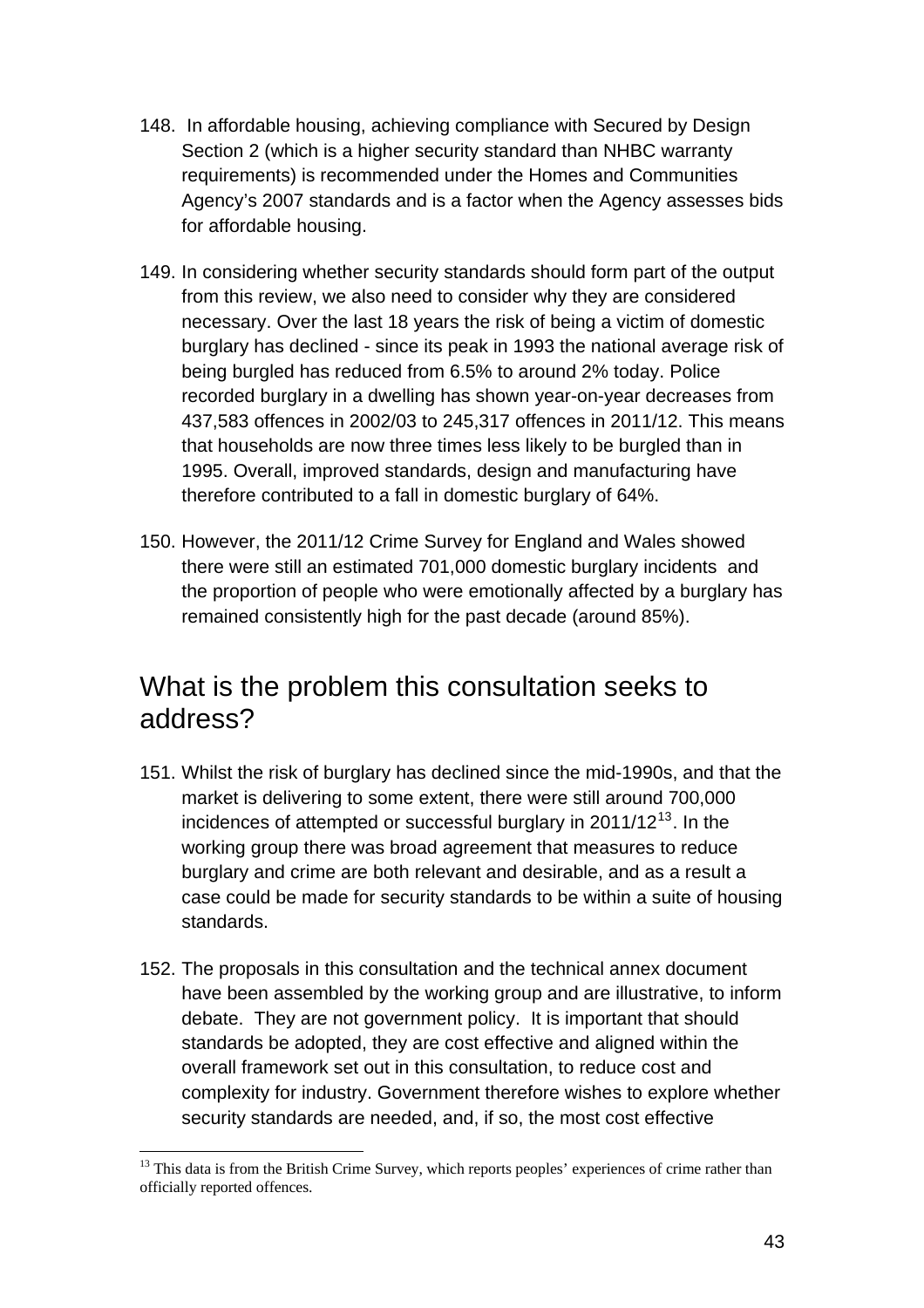approach to maintain the reductions seen in burglary incidents through appropriate security standards in new domestic development.

### Consultation proposals and questions

- 153. Government takes the view that new homes should provide reasonable protection against the risk of burglary but that the standard of security required should be proportionate to risk.
- 154. In order to understand this better, the Department commissioned independent research in 2011 to evaluate the costs and benefits of improved levels of security and assess their likely effectiveness in reducing the risk of burglary in domestic properties. The findings of this work fed into a much larger consultation process on the Building Regulations, which considered whether a case existed for the inclusion of domestic security standards within the Building Regulations.
- 155. This work concluded that the available evidence supports the assertion that improving levels of security in new homes helps to reduce the likelihood of unauthorised access. However, whether higher levels of security are cost effective for developers to include as standard depends on the cost of the security measures applied, by how much they are likely to reduce forced entry and the prevalence rate of burglary. Findings suggested that existing home building industry standards for the target hardening aspects of domestic security were generally cost-effective, whilst in many circumstances where the risk of burglary was not high, enhanced security standards were not cost effective.
- 156. Work undertaken by the Home Office has shown that locks on doors and windows provide an effective way to help reduce burglary. Analysis of the 2011/12 Crime Survey for England and Wales showed that 1% of households with basic (door and window locks) home security were victims of burglary compared with 6% of households who had less home security. Around 1% of households with additional security to door and window locks were also victims of burglary.
- 157. However, it is also clear that there are areas in England where the likelihood of burglary is much higher (often on a neighbourhood or street level). Independent analysis suggested that where this is the case enhanced levels of security can be cost effective. Enhanced security can also help to reassure planning authorities and local residents that new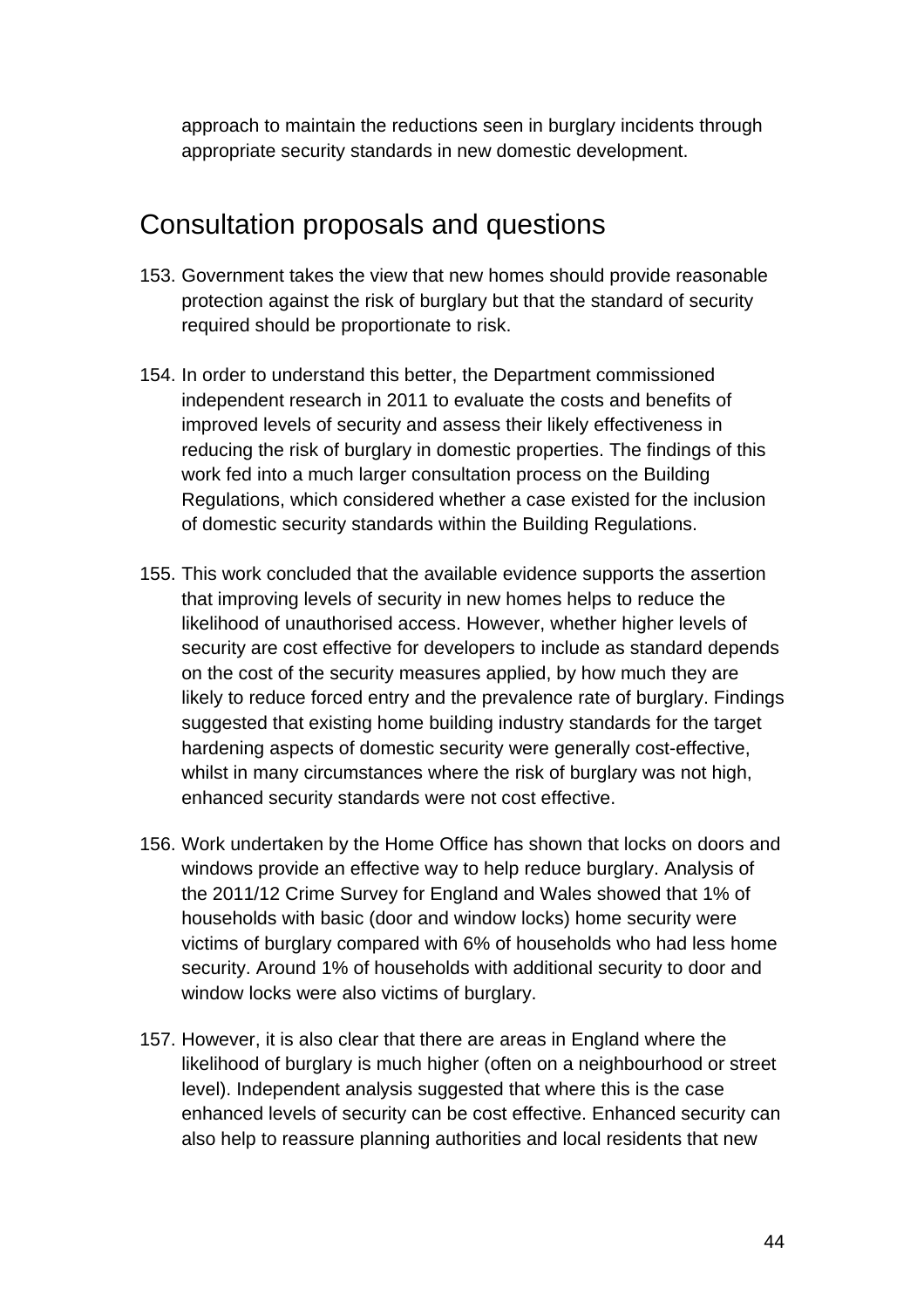<span id="page-44-0"></span>development is acceptable where crime is considered a particular problem.

- 158. Government takes the view that it would be desirable for all new homes to meet at least the basic standard currently reflected in home building industry good practice warranties such as those provided by NHBC, whilst recognising the need for higher levels of security in some circumstances. Currently, we are not able to be sure whether a small proportion (about 20%) of new homes ensure basic or enhanced security standards, and we have examined a number of ways that this 'gap' could be closed.
- 159. One possible route would be through requirements set by the insurance industry for contents insurance. There are, however, problems with this approach. The insurance industry itself suggests that contents insurance premiums are relatively low (averaging £150-200) and that discounts for adopting higher levels of security are modest – perhaps at most 5% for installing a burglar alarm. Consumers are unlikely to be incentivised by such discounts given the cost of improving security in their homes, though insurance requirements do help to ensure that minimum levels of security are maintained. For new home owners home insurance is purchased after they have purchased the home (at which point they are unable to influence the level of security already built in to the house) and the most at risk groups are least likely to have household insurance.
- 160. Consumers' ability to influence house builders at point of purchase might also be a possible consideration. However, product standards are complex and consumers are unlikely to be able to discriminate between the different levels of security provided by different standards of doors and windows when buying a new property. This could be addressed, in part, by introducing better product labelling to inform consumer choice and which would have the additional benefit of informing the retrofit and DIY markets also.
- 161. Government is precluded from putting in place national product marking or labelling requirements for construction products other than adopting the CE mark as set out in the Construction Products Regulations<sup>[14](#page-44-0)</sup>. Any

 $\overline{a}$ 

 $14$  EU Construction Products Regulation (305/2011) Article 8.3: For any construction product covered by a harmonised standard, or for which a European Technical Assessment has been issued, the CE marking shall be the only marking which attests conformity of the construction product with the declared performance in relation to the essential characteristics, covered by that harmonised standard or by the European Technical Assessment. In this respect, Member States shall not introduce any references or shall withdraw any references in national measures to a marking attesting conformity with the declared performance in relation to the essential characteristics covered by a harmonised standard other than the CE marking.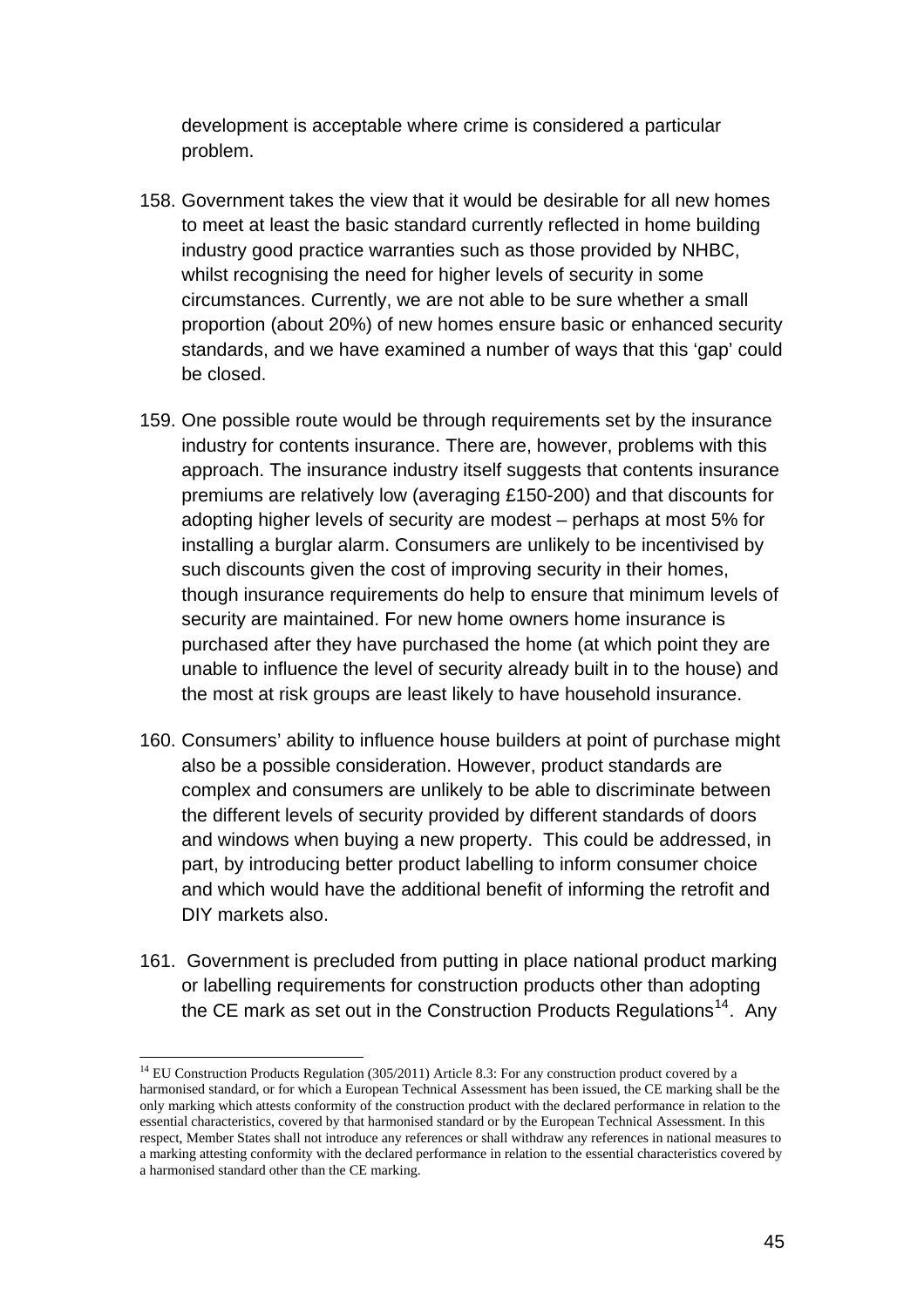product labelling scheme – similar to that available for white goods such as fridges or freezers – would need to be driven voluntarily by industry itself. Workshops with manufacturers and suppliers in 2010 to 2012 suggest that there was at that time no appetite within the industry to take forward schemes of this nature to better inform consumers. However, this approach has not yet been tested with consumers. Home builders are also reluctant to market security features which they feel risk creating 'security blight' in case this deters purchasers.

- 162. We have also engaged productively with key warranty providers, and there may be some scope for alignment of the level 1 baseline security standard described in this consultation, and warranty standards, where they differ. However, it is clear that warranty providers are reluctant to increase standards where this would increase costs to home builders and which might risk their market share (home builders would choose to use an alternative warranty provider). As a result, whilst warranty standards play an important part in ensuring a sound basic level of security in some homes, they are unlikely to drive improvements above that minimal level, and are not well suited to delivering enhanced levels of security where local risks are higher.
- 163. The Government is therefore seeking peoples' views as to whether there may be legitimate circumstances in which intervention by a local authority is a practical way of addressing the need to meet a given level of security. The following proposals, developed by the working group, set out how two different levels of performance – consisting of a minimum standard for broad application, and an enhanced standard for application in areas of elevated risk - might be taken forward as a result of this review.

| Q <sub>28</sub> | Do you support the view that domestic security for new homes<br>should be covered by national standards/Building Regulations<br>or should it be left to market forces/other? |
|-----------------|------------------------------------------------------------------------------------------------------------------------------------------------------------------------------|
|                 | a) national standards/Building Regulations                                                                                                                                   |
|                 | b) market forces/other                                                                                                                                                       |
|                 | Where possible, please provide evidence to support your<br>view?                                                                                                             |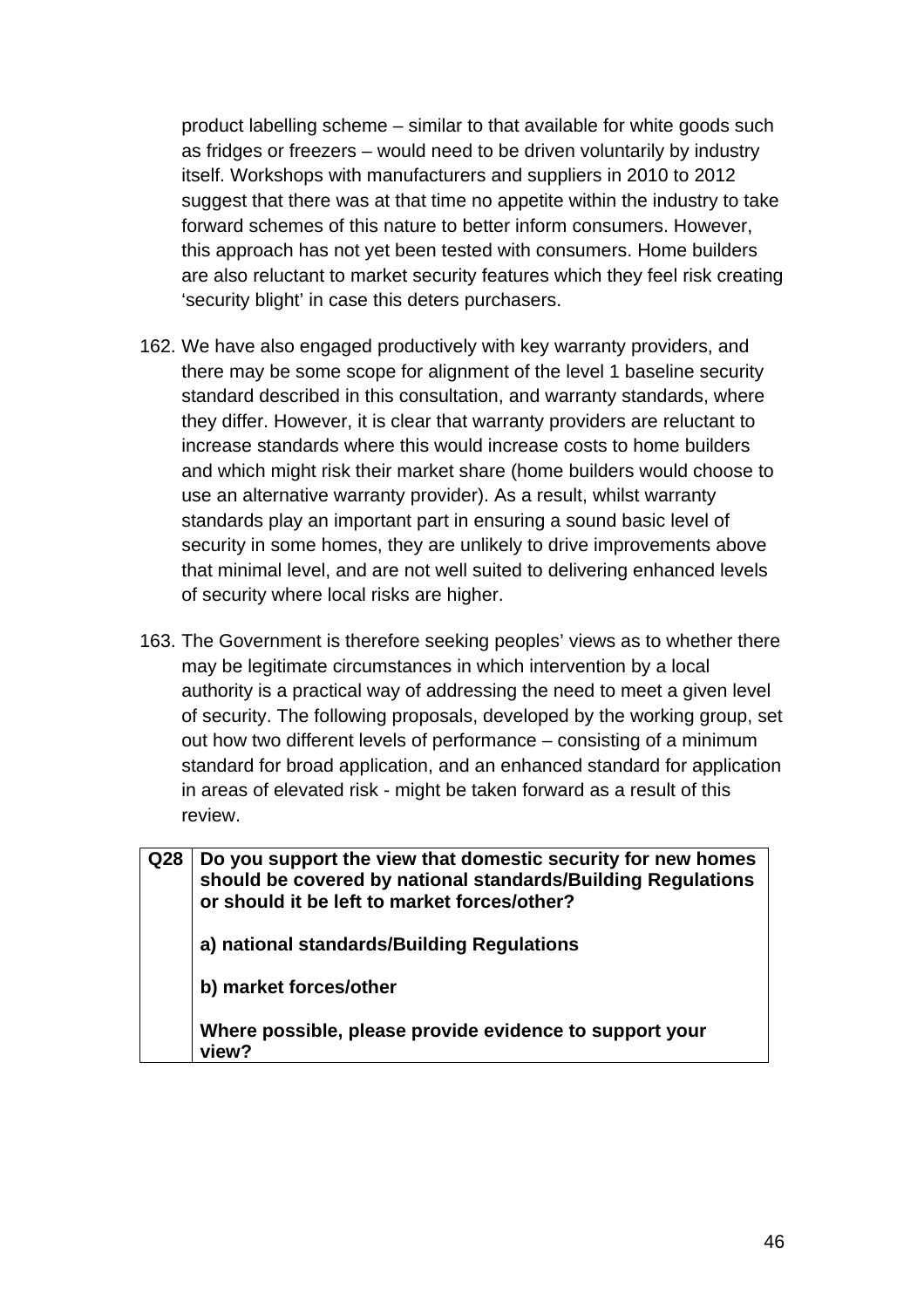- 164. The scope of this theme is limited to technical standards and design features that begin at the front door of domestic properties, including entrances to communal areas in flats. Site planning and design issues are outside the scope of this work and will remain a material consideration in planning policy.
- 165. Government has worked with an industry panel of experts in security, including standards holders, to develop two technical performance standards which broadly reflect what could work as a baseline (referred to as level 1 standard) and an enhanced standard (referred to as a level 2 standard). The draft standards are included in Chapter 3 of the accompanying standards document.
- 166. **Level 1 a baseline standard** intended to reflect typical current good practice in private sector home building and based around the requirements from the security section of the NHBC warranty. It is intended to form a minimum level of protection that could be applied to all properties across tenure. Whilst there are some additional requirements relating to standards for windows over and above those set out in the NHBC warranty standards, we believe these reflect current industry specifications in practice.
- 167. **Level 2 an enhanced standard** provides a higher level of protection and is based around the levels of security recommended in section 2 of Secured By Design. It is intended to offer a higher level of protection that can be applied on a discretionary basis by local authorities, subject to viability, where a compelling case exists for the higher level. DCLG analysis shows that this standard can only be justified on cost terms in areas where the risks of burglary are elevated, or where the impacts on tenants of burglary are likely to be higher.
- 168. Requirements for additional security could be set out in local authority planning policy based on suitable evidence of need, and subject to consideration of viability. There are two ways in which these standards could be used;

#### **Option 1 – A two level standard delivered through Planning Policy**

169. One option is to make both the level 1 (baseline) and level 2 (enhanced) standards available for use by local authority planning departments in formulating their local plans and whilst having due regard to the National Planning Policy Framework. Demonstrating compliance with these proposed standards would not be mandatory unless required in a local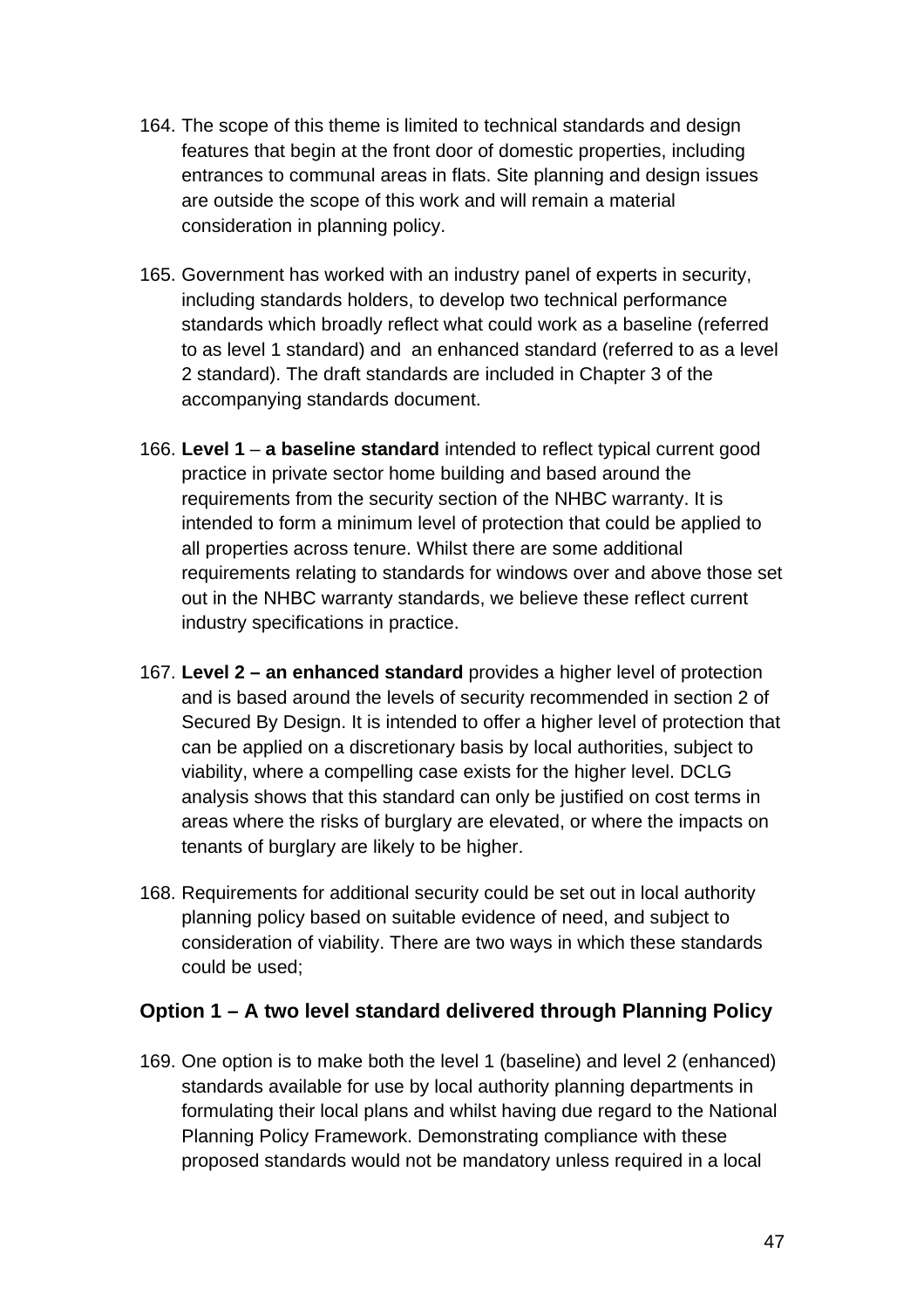plan or as a planning condition. Where these standards are not required, homebuilders would be able to choose to build to whatever standard or warranty suited them best.

- 170. This approach enables local authorities to establish whether there are failures or issues at a local level which need to be addressed (such as persistent sub standard construction practice, or in areas of high crime) and to use an appropriate standard to address those risks. This will ensure that cost effective measures proportionate to risk can be adopted but only where needed.
- 171. The level 1 standard might be appropriate for more broad based application to ensure that all new development – not just those covered by warranty requirements – meet a basic and effective level of security.
- 172. The level 2 standard would be used where planning authorities decide that enhanced levels of security are necessary to make development acceptable. Areas of higher risk are often geographically discrete, sometimes on a street for street basis which typically makes application across entire local authority areas cost ineffective. Local authorities would need to use a combination of crime statistics, historic evidence and co-ordination with local police services to identify where the level 2 standard should be used.
- 173. If taken forward as a result of this consultation, adoption of the level 2 targeted approach should only be delivered through local planning policy as a planning condition, on a case by case basis. This would allow local authorities in coordination with the police service to target requirements where they are most needed, at the same time ensuring cost to industry is incurred only where it will deliver measurable benefits.

#### **Option 2 – A single higher security standard**

- 174. This option would adopt level 2 standards as a 'National Security Standard', for use by local authorities on a development by development basis as described in option 1. There would be no baseline standard available to local authorities, and application would be more focused rather than on a winder spread basis.
- 175. The main advantage of this approach is that local authorities maintain the ability to require measures that can help address the risk of burglary in areas of elevated risk (or where occupants are considered to be particularly vulnerable) without imposing wider costs on development.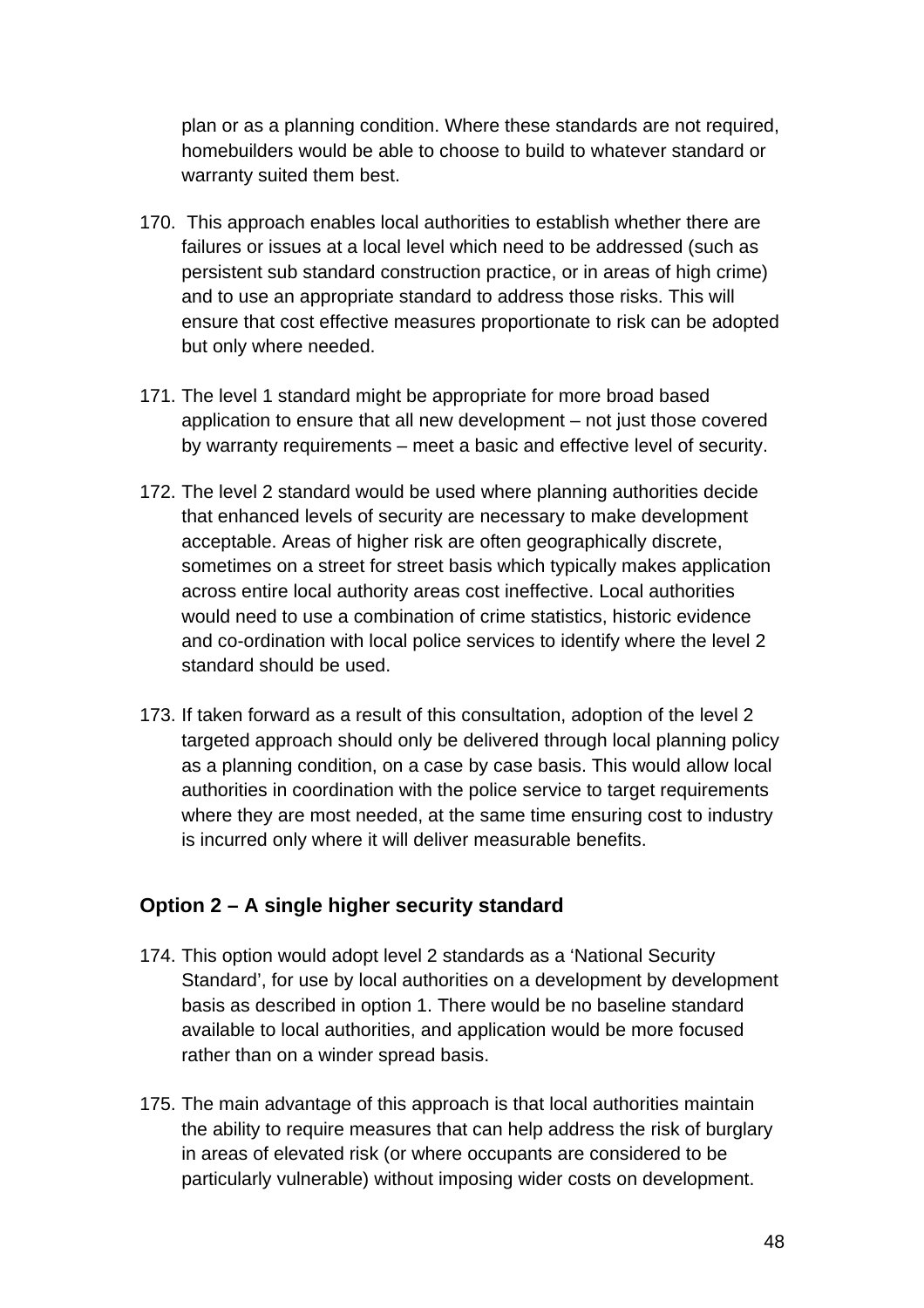However, this approach means that local authorities have less discretion in addressing risks in a proportionate way - any and all issues relating to security would need to be addressed by adopting a level 2 standard.

| Q29 | Part 1: Do you think there is a need for security standards?<br>Y/N                                                                   |
|-----|---------------------------------------------------------------------------------------------------------------------------------------|
|     | Part 2: If yes, which of the approaches set out above do you<br>believe would be most effective to adopt (please select one<br>only)? |
|     | a): Option 1 – A baseline (level 1) standard and a higher (level<br>2) standard.                                                      |
|     | b): Option 2- A single enhanced standard (level 2) for use in<br>areas of higher risk only.                                           |

| Q30 | If the level 2 standard is used how do you think it should be<br>applied; |  |
|-----|---------------------------------------------------------------------------|--|
|     | a) On a broad local basis set out in local planning policy?               |  |
|     | <b>Or</b>                                                                 |  |
|     | On a development by development basis?                                    |  |

#### **Introducing security standards as regulated options**

- 176. Chapter 8 of this consultation has set out government's intention to explore whether to include the outputs from this review within a Nationally Described set of Housing Standards. It also sets out that government will consider possible longer term reform of the Building Regulations so that standards can be fully integrated in to the Building Regulation system through the use of 'regulated options'.
- 177. If development of regulated options were taken forward, and it was determined that security standards are necessary, it is possible that both level 1 and level 2 security standards would remain optional and be available for use within local planning policy. However, there is a logical case supporting the introduction of level 1 as a mandatory baseline given that it is considered cost effective; would only impact on a small proportion of the less responsible home builders who are building below what is considered typical industry practice and would remove local variation in standards except in areas where level 2 standards are deemed necessary.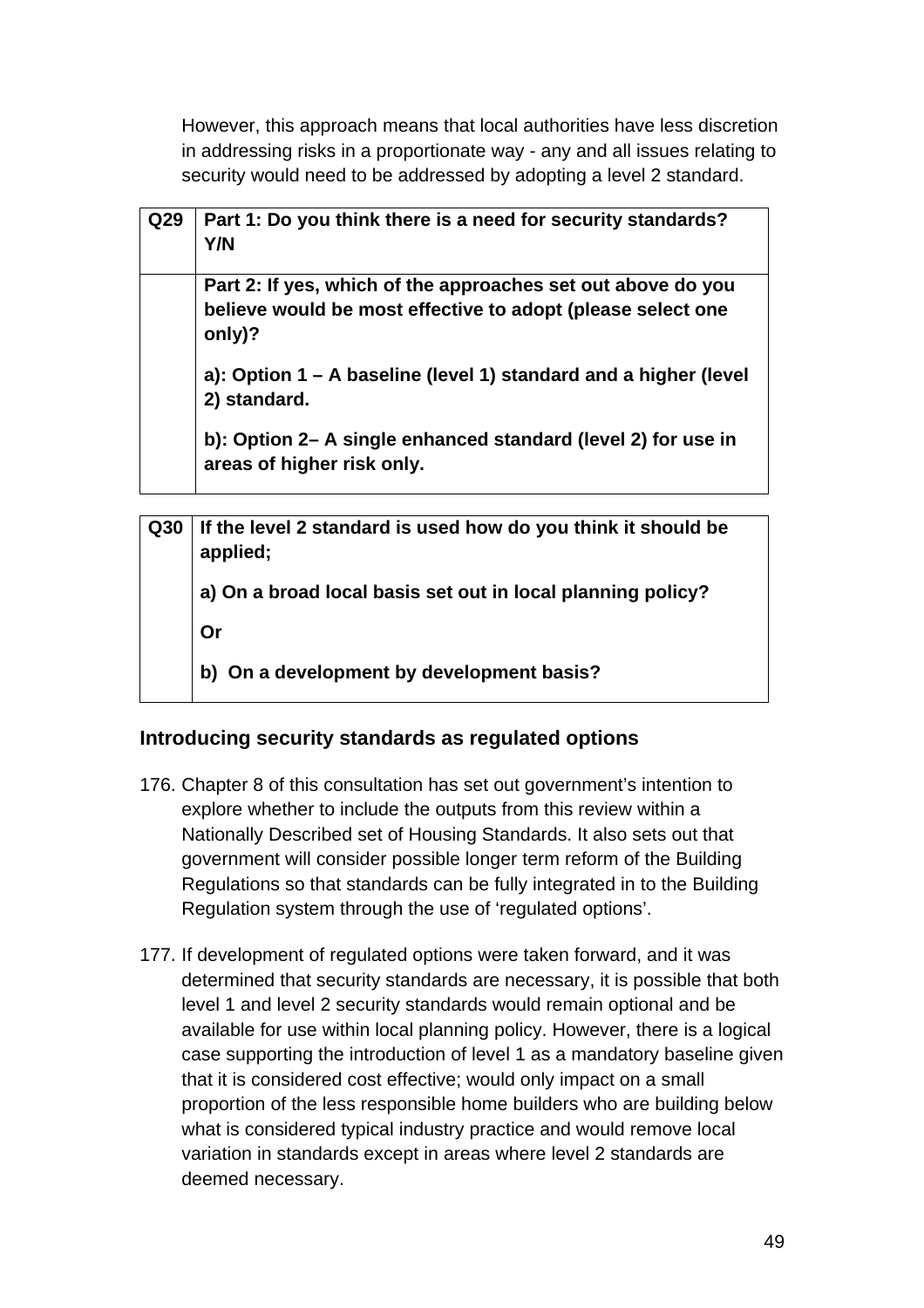- 178. It is likely that any such programme of reform will take some time, and we are not making specific proposals as part of this consultation – any changes to regulatory requirements would be subject to further consultation and a full impact assessment. We would however like to explore the appetite for this approach to be adopted in relation to security, and whether there is any preference for future consideration of a regulatory baseline. The following questions assume that our preferred option (option 1) is taken forward following this consultation.
- **Q31 Do you believe that there would be additional benefits to industry of integrating the proposed security standards in to the Building Regulations as 'regulated options'?**

**Q32 Q1: If security standards are integrated in to the Building Regulations, would you prefer that; a) level 1 and level 2 become optional 'regulated options' for use by local authorities? Or b) level 1 be required as a mandatory baseline for all properties with level 2 a regulated option for use by local** 

### Costs and viability

**authorities?** 

- 179. DCLG has commissioned independent research into current industry practice and the costs of varying levels of security in domestic properties. The impact assessment accompanying this consultation sets out the costs of existing and proposed standards.
- **Q33 Do you agree with the overall costs as set out in the accompanying impact assessment? Y/N. If you do not agree, then do you have evidence to support alternative figures?**

#### **Q34 Do you agree that level 1 security reflects current industry practice? Y/N. If you do not agree, then do you have evidence to support an alternative view?**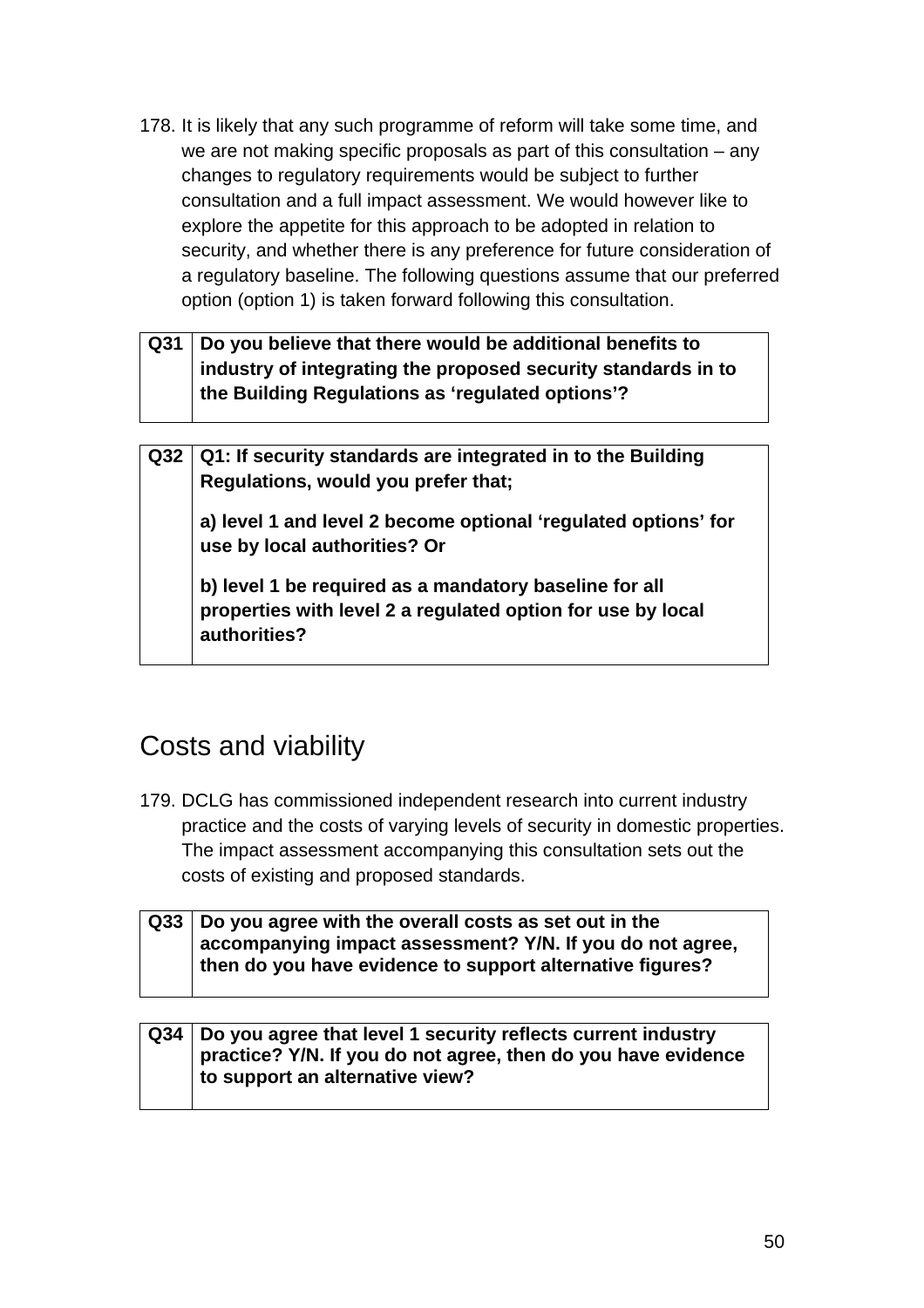- **Q35 Do you agree with the assumptions used to derive the extra over cost of Secured By Design as set out? Y/N. If you do not agree, then do you have evidence to support alternative figures?**
- **Q36 Do you agree with the number of homes which incorporate Secured By Design standards that have been used in the accompanying impact assessment? Y/N. If you do not agree, then do you have evidence to support alternative figures?**
- **Q37 Do you agree with the assumptions of the growth in the use of Secured By Design standards over the 10 years of the 'do nothing option' in the accompanying impact assessment? Y/N. If you do not agree, then do you have evidence to support alternative figures?**

| Q <sub>38</sub> | Do you agree with the assumptions for the 'take up' of the<br>proposed security standards in the accompanying Impact<br>Assessment? Y/N. If you do not agree, then do you have an<br>alternative estimate that can be supported by robust data?                                    |
|-----------------|------------------------------------------------------------------------------------------------------------------------------------------------------------------------------------------------------------------------------------------------------------------------------------|
|                 |                                                                                                                                                                                                                                                                                    |
| Q39             | Do you agree with the unit costs as set out in the<br>accompanying impact assessment for the" do nothing" and<br>"option 2" alternatives? Y/N. If you do not agree, please<br>provide evidence to support alternative figures for us to<br>include in the final impact assessment? |

### Further evidence and comments

180. We are interested in any further comments that you have about these proposals, and would welcome submission of further evidence relevant to the consultation questions.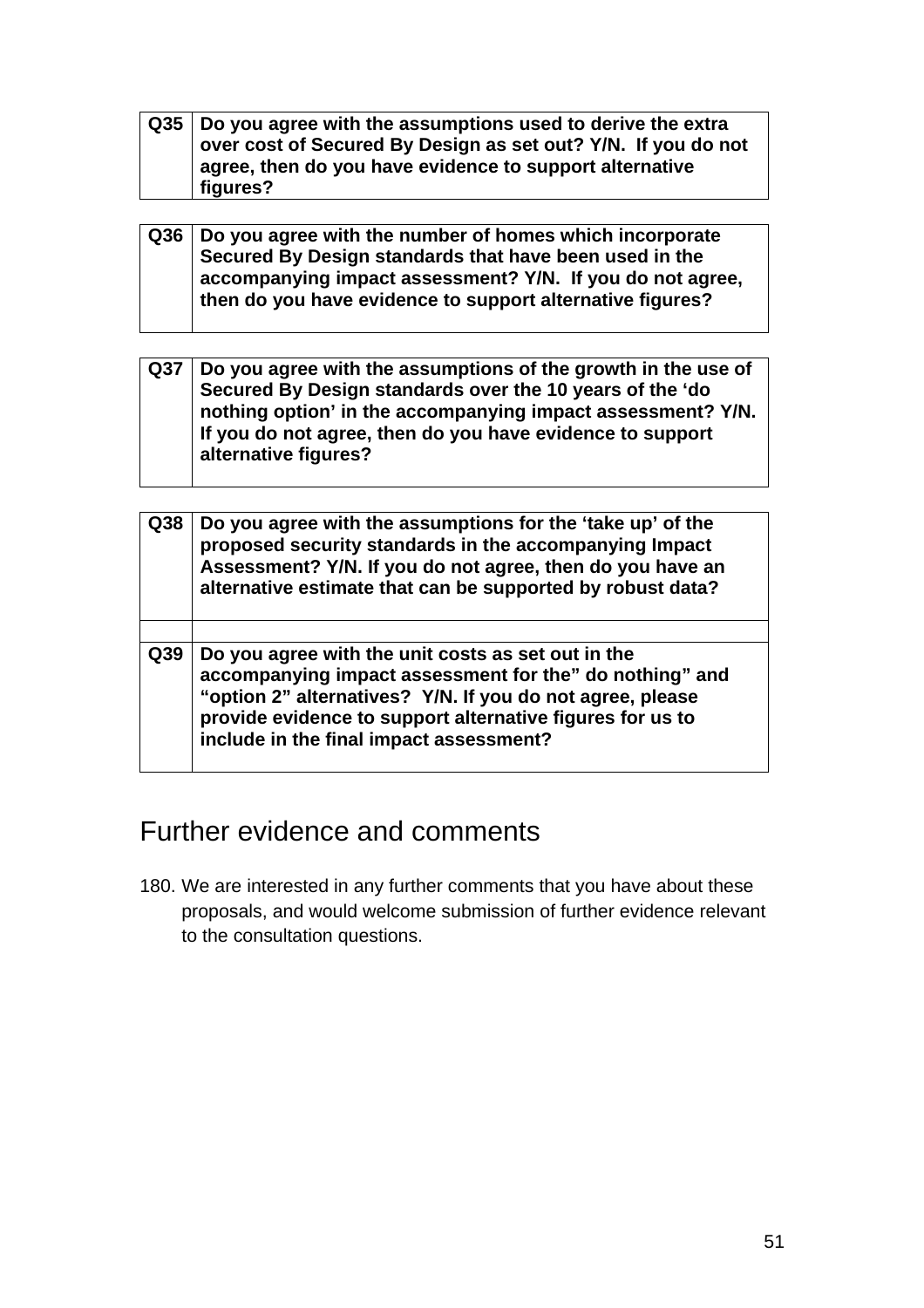# **Chapter 4: Water efficiency**

# **Background**

### **The Need for water efficiency**

- 181. Population, household size and affluence all affect how much water we use. Climate change is likely to affect demand and may also put supplies under greater pressure in the future. To meet current and future need, it is essential that the demand for water is managed sustainably. Protecting our natural resources, promoting economic growth and improving the natural environment go hand in hand.
- 182. Households use around a half of the water put into the public supply. Whilst new homes account for a relatively small amount of total water consumption, the additional demand they represent can be significant in areas where there is already water scarcity. Although all new homes are fitted with a water meter, consideration of the impact of additional dwellings and how this can be mitigated further necessarily forms part of the longer-term plans put in place by water companies to manage demand and supply in their area. The need for infrastructure for water supply and wastewater treatment is a consideration for local planning authorities when preparing local plans and assessing proposals for new development in their area.
- 183. Water efficiency provides other benefits as well. It increases the amount of water that is available for other purposes, such as agriculture, and can reduce the amount of water that has to be abstracted from the environment. Reducing water consumption can also have a positive impact on water quality and reduce the amount of energy and chemicals used in providing, distributing and treating it. Householders also benefit from reducing the amount of energy they use in heating hot water.

# Existing national standards

184. Minimum water efficiency standards were introduced into the Building Regulations in 2010. The provisions require that all new homes are designed so that their calculated water use is no more than 125 litres per person per day. Water use is calculated by using the methodology set out in the Water Efficiency Calculator for New Dwellings. In effect, the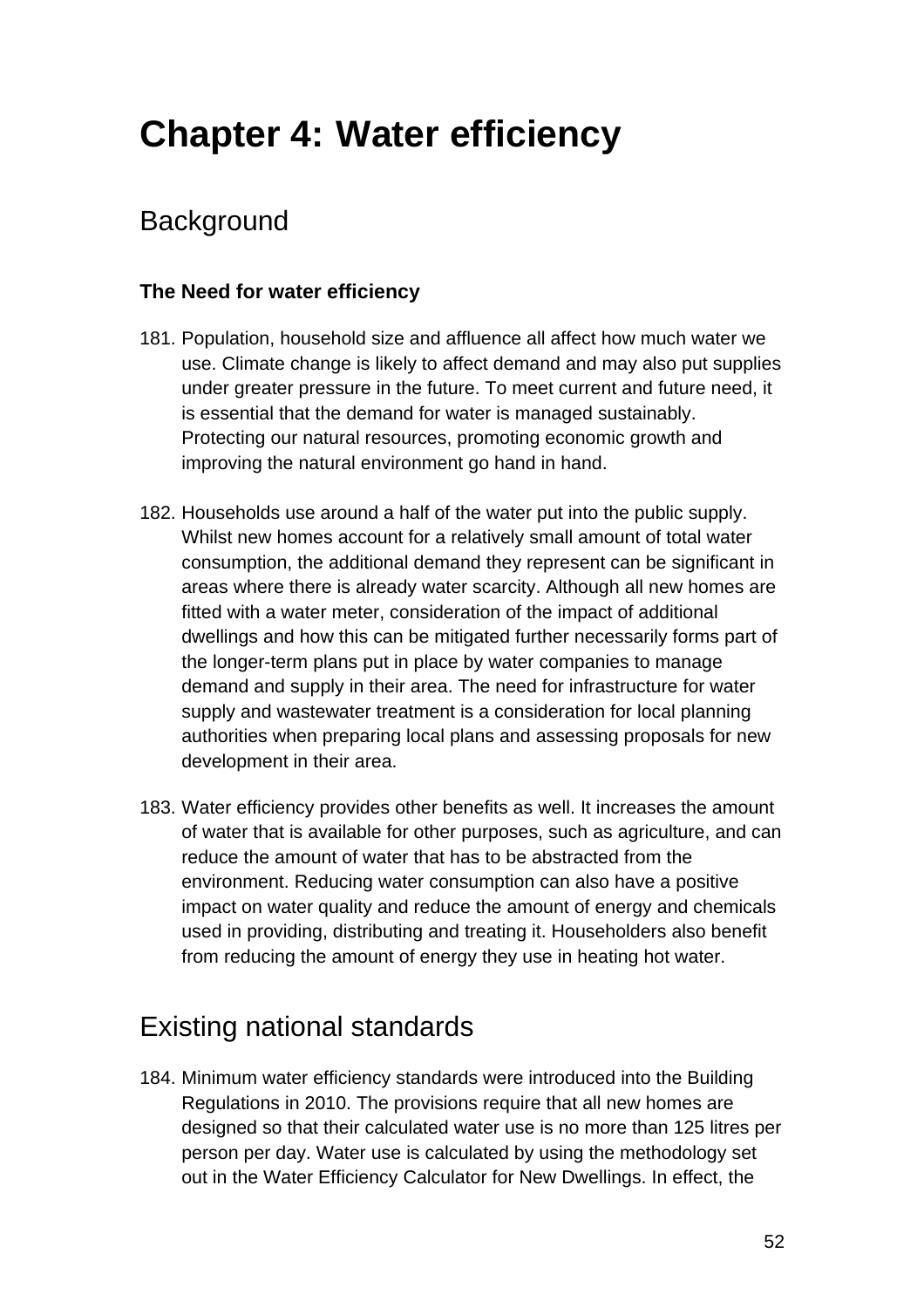provision promotes the fitting in new homes of more water efficient baths, taps and showers. As all new homes are metered, the provision ensures that reasonably efficient fittings are installed and thereby ensures that inefficiency isn't built in.

## Local standards

- 185. Standards on water efficiency, over and above the mandatory national Building Regulations standard set out above, can currently be required for new homes through the planning system. In practice, this has usually been done through a more wide-ranging local sustainability requirement to build to a specific level of the Code for Sustainable Homes (most commonly Code Level 3) which includes water efficiency, rather than a water-specific local standard.
- 186. The water efficiency element of the Code for Sustainable Homes is set out in the table below. The national standard of 125 litres per person per day set through Part G of the Building Regulations is equivalent to Code Level 1 (as the Code Levels relate only to internal water use unlike Part G which includes a 5 litres per person per day allowance for external use).

| <b>Code Level</b> | <b>Water Efficiency Standard</b><br>(litres/person/day) |
|-------------------|---------------------------------------------------------|
| 1 and $2$         | 120                                                     |
| $3$ and $4$       | 105                                                     |
| 5 and 6           | 80                                                      |

### Consideration of future standards

187. The proposals in this consultation and the technical annex document have been assembled by the working groups and are illustrative, to inform debate. They are not government policy. The Department is grateful for the time and input provided by the members of the working group who have helped develop these proposals. The remainder of this chapter explains what the proposals are and sets out the main points that have arisen as these proposals have been developed.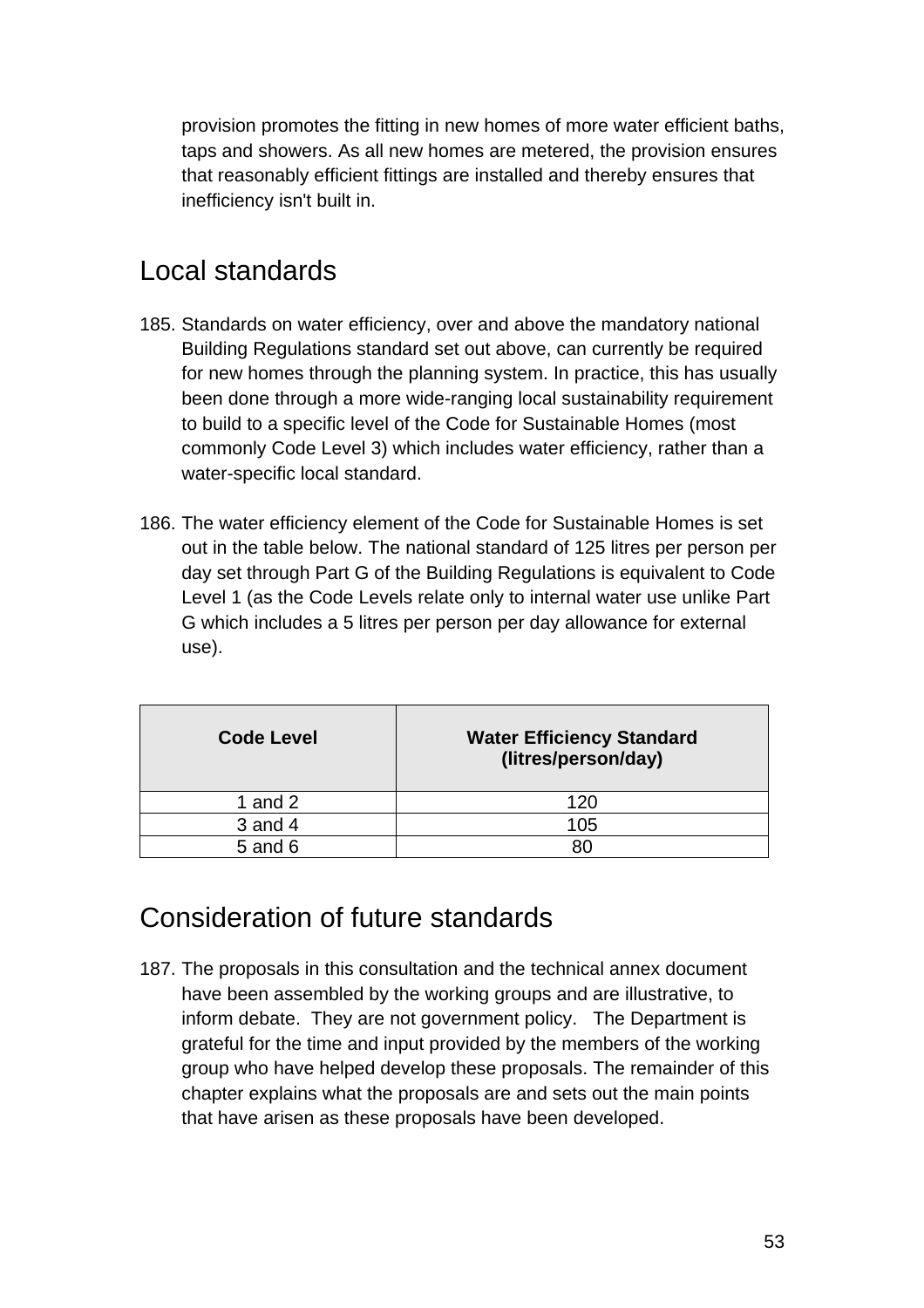### Do we need water efficiency standards?

188. For the overarching reasons set out at the beginning of this chapter, we believe there remains a strong case for a minimum level of water efficiency in new homes. Given that the Building Regulations are the primary means by which national minimum building standards are established, we believe that this baseline should be set out through a legislative requirement in Part G of the Building Regulations.

#### **Q40 Do you agree a national water efficiency standard for all new homes should continue to be set out in the Building Regulations? Y/N.**

## Which methodology should be used?

- 189. Both the Code for Sustainable Homes and the Building Regulations use a "whole-house" methodology to set a water efficiency standard based on the estimated average water use of a house. It is based on use factors, for example, the number of times someone will, on average, flush the toilet each day. The consumption is then calculated by multiplying use by the "performance" of the particular fitting, for example, flush volume or flow rate. In effect, the Water Calculator requires the performance of fittings that are to be installed in a new home to be considered.
- 190. In terms of future water efficiency standards, using a whole-house methodology has the advantage that it is already in use and is therefore familiar to many. In addition, because it sets an overall performance target, it provides flexibility in the specification of the water fittings used (subject to meeting the target water use requirement).
- 191. However, there are also negatives associated with this approach. For example, evidence from the introduction of Part G has shown that there can, for some, be significant process costs associated with preparing and submitting the calculation (particularly for those unused to it). In addition, the inherent flexibility allows less efficient hot water using fittings to be offset by more efficient other fittings. In particular, more water efficient cold water fittings such as WCs are often specified to allow higher flow showers to be installed which has a consequent impact on energy use and ultimately household bills.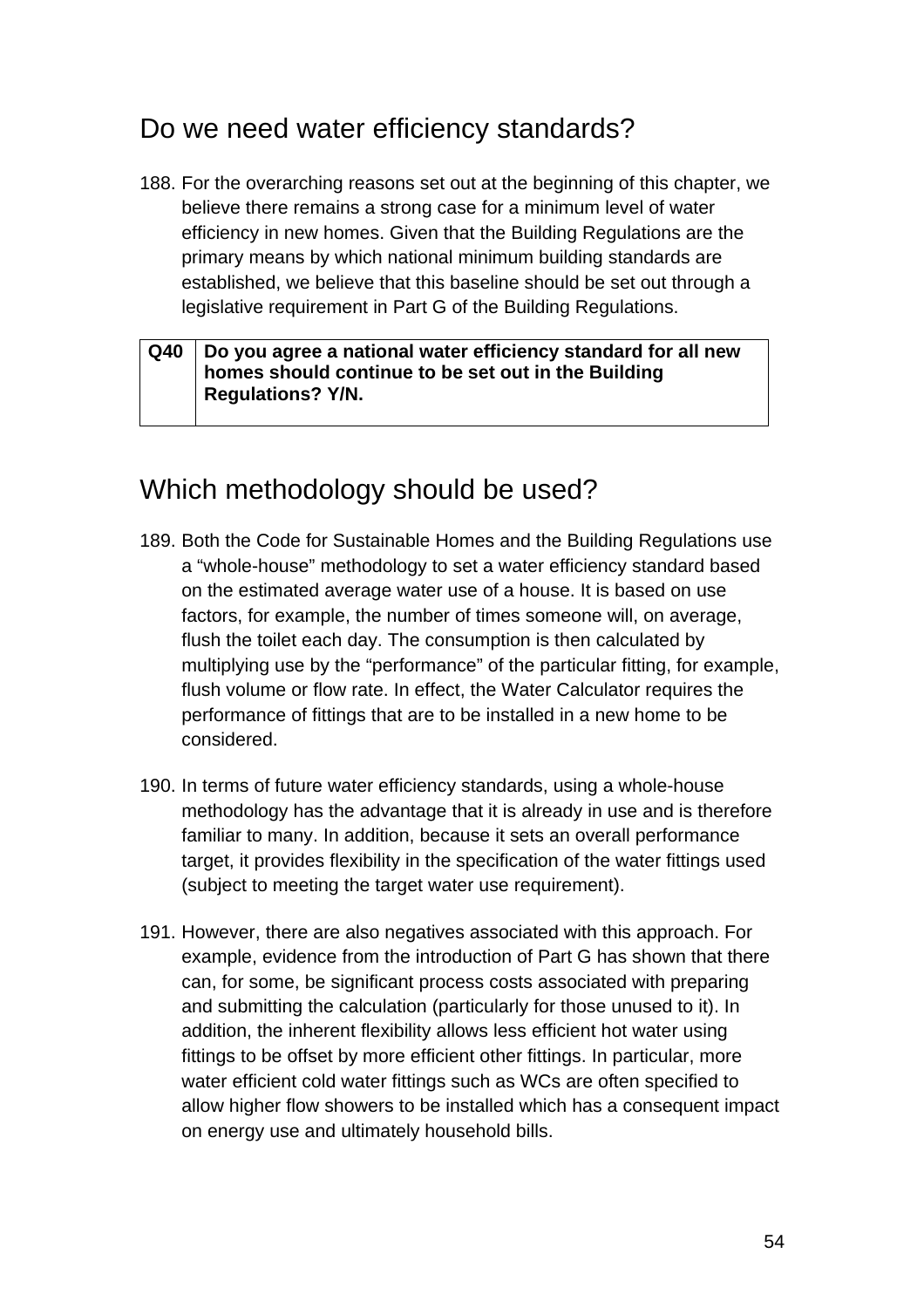- 192. An alternative approach would be to set minimum water performance standards for all fittings. This would set the maximum flow rate and volumes that would be acceptable. Such an approach is used in the Water Fittings Regulations (for WCs), the AECB standards and the Government Buying Standards (the latter two of which relate to water use in non-domestic buildings rather than homes).
- 193. The advantage of a fittings-based approach is primarily its simplicity and consequent reduction in process costs (over the whole-house methodology). In addition, it avoids the offsetting of hot water with cold water described above. However, this simplicity is also responsible for the principal drawback of the approach – namely the reduced flexibility due to setting water efficiency performance targets for all fittings.
- 194. On balance, there is a clear case for providing people with the option to benefit from either of these approaches – either the flexibility of the whole-house approach or the simplicity of one based on fitting standards. To do this the government proposes that future water standards are set in terms of both - having two different ways of describing an equivalent level of water efficiency and, in effect, establishing that meeting minimum specification standards would be deemed to comply with the water efficiency requirement. It is proposed that guidance in Approved Document G would be amended to reflect this approach and similarly any additional standard would be set in terms of a whole-house approach with fittings standards provided as an alternative way of demonstrating compliance.

#### **Q41 Do you agree that standards should be set in terms of both the whole-house and fittings-based approaches? Y/N.**

195. The water labelling scheme, [www.europeanwaterlabel.eu](http://www.europeanwaterlabel.eu/), will be of great assistance to either approach by providing data in simple format about the performance of fittings.

### What level should water efficiency standards be set at?

196. The government believes that the existing Part G sets a reasonable level of water efficiency by ensuring that consideration is given to the water performance of fittings. We propose, therefore, that this should remain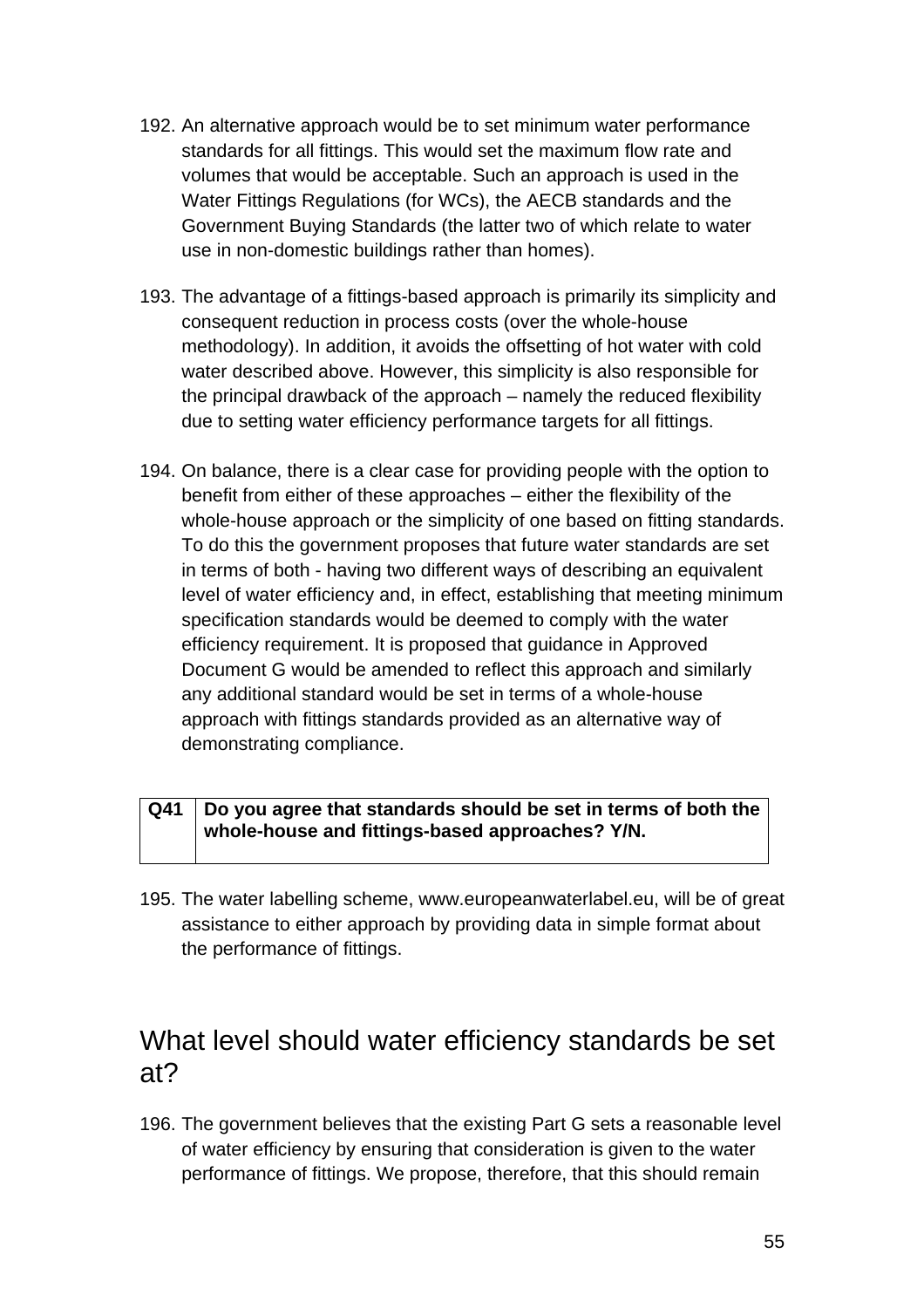the regulated, national baseline (although, as stated above, we also intend to specify this standard in terms of fitting standards).

197. The table below shows the proposed performance that all fittings must achieve to demonstrate that the overall efficiency standard has been met. The table below shows the proposed fittings standards which deliver equivalent levels of water efficiency to the existing standard (inserting these fittings into the Water Calculator estimates water use of 124.4 litres per person per day including external use). If any of the fittings exceed the value in the table, the Water Calculator must be used to demonstrate compliance. Similarly, where waste disposal units, water softeners or water re-use is specified the Water Calculator must be completed.

| <b>Water Fitting</b>   | <b>National Base Level</b>                       |
|------------------------|--------------------------------------------------|
| <b>WC</b>              | 6/4 litres dual flush or 4.5 litres single flush |
| Shower                 | $10$ I/min                                       |
| <b>Bath</b>            | 185 litres                                       |
| <b>Basin Taps</b>      | $6$ I/min                                        |
| Sink taps              | 8 l/min                                          |
| <b>Dishwasher</b>      | 1.25 l/place setting                             |
| <b>Washing Machine</b> | 8.17 l/kilogram                                  |

#### **Q42 Do you agree that the national minimum standard set in the Building Regulations should remain at the current Part G level? Y/N. (see also Question 43)**

### Should there be additional local levels?

- 198. The water demand/supply balance varies significantly between different parts of the country. The challenge that new housing represents to water supply varies similarly. On that basis, the government does not have a preferred position but is seeking views as to whether a case exists for higher local standards where there is a clear local need and where that measure would form part of an effective strategy to manage demand locally.
- 199. As stated previously, water efficiency standards above the national baseline standard in Part G are currently usually required as part of a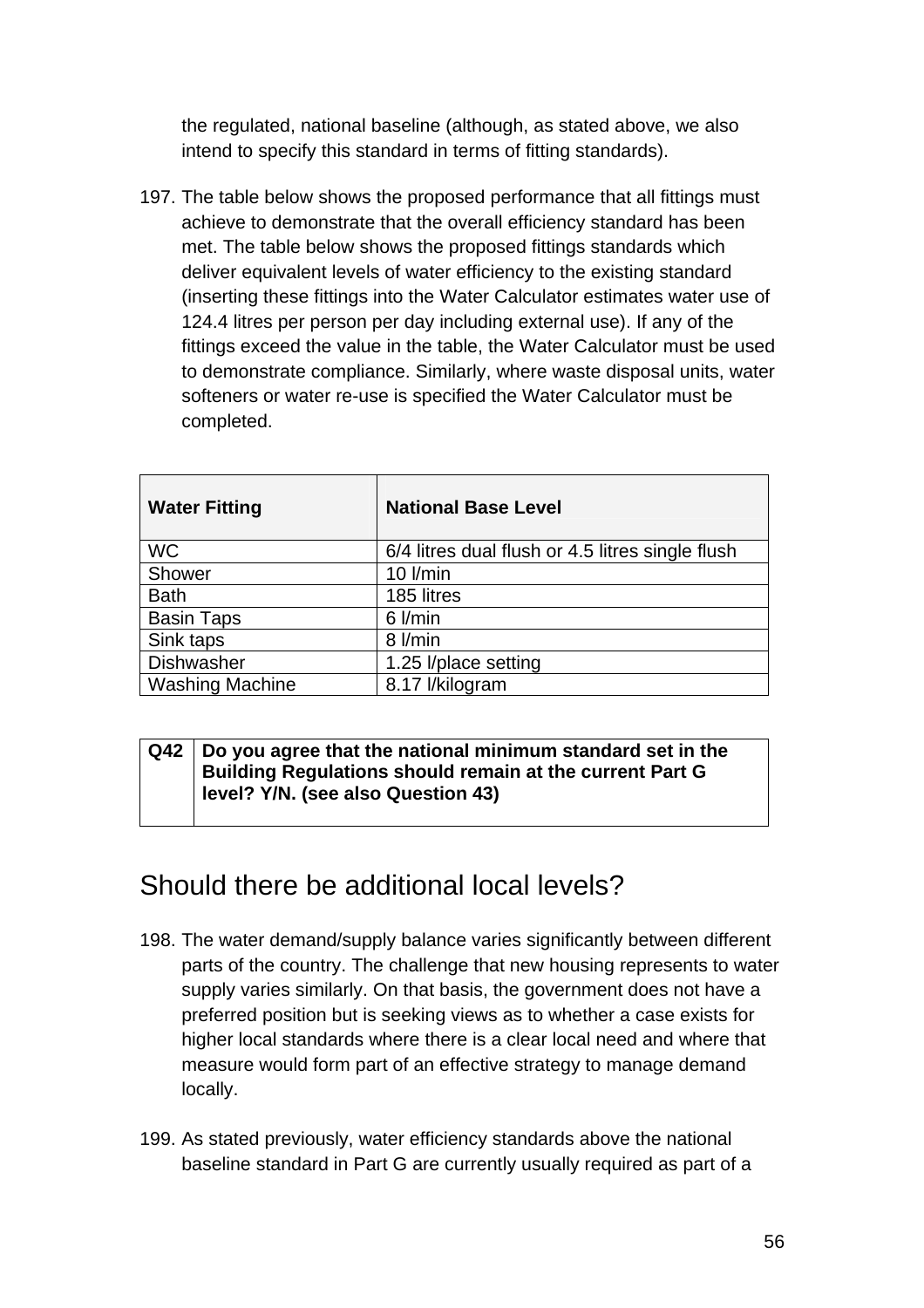more wide-ranging requirement to build new homes to Code Level 3 (which requires estimated internal water use of no more than 105 litres per person per day – equivalent to 110 litres per person per day including external water use). Many developers already have experience of delivering homes that meet this requirement and homes built to this higher standard are estimated to deliver savings of 15 litres per person per day over Part G. This additional efficiency can also be achieved at a relatively small cost – both in terms of cost to housebuilders (see paragraphs 210 to 212 below) and in usability of the fittings for the householder.

200. On that basis, the working group has proposed that local planning authorities should be able to require a local water efficiency standard equivalent to 110 litres per person per day (including external water use) subject to the conditions set out below).

| Q43   Do you agree that there should be an additional local standard |  |
|----------------------------------------------------------------------|--|
| I set at the proposed level? Y/N.                                    |  |

201. The government proposes that no other different standard relating to water efficiency should be able to be required (although housebuilders would be able to continue to provide higher standards voluntarily if they wished to). In particular, achieving water efficiency equivalent to Code Levels 5 and 6 can impose significant costs (of several thousand pounds) that we do not believe is justifiable to be required on new homes (although again voluntary provision would remain an option).

#### **Q44 Do you agree that no different or higher water efficiency standards should be able to be required? Y/N.**

202. The proposed equivalent fittings-based standard is set out below (this would deliver an estimated water use of 106.3litres per person per day including a 5 litre allowance for external use).

| <b>Water Fitting</b>   | <b>Additional Local Level</b> |
|------------------------|-------------------------------|
| <b>WC</b>              | 4/2.6 litres dual flush       |
| Shower                 | 8 l/min                       |
| <b>Bath</b>            | 170 litres                    |
| <b>Basin Taps</b>      | $5$ $l/min$                   |
| Sink taps              | $6$ $l/min$                   |
| <b>Dishwasher</b>      | 1.25 l/place setting          |
| <b>Washing Machine</b> | 8.17 l/kilogram               |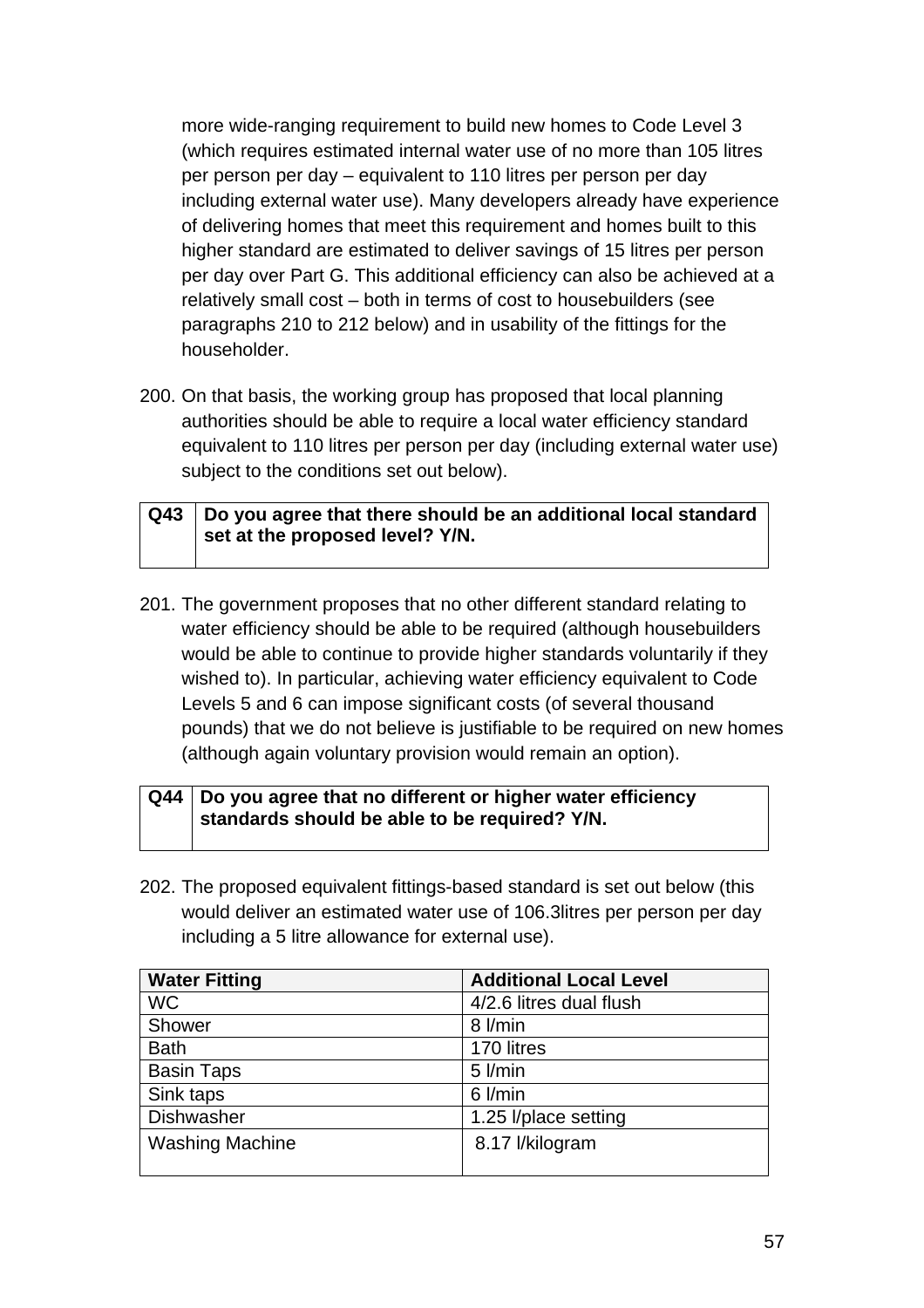203. An alternative to an additional local standard could be to tighten the national baseline standard for all new homes to those described above. This would have the benefit of simplicity and certainty, but would introduce an across the board additional cost.

**Q45 Would you prefer a single, tighter national baseline rather than the proposed national limit plus local variation? Y/N.** 

### When should higher standards be required locally?

- 204. It has been suggested that a higher local standard could be determined simply by reference to water resource assessments. The Environment Agency has produced assessments in the past, such as Catchment Abstraction Management Strategies and for water stress designation, although these were developed for different purposes. While local planning authorities will be encouraged to draw on existing evidence to establish the need for possible action (and would be aided in doing so by their consultation with their local water undertaker and the Environment Agency) we do not believe this is sufficient – not least because current maps were not developed to establish areas where additional controls were required on new homes.
- 205. In addition, given that new homes are unlikely to represent a significant proportion of total water consumption in an area, imposing standards and additional cost on new homes is very unlikely, on its own, to prove an effective response to water demand pressures in an area. Therefore a planning requirement of this sort should only be required where it is part of a wider approach to water efficiency as set out in the local water undertaker's water resources management plan.
- 206. The government proposes, therefore, that a requirement for a higher water efficiency standard within a local plan should follow on from consultation with the local water supplier, developers and the Environment Agency. For inclusion in a local plan a local planning authority must be able to demonstrate at examination of the plan that the standard is required to address a clear need and as part of an approach to water efficiency that is consistent with a wider approach to water efficiency as set out in the local water undertaker's water resources management plan.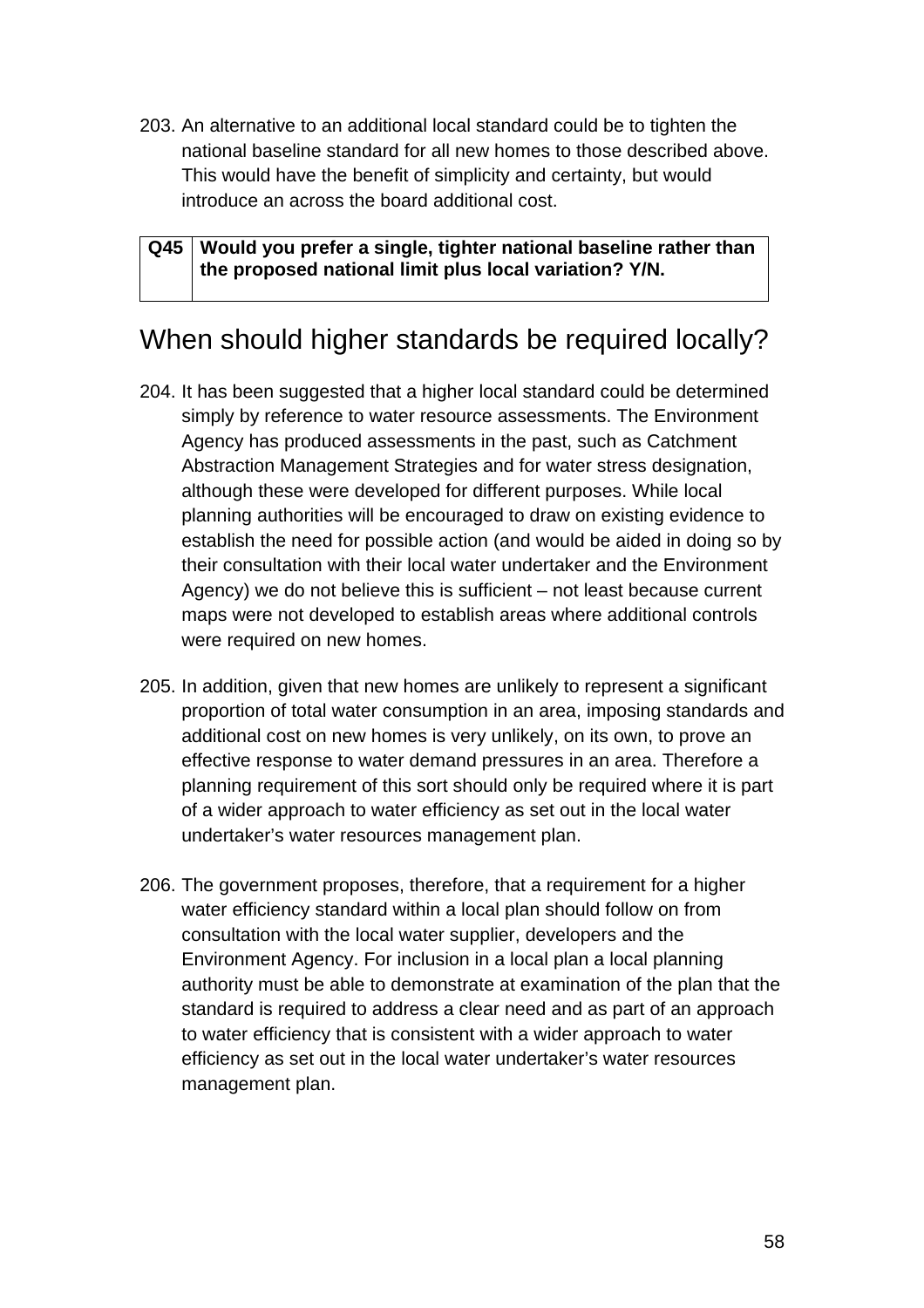**Q46 Do you agree that local water efficiency standards should only be required to meet a clear need, following consultation as set out above and where it is part of a wider approach consistent with the local water undertaker's water resources management plan? Y/N.** 

**Q47 Should there be any additional further restrictions/conditions? Y/N.** 

## Costs

- 207. The impact assessment accompanying this consultation includes our initial assessment of the potential costs and benefits of the current and proposed regimes relating to housing standards. In relation to water, the additional cost of meeting the tighter, local standard has been estimated at £68 for an average three bedroom house. However, it has also been suggested that meeting this tighter water efficiency standard can be done at little or no cost (on the basis that more efficient fittings are no more costly). We would particularly welcome the views of consultees on this and any evidence they have to support their view.
- 208. As stated above, we also propose that future water efficiency standards should also include a fittings-based approach to demonstrating compliance. Evidence suggests that completing the water calculator can be confusing and time consuming for some – particularly for small developers encountering the requirement for the first time. It is envisaged that this will provide, therefore, a cheaper way of demonstrating compliance with the water efficiency standard, but we would welcome the views of consultees on this point.

| Q48 | Do you agree with the unit costs as set out in the<br>accompanying Impact Assessment for the "do nothing" and<br>"option 2" alternatives? Y/N.                 |
|-----|----------------------------------------------------------------------------------------------------------------------------------------------------------------|
|     | If you do not agree, please provide the evidence to support<br>your alternative figures                                                                        |
|     |                                                                                                                                                                |
| Q49 | Do you agree with the number of homes which we estimate will<br>incorporate the proposed tighter water standard in the<br>accompanying Impact Assessment? Y/N. |

**If you do not agree, please provide the evidence to support your alternative figures**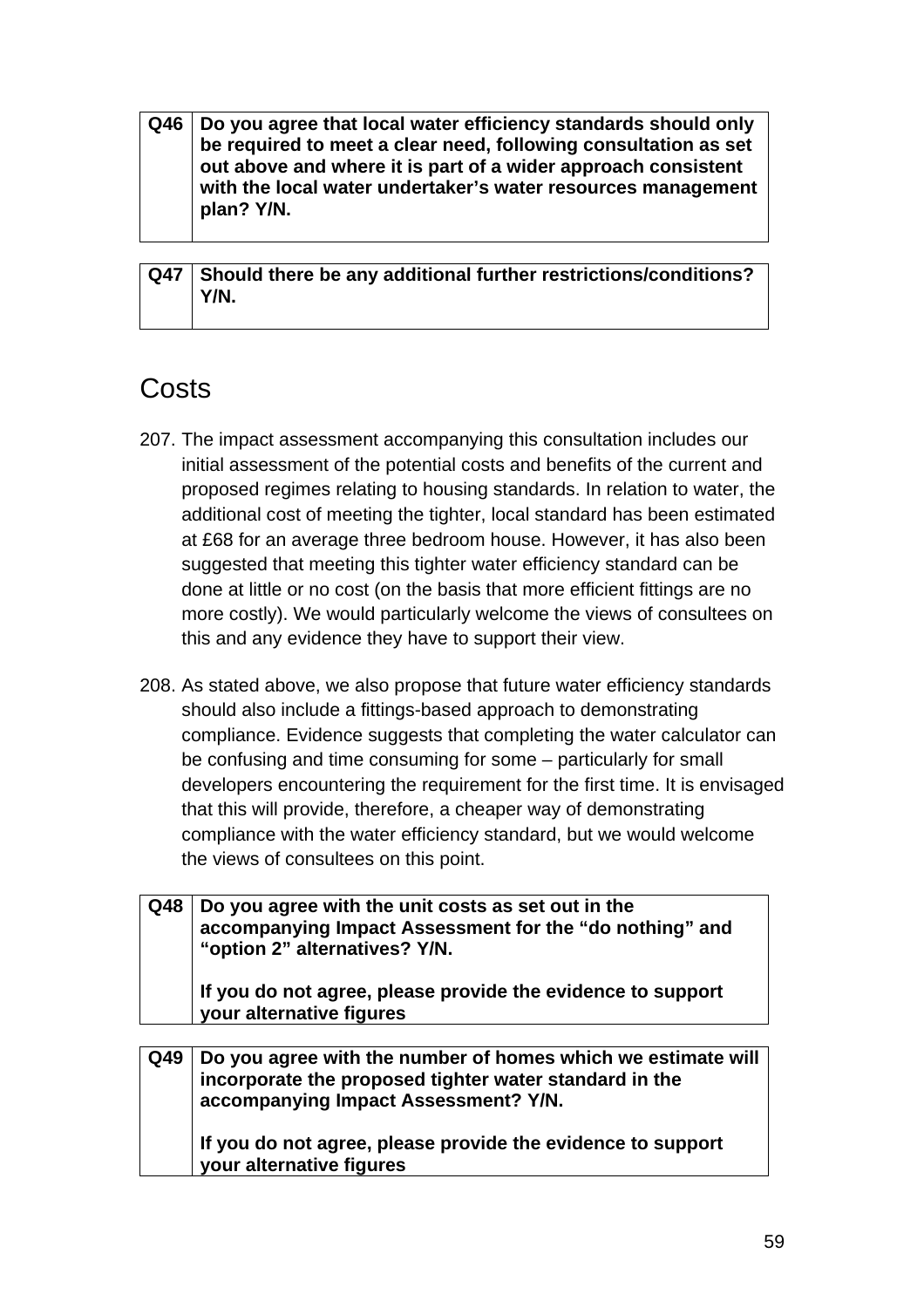209. To develop further our understanding of the costs and benefits associated with our proposals, we would particularly welcome information from local planning authorities as to whether they currently require new homes in their area to be built to a higher standard of water efficiency than the national baseline. This might be through a more general requirement that new homes are built to Code Level 3 or above or through a water-specific requirement, for example, that new homes meet Code Level 3 in relation to water only.

**Q50 Do you currently require through planning that new homes are built to a higher standard of water efficiency than required by the Building Regulations through: a) a more general requirement to build to Code Level 3 or above? Or b) a water-specific planning requirement? And c) are you likely to introduce or continue with a water-specific water efficiency standard (beyond the Building Regulations) in the future?**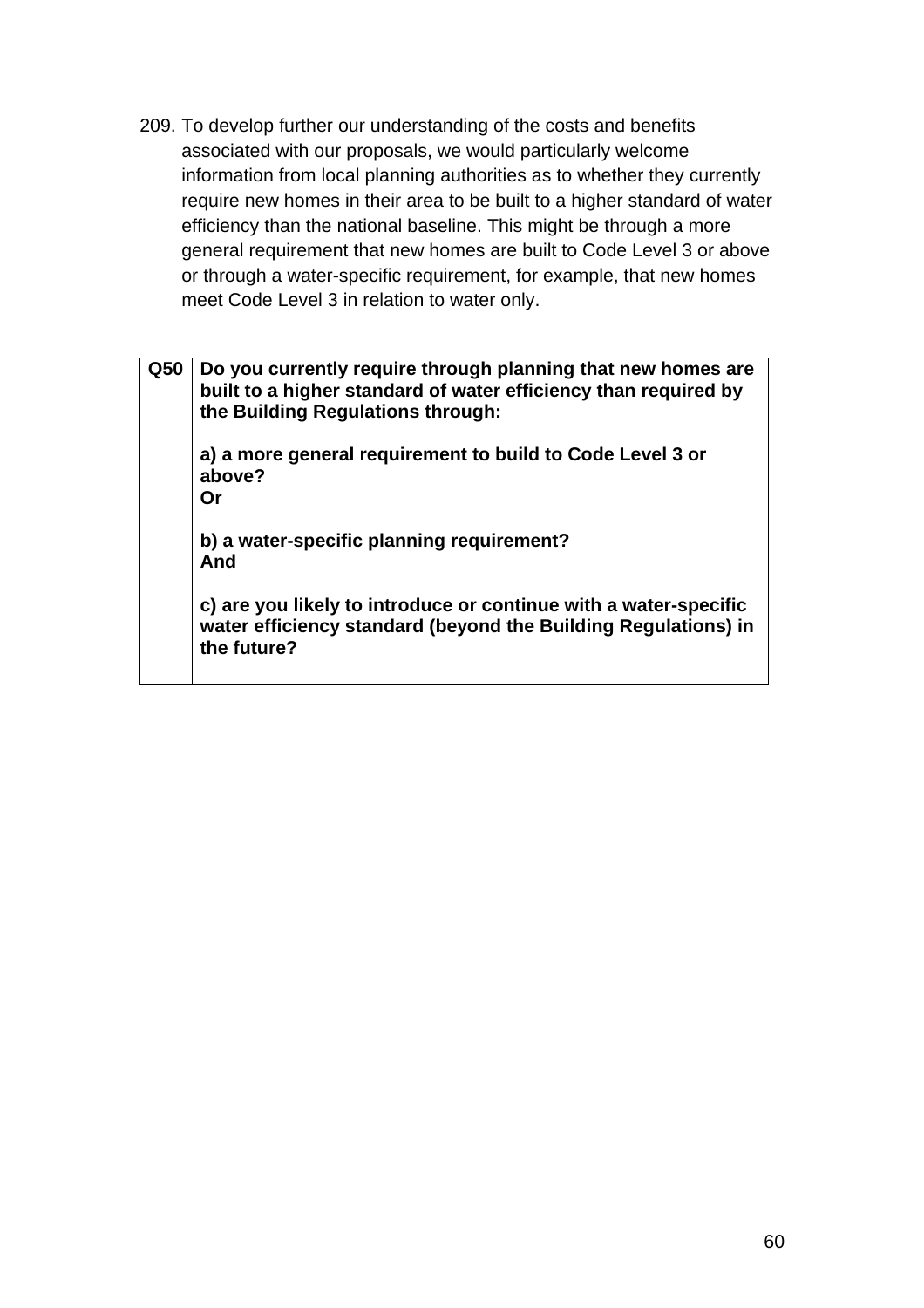# <span id="page-60-0"></span>**Chapter 5: Energy**

### Introduction

- 210. The government's Carbon Plan<sup>[15](#page-60-0)</sup> made it clear that a key government priority is to reduce the energy demand and carbon emissions created by both new and existing homes. It outlined the progress already made due to improved thermal insulation and better performing boilers, and set out what more needs to be achieved to minimise the impact from homes (and other buildings) on the climate and to help reduce the price paid by consumers for heating and running homes.
- 211. The government reaffirmed in Budget 2013 its commitment to implement zero carbon homes from  $2016^{16}$  $2016^{16}$  $2016^{16}$ . On 30 July the Government took an important step towards zero carbon homes by announcing changes to Part L of the Building Regulations, which set out the energy performance targets for homes and other buildings. For new homes, the changes require a modest but meaningful strengthening of these requirements.
- 212. On 6 August the Government also published a separate consultation on the options for using allowable solutions to implement zero carbon homes from 2016<sup>[17](#page-60-0)</sup>.

### Background to current standards

213. Under Part L of the Building Regulations, developers have to achieve energy performance targets which are set through the National Calculation Methodology<sup>[18](#page-60-0).</sup> Developers have to demonstrate that their buildings will meet those targets. These targets are expressed in terms of a Target Emissions Rate (TER) in kgCO<sub>2</sub>/m<sup>2</sup>yr and an energy demand target in kilowatt hours per square meter per year or kWh/m<sup>2</sup>yr.

 $\overline{a}$ <sup>15</sup> The Carbon Plan: Delivering our low carbon future, HM Government, December 2011 <https://www.gov.uk/government/publications/the-carbon-plan-reducing-greenhouse-gas-emissions--2>

 $16$  The zero carbon standard is for the net carbon emissions from energy use, regulated under Building Regulations, to be abated over the course of a year ('regulated' energy use is the energy involved in

heating, hot water, lighting, ventilation and other fixed building services).<br>
<sup>17</sup> https://www.gov.uk/government/consultations/next-steps-to-zero-carbon-homes-allowable-solutions<br>
<sup>18</sup>http://www.planningportal.gov.uk/buil [nts9/ncm](http://www.planningportal.gov.uk/buildingregulations/approveddocuments/partl/bcassociateddocuments9/ncm)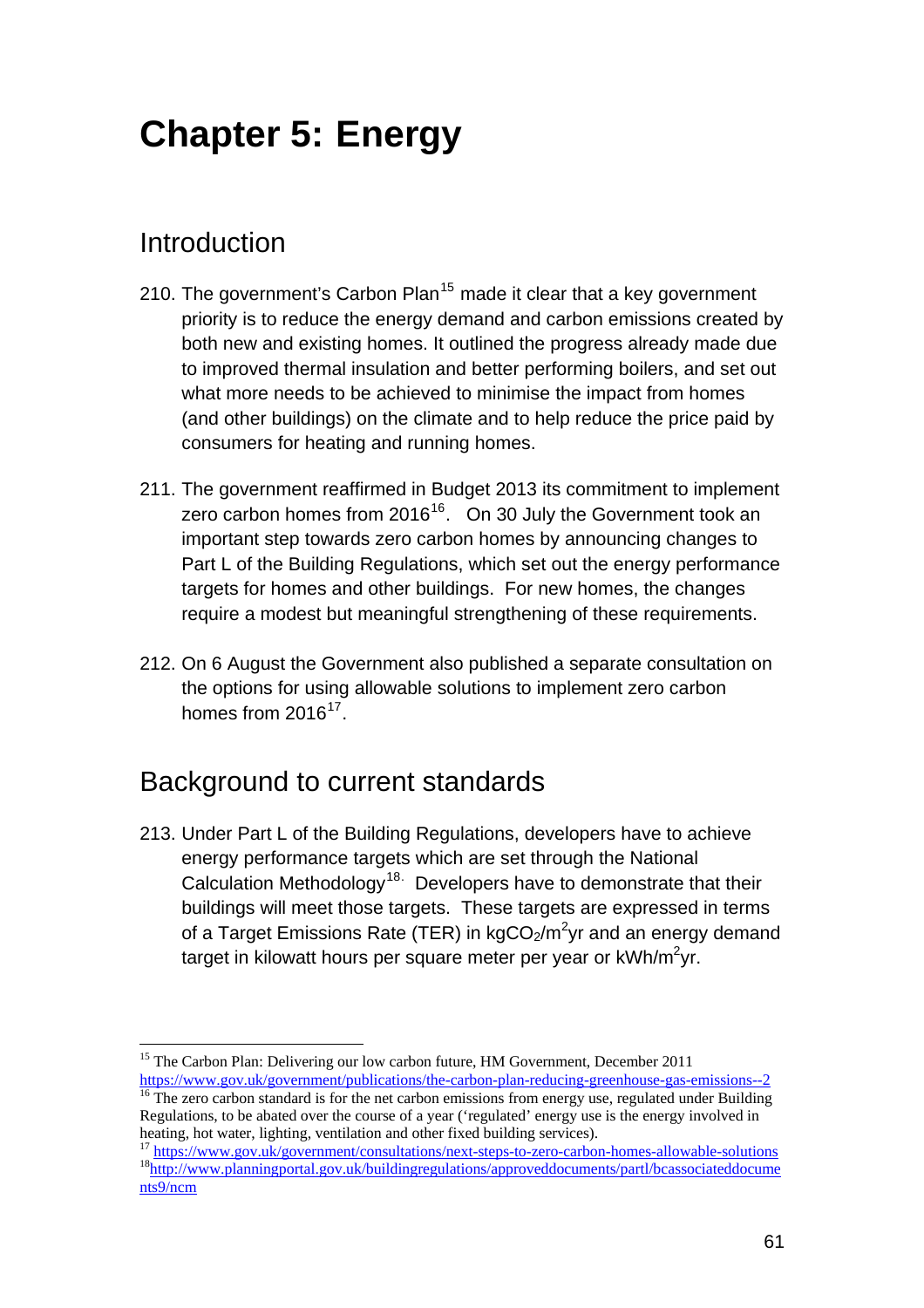- 214. Building Regulations, and the statutory guidance which supports them (set out in Approved Document L) do not prescribe the measures developers should use to meet these carbon and energy targets, and therefore allow a combination of good fabric insulation, efficient fixed building services and/or building integrated renewables. The new energy demand target emphasises the need for robust fabric performance.
- 215. Separate national standards are in the Code for Sustainable Homes, which has nine energy related standards. Two of these – a carbon emission requirement and an energy demand requirement – cover the same ground as Building Regulations.
- 216. As with other aspects of the Code, there are six levels relating to energy (EN1). In many ways the Code energy levels were designed to point the way for future Building Regulations' requirements. The relationship between Building Regulation targets and the Code energy levels is set out in the following table. The latest changes to Part L regulations raise the national minimum requirements for all new homes to between Code levels 3 and 4.

| <b>Code Level Category (EN1)</b>                                                                           | <b>Building Regulations requirement</b>                                                                                                                                                                                                                                                                             |
|------------------------------------------------------------------------------------------------------------|---------------------------------------------------------------------------------------------------------------------------------------------------------------------------------------------------------------------------------------------------------------------------------------------------------------------|
| 1 - 10% improvement from 2006 Part L<br><b>Building Regulations</b>                                        | No equivalent                                                                                                                                                                                                                                                                                                       |
| 2 - 18% improvement from 2006 Part L<br><b>Building Regulations</b>                                        | No equivalent                                                                                                                                                                                                                                                                                                       |
| 3 - 25% improvement from 2006 Part L<br><b>Building Regulations</b>                                        | Same requirement in 2010 Part L<br><b>Building Regulations.</b>                                                                                                                                                                                                                                                     |
| 4 - 44% improvement from 2006 Part L<br><b>Building Regulations</b>                                        | 2013 Part L set between Code levels<br>$3$ and $4$ .                                                                                                                                                                                                                                                                |
| 5 - All emissions from regulated energy<br>use (100% improvement from 2006<br>Part L Building Regulations) | Equivalent to zero carbon standard -<br>noting however that the zero carbon<br>standard allows for a mechanism to<br>account for emissions that are not<br>expected to be achieved on site to be<br>abated by off site measures through<br>'allowable solutions'. The Code does<br>not include allowable solutions. |
| 6 - All emissions from all energy use                                                                      | No equivalent                                                                                                                                                                                                                                                                                                       |

217. In 2008 the Planning and Energy Act enabled local authorities to set local plan policies for development in their area to set energy efficiency standards that exceed Building Regulations. Those standards have to be nationally recognised, and in practice the Code is the only such standard.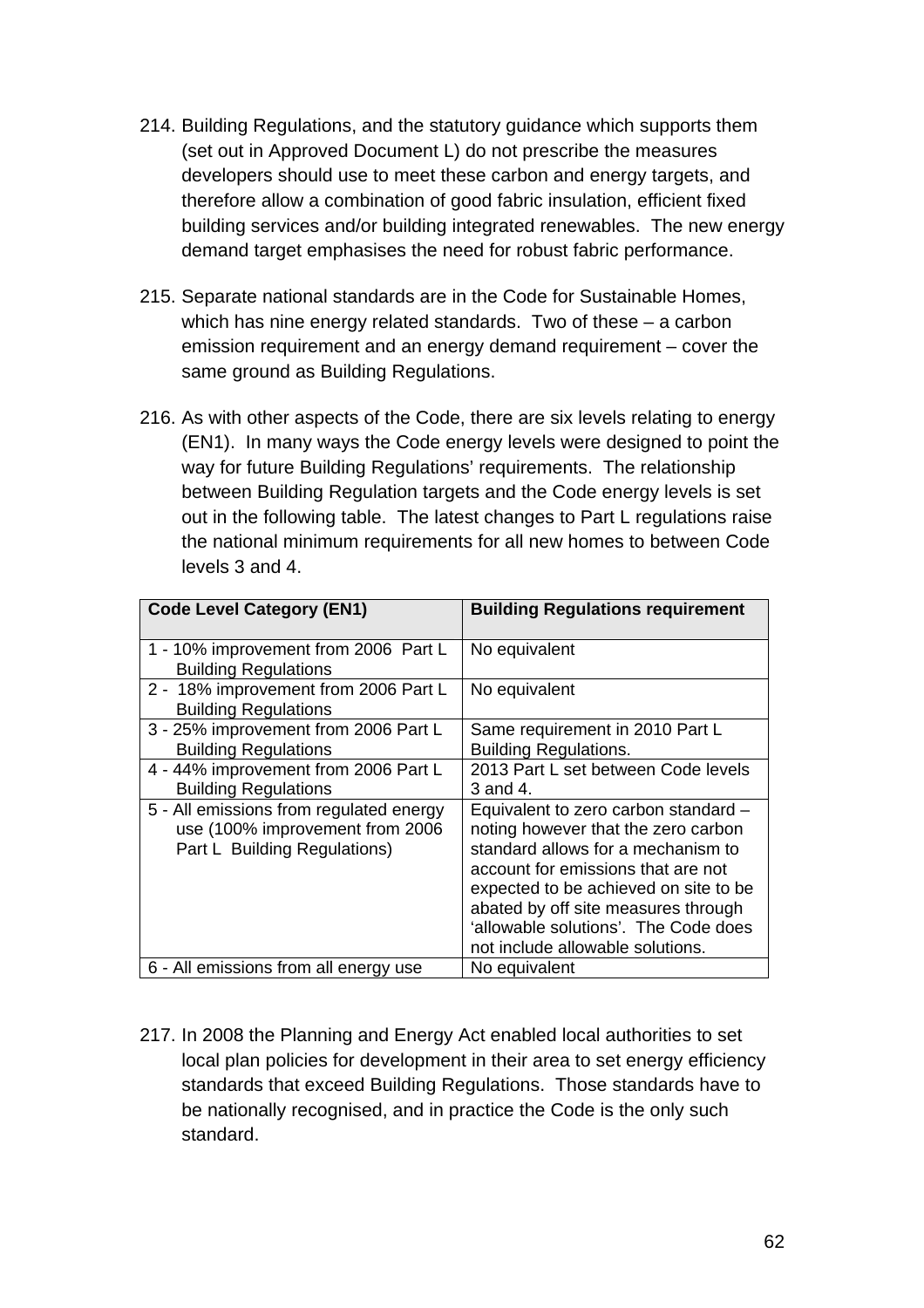- 218. The Planning and Energy Act also enables local authorities to set policies asking for a proportion of energy used in developments in their area to be from renewable or low carbon energy sources. Again, any policies should be based on national policy and should be reasonable.
- 219. Using the powers in the Act and the standards in the Code, a number of local authorities have local plan policies that govern how new homes should perform in relation to energy performance. Some have none at all – relying on Building Regulations as the minimum standard – some require levels consistent with the national standards set in the Code for Sustainable Homes – whereas others, it is arguable, deviate from the Regulations and the Code and set unreasonable additional requirements on development.

# **Consideration**

- 220. The government considers that due to the progressive strengthening of Building Regulations alongside a national policy for zero carbon homes, the time is right for a review of the relationship between Building Regulations, the Code, the Planning and Energy Act 2008 and local standards. The current relationship has a number of issues:
	- national and local policies can clash local requirements/policies are layered onto the Building Regulations and requirements vary by area, causing confusion and potentially extra cost;
	- the higher levels of the Code may be applied inappropriately without considerations of viability (notwithstanding the Planning and Energy Act requirement for policies applying standards to be reasonable). This in turn can drive developers to develop design solutions which are not cost effective, become redundant and in the worst case can drive developers up technological dead ends;
	- the impact can be to make development unviable. This then causes delays in getting planning permission because of the lengthy and costly negotiations needed to try and resolve the viability questions.
- 221. For new homes (and other buildings), the government is committed to Building Regulations as the way to drive up energy performance standards. It is clear that Building Regulations will need to play a strong role in the development of zero carbon policy.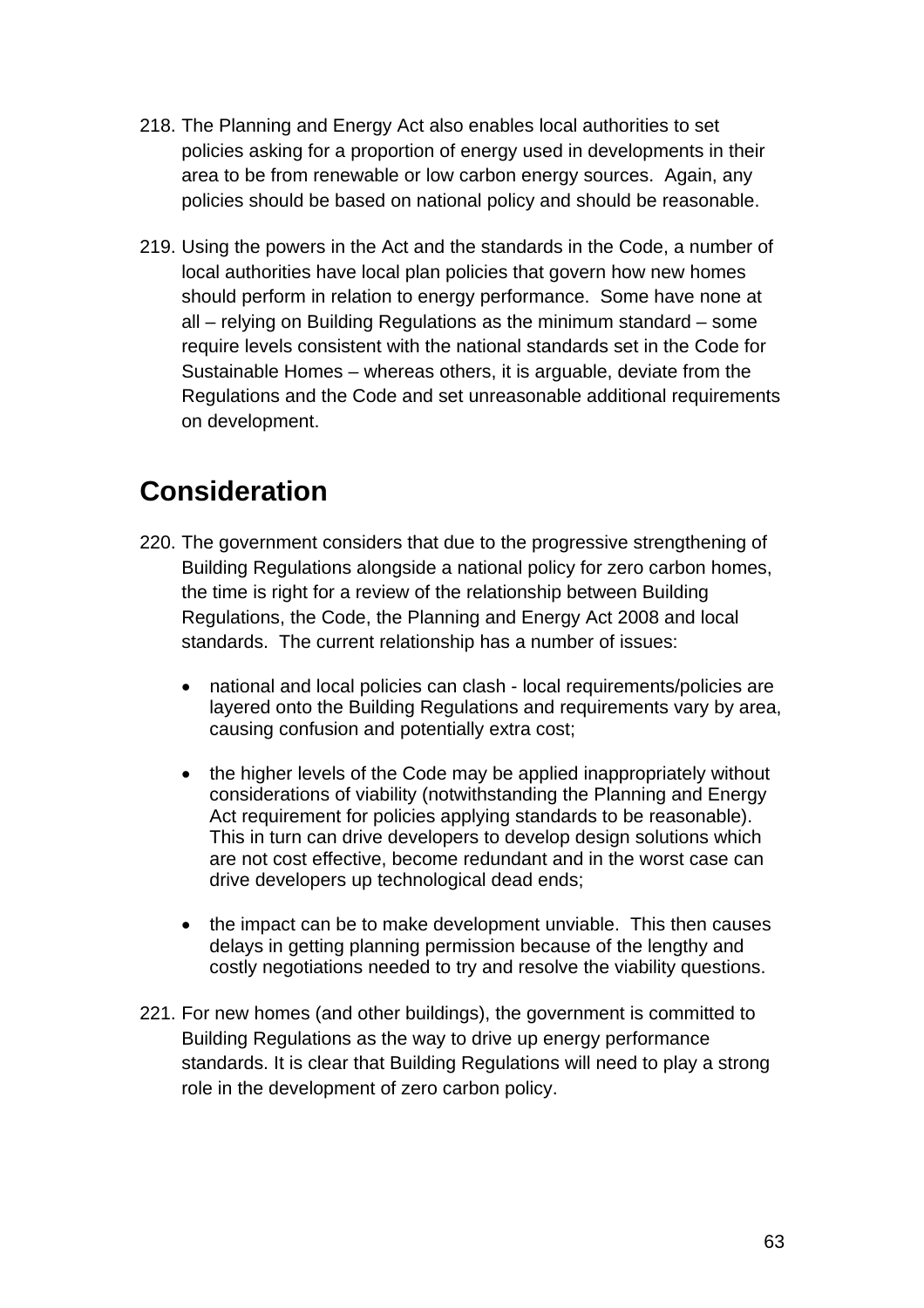- 222. As can be seen in the table above, Building Regulations have surpassed the lower levels of the Code and are now set at between Code levels 3 and 4. The government has set a clear end point for strengthening Building Regulations, with the zero carbon standard the equivalent of Code level 5, with a further strengthening anticipated in 2016 of both carbon and energy targets, which will relate to measures required on the building, as well as allowable solutions, subject to further analysis and full consultation in due course.
- 223. On this basis, the government's conclusion is that the Code has been successful in doing its job in terms of pointing the way forward. In light of this, the government does not now see a need for levels or separate carbon and energy targets in the Code - carbon and energy targets should be set in Building Regulations as we move towards zero carbon homes.
- 224. The one reason for continuing with Code type levels in a nationally described standard would be that an interim level would be appropriate between the 2013 Building Regulations and 2016 requirements.
- 225. The argument for an interim level would be that this will help developers prepare for the final 2016 requirement. On the other hand, such an interim level would only have a shelf life of at most 3 years. There is also the risk, as outlined above, of developers being led up technological blind alleys if they are required to focus on an interim level (eg, small arrays of solar panels that may not be cost effective). The government therefore does not believe that an interim level would be helpful to developers and is not minded therefore to set one in a nationally described standard.

#### **Q51 The government considers that the right approach is that carbon and energy targets are only set in National Building Regulations and that no interim standard is needed. Do you agree? Y/N. If not, please provide reasons for your answer.**

226. Alongside the levels in the Code and the standards for carbon and energy discussed above, there are other 'standards' in the Code which the government considers have become, or are becoming, redundant due to other policy or technology developments (eg, smart meter roll out low energy lighting etc.) and therefore are no longer needed. A summary analysis of each of the Code standards and the government's preferred approach to each one can be found in the table below.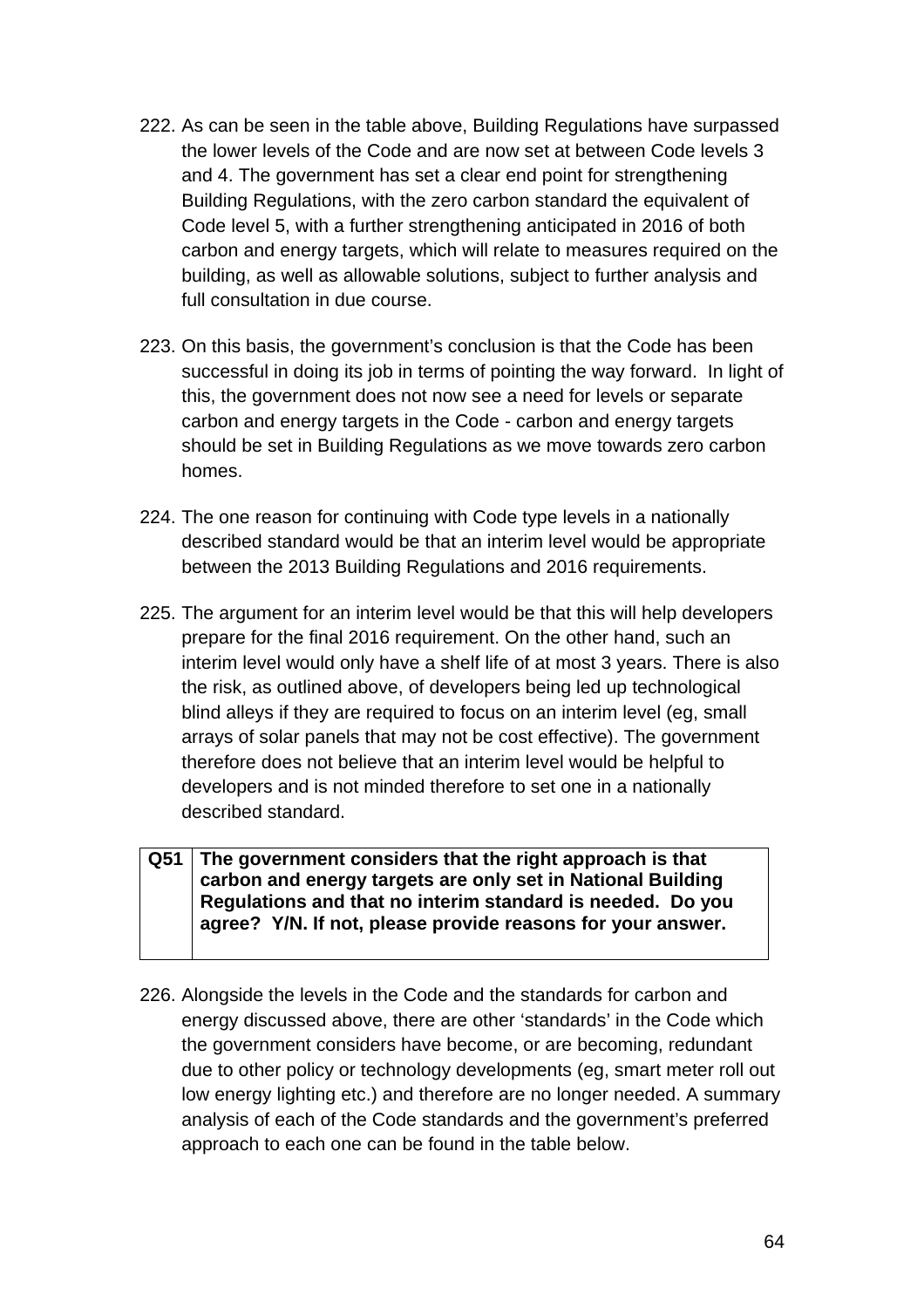- **Q52 Are respondents content with the proposal in relation to each energy element of the Code for Sustainable Homes? Y/N. If not, what are the reasons for wanting to retain elements? If you think some of these elements should be retained should they be incorporated within Building Regulations or set out as a nationally described standard. Please give your reasons.**
- 227. The preferred approach set out above has a knock on effect to the current relationship between national standards and the planning system which sets local standards through plan policies.
- 228. Firstly, there is an important distinction to make between the energy performance of buildings and where that energy comes from. The government is not proposing to limit the ability of local planning authorities to set strategic policies in relation to the locations and relationship between new housing developments and how they should connect to low carbon and renewable energy infrastructure, such as district heating networks. The ability for local authorities to do so is important, as set out in the National Planning Policy Framework.
- 229. The government considers however that the progressive strengthening of Building Regulations means it is no longer appropriate for local plan policies to specify additional standards for how much of the energy use from homes should come from on-site renewables. Developers should be free to decide the most appropriate solutions to meet stronger Building Regulations. There is evidence in the associated impact assessment that shows the number of homes which may be subject to separate local renewable targets.

| Q53   Do consultees agree with the number of homes we have |  |  |
|------------------------------------------------------------|--|--|
| estimated which currently have a renewable target and the  |  |  |
| costs associated with incorporating such a target? Y/N.    |  |  |
|                                                            |  |  |

| Q54 | Do you agree with the unit costs for the code set out in the<br>accompanying impact assessment for the "do nothing" and<br>"option 2" alternatives? Y/N. |
|-----|----------------------------------------------------------------------------------------------------------------------------------------------------------|
|     | If you do not agree, please provide the evidence to support<br>your alternative figures                                                                  |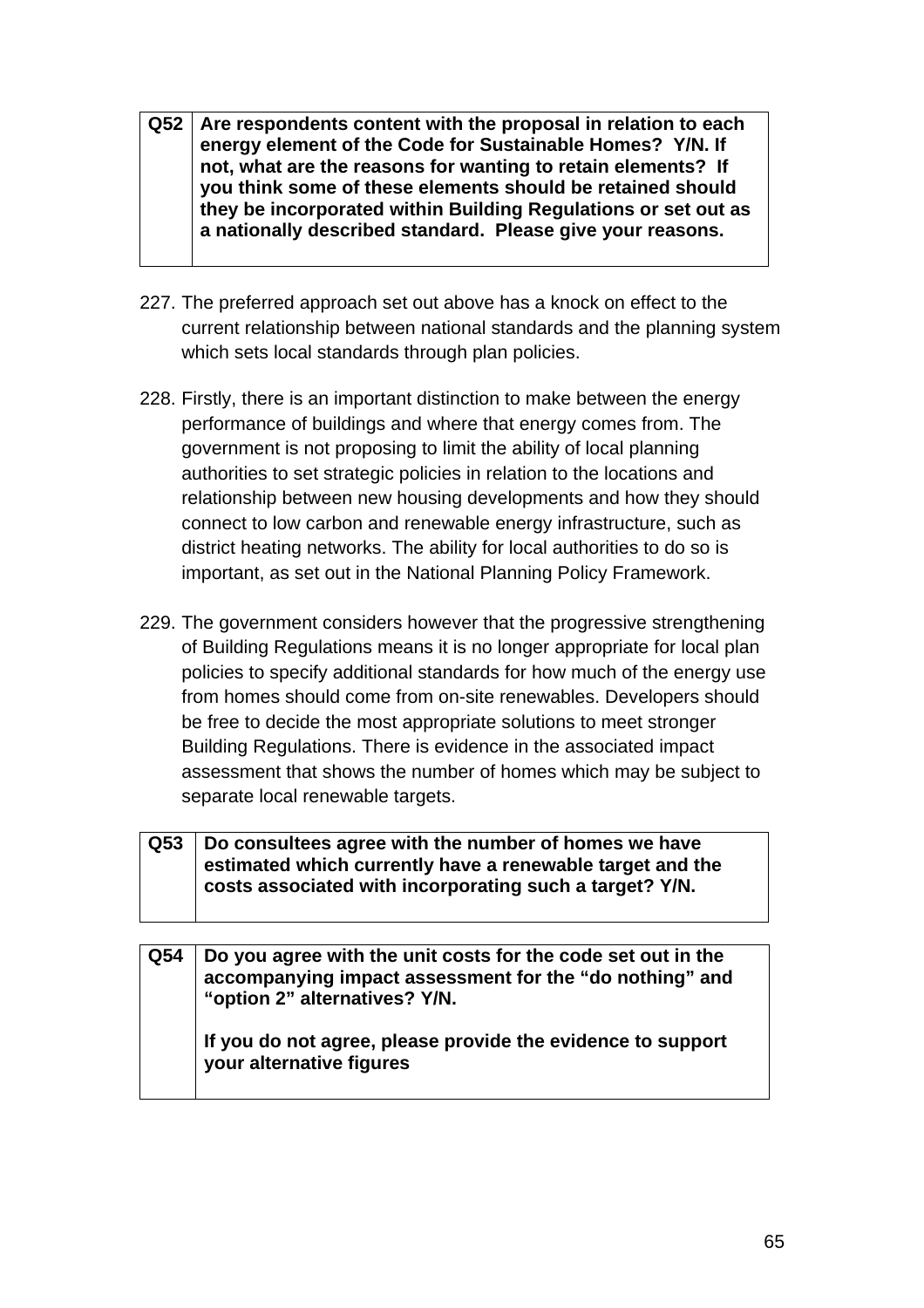**Q55 Do you agree with the proportion of homes we have estimated will incorporate the Code and the Planning & Energy Act 2008 (aka Merton rule) over the next 10 years? Y/N.** 

**If you do not agree, please provide the evidence to support your alternative figures** 

- 230. On the basis of the evidence, the view is that there needs to be a clear break between the role of planning in shaping the locations of development and energy infrastructure, and the role of Building Regulations in shaping the energy performance of new homes. As we move towards zero carbon homes from 2016, then it is likely that more efficient and renewable technology will play an increasingly important role, but Building Regulations should be flexible enough to allow innovation and choice for industry.
- 231. This approach will help to set a level playing field for developers and reduce the burdens on local authorities. There will no longer have to be detailed and lengthy discussions on whether additional requirements are viable or not – as there will be one clear set of standards for new homes to meet. Developers will be required to meet robust fabric efficiency levels in new homes, comply with future policy on zero carbon homes, and work with local planning authorities who can identify opportunities where development can draw energy supply from decentralised renewable or low carbon energy supply systems.
- 232. The government considers that with this proposed new approach, it will need to consider the role of the Planning and Energy Act 2008, which allows local authorities to set policies for on-site renewables on new homes. With the preferred Building Regulations only approach to energy standards, the government considers that the Act may need to be amended or removed. However, we invite views on this – especially from local authorities.

#### **Q56 What are your views on the future of the Planning and Energy Act 2008 ("Merton's Rule" type planning policies) in relation to the preferred Building Regulations only approach to energy standards?**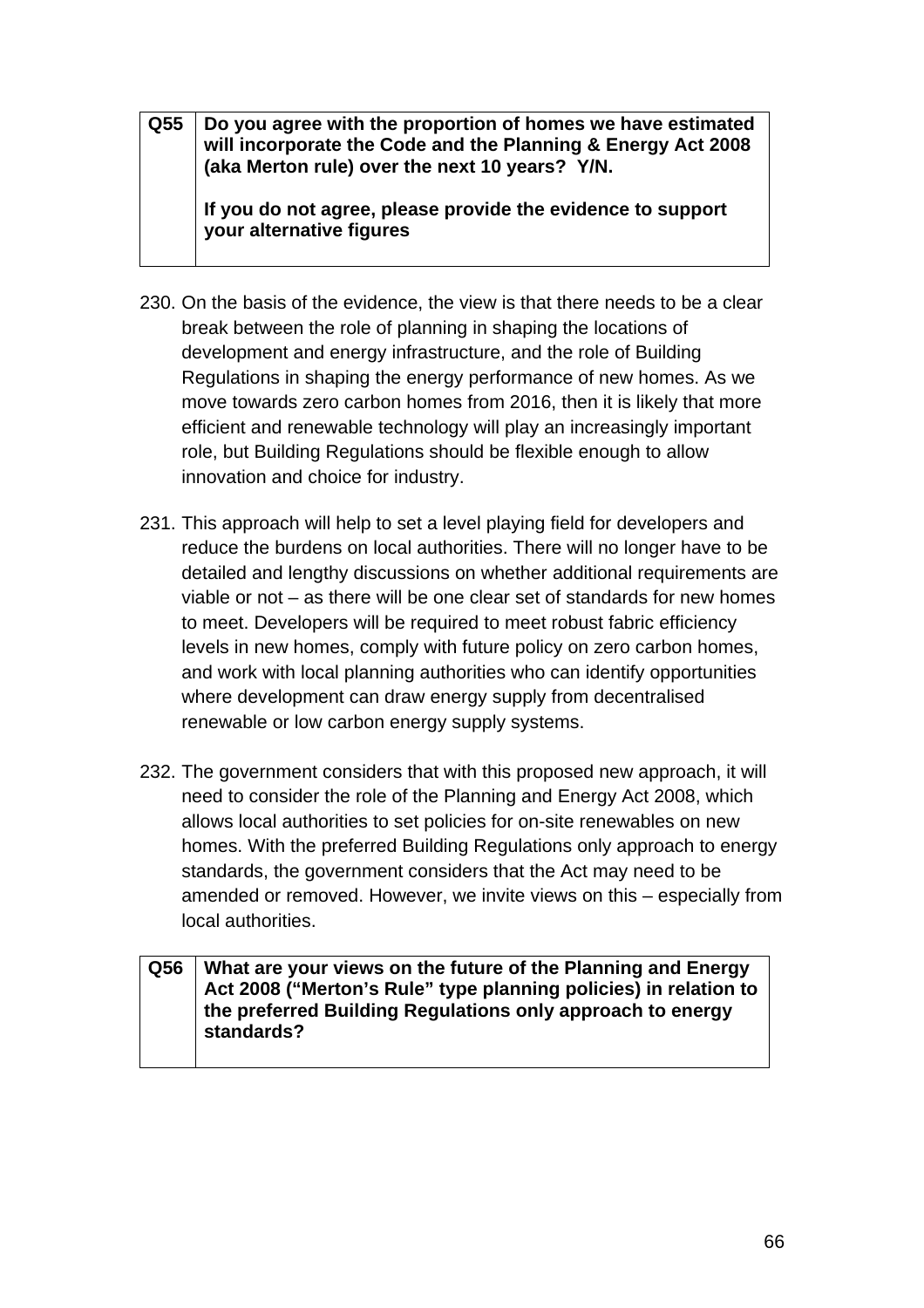#### **ANNEX – CODE FOR SUSTAINABLE HOMES ENERGY PROPOSALS**

| Code                                            | Aim                                                                                                                                                                                  | <b>Proposal</b>                            | <b>Rationale for proposal</b>                                                                                                                                                                                                                                                                                    |
|-------------------------------------------------|--------------------------------------------------------------------------------------------------------------------------------------------------------------------------------------|--------------------------------------------|------------------------------------------------------------------------------------------------------------------------------------------------------------------------------------------------------------------------------------------------------------------------------------------------------------------|
| $ENE1 -$<br><b>Dwelling</b><br>Emission<br>Rate | To limit carbon dioxide<br>emissions arising from the<br>operation of a dwelling and<br>its fixed services in line with<br>current policy on the future<br>direction of regulations. | Retain as a role for Building Regulations. | Levels are represented for ENE1 as a percentage increase above<br>a 2010 Building Regulation compliant home.<br>The government has announced plans to strengthen these levels<br>in Building Regulations and is committed to Zero Carbon new<br>homes from 2016.                                                 |
| $ENE2 -$<br>Fabric<br>Energy<br>Efficiency      | To improve fabric energy<br>efficiency                                                                                                                                               | A role for Building Regulations.           | Cost effective fabric efficiency is effectively the starting point for<br>reducing carbon dioxide emissions under ENE1.<br>The Part L 2013 requirements will include a new energy demand<br>target in Building Regulations.                                                                                      |
| $ENE3 -$<br>Energy<br><b>Display</b><br>Devices | To promote the<br>specification of equipment<br>to display energy<br>consumption data, thus<br>empowering dwelling<br>occupants to reduce energy<br>use.                             | Remove standard.                           | These devices are becoming the norm in new housing.<br>The government is requiring energy companies to install smart<br>meters to most households between 2015 and 2020.<br>https://www.gov.uk/smart-meters-how-they-work<br>On this basis, it is not considered necessary to regulate for<br>mandatory take up. |
| $ENE4-$<br><b>Drying</b><br>Space               | To promote a reduced<br>energy means of drying<br>clothes.                                                                                                                           | Remove standard                            | This is an unnecessary level of prescription that ignores the fact<br>that most homeowners can and do choose to purchase<br>inexpensive methods of drying clothes internally and externally.<br>Drying space provided via fixings is often removed by consumers<br>and communal drying space is often not used.  |
| $ENE5-$<br>Energy<br>Labelled<br>White goods    | To promote the provision or<br>purchase of energy efficient<br>white goods, thus reducing<br>the carbon dioxide<br>emissions from appliance<br>use in the dwelling.                  | Remove standard                            | European requirements for minimum product efficiency have<br>overtaken the Code in this regard. It is now not possible to buy a<br>poorly performing fridge, washing machine or tumble dryer and all<br>products must be labelled. There is simply no place for this<br>standard any longer.                     |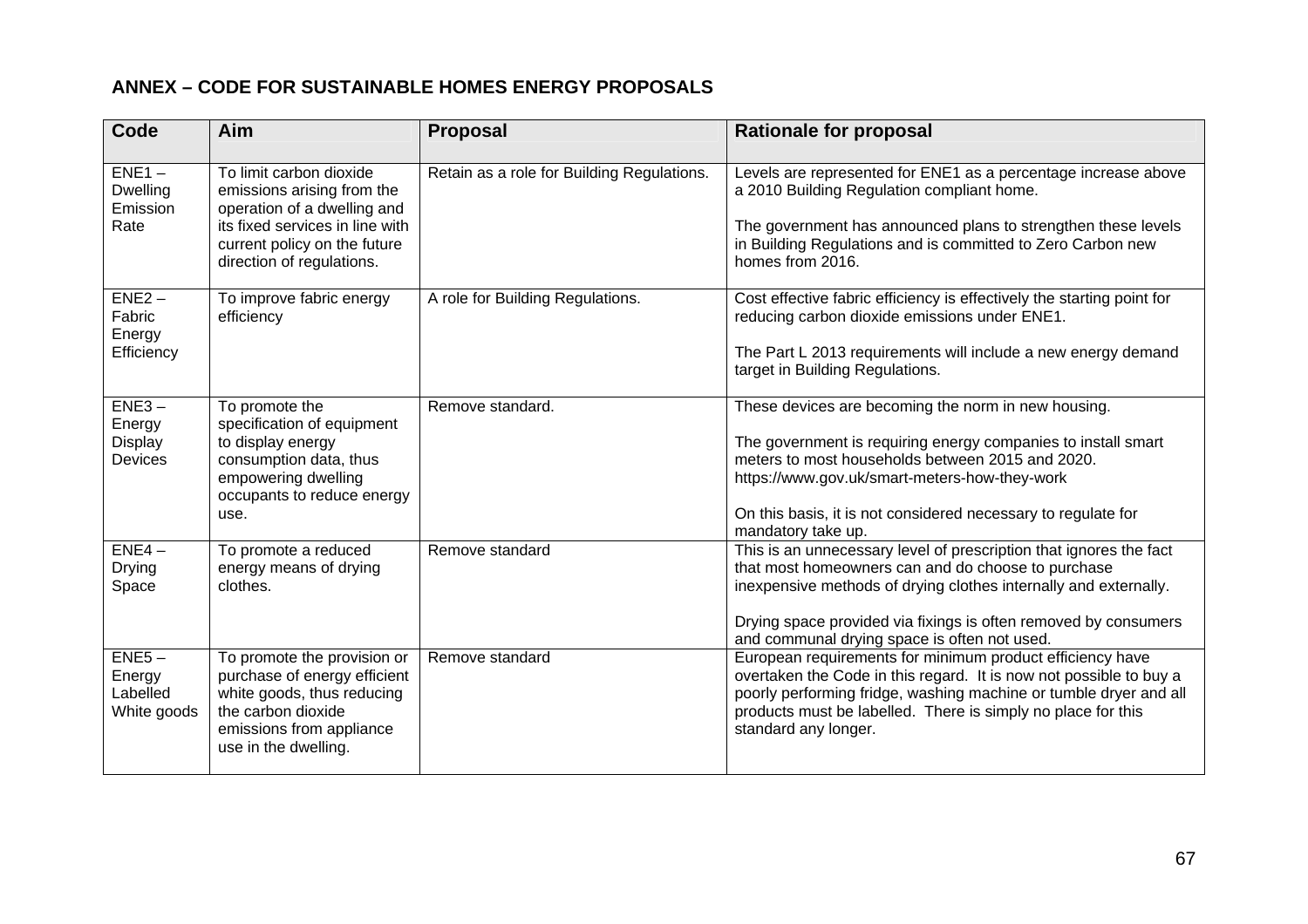| $ENE6-$<br>External<br>lighting                    | To promote the provision of<br>energy efficient external<br>lighting, thus reducing<br>carbon dioxide emissions<br>associated with the<br>dwelling.                                                                                                                  | Remove standard                                                               | Another instance where the Code has been overtaken, with lamps<br>required to be energy efficient and labelled at point of sale. There<br>are also minimum controls for external lighting within Part L of the<br><b>Building Regulations.</b> |
|----------------------------------------------------|----------------------------------------------------------------------------------------------------------------------------------------------------------------------------------------------------------------------------------------------------------------------|-------------------------------------------------------------------------------|------------------------------------------------------------------------------------------------------------------------------------------------------------------------------------------------------------------------------------------------|
| $ENE7 - Low$<br>and Zero<br>Carbon<br>technologies | To limit carbon dioxide<br>emissions and running<br>costs arising from the<br>operation of a dwelling and<br>its services by encouraging<br>the specification of low and<br>zero carbon energy sources<br>to supply a significant<br>proportion of energy<br>demand. | Retain as a future role for Building<br>Regulations and local policy.         | This covers the same ground as EN1 (so would be double<br>counting) and should be a role for Building Regulations and future<br>policy on zero carbon homes.                                                                                   |
| $ENE8-$<br>Cycle<br>Storage                        | To promote the wider use<br>of bicycles as transport by<br>providing adequate and<br>secure cycle storage<br>facilities, thus reducing the<br>need for short car journeys<br>and the associated carbon<br>dioxide emissions.                                         | Remove standard. See section on<br>exterior space for details (in Chapter 2). | See section on exterior space for details (in Chapter 2).                                                                                                                                                                                      |
| $EN9 - Home$<br>Office                             | To promote working from<br>home by providing<br>occupants with the<br>necessary space and<br>services thus reducing the<br>need to commute.                                                                                                                          | Remove as a standard.                                                         | This is not relevant to reducing the energy demand of a building. It<br>should not be the responsibility of local or national policy on energy<br>use to promote home working.<br>See also Chapter 2: Space of this document.                  |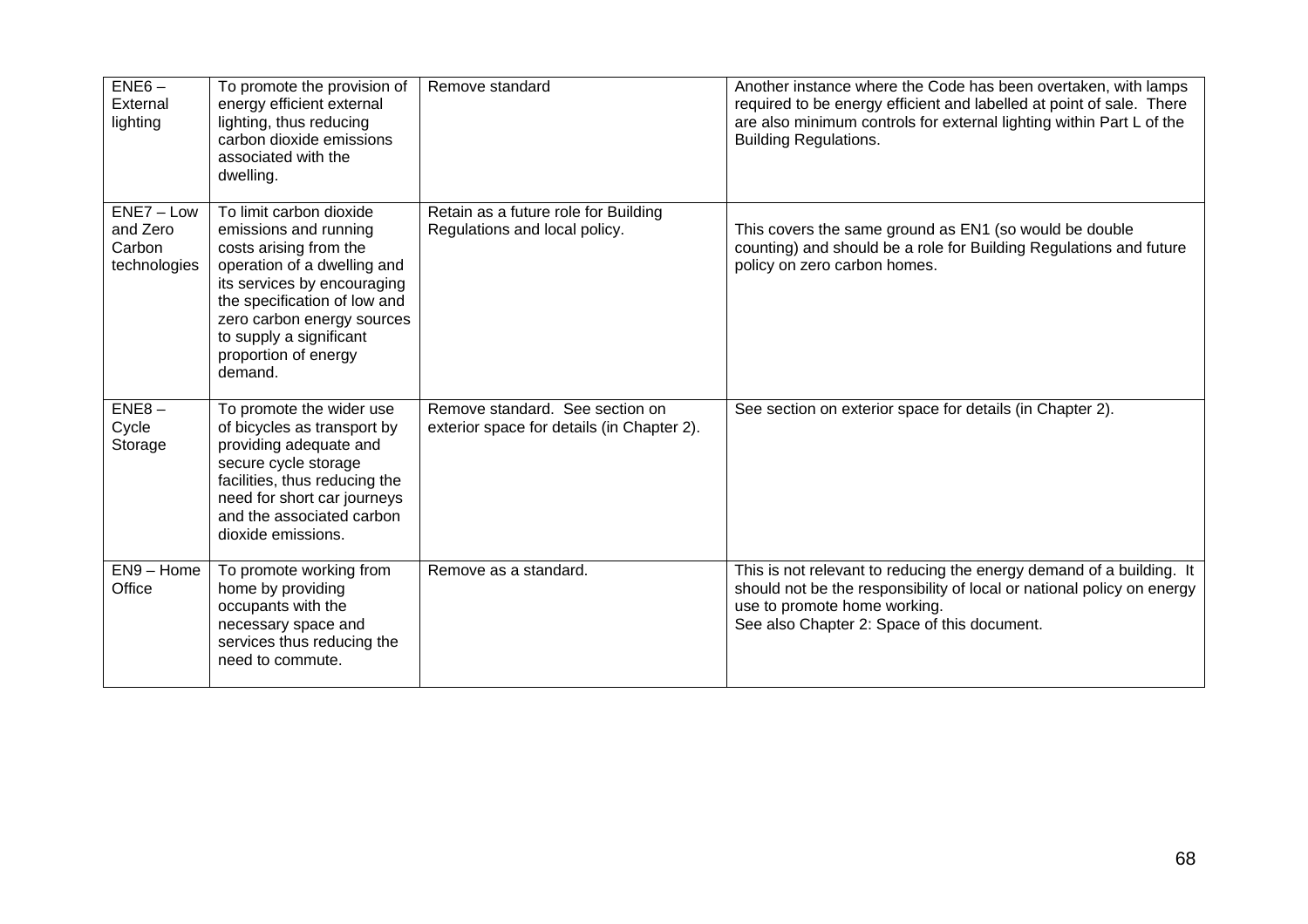# <span id="page-68-0"></span>**Chapter 6: Indoor environmental standards**

## Introduction

233. This section of the consultation deals with a range of issues relevant to the design of new homes which were raised during work with industry partners as part of the Housing Standards Review. There are four sections relating to overheating, daylighting, sunlighting and indoor air quality in which government sets out background considerations and its proposed course of action.

### **Overheating**

#### **Issue**

- 234. Overheating in a small number of new homes is a recognised problem primarily arising from increasingly well insulated and thermally efficient homes combined with predicted long term increases in the duration of peak temperatures as a result of climate change. Overheating can pose a risk to the health and safety of occupants, particularly older people who tend to be at home during the day when temperatures peak.
- 235. There are currently no nationally adopted methodologies or standards dealing with the potential for overheating in new homes. DCLG undertook an exercise to review existing literature and research on this topic<sup>[19](#page-68-0)</sup> which can be found at the link below;

[https://www.gov.uk/government/publications/investigation-into-overheating-in](https://www.gov.uk/government/publications/investigation-into-overheating-in-homes-literature-review)[homes-literature-review](https://www.gov.uk/government/publications/investigation-into-overheating-in-homes-literature-review)

### **Considerations**

236. Government recognises that summer over-heating is an area of growing concern amongst some developers, homeowners and landlords. However, this is an area where specific standardised solutions have not as yet come forward.

l <sup>19</sup> DCLG - Investigation in to overheating in homes: literature review - Ref: ISBN 9781409835929,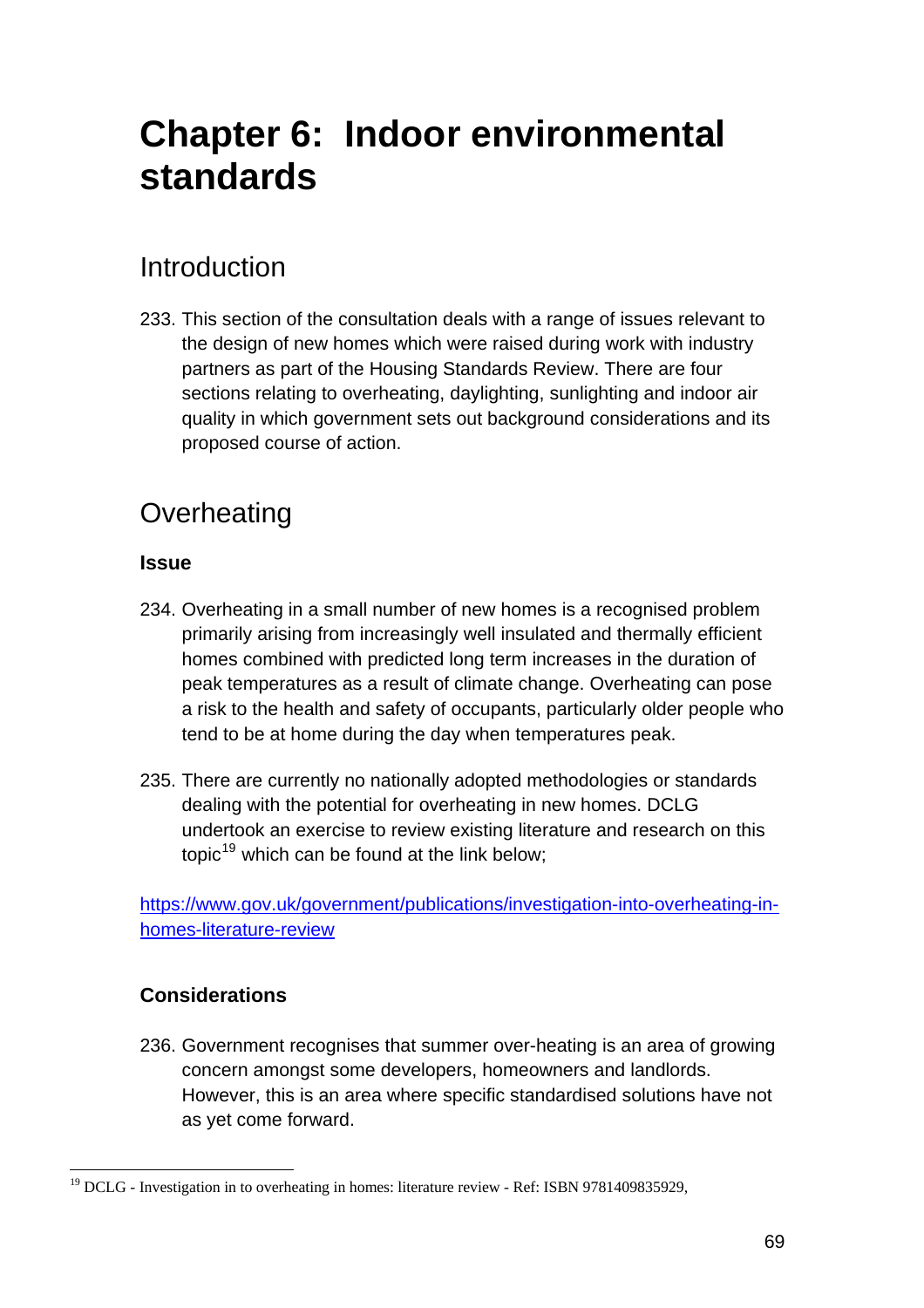- <span id="page-69-0"></span>237. Evidence setting out how overheating issues arise is improving<sup>[20](#page-69-0)</sup> and there are a number of factors which are accepted can exacerbate the problem including:
	- heating pipe-work / supplies in common areas of apartments creating excessive heat gain, particularly when connected to district heating networks where they cannot be controlled;
	- designs failing to take into account risks of excessive solar gain; for example large, unprotected west facing windows;
	- site specific conditions which prevent normal means of ventilation to dwellings from being effective; for example, noisy, or polluted sites or security concerns that make it problematic to open windows.
- 238. Further work is needed to define what the appropriate threshold to define overheating is, at what point overheating becomes a health and safety risk (including consideration of the significant variations in risk associated with individual health issues). It is certainly the case that technical measures to avoid overheating such as increasing thermal mass, improving shading from solar gain and ensuring cross ventilation are well understood by most building designers, but when they should be adopted is less clear.
- 239. Overheating appears to result more frequently where site specific conditions mitigate against these more commonly applied solutions being effective, for instance where noise pollution or security concerns prevent people opening windows. In such circumstances designers need to be mindful of the need for alternative provision for cooling and ventilation, or to look at other methods of mitigating heat gain. This is best addressed by industry led guidance rather than prescriptive regulation or technical standards being imposed at a local level.
- 240. Many of the measures needed to address overheating also sit outside the immediate fabric of new homes – landscaping, planting, urban design, building aspect and site planning can be equally effective in helping to limit the risks of overheating, particularly in built up urban areas subject to 'urban heat island' effects. These are however matters which must be considered as part of the planning process in order to be effective.

l

 $20$  The zero carbon hub have developed guidance on overheating. [http://www.zerocarbonhub.org/resourcefiles/OverheatingInHomes8pp\\_2013\\_8March.pdf](http://www.zerocarbonhub.org/resourcefiles/OverheatingInHomes8pp_2013_8March.pdf)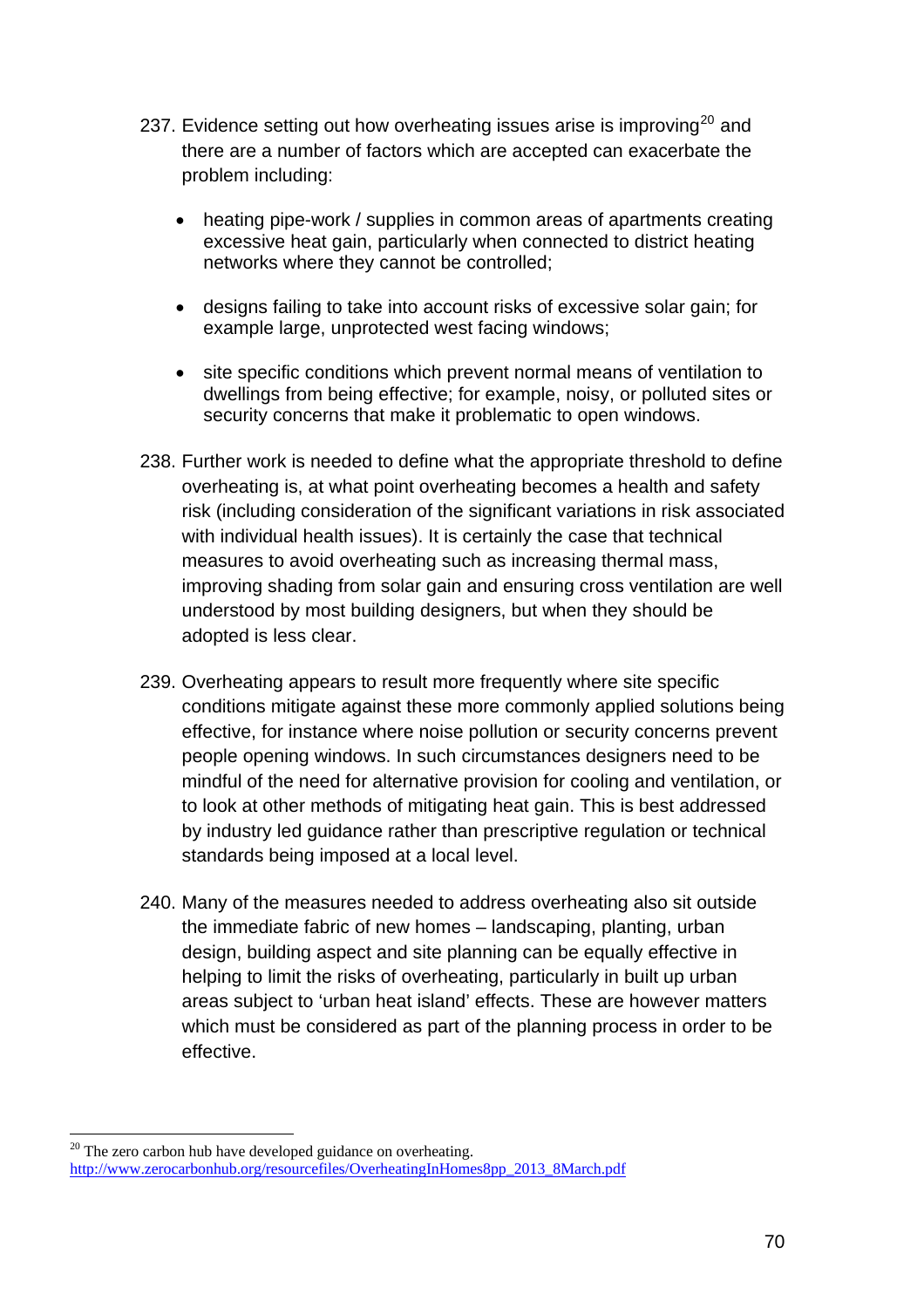#### **Consultation proposals and questions**

- 241. Based on the views of the working group, the government takes the view that over-heating is not an issue that can be effectively addressed by developing a 'standard' as part of the Housing Standard Review work. The review is primarily focused on rationalising existing commonly required standards, and work to develop specific solutions is still ongoing.
- 242. Many of the necessary solutions relate to site specific conditions and the way in which new development is designed and planned at a strategic level. These considerations should remain material as part of the planning application process, and outside the scope of this review. These considerations should be supported by industry gathering evidence and providing its own guidance for designers on how to assess and manage overheating risks
- 243. However, if evidence does emerge of a need for specific technical measures relating to the design of the fabric and internal layout of new homes, these should be dealt with through on-going review of relevant parts of the Building Regulations where they are proven to create risks to the health and safety of residents.
- 244. Government therefore proposes the following actions:
	- DCLG will continue to monitor on-going industry research and data gathering (including that being carried out by the Chartered Institution of Building Services Engineers) to establish whether there is a case for further action with respect to future development of part L (Conservation of fuel power) and part F (ventilation) of the Building Regulations.
	- there are no standards or regulations that directly control overheating for thermal comfort, however DCLG will, when reviewing those areas that are controlled by regulation, consider the potential effects on overheating eg improved insulation of heating pipes in common areas required for the conservation of fuel and power can help to avoid overheating, and consider whether further similar safeguards are appropriate in the future;
	- DCLG/DECC will consider whether existing elements of the SAP calculation methodology can be developed to improve risk analysis of the likelihood of excessive solar gain (and by proxy the likelihood of high internal temperatures).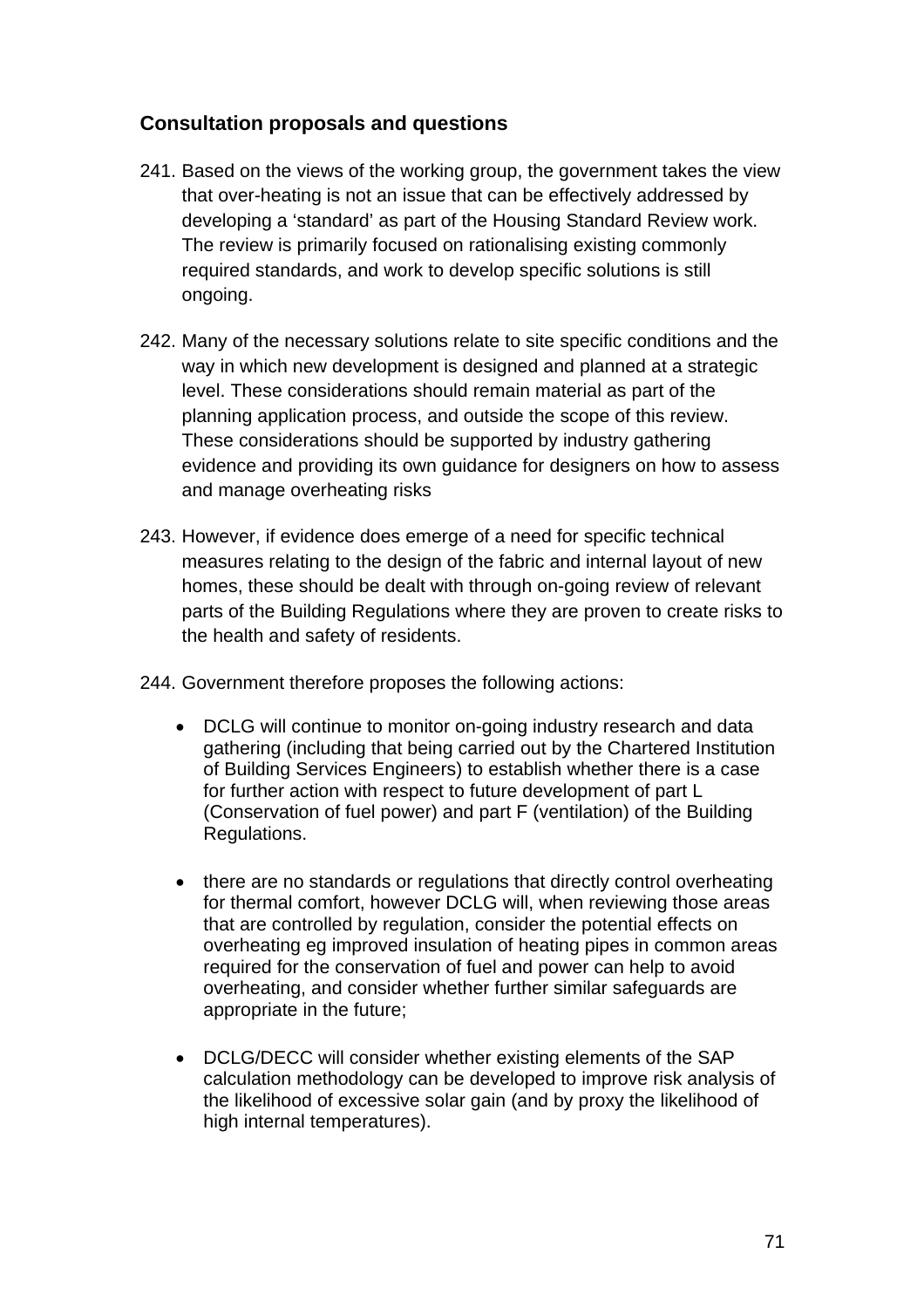<span id="page-71-0"></span>• industry should lead on the development of analytical tools to flag where risks of overheating are increased and to develop evidence and guidance as to how these risks can be mitigated.

# Daylighting

### **Issue**

245. Daylighting standards are used to measure how much natural light will penetrate into the interior of new buildings, or to assess the impact of new development on the amount of day light received by existing buildings. Daylighting calculations are currently an element of the Health and Wellbeing section of the Code for Sustainable Homes and are used by local planning authorities in assessing daylight impact of new development on existing buildings.

### **Considerations**

- 246. There is reasonable evidence supporting the physiological and emotional benefits that adequate day lighting provides, and equally sound evidence that a lack of day lighting can lead to negative health outcomes. It is also accepted that while large windows providing good day light can save energy by reducing reliance on artificial lighting, they can also reduce thermal performance and increase heating demand, and/or result in excessive solar gain which can exacerbate over-heating and increase demand for comfort cooling.
- 247. However, there is little substantive evidence of systematic failures in daylighting in new homes and largely the market seeks to deliver homes which are attractive and meet people's aspirations and affordability. Recent research by the Royal Institute of British Architects suggests that good day light is highly valued by potential home purchasers and it is clearly in the interest of home builders to meet these consumer demands<sup>.[21](#page-71-0)</sup>
- 248. We do recognise that in some circumstances particularly in built up areas or in basement developments - daylighting may be compromised and that planning authorities may need to satisfy themselves as to the acceptability of new development. The most commonly used standard is 'Site layout planning for daylight and sunlight: a guide to good practice' produced by Building Research Establishment and the same methodology is utilised within the Code for Sustainable Homes.

l  $21$  RIBA 'The Case for space and light'.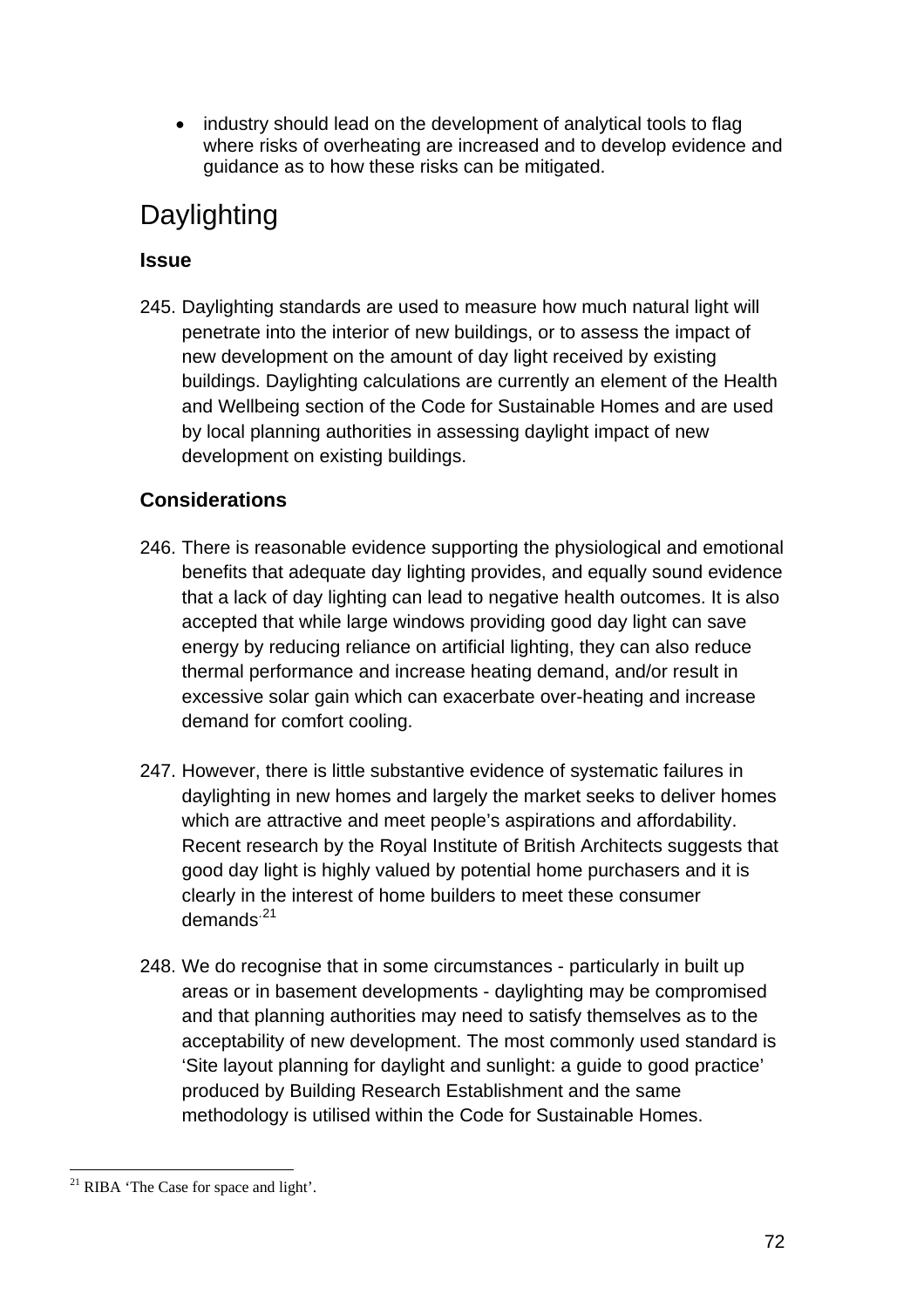- 249. There are alternative mechanisms or standards which rely on simple requirements for glazing to ensure adequate daylighting. For example, the Scottish Building Standards and the London Housing Supplementary Planning Guidance both require glazing to be a fixed, minimum percentage of the floor area of a habitable room (15% and 20% respectively). This is a simple measurement which allows designers reasonable flexibility in how they define solutions for daylighting. However there is no account taken of the likely different orientations of windows which may give rise to some complexity in designing for solar gain (in south western aspects) or to achieve high levels of energy performance by limiting glazing in north facing windows.
- 250. Currently, daylighting is not directly controlled in the Building Regulations, but glazed area and orientation are elements of the government's Standard Assessment Procedure (SAP) which is part of the National Calculation Methodology underpinning the energy efficiency requirements in the Building Regulations. In establishing emission targets for new homes, SAP assumes a notional glazed area of 25% but this is not a prescriptive requirement and designers can adopt alternative measures in meeting the compliance targets.

#### **Consultation proposals and questions**

- 251. Based on the views of the working group, government takes the view that there is insufficient evidence to suggest that overall new homes are problematic in terms of the amount of daylight entering habitable rooms – the market should be sufficiently incentivised by consumer demand to ensure that windows are of a reasonable size and that rooms have attractive qualities. However, we are mindful that inadequate daylight can have impacts on health and welfare for homeowners and recognise the concerns that have been expressed on this issue by a number of organisations.
- 252. It is important that planning authorities continue to have the ability to assess site planning and layout considerations, including the impact of new development on adjoining existing properties. Discussions with industry suggest that the existing Building Research Establishment guidance remains fit for purpose in this respect though government takes the view that requirements for sunlighting and daylighting calculations should be on an exceptional case by case basis, where reasonable concerns exist (such as in high density areas, or on sites with significant over-shadowing) and not as a blanket requirement for all new development.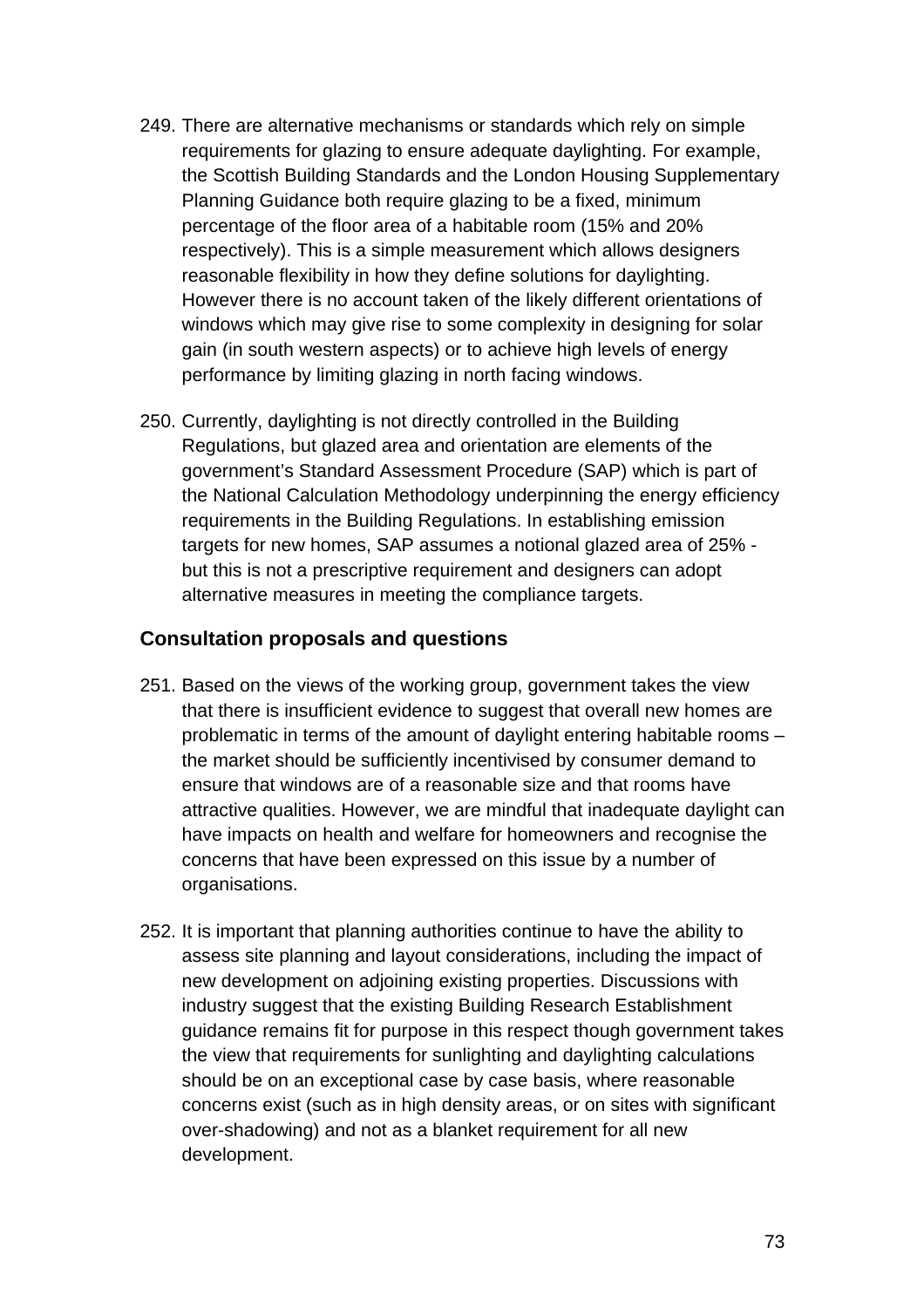- 253. In terms of the design of new homes, government remains open minded as to whether a simple approach to ensure minimum levels of daylighting is necessary, and if so what such a standard should be. We are clear that we do not intend to take forward use of the existing Code methodology as a daylighting design tool for new homes, and that we are not intending national regulation.
- 254. This could be taken forward by reviewing existing simple percentage requirements taking into account interactions with relevant parts of the Building Regulations, orientation, and thermal performance of building fabric and risks of overheating to ensure that such an approach is fit for purpose. If this was found to be the case, and there is sufficient evidence of need, it is possible that a daylighting standard could be included within the outputs of the review process for use by local authorities in setting their local plan requirements.
- 255. We are interested in establishing the appetite to take forward further work on daylighting and to call for evidence to establish why this would be necessary.

**Q57 Government is interested in understanding the extent to which daylighting in new homes is a problem, and the appetite for a daylighting design standard to be available to designers and local authorities.** 

**a) Do you believe that new homes are not achieving a sufficient level of daylighting in habitable rooms? Y/ N. If so what evidence do you have that this is the case (please submit evidence as part of your consultation response)?** 

**b) Do you think that it is desirable to consider having a national daylighting standard for use in the design of new homes? Y/N.** 

**Q58 Do you agree that a review of simple percentage based methodologies should be undertaken to help determine if such an approach is fit for purpose? Y/N. If you have any relevant research or evidence please submit this as part of your consultation response.**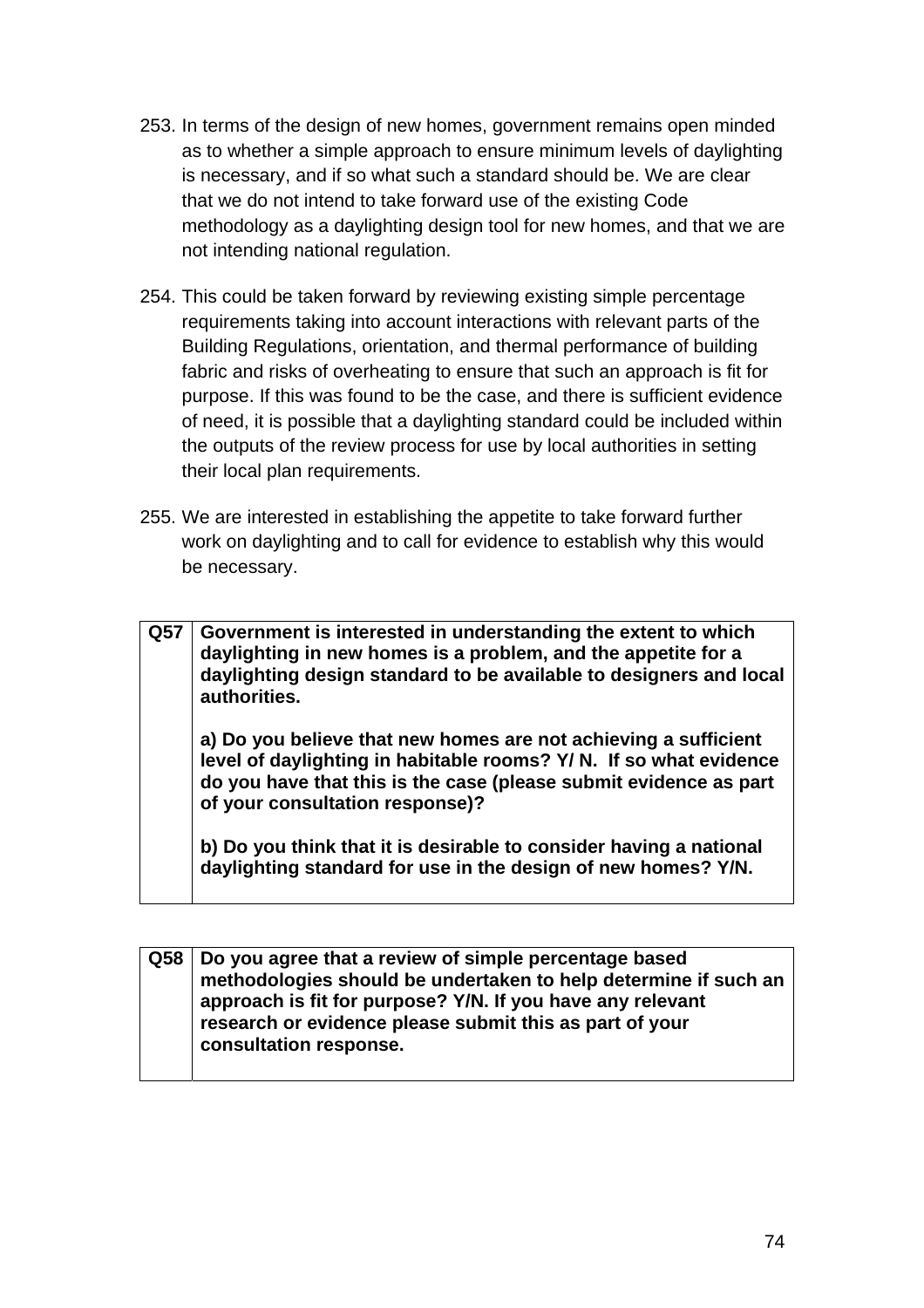# **Sunlighting**

### **Issue**

256. Sunlighting issues in new homes refer to the amount of direct sunlight that enters into habitable rooms or dwellings as a whole. Typically, the amount of sunlight results from the design and orientation of a home combined with its surrounding context.

### **Considerations**

- 257. Sunlighting is a different issue from day lighting and poses different risks to health and wellbeing. It is of particular importance to older people who often spend long periods indoors, and, in some areas, the incidence of rickets in children has seen a recent increase.
- 258. Adequate sunlight within dwellings is relatively easy to achieve in typical suburban and rural housing development – most terraced, and nearly all detached or semi detached houses will have at least a dual aspect meaning that they will received some sunlight at different time of the day. Ensuring that enough sunlight is received within deep-plan, high density, terraced housing is often more difficult and north facing single aspect flats receive virtually no sunlight.
- 259. However, where it is necessary to consider sunlight, solutions are invariably related to a buildings context ie through considering orientation, aspect, distances to adjacent buildings, and overshadowing alongside balanced consideration of amenity and privacy. These are matters which must be dealt with at a master planning scale rather than through individual technical appraisals.

### **Consultation proposals and questions**

260. Based on the views of the working group, government takes the view that it is ensuring adequate sunlight is primarily a strategic and site planning matter, rather than a matter grounded in the internal layout of a property. We therefore propose that sunlighting should remain outside the scope or limitations of this review.

### **Q59 Do you agree that sunlighting should sit outside the scope of this review? Y/N.**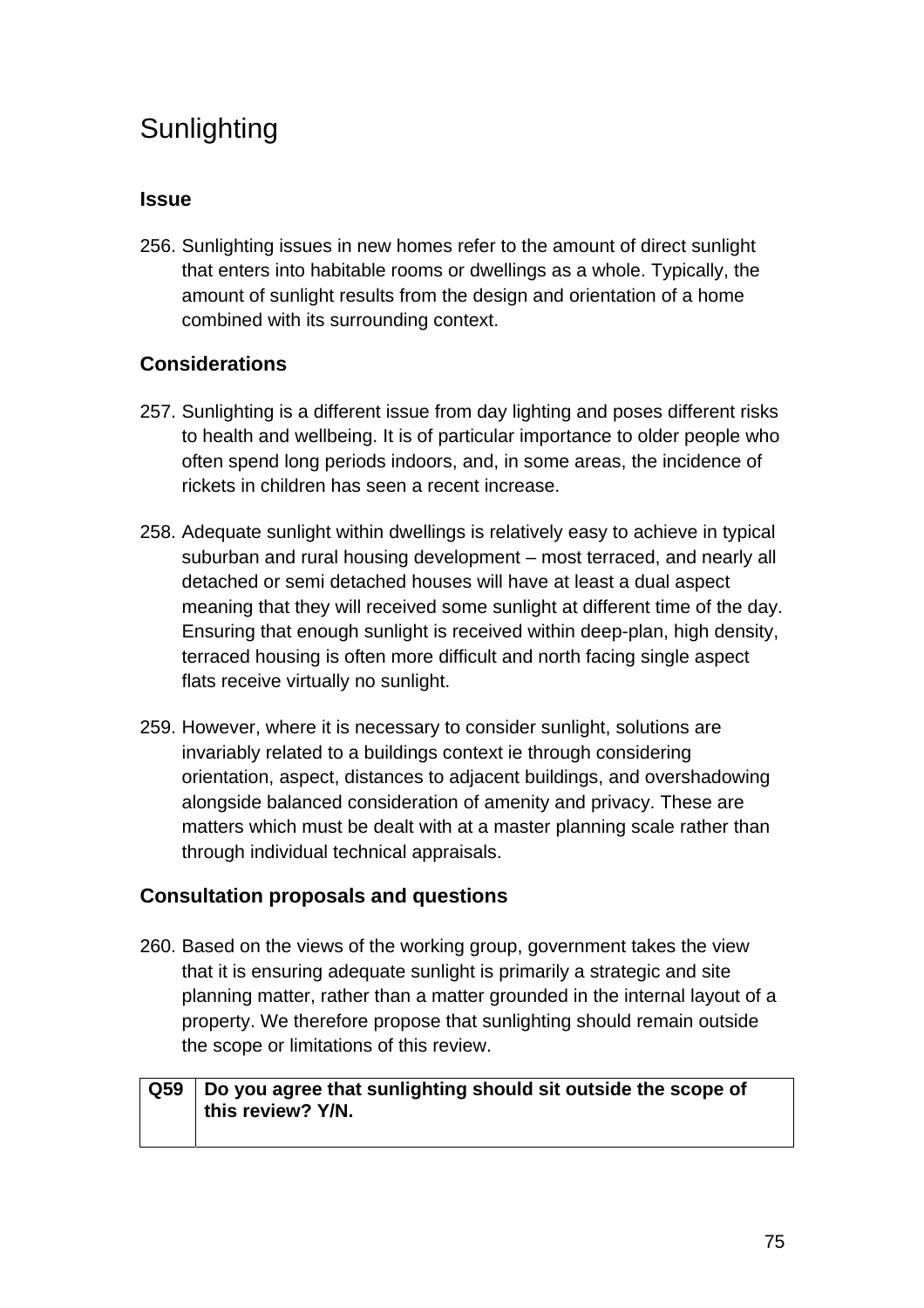# Indoor air quality, clothes drying, condensation and air tightness

### **Issue**

261. In order to ensure that homes provide a healthy environment, it is necessary to consider how indoor air quality is maintained through adequate ventilation. There are many factors contributing to reduced air quality in dwellings including perspiration and respiration of occupants, chemicals ('volatiles') released from furniture, fixtures and fittings within the home over time, regular activities such as washing and cooking which may involve the use of combustion appliances and occasional activities such as decorating.

#### **Considerations**

- 262. As buildings are increasingly required to become more energy efficient there is a natural shift towards improved air tightness in their construction to limit heat loss. Part F (Ventilation) of the Building Regulations is intended to set out suitable purpose provided ventilation performance requirements to ensure that indoor air quality is maintained even in buildings which have high levels of air tightness.
- 263. There are however some common issues which have been identified emerging from the continuing improvements in the performance and design of new homes. These include;
	- failures to design to meet the performance requirements of Part F can lead to developments with increased risk of condensation and mould growth;
	- failure to take account of some of the site specific factors which can be causal in overheating (such as homeowner concerns about security, street pollution and noise preventing people from using windows to provide adequate ventilation) can increase condensation and air quality risks;
	- people have become more acquisitive (we own more things) some of which bring increased levels of volatile compounds into the home. In more 'leaky homes' this is less of a problem but in more air tight homes the effect of a build up of potentially dangerous volatiles can impact on indoor air quality and therefore ventilation strategies needs to be more carefully considered.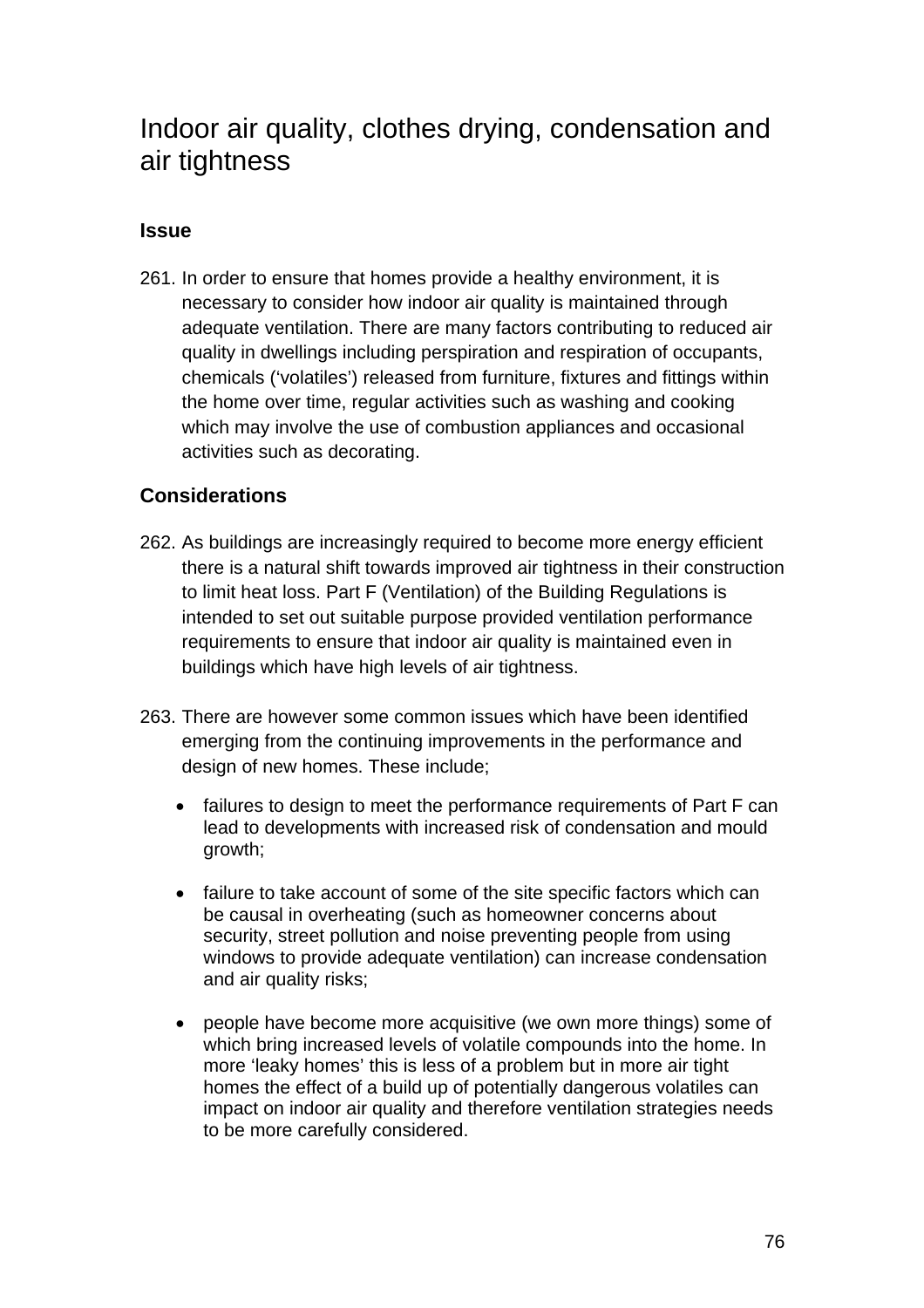- failure to properly commission Mechanical Ventilation and Heat Recovery units, and consumers being unfamiliar with their operation and maintenance can potentially lead to issues with indoor air quality.
- indoor clothes drying contributes to condensation and is a particular problem for families in modern air tight flats. There are few alternatives to the use of a combination of tumble driers (or combined washer/driers) in winter and of balconies / external space in summer.
- 264. Overall, we take the view that indoor air quality is a matter of essential health and safety, and that this should be adequately dealt with through ongoing research and development of the Part F (Ventilation) requirements of the Building Regulations.
- 265. Site specific risks and considerations such as building adjacent to sources of pollution such as heavily used roads – need to be highlighted risks at the strategic design stage and subsequently taken into consideration in the detailed design of buildings to ensure that they can meet the performance requirements of Part F of the Building Regulations.

### **Consultation proposals and questions**

266. DCLG proposes that it will continue to review indoor air quality parameters (including World Health Organisation, European, Department of Health and HSE guidelines) and Building Regulations ventilation provisions over time to ensure that performance criteria and guidance in these areas remain effective and fit for purpose. Based on the views of the working group, government does not propose to develop any specific additional standards as part of the Housing Standards Review process. Industry should consider how guidance on site specific risks which can impact on ventilation can be evidenced and developed.

#### **Q60 Do you agree that essential indoor air quality issues should be addressed through ongoing review of Part F (Ventilation) of the Building Regulations? Y/N.**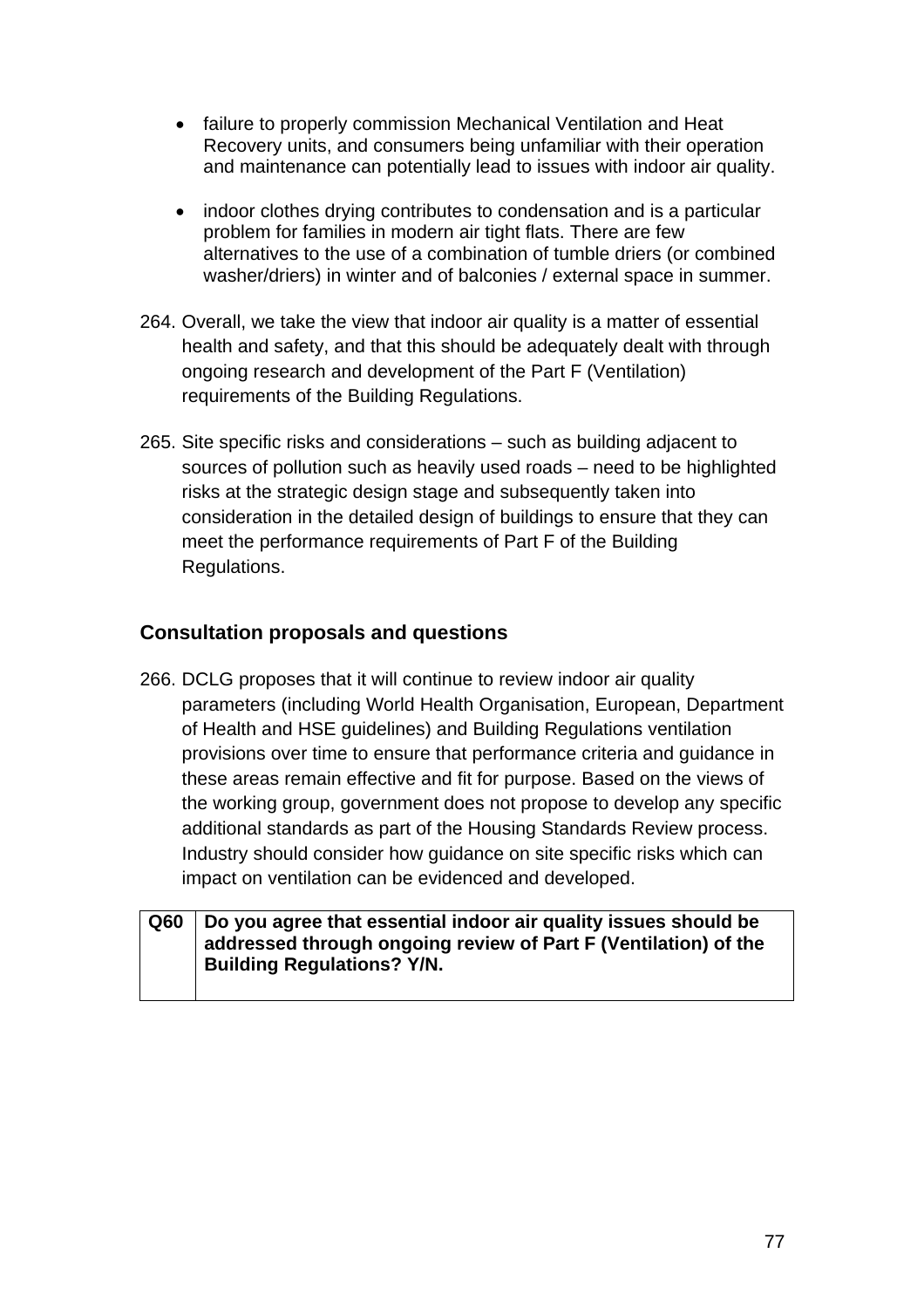# **Chapter 7: Materials**

# Introduction

267. This section of the consultation deals with materials standards for new homes. Materials standards currently mainly feature in the Code for Sustainable Homes. Authorities can also apply their own hybrid materials standards. The question of how they will be handled in future was raised by industry partners during the Review.

# **Background**

- 268. Over time, manufacturers have invested considerable sums into improving the sustainability of products both through reducing impacts and improving responsible sourcing. Giving clients a clear, consistent way of specifying more sustainable solutions is important. Both areas rely on data from manufacturers and suppliers and as such there is a need to ensure that the requested data is supplied in a consistent manner.
- 269. The Code for Sustainable Homes contains two areas of credits for sustainability of materials. The first, MAT1 covers the environmental impact of materials. The second, MAT2 covers the responsible sourcing of materials. These standards are very complex, but have sought to provide some consistency over the last few years. These standards only apply to Code housing. As such they affect only a relatively small proportion of all new homes built, with the majority being social housing funded by the public sector.
- 270. Separately some authorities have applied their own hybrid materials standards, for example requiring that only certain building materials sourced from particular locations will be acceptable for new housing. Other authorities also have attempted to set their own 'embodied energy' materials standards, despite this area being very unclear nationally or internationally at this moment in time.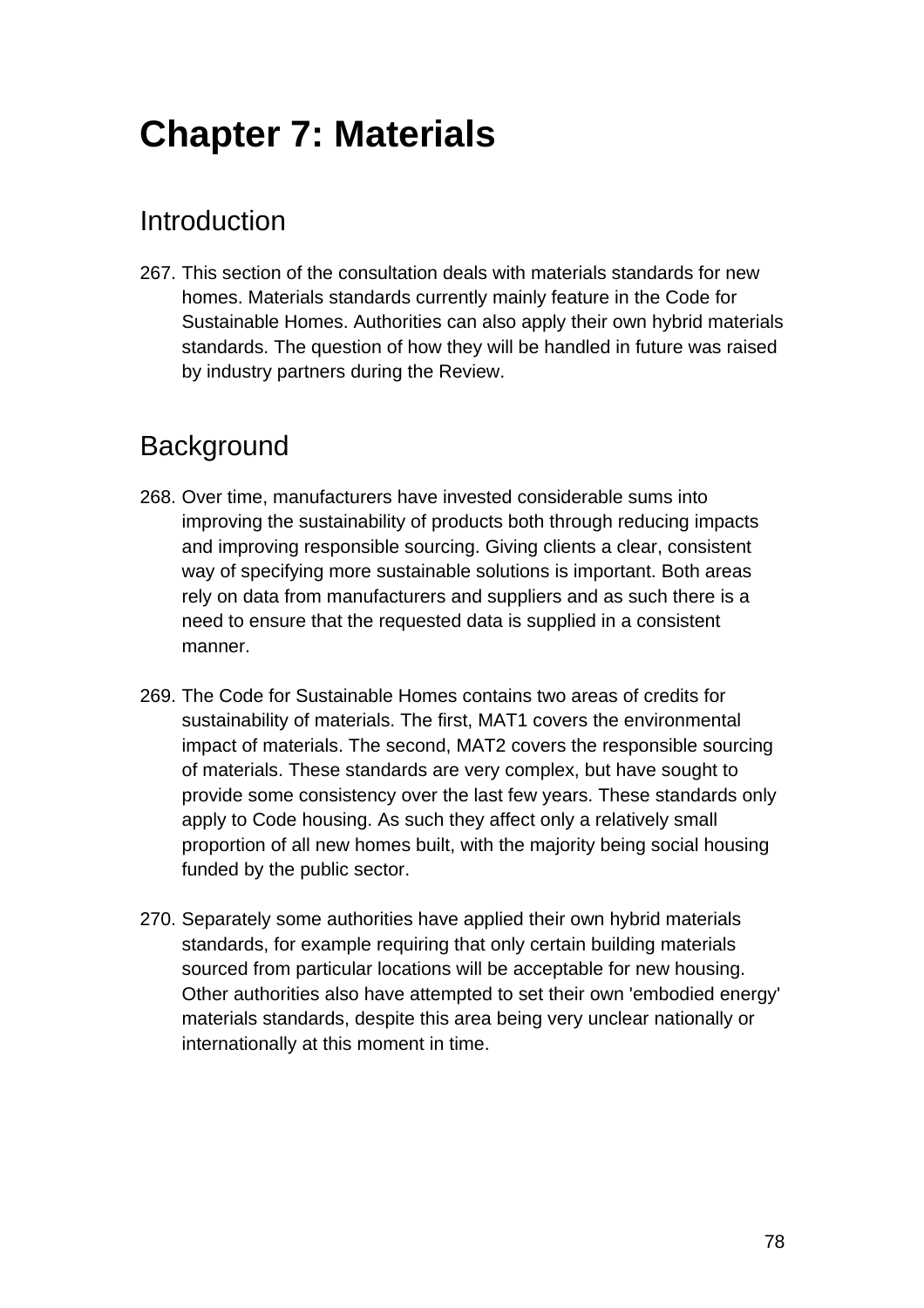# **Consideration**

- 271. A specific working group was not set up to consider materials issues since at an early stage members of the Steering Group undertook to explore how materials could be addressed through various industry led mechanisms.
- 272. A range of formal, non-proprietary standards such as British (BS), European (EN) or International (ISO) exist already, setting out materials standards that the housing industry can adhere to if it wishes. Under the EU Construction Products Regulation (305/2011) products covered by a harmonised European standard (hEN) should normally be CE marked and accompanied by a declaration of performance when placed on the market.
- 273. Most housing new housing is brought forward by private sector developers, outside the auspices of the Code, and these manufacturers tend to follow these common non-proprietary standards already, without authorities requiring them to do so. There are compelling reasons for them to do this, since consistent approaches ensure economies of scale, comparability between different sites and reduces costs on the supply chain. If any of these areas were regulated anywhere in Europe, the regulators would have to use these European standards so it makes sense to keep voluntary codes based on them.
- 274. Developers and trade associations are clearly is taking a lead in agreeing materials standards, and adhering to them. There is also an absence of any clear understanding at this stage as to what embodied energy standards should embrace, or clear evidence of what works (nationally or internationally).
- 275. Based on the inputs of the steering and working groups, the proposition from the government therefore is that this is an area where there is no compelling case for local authority standard setting.
- 276. The government does not therefore propose to include materials with the Nationally Described Standards document. However, the government will keep this under review to see if Nationally Described Standards may need to be developed at some point in the future.

### **Q61 Do you agree that materials standards are best left to the market to lead on? Y/N.**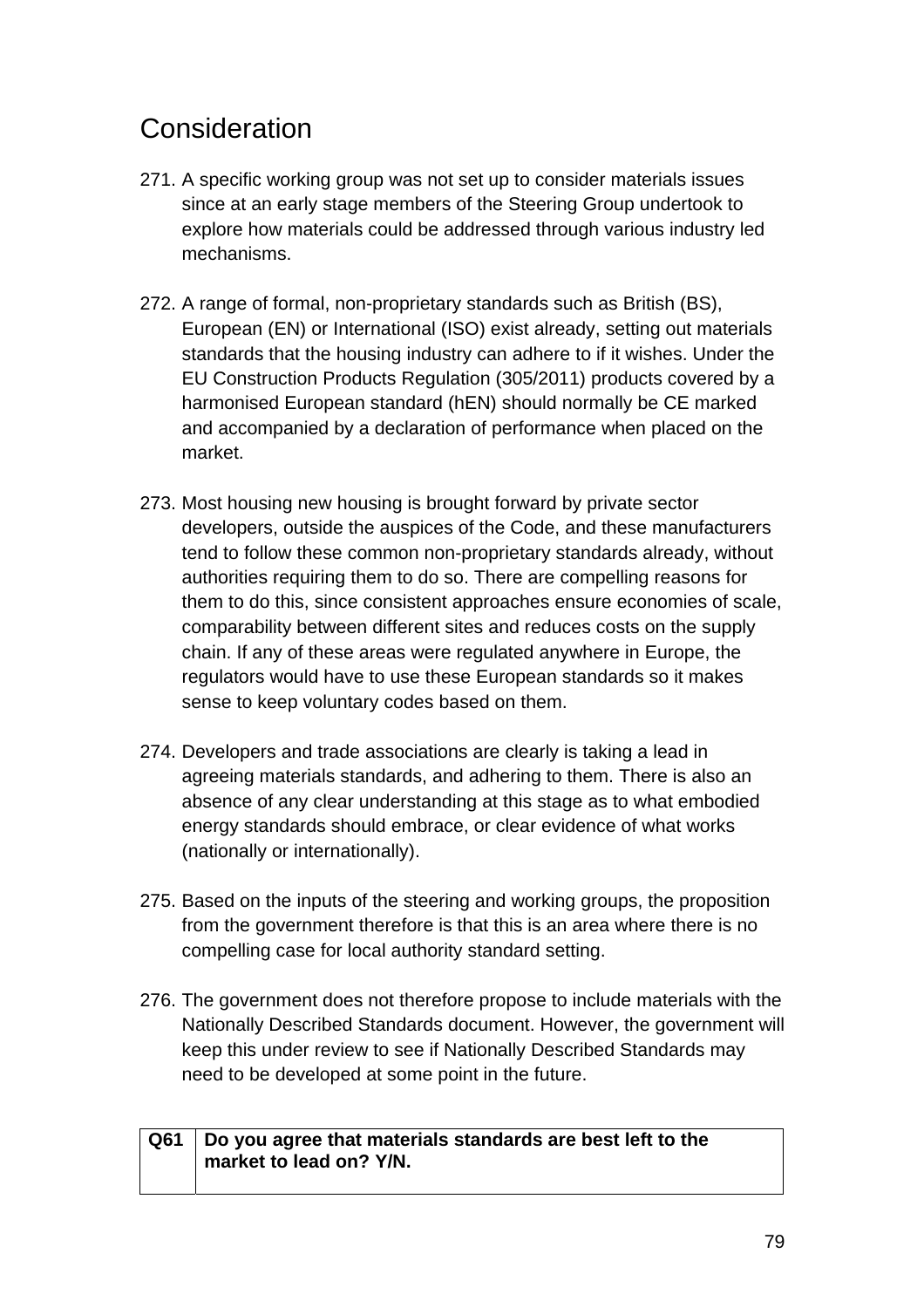# **Chapter 8: Process and compliance**

### Introduction

- 277. A process and compliance group met at the same time as the other thematic working groups. Its main task was to consider how the proposals emerging from these other groups could best be applied, to reduce the complexity and cost of compliance and assessment.
- 278. The group also undertook to consider options for improving the ways in which local planning and building control processes could work better together, and how any eventual standards document emerging from the review could be owned or hosted (should this be the outcome). As part of the work the group also considered whether there were any immediate relevant international examples the review could learn from, and also how the terminology around standards and regulation could be made clearer.

### **Background**

- 279. Currently, compliance with technical housing standards set in planning conditions is assessed through multiple points. Some are certified by various third party bodies, who may charge for the service, then notify planning departments, who sign off the planning condition. Others are not certified, and planning departments need to have the technical expertise to assess whether developments have complied (such as on building energy efficiency measures, Standard Assessment Procedure calculations, or detailed wheelchair accessibility requirements). In doing this, they may be able to rely on specialist officers if they are available, or buy in such services, or perhaps rely on advice from the building control Body. And some other conditions are not necessarily followed up at all by planning departments, who therefore do not know whether they have been complied with. The same and/or additional standards may also be applied as funding requirements and subject to a separate compliance and assessment regime; possibly with different outcomes.
- 280. With some standards, such as the Merton Rule, assessing the planning and building control expectations together may be very complicated, often because the local planning policies are unclear about what is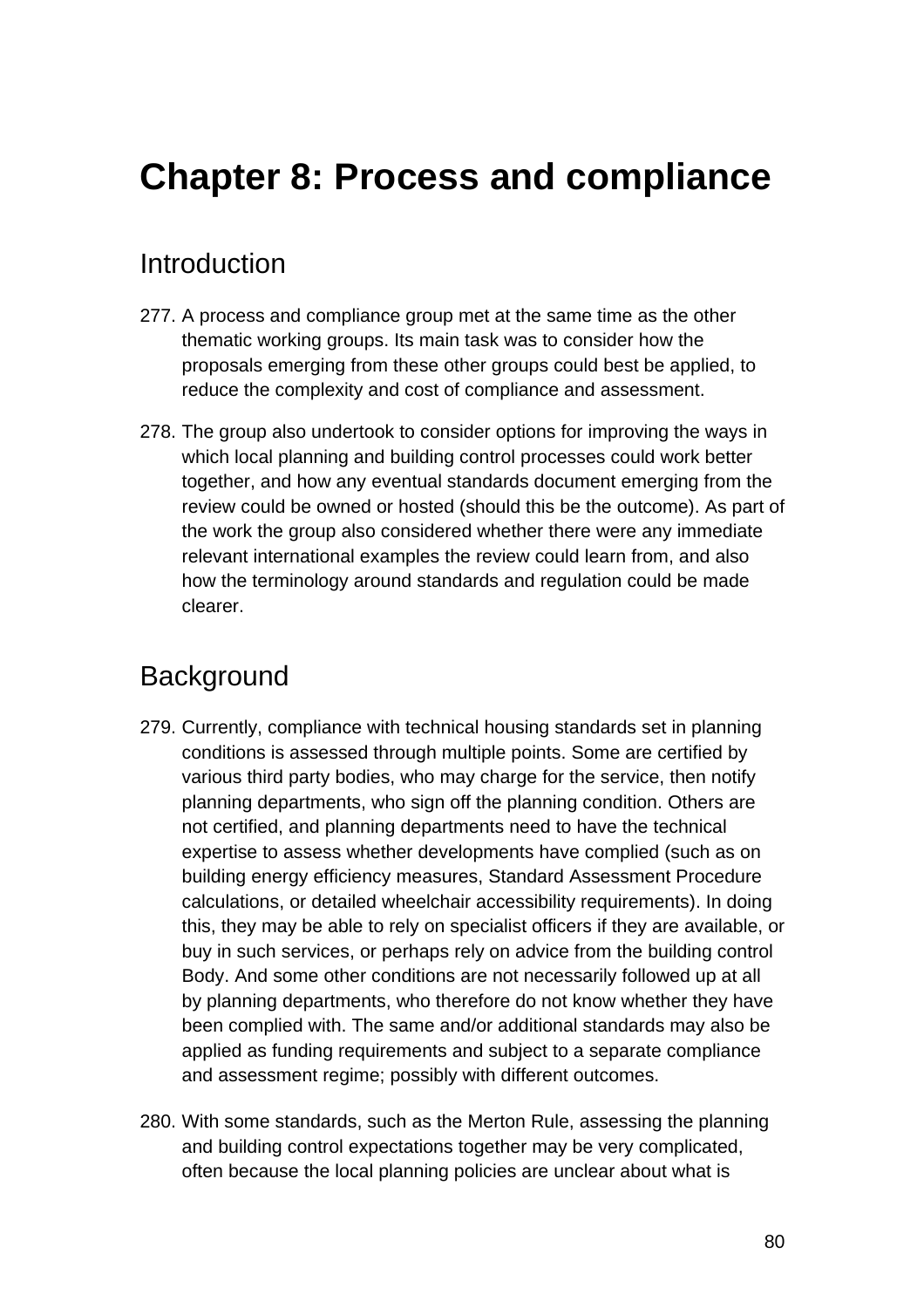required and how it will be complied with. This can result in complex, time consuming negotiations between the authority and the developer. To add further complexity, some standards sign- off processes (especially those by third parties) can result in changes being made to the main application, which themselves trigger the need for other standards to be reconfigured. Again, this adds cost and delay too.

- 281. One of the overarching objectives of the Housing Standards Workstream has been to find ways to separate technical and planning requirements for new housing. This will enable single points of contact and compliance to be developed, and overlapping or conflicting consent regimes to be minimised, or removed altogether.
- 282. Given that Building Regulations requirements will remain under any of the scenarios considered, and the small set of standards proposed by the working groups all strongly configure well with the current Building Regulations requirements, this suggests that any standards emerging from this Workstream would ideally be assessed by or through building control bodies. The working group generally felt this would be the most constructive way forward, and would build on the existing skill set of building control professionals.
- 283. We believe there are two ways in which this can be achieved, although each has advantages and disadvantages.

## Option 1 - Nationally described housing standards

- 284. Chapter 1 set out two ways in which the outcomes of the review could be implemented, through a nationally described standards set, or by integrating the requirements into Building Regulations. Alternatively, the nationally described standards could be developed as a stepping stone en route to integrating the standards into Building Regulations at a future date.
- 285. Under the first option the Nationally Described Standards would sit alongside the Building Regulations. Each standard would only be applied locally by the local planning authority after it has undertaken a rigorous needs assessment, justifying the application of each in a particular area. So for example, if there was a demonstrable water scarcity problem in an area, that could help to build a case for applying a higher than building regulation standard there. Before being put into the local plan it would also need to pass the local plan viability assessment.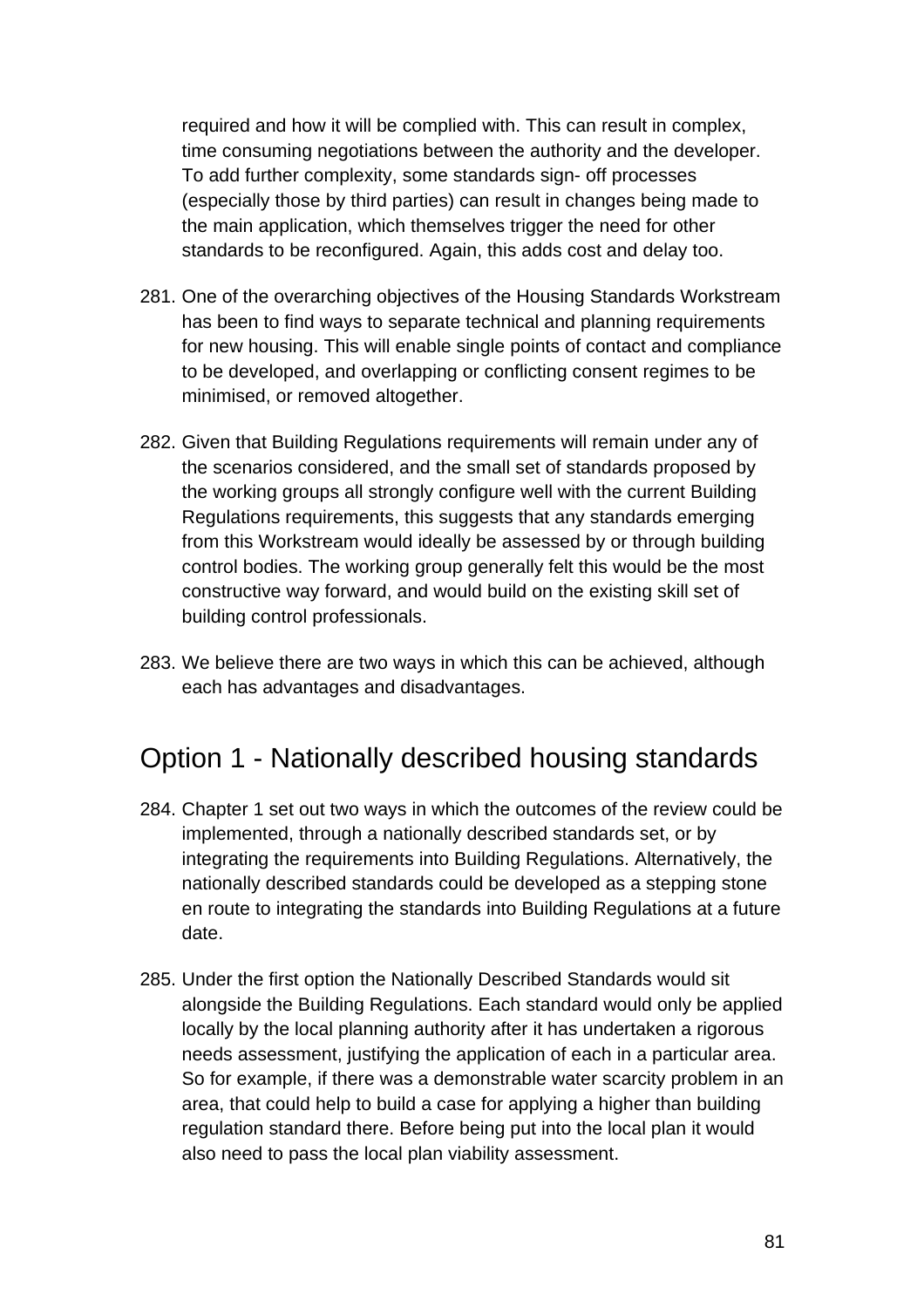- 286. The standard would be implemented through a planning condition, attached to a planning permission. Compliance with the condition would, as now, need to be overseen by the local planning authority. Similarly, appeal and enforcement processes would also operate as now under planning powers
- 287. However, as noted above, the technical complexities of applying the standards are more akin to the work which building control bodies undertake when assessing compliance with Building Regulations. The government is keen therefore that building control bodies are involved in the process. This could take the current form, whereby local planning authorities utilise the expertise of the their building control departments where they think it appropriate; or this could be formalised in the nationally described standards set which might set out how building control bodies might be involved in carrying out compliance checking on behalf of the local planning authority, notifying the planning authority of the outcome. As now, building control may commission expert advice to help with its assessment process. If the building control body reports back to the planning authority that the standard has not been met, the planning authority could take the necessary action under current planning powers.
- 288. In taking forward this idea, a number of issues will need further thought. Local authority building control officers are part of a local authority as are planning officers. It is therefore possible for local planning authorities to delegate building control officers to use planning powers to check on the compliance with the discretionary local standards. However, where a private sector Approved Inspector is responsible for delivering the building control function in respect of a development, there would need to be an arrangement for them to report to the local planning authority on whether any standard from the nationally described standard set had been properly implemented.
- 289. The current regimes which enable local planning authorities and local authority building control bodies to charge for their services may need to be adjusted to ensure that the costs of undertaking these functions can be recovered. This would also need to be covered in any arrangement with approved inspectors.
- 290. Building Control staff may need further training in these new areas, and will need to have skills necessary for these enhanced assessments. However, the standards proposed are to a large extent an extension of existing responsibilities and work with the grain of existing Building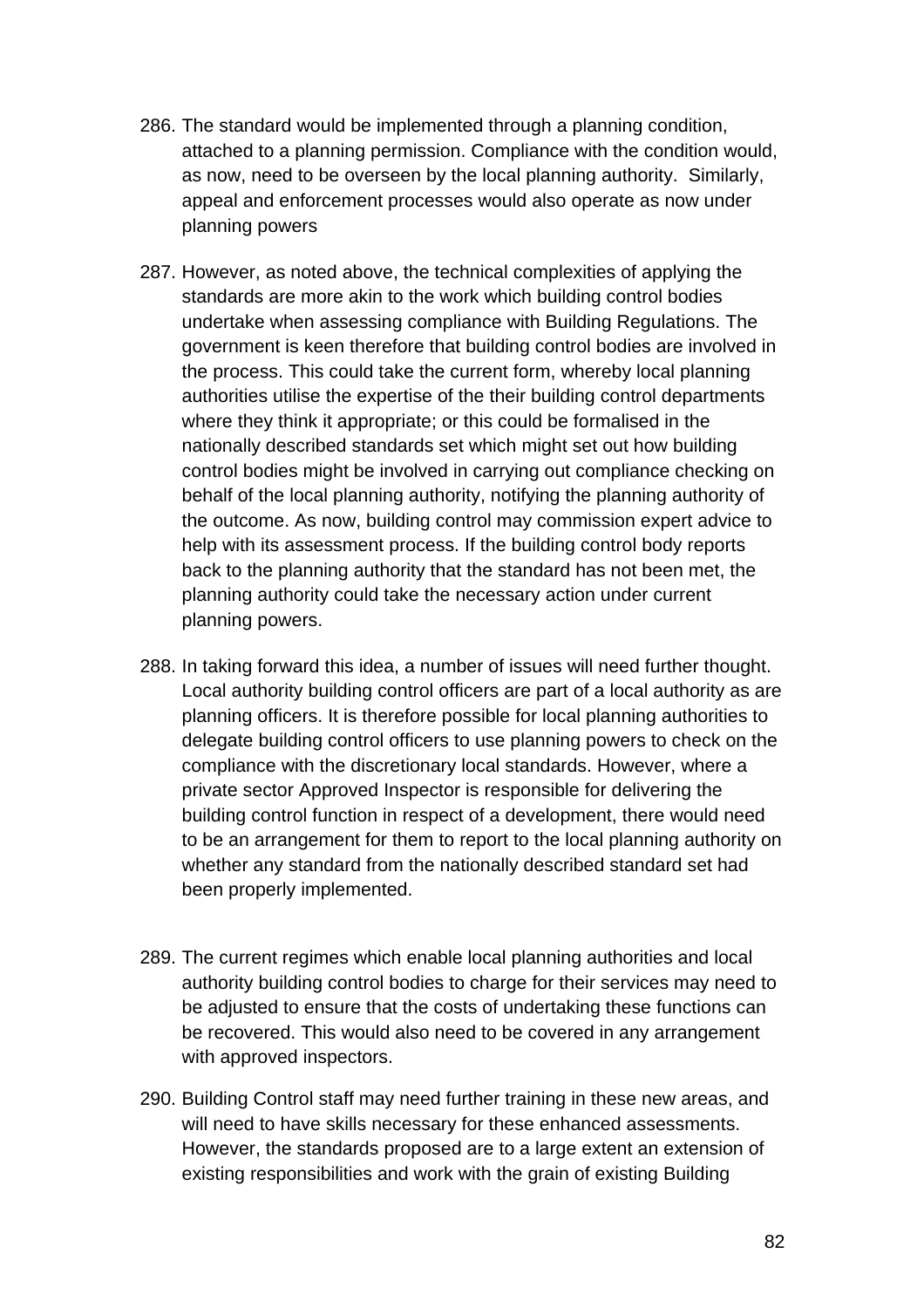Regulations and the existing skill sets of building control professionals. Overall this should be the most efficient approach. For example Building Control bodies already have the expertise to assess compliance with the accessibility requirements of Part M. It would make sense to build on that expertise and use the same personnel to assess compliance with the proposed higher accessibility standards.

- 291. This approach would also enable the type approval process to continue and develop, which will further help streamline Building Control delivery for developers.
- 292. Furthermore, over time, the Building Regulations could be amended to better align with the new standards, enabling them to settle permanently in the regulatory structure, where necessary and justifiable.
- 293. The advantages of this approach are that it could be put in place relatively quickly; it could accompany the publication of a Nationally Described Standards document later in the year, subject to this consultation. It could be supported by the proposed policy statement, enabling adoption in developing policies by local authorities. The approach also quickly captures the savings available through a streamlined compliance system.
- 294. The disadvantages of this approach are that it may be difficult to take forward all of the proposals in one step.

# Option 2 - Regulated options

.

- 295. The alternative system, also mentioned in Chapter 1, would be to integrate the standards into the Building Regulations as 'regulated options'. The Building Regulations would need to be adjusted to incorporate having 'tiers' within them, which would be applicable if a particular local need could be identified and justified.
- 296. Under this approach, the local plan would, as above, undertake the rigorous needs assessment necessary to justify requiring a particular Building Regulation 'tier' in an area, and would flag this necessity in the local plan. But building control bodies would have the formal compliance certification role, as with any other requirement in the Building Regulations.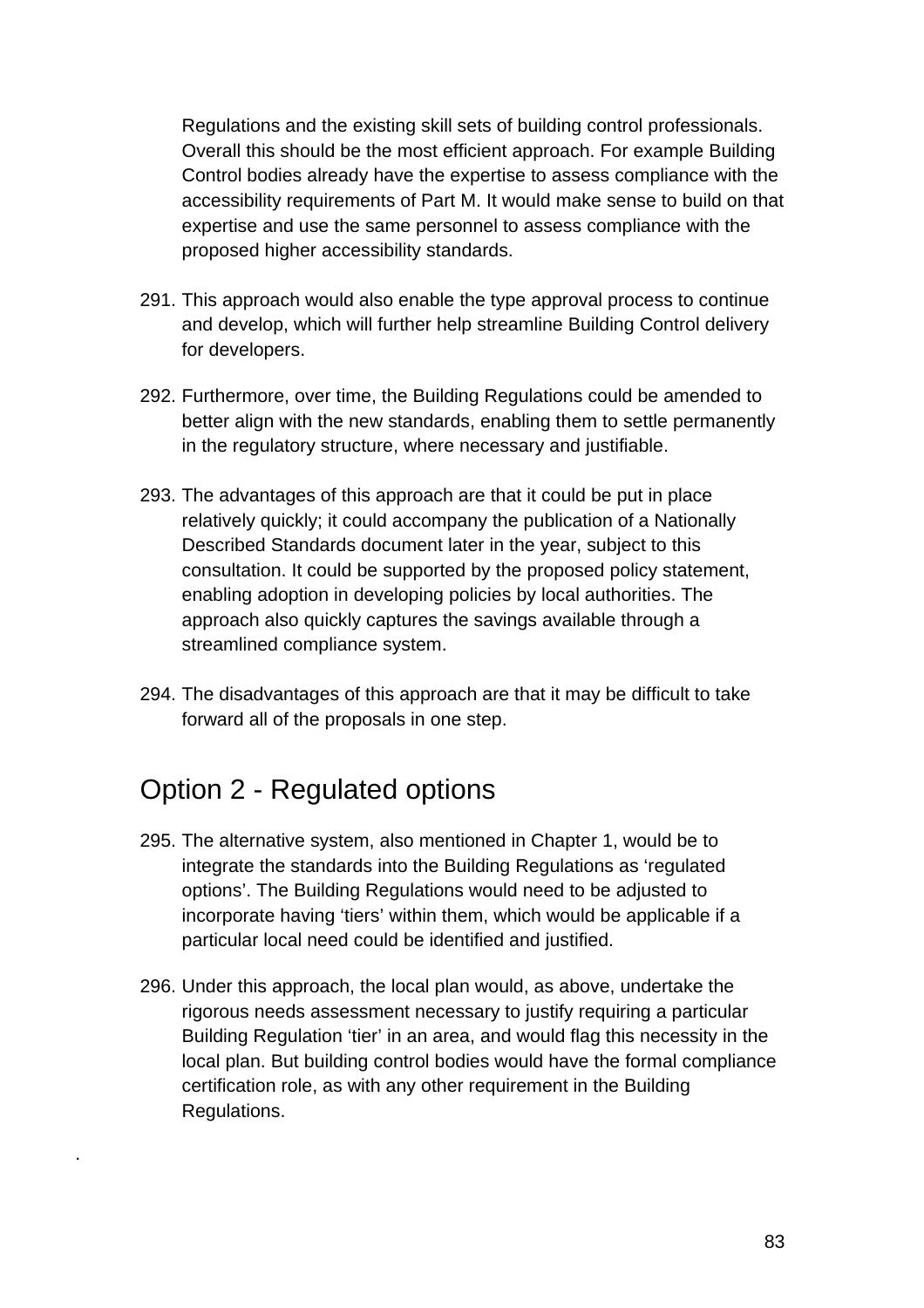- 297. There are several advantages to this approach. It would combine a single set of fully harmonised guidance in one location; it would enable a robust regulatory and assessment framework to be established; it would be simple; it would minimise duplication or overlap between planning and building control systems; and it would enable a single governance system.
- 298. The disadvantages are also several, however, going down this route may require changes to legislation. It would also take some time to put into place, and so there would be a delay before authorities and developers could benefit from the cost and time savings.
- 299. Overall, the government thinks that regulated options, allied with broader reform of existing Building Regulations would probably deliver a robust model in the longer term.
- 300. However, because a 'Building Regulations only' approach might take some time to put in place, if that is the preferred option (possibly even years), the government considers a 'hybrid' two stage approach may help meanwhile. This would encompass the nationally described standards being published for use immediately in developing local planning policies, whilst a programme of work is put in place to revise the Building Regulations, to embrace the regulated options model in years to come. Such an approach could enable everyone to capture the benefits of a rationalised system at the earliest opportunity.

#### **Q62 Which of the above options do you prefer (1, 2, or the hybrid approach)? Please provide reasons for your answer.**

301. In its report, the Challenge Panel has also called for a cross-government review of all the regulatory, policy, guidance, utility and infrastructure approval processes that apply to new housing. This could roughly be termed a 'housing developer journey' review, encompassing everything necessary for a dwelling to be started on site. The aim would be to ensure that these all these regimes work together seamlessly, to reduce burdens, duplication or process problems and delays where possible. The government intends to explore this idea further.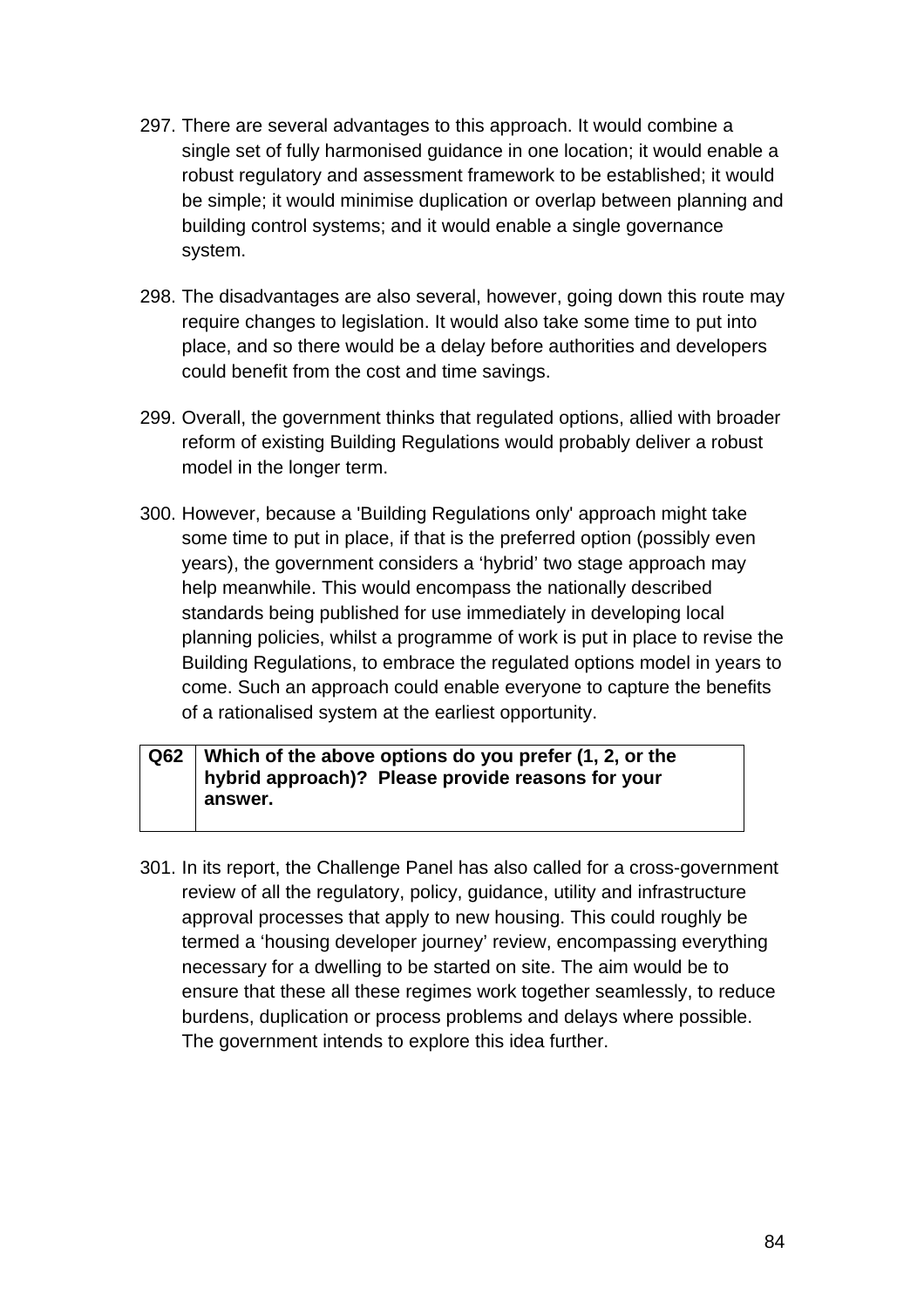# Planning and building control process improvements

- 302. The working group concluded that there are several ways in which local planning and building control processes could work better together. This review has been about trying to ensure clarity between technical requirements and policy objectives, and also a clear separation of functions between planning and building control. A key consideration going forward, therefore, will be for local planning authorities to be very clear in their plan about how they would apply any of the new standards (if any). Coupled with plans being very clear about all other planning policy expectations, up front, this clarity of policy and technical objectives for housing would save considerable time and expense for applicants.
- 303. Secondly the group supported, for individual development applications, a building control 'pre-app' stage, if necessary, similar to planning pre-app discussions. Indeed there could be merit in combining these so that there is one all embracing discussion between the developer and the authority, and ideally these could wrap in other regulatory issues too (such as Highways, Sustainable Drainage Systems (SUDS), etc).
- 304. The government welcomes this proposal, and would like to encourage authorities to adopt the approach. There are no regulatory blocks to authorities making this option available, or for Building Control officers charging for pre-app discussions. The benefit of collective pre-app discussion such as this is that all the various regulatory and planning expectations can be tabled and discussed before housing developers finalise their applications, and so save wasted time and expense later down the line, revising applications as unforeseen regulatory or policy expectations emerge.

### Ownership and hosting of nationally described standards

305. The question of ownership and hosting has been covered in the introduction, together with the proposals which emerged from the working group.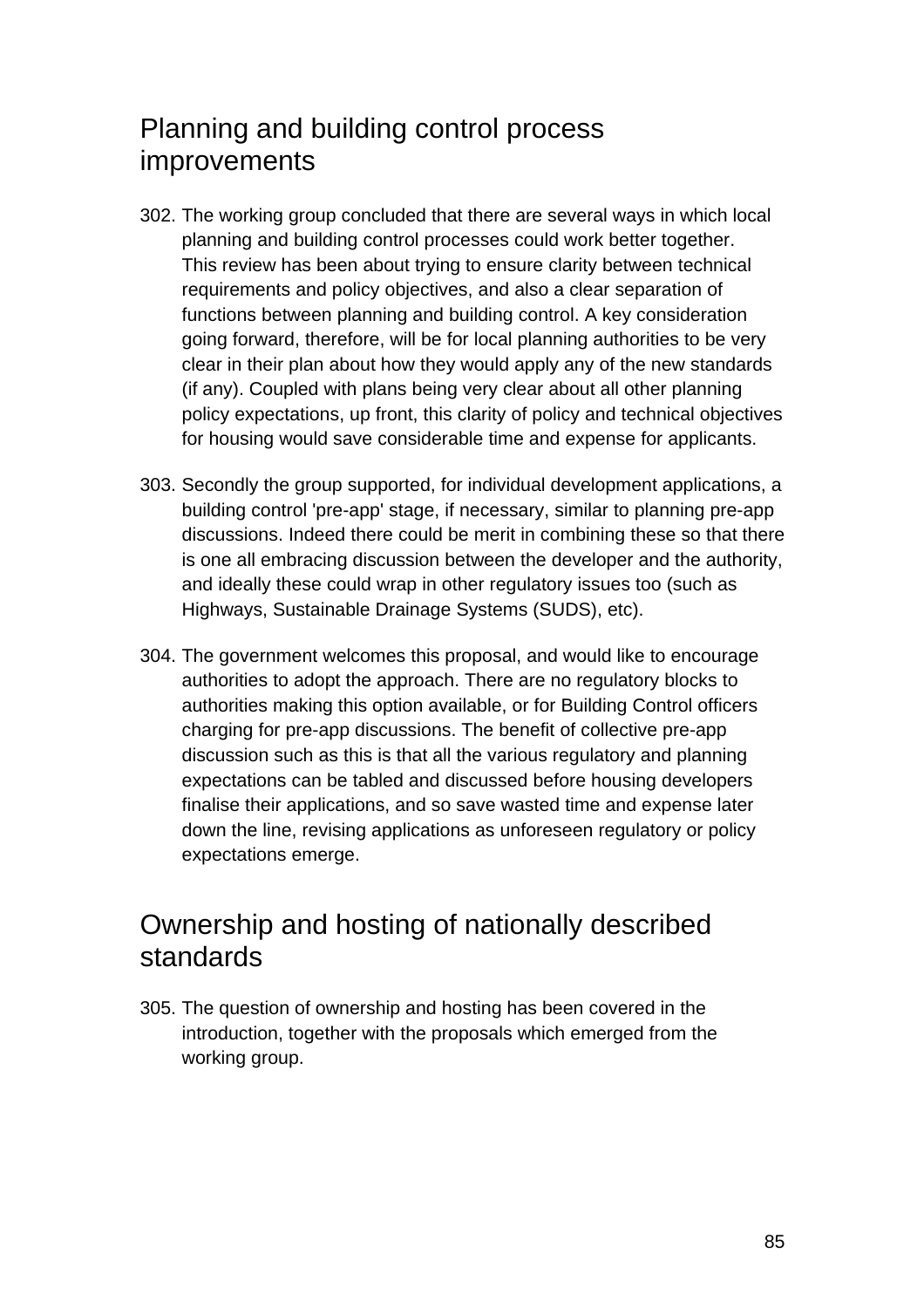# <span id="page-85-0"></span>Building information modelling

- 306. The working group also discussed Building Information Modelling.(BIM) which has been mandated for use on all government projects from 2016. This was embedded in the government construction strategy and is now subject to considerable work both in the public and private sectors. It is clear that it will change the way the built environment is designed procured and used. There are clear links to any system of rationalised housing standards, and also to rationalised planning policies (under the Planning Practice Guidance Review). Pooled together in a common centralised web based resource, standards and national policies could be enabled very easily so as to work effectively with new models of design, such as BIM. Employed fully BIM has the ability to allow the complete design to be created virtually with every detail tested prior to construction.
- 307. For the regulatory arena there are enormous benefits. Experience from elsewhere around the world tells us that BIM can be used for assessment checking and compliance of a wide range of regulations. However, in many other parts of the world where BIM is common Governments have failed to embrace BIM as comprehensively as in the UK. There is the prospect that the whole process of design verification and compliance can be driven through the universal use of BIM by developing common approaches with all regulatory themes.
- 308. The BIM4 regs group<sup>[22](#page-85-0)</sup> will be liaising with all regulators and representatives of user groups to take full advantage of this in the UK.

## Supply chain and construction cost efficiency

309. One area on which we would like to seek further views is on the likely benefits of taking forward the proposed simplification process. Discussion with industry representatives suggest that home builders typically benefit from having a highly developed supply chain which is capable of delivering significant savings in terms of construction cost and material cost. The corollary of this efficiency is that home builders incur meaningful costs when they are asked to move away from that supply chain in order to meet varying standards and technical requirements which arise from varying local standards

l <sup>22</sup> <http://www.bimtaskgroup.org/>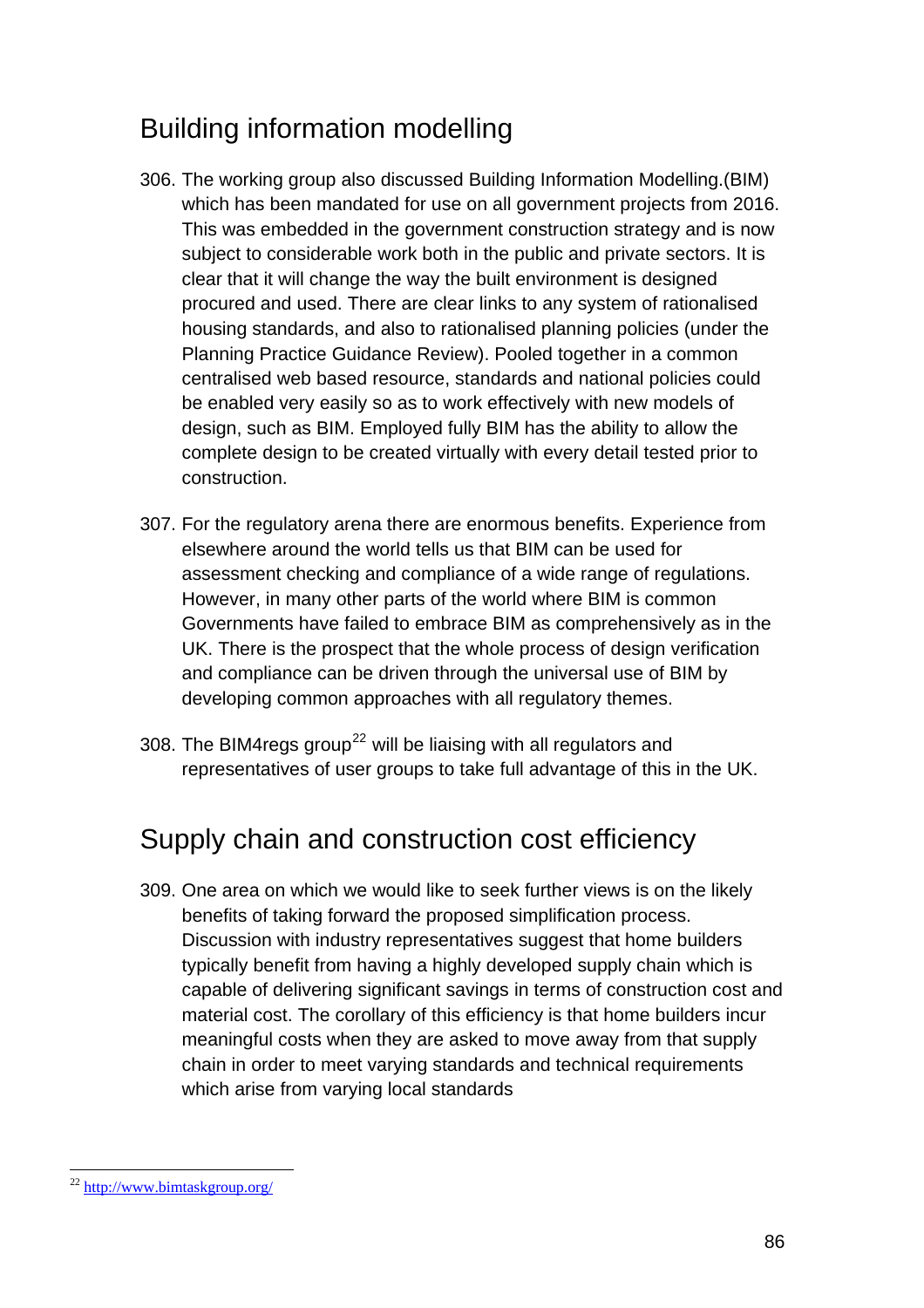310. It is suggested that by limiting the variety of standards, enabling 'type approval' and creating consistent application and interpretation at a national level that home builders will benefit by being able to further improve supply chain efficiencies. We would like to seek industry views on the extent to which this might be the case.

**Q63 Do you think that moving to a nationally consistent set of housing standards will deliver supply chain efficiencies to home builders? Y/N. If yes, can you provide estimates and evidence of the level of efficiency that could be achieved?** 

- 311. It has also been suggested that Industry incurs costs to rectify building work on site as a result of varying interpretation and application of standards from one area to another. Typically this arises as a result of tradesmen following standard practice, only to be required to amend or re-do elements of building work to meet variations in local standards which are required. We would like to understand whether these costs are incurred, and if so the extent to which they could be avoided by more consistent standard setting nationally.
- **Q64 Do you think that moving to a nationally consistent set of housing standards could help reduce abortive or repeated costs during the construction stage of home building? Y/N. If yes, can you provide estimates and evidence of the level of efficiency that could be achieved?**

# Next Steps

312. Following the consultation, the Government will analyse responses and consider the way forward. Subject to the consultation, the current intention is to issue a National Described Standards document as soon as possible, alongside a final impact assessment, analysis of consultation responses, and the planning Policy Statement setting out how housing standards should henceforth be treated in the planning system.